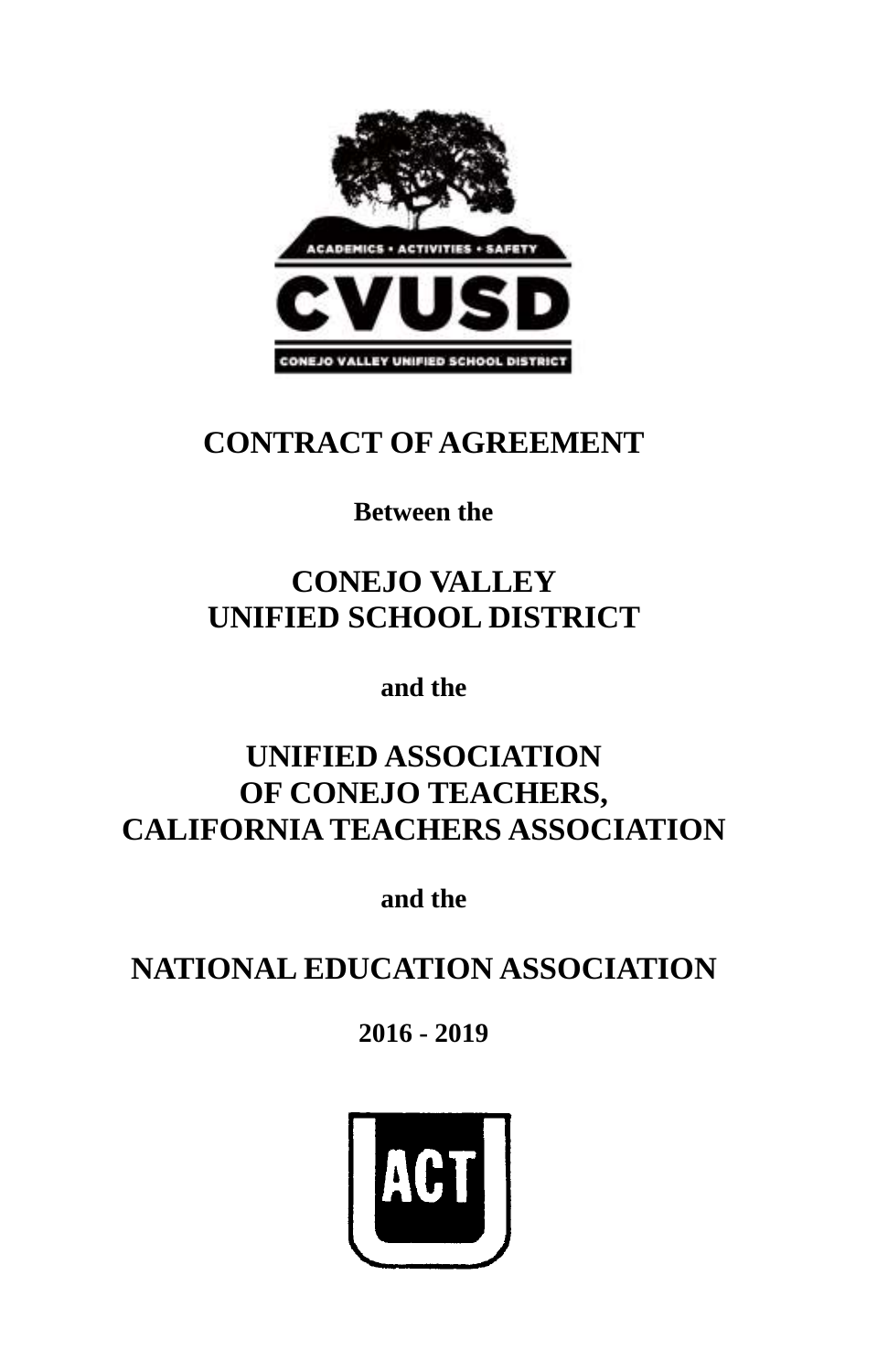### **TABLE OF CONTENTS**

### **ARTICLE PAGE**

| $\mathbf{1}$   | Agreement                                         | $\overline{c}$ |
|----------------|---------------------------------------------------|----------------|
| $\overline{c}$ | Recognition                                       | $\overline{c}$ |
| 3              | <b>Negotiation Procedures</b>                     | $\overline{3}$ |
| 4              | Definitions                                       | $\overline{4}$ |
| 5              | <b>Employee Legal Protection</b>                  | 5              |
| 6              | <b>Class Size</b>                                 | 5              |
| 7              | <b>Employee Benefits Additional to Salary</b>     | 9              |
| 8              | Work Year                                         | 14             |
| 9              | Work Day                                          | 14             |
| 10             | Leaves of Absence                                 | 22             |
| 11             | Professional Dues and Payroll Deductions          | 32             |
| 12             | Conformity to Law Clause                          | 34             |
| 13             | <b>Subordination Clause</b>                       | 34             |
| 14             | Personnel File                                    | 35             |
| 15             | <b>Employee Observation/Evaluation Procedures</b> | 36             |
| 16             | <b>Informal Resolution of Problems</b>            | 43             |
| 17             | Grievances                                        | 44             |
| 18             | Disciplinary Action                               | 48             |
| 19             | Safety in Work                                    | 49             |
| 20             | <b>Physical Examinations</b>                      | 50             |
| 21             | <b>Transfers</b>                                  | 50             |
| 22             | Assignments                                       | 55             |
| 23             | <b>General Provisions</b>                         | 57             |
| 24             | Salary                                            | 58             |
| 25             | Leadership Assignments                            | 61             |
| 26             | Extra Duty Pay Schedule                           | 64             |
| 27             | In-service Workshops                              | 68             |
| 28             | Non-Discrimination                                | 72             |
| 29             | Academic Freedom                                  | 72             |
| 30             | No Strike or Lockout                              | 72             |
| 31             | Processing of Complaints and Charges              | 73             |
| 32             | <b>Association Rights</b>                         | 75             |
| 33             | <b>Extended School Programs</b>                   | 77             |
| 34             | Summer School                                     | 78             |
| 35             | Conejo Peer Assistance & Review                   | 80             |
| 36             | <b>Job Sharing</b>                                | 86             |
| 37             | Gainful Employment                                | 89             |
|                | Appendix A - Evaluation System Principles         | 91             |
|                | Appendix B - Table 1: Formative/Summative Assess. | 93             |
|                | Index                                             | 94             |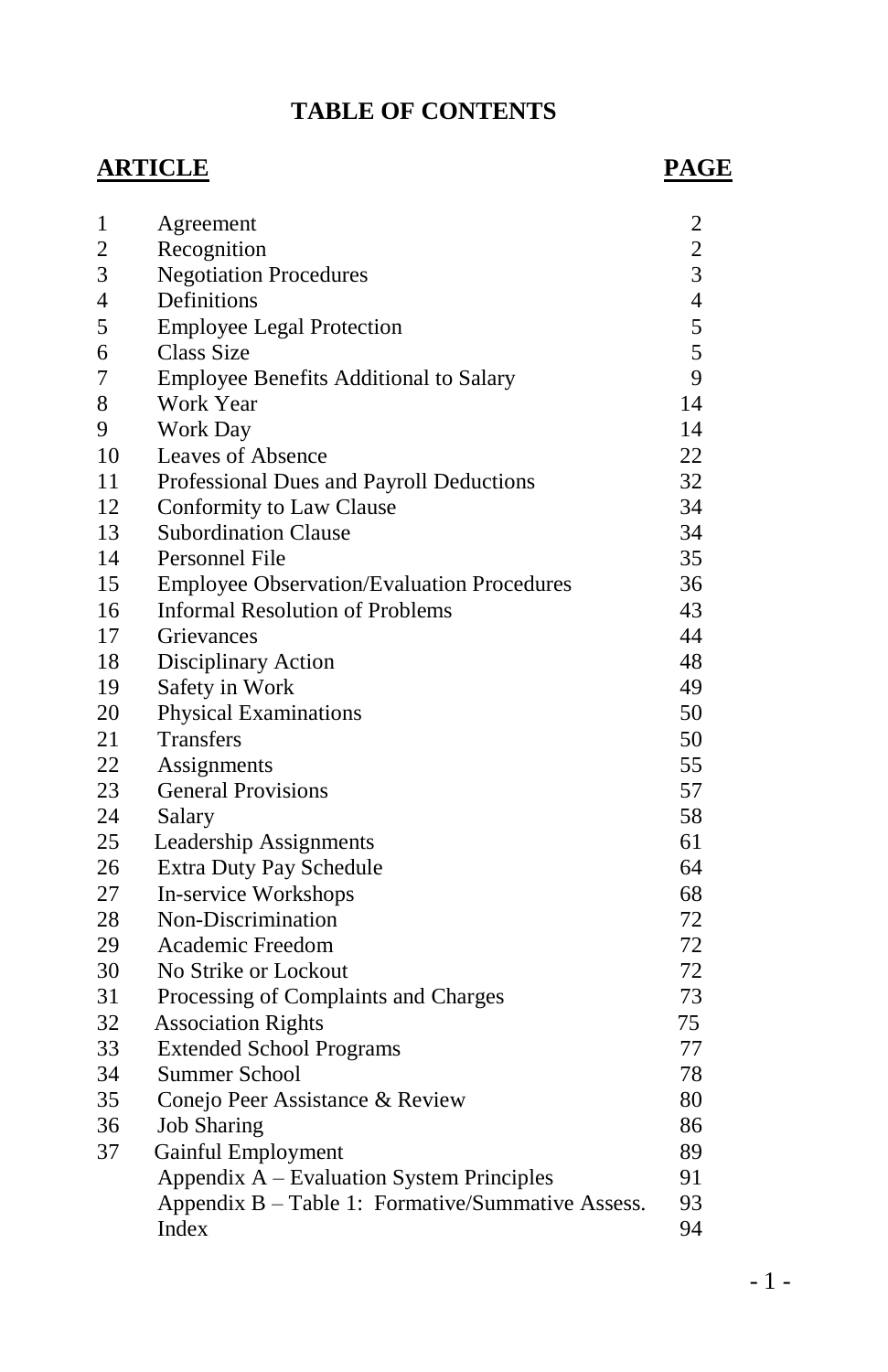#### **ARTICLE 1 AGREEMENT**

The following constitutes a bilateral and binding Contract of Agreement (hereinafter referred to as the "Contract" or the "Agreement") between the Conejo Valley Unified School District (hereinafter referred to as the "District") and the Unified Association of Conejo Teachers/California Teachers Association/National Education Association (hereinafter referred to as the "Association/UACT") for the period July 1, 2016 through June 30, 2019. The parties agree that they have met and negotiated on those points on which they are required to do so by law, that this Contract includes all agreements reached, and that agreements so reached shall be in force for the duration of this Contract. There are no further items to be negotiated for this period, except as specified.

This agreement shall supersede all Rules, Regulations or Policies of the District, which are contrary to or inconsistent with its terms.

The parties have agreed to a three-year term July 1, 2016 through June 30, 2019. The parties will meet to negotiate reopeners in years two and three of the agreement on Article  $24$  – Salary, Article 7 – Employee Benefits Additional to Salary and up to two additional articles of each party's choice.

#### **ARTICLE 2 RECOGNITION**

The District confirms recognition of the Association as the exclusive representative for that unit of certificated employees certified by the Public Employment Relations Board (PERB), being certificated employees including, but not limited to classroom teachers, librarians, speech pathologists, teacher on special assignment, special education preschool teachers, adaptive PE teachers, consulting teachers, transitional kindergarten (TK) teachers, nurses and special education teachers, excluding: the Superintendent, Deputy Superintendent, Assistant Superintendents, Directors, Assistant Directors, Principals, Assistant Principals, Deans, Coordinators, Counselors, Psychologists, Adult Education Teachers, Energy Manager, Substitute Teachers, exempt specialists, employees in management, confidential, supervisory or classified positions.

It is understood and agreed that the District has and retains all of its powers and authority to direct, manage, and control to the full extent authorized by law. Included in, but not limited to, those duties and powers are the exclusive right to: determine its organization; direct the work of its employees; determine the times and hours of operation (with recognition of past practices already established); determine the kinds and levels of services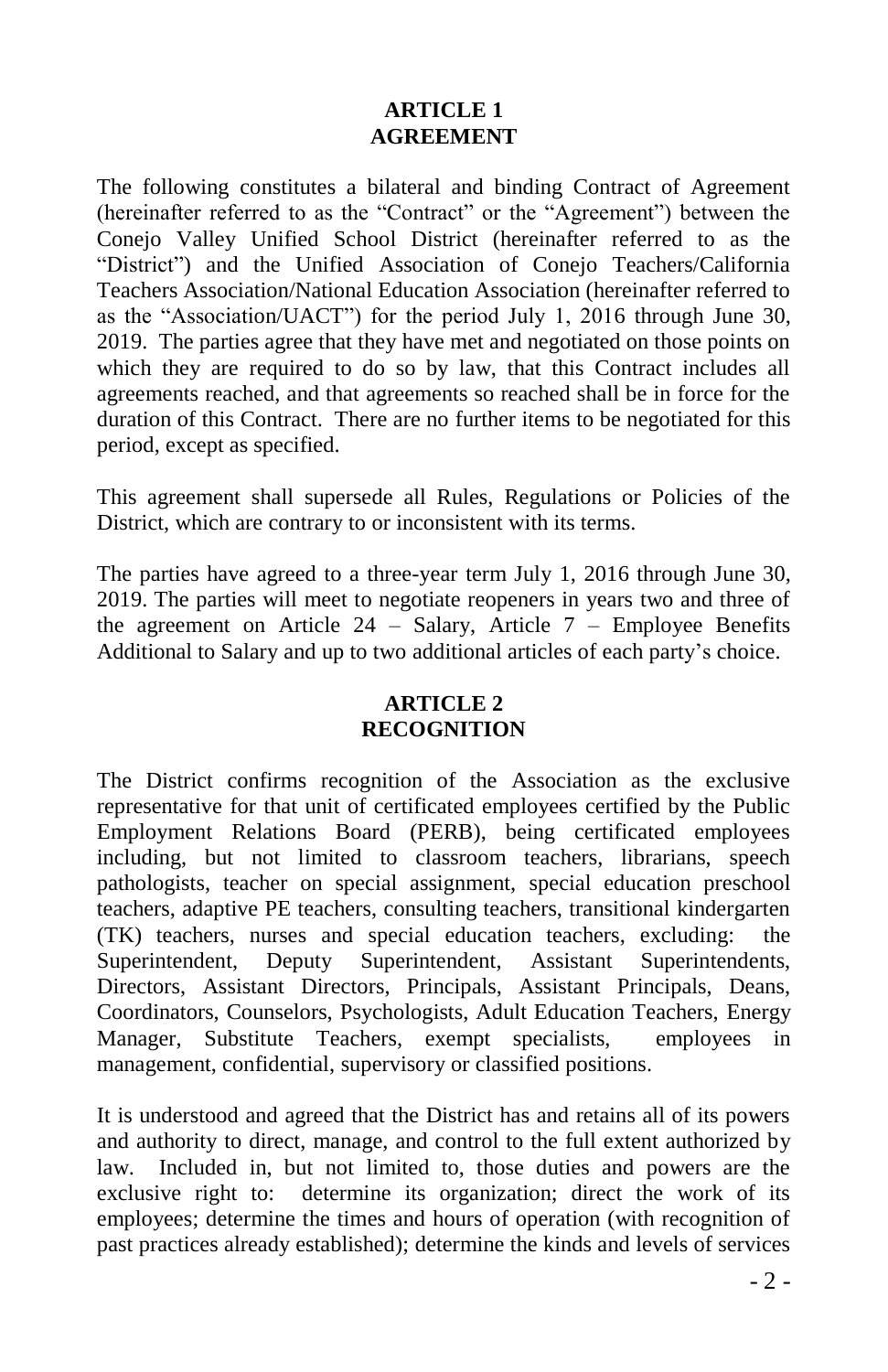to be provided and the manner, methods, and means of providing them; determine staffing patterns; determine the number and kinds of personnel required; maintain the efficiency of District operations; build, move, or modify facilities; and take action on any matter in the event of an emergency. In addition, the District retains the right to hire, classify, assign, evaluate, promote, terminate, and discipline employees.

### **ARTICLE 3 NEGOTIATION PROCEDURES**

Not later than one hundred and twenty (120) calendar days prior to the date on which this Agreement expires, the Association shall submit to the District any change in this Agreement it wishes to incorporate in a successor agreement. Within thirty (30) calendar days of such submission by the Association, the District shall provide the Association with any changes it wishes to incorporate in a successor Agreement. Any such successor Agreement reached between the parties shall be in writing and signed by them.

- A. Either party may utilize the services of outside consultants to assist in the negotiations.
- B. The parties may discharge their respective duties by means of authorized officers, individual representatives, or committees.
- C. Negotiations shall take place at mutually agreeable times and places.
- D. The Association shall designate representatives who shall receive release time without loss of compensation.
- E. Upon their development, the District shall furnish the Association with budgetary documents and other related public information to assist the Association in fulfilling its role as the exclusive bargaining representative.
- F. No later than October fifteenth (15th), the District shall furnish the Association with a list of placement on the salary schedule of personnel as of each year of this Contract, and no later than the second Tuesday following commencement of the second semester, with a list of placement on the salary schedule of personnel who were employed as of the first day of the second semester.
- G. Both parties agree to use the Standardized Account Code Structure (SACS) budgetary document when discussing district finances during negotiations. However, either party may bring/use additional documentation as necessary.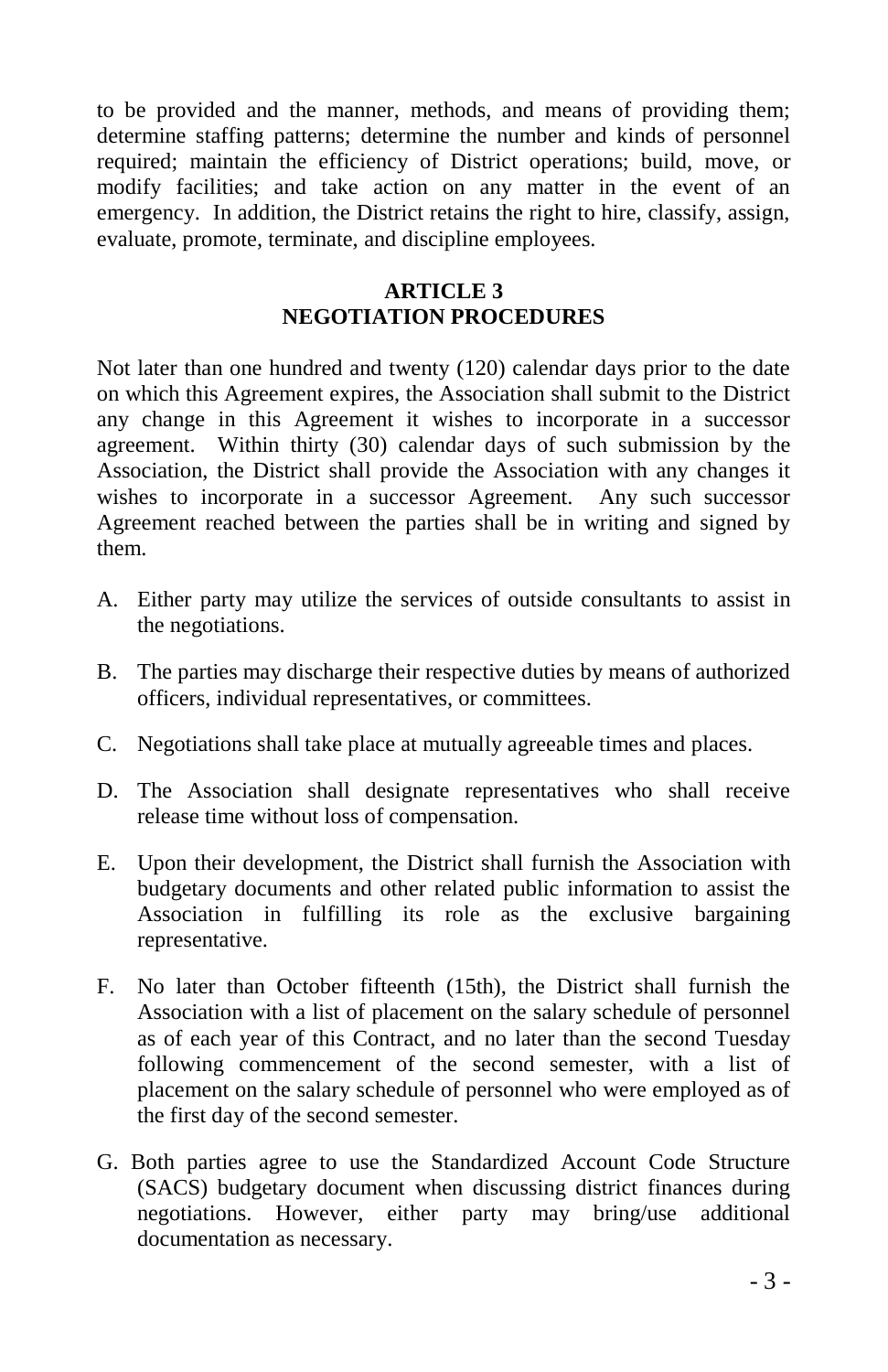#### **ARTICLE 4 DEFINITIONS**

Assignment - The placement of a unit member at a specific site(s), or designated schedule (for special services).

Contractual Day - A day in which teachers are on paid duty.

Daily Rate of Pay - The annual salary of a unit member divided by the number of days he/she is required to be on duty.

Elementary - Grades TK-5

Evaluation - Official tool to rate a teacher's performance as outlined in Article 15.

Formal Observation - When an administrator observes a teacher and writes an observation report that is reviewed with the teacher and then signed.

High School - Grades 9-12

Hourly Rate of Pay - The daily rate of pay divided by six (6).

Informal Observation/Walk-through - When an administrator observes a teacher but does NOT write an observation report on a district-negotiated form.

Instructional Day - That portion of a Contractual Day during which pupils are being taught.

Middle School - Grade 6-8

On Duty - That period of time during which a member of the unit is working and performing services for the District. It does not include duty free lunch periods.

Staffing Pattern - A pattern of anticipated classes or subject area assignments within a designated school or program not containing the name of an employee.

Subject - A specialty taught as part of a curriculum (such as English, French, math, etc.)

Special Education- any teacher and or student involved in the delivery or receipt of specialized academic instruction (SAI) and/or related services.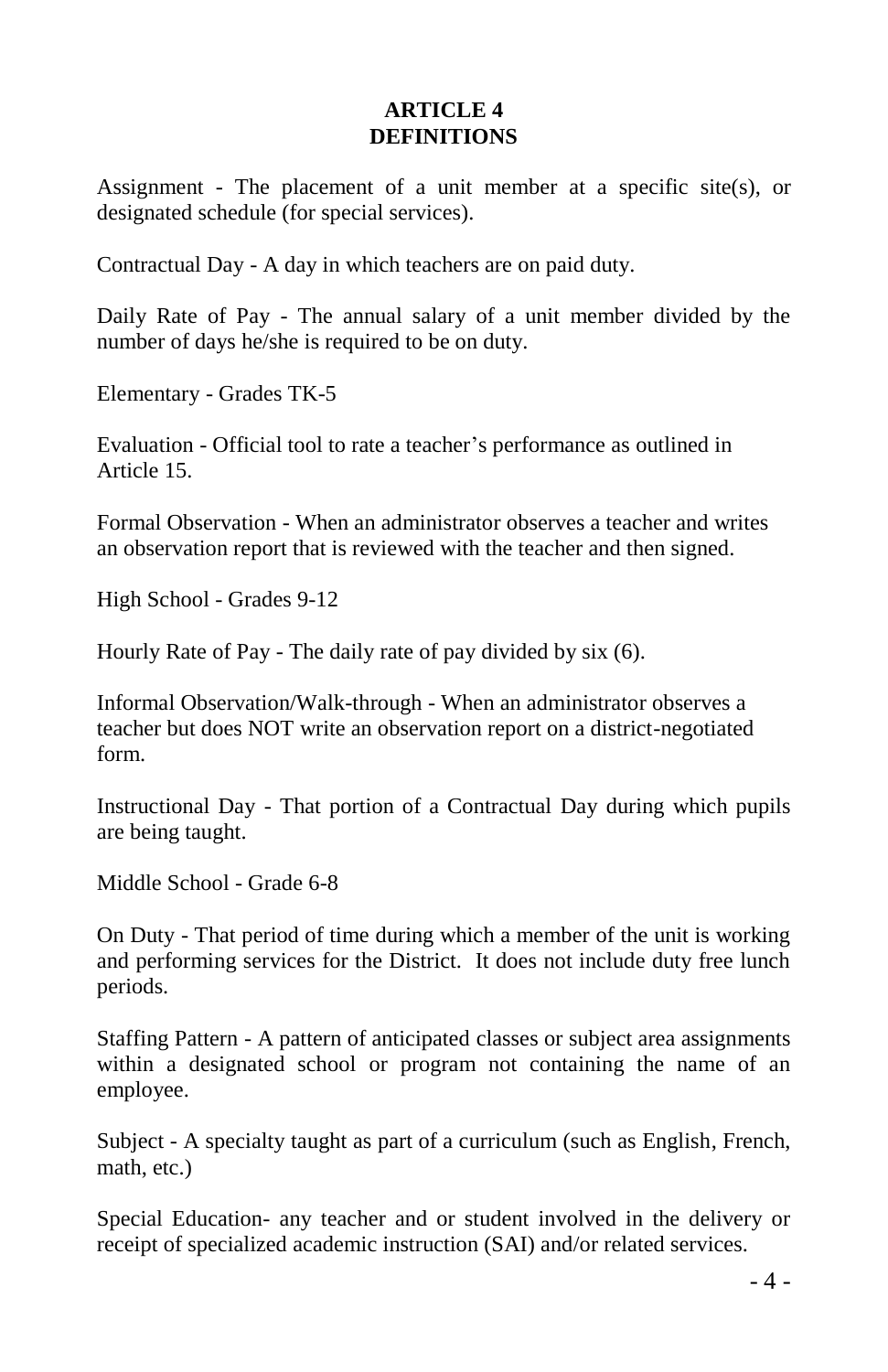#### **ARTICLE 5 EMPLOYEE LEGAL PROTECTION**

- A. In the event that a member of the unit, while in the course and scope of discharging his/her duties should be battered, the District agrees to provide legal support for such member.
- B. The District will carry liability insurance to provide protection for members of the unit against property loss arising from battery or from civil suit relating thereto, initiated against such member for action while such member was in a reasonable and prudent manner performing duties in the course and scope of his/her employment.
- C. The District shall reimburse members of the unit for any loss, damage or destruction of clothing or personal property due to battery on the member while on duty in the school, on the school premises, or on a school-sponsored activity unless such damage is due to negligence or fault by the member. Any other cases resulting in loss or damage will be considered for reimbursement on an individual basis by the District.
- D. In other instances, personal property of the unit members will not be repaired or replaced in the event it is lost, stolen, or damaged.

#### **ARTICLE 6 CLASS SIZE**

Maintaining manageable class sizes within the District is an essential component of providing the District's students with a quality education. The purpose of this article is to establish a means for determining the number of bargaining unit members assigned to school sites and the size of classes taught:

#### STAFFING RATIOS:

| A. TK-3                  | 1:21.5 |  |
|--------------------------|--------|--|
| $4 - 12$                 | 1.30   |  |
| Continuation School 1:22 |        |  |

Special Education: class sizes shall be determined within the scope and constraints of the laws, statutes, or penal codes, which apply. The District shall attempt to maintain all mild to moderate class sizes at 25 or less and severely handicapped at 20 or less.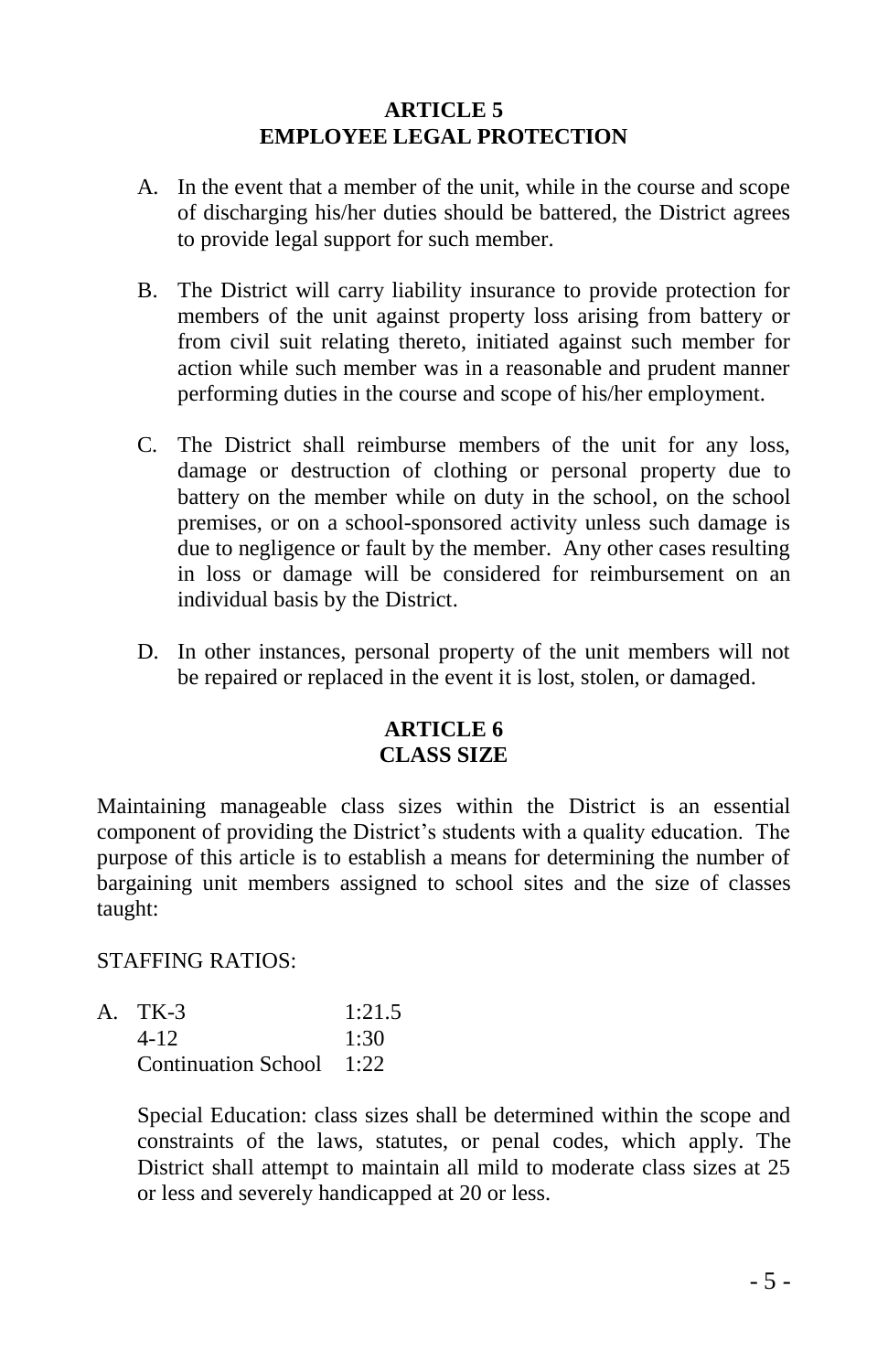At the elementary level, this staffing ratio will become effective for the fall semester on the tenth  $(10<sup>th</sup>)$  school day after the commencement of school. In atypical circumstances, the district may go to the fifteenth  $(15<sup>th</sup>)$  school day.

At the secondary level, this staffing ratio will become effective for the fall semester on the fifteenth (15th) school day after the commencement of school. In atypical circumstances, the District may go to the twentyfifth (25th) school day. For the spring semester, the staffing ratio shall be set on the tenth (10th) school day after the commencement of the semester except for atypical circumstances when the District may go to the fifteenth (15th) school day to set the ratio.

1. Special Education classes and caseloads shall be determined within the scope and constraints of the laws, statutes or penal codes, which apply.

#### **Caseloads**

For all Mild/Moderate teachers (SAI programs-including but not limited to Learning Center, Basic and Foundations), the District shall maintain a hard cap of 28 students on caseloads but attempt to maintain a soft cap of 25.

For Moderate/Severe teachers (SAI programs-including but not limited to ED, LEAP and Autism) caseloads, the District shall maintain a hard cap of 20 students but attempt to maintain a soft cap of 17.

#### **Class Size**

In Mild/Moderate classes (SAI programs-including but not limited to Learning Center, Basic and Foundations), the District shall maintain a hard cap of 25 but shall attempt to maintain a soft cap of 22.

For all Moderate/Severe classes (SAI programs-including but not limited to ED, LEAP and Autism), the District shall maintain a hard cap of 25 but attempt to maintain a soft cap of 22.

B. Actual class size will vary in accordance with the staffing procedures used within a given school; however, individual class sizes shall be:

| $TK-3$  | 1:22 (soft cap) to 24 (hard cap)   |
|---------|------------------------------------|
| $4 - 5$ | 1:33 (soft cap) to $35$ (hard cap) |
| $6-12$  | 1:38                               |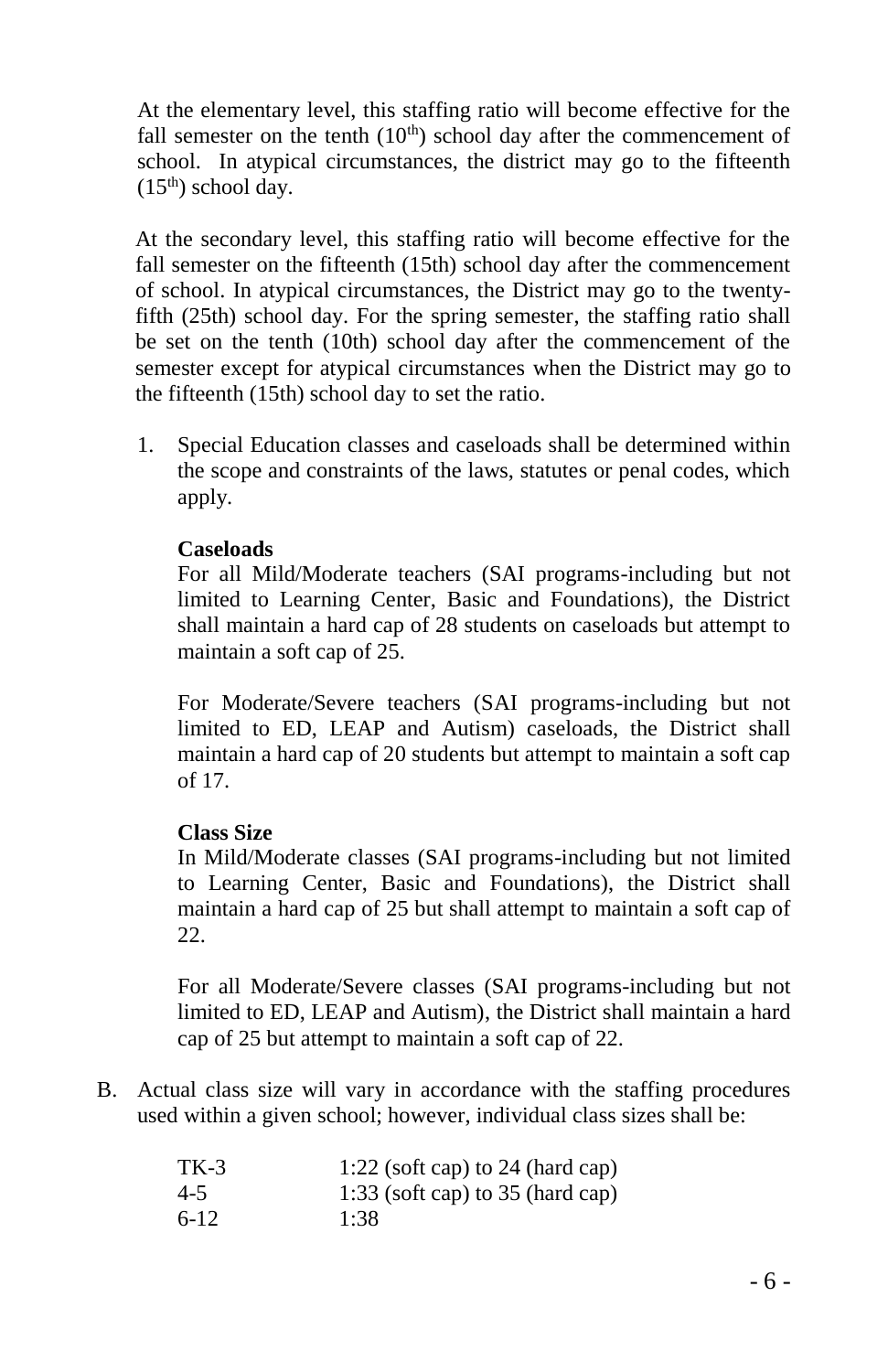With respect to grades 6-12, one (1) or more college prep, honors, and advanced placement classes, not to exceed a maximum of five percent (5%) of such classes within a school (other than those referenced in Paragraph D and F of this Article) may have a class size of up to fortytwo (42); provided that no teacher shall teach more than one (1) such college prep class a year. The purpose of this provision is to provide scheduling flexibility so as to accommodate additional students and avoid the creating of an additional section (e.g., forty-two [42] students desiring to take a class creating two [2] classes of approximately twentyone [21] students each). For purposes of this section, blended classes (classes with non-college-prep students) are excluded from this provision. Whenever possible, the District shall equitably distribute ELL, Special Education, and 504 students among classes in order to best meet the needs of students. The determination of the size of classes with special education pupils shall take into consideration any extraordinary demands on physical space, or supervisory needs.

Special Education students placed in the regular classroom environment shall be counted in the above class size in grades TK-5 if the student is in the regular classroom for at least fifty percent (50%) of the instructional day and in grades 6-12 if the student is in the regular classroom for the full teaching period.

- C. To assist the principal in assessing the need for determination of class size at a given site, in addition to consultation with staff, the following factors will be considered: space availability, time of year, acquisition of additional or temporary facilities (relocatable classrooms), number of stations, class loads and special needs students. If a member of the unit feels that an unreasonable number of students has been assigned to his/her class, a report may be filed with the principal with a copy to the Assistant Superintendent, Human Resources. The site administration shall then meet with that teacher and explain the rationale for why the class sizes are not balanced.
- D. Classes at the middle and high school level in performing arts, business education, physical education and similar courses wherein it has been traditional in the school to have a larger class size, will not come under the provisions of this Article with the exception of Study Hall. Study Halls shall be limited to a maximum of 48 students.
- E. Health shall be considered an academic class for the purpose of this Article.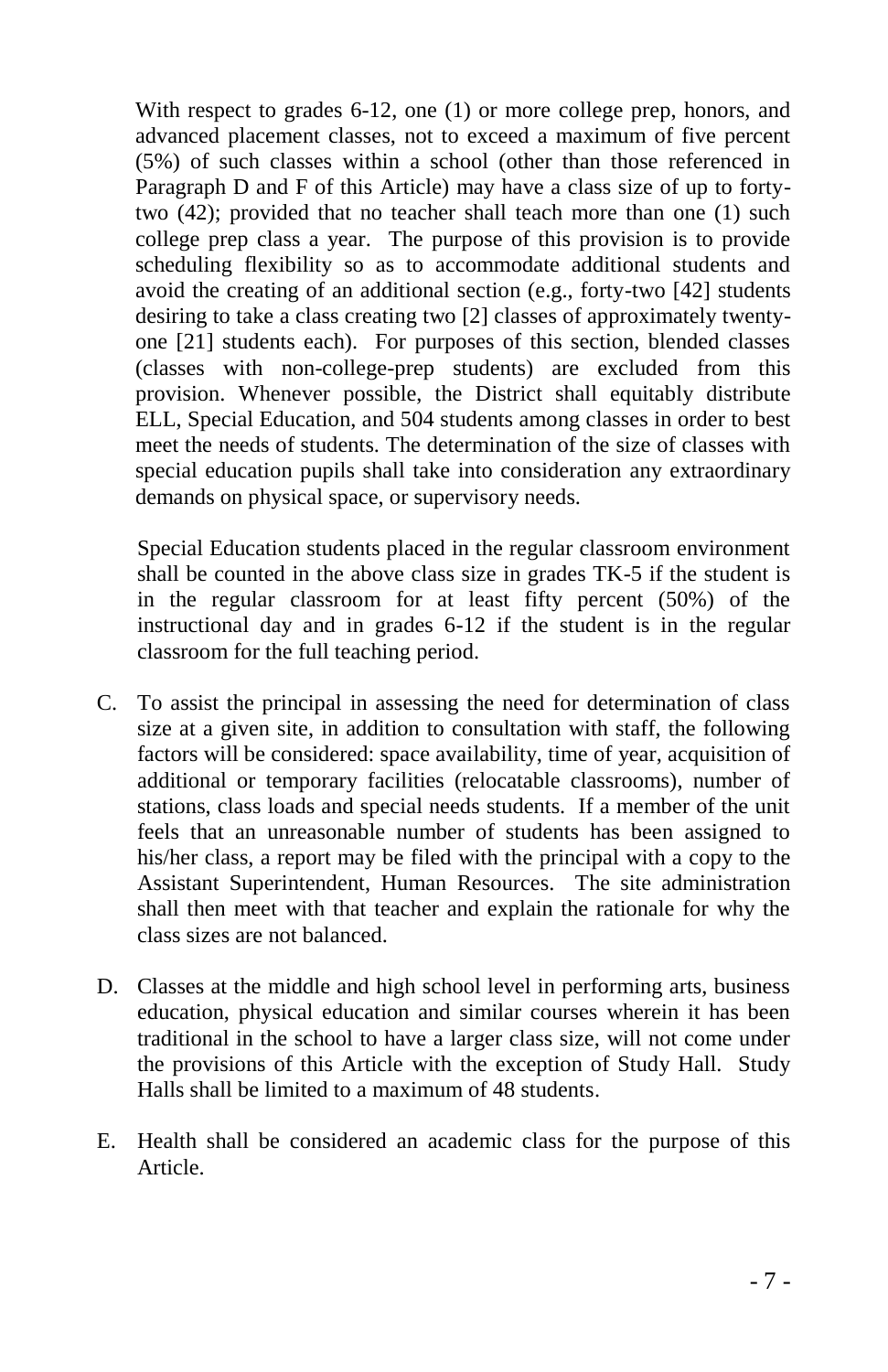#### F. Secondary Physical Education Classes

At each middle and high school, classes - other than athletic P.E., marching band, and drill team - shall not exceed an average of fifty (50) students per class, per period, except that for one (1) period a day, up to fifty-five (55) students shall be permitted.

The fifty (50) student per class average will be applied to athletic P.E. cut classes if these classes include students enrolled for regular P.E. Each comprehensive high school will ensure that a physical education teacher who is not coaching will be assigned to the athletic P.E. period for students dropped from teams or whose sports season has ended.

G. Combination Classes (TK-5)

Any grade TK-3 teacher required to teach a combination class shall receive an annual stipend of one thousand seven hundred fifty dollars (\$1,750). Any grades 4-5 teacher required to teach a combination class shall receive an annual stipend of three thousand two hundred fifty dollars (\$3,250). The stipend shall be increased by the same (acrossthe-board) percentage increase given to the salary schedule (see Article 24). For purposes of this section, "required to teach" means a combination class created by variances in enrollment at a school site. It does not include combination classes which are the result of program design.

- H. Teachers will receive a confidential, preliminary class list or will be provided the information electronically as part of the district student information system at least 24 hours in advance of the first day of instruction. Teachers will exercise discretion when seeking changes to preliminary lists. Any requested changes shall be addressed to the principal or assistant principal, as applicable. This provision applies to each first day of instruction (semester or trimester.)
- I. Fourth and fifth grade teachers on an elementary school campus will be provided the equivalent of one on-site release day per school year. A teacher on an elementary school campus who is required to teach a combination class within the meaning of Section G above, will receive a total of three on-site release days per school year (to include the day provided to teachers.) Scheduling of the release day(s) will be by agreement of the principal and the teacher, taking into consideration the availability of subs of the day requested. Elementary principals shall make every effort to give prep time or support through the use of "specialists." (Per Education Code 45343 – 45344)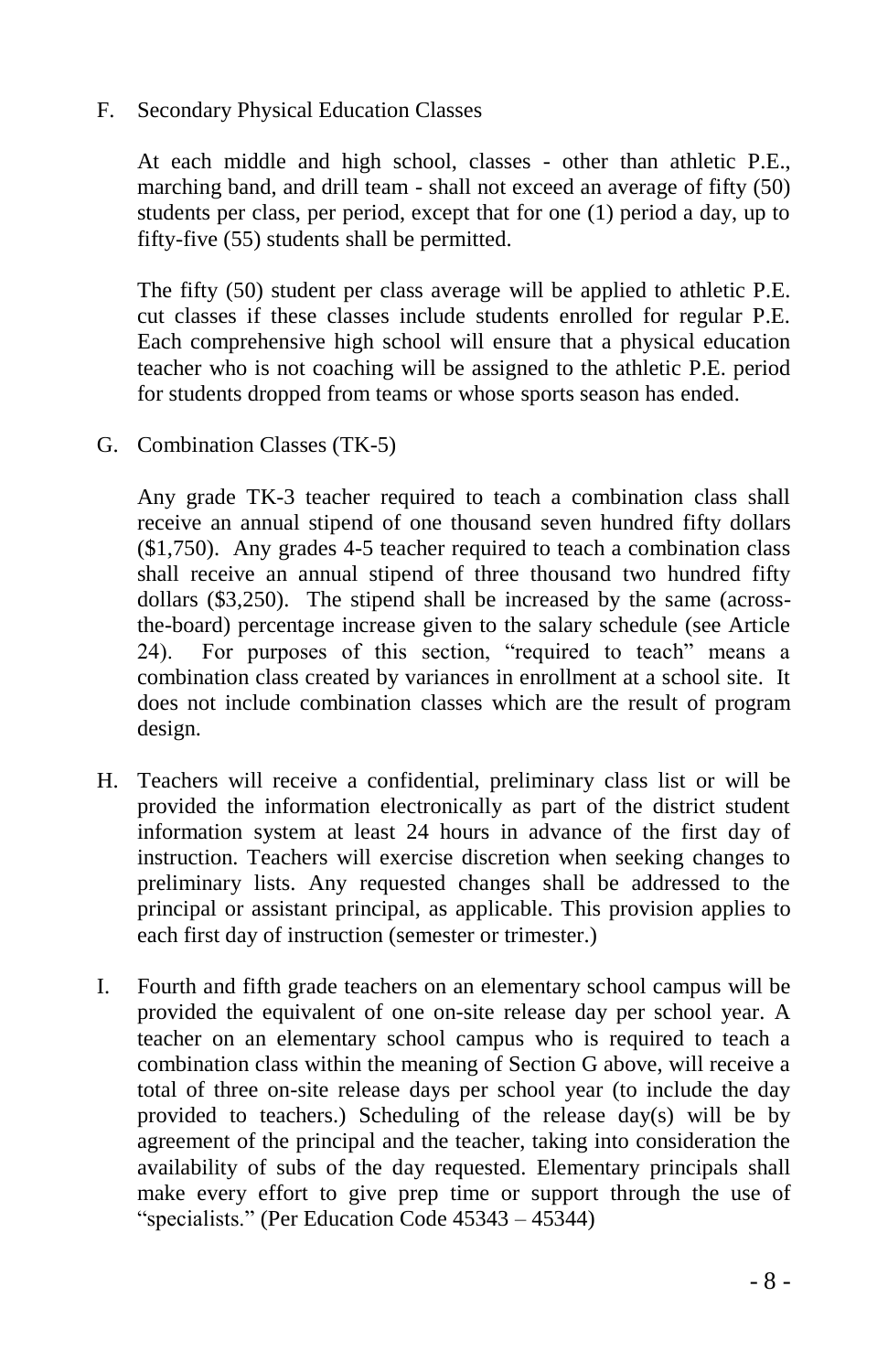#### **ARTICLE 7 EMPLOYEE BENEFITS ADDITIONAL TO SALARY**

#### **\*\*\*Please see overview of health benefits at our internal website at**  [http://www.conejousd.org/Departments/Human-](http://www.conejousd.org/Departments/Human-Resources/Employee-Health-Benefits)[Resources/Employee-Health-Benefits](http://www.conejousd.org/Departments/Human-Resources/Employee-Health-Benefits)

District agrees to maintain medical benefit coverage provided below for all eligible members of the unit and their dependents. Dependent children are covered up to age 26. Dependent children (ages 19 up to age 26**)** who are full-time students in a post-secondary education program will be also eligible for dental and vision. To be eligible under this provision, a post-secondary student must be enrolled in and successfully complete a minimum of twentyfour (24) or equivalent semester units per calendar year. Such eligibility is subject to annual written certification and/or verification (college transcript) by the employee to the District, or such other means as may be required by the health plan administrator. Post-secondary includes trade school, college or university.

Spouses of CVUSD employees ("spouses") who can obtain medical coverage through their employer for \$400 or less (out of pocket) per month are not eligible for primary District medical coverage**.** A spouse utilizing medical coverage through their employer may be added as a dependent to receive "secondary coverage" through the district. The monthly premium to include them as a dependent would then apply. Secondary coverage is defined as medical insurance coverage billed after a spouse's primary medical insurance is billed first. If a spouse loses coverage from his/her employer, or the fee is increased beyond the \$400 threshold, he/she may enroll in CVUSD's plan at that time.Spouses are required to submit a Spouse/Domestic Partner Medical Coverage Verification form prior to receiving District benefits and as requested.

All spouses of eligible unit members may receive dental, vision, and life insurance coverage at no additional charge to the employee. Please check with the health benefits department to verify that all the appropriate paperwork has been submitted.

Every unit member eligible to receive medical benefits through CVUSD must pay a monthly medical premium contribution through payroll deduction. Please refer to the CVUSD Benefits web page for current information. Should the Health & Welfare Fund ending balance exceed \$1,000,000 in June, at that time the parties shall reopen negotiations to discuss the reduction, or possible elimination of employee contributions to health benefits for the subsequent school year.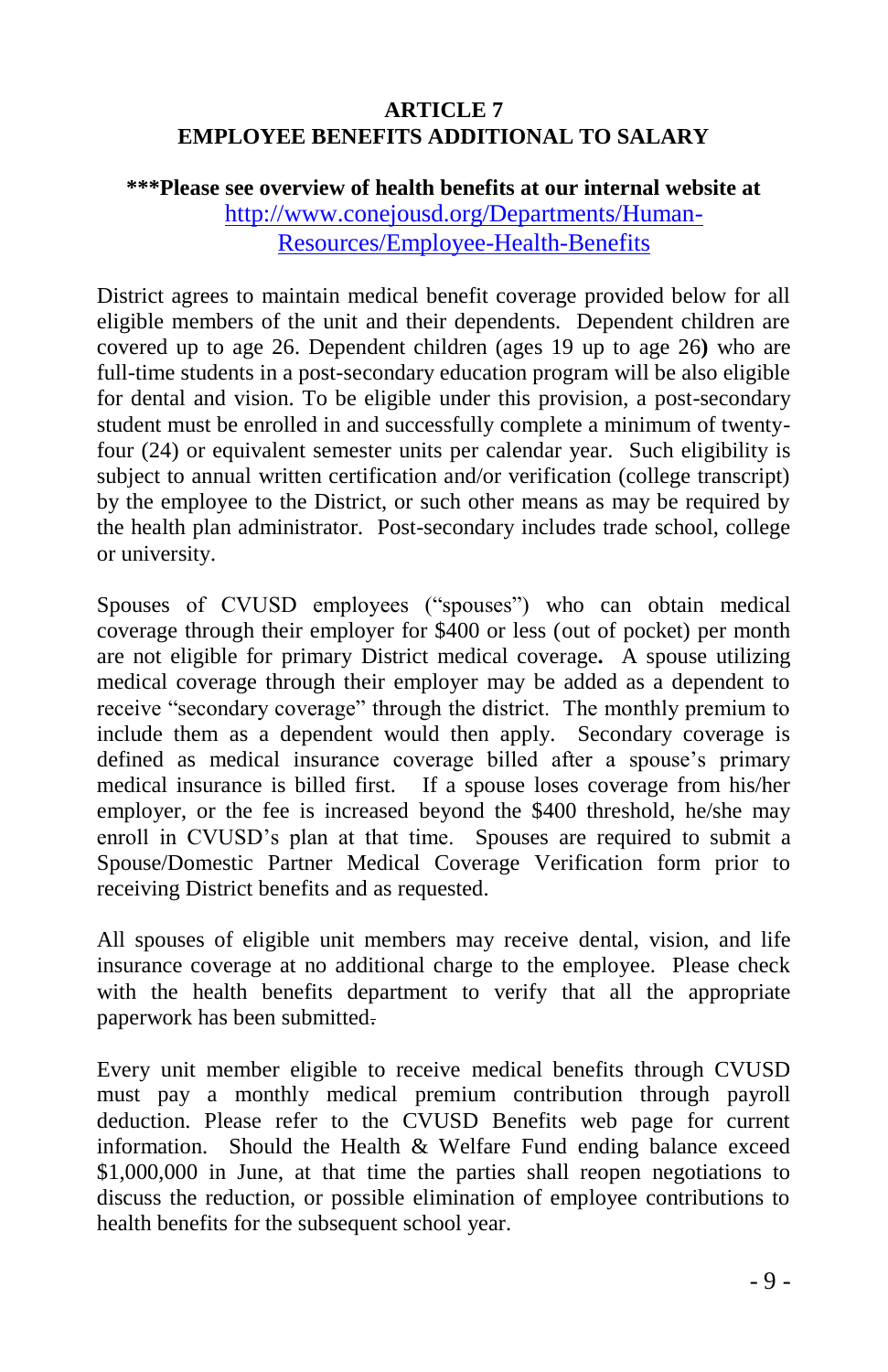Effective dates of coverage for the benefits for members of the unit who are new hires or returnees from leaves of absence and who did not retain their coverage during such leave shall begin on the first day of the month following the date of their signing for such benefits but not sooner than September first (1st)**.**

A. Medical Insurance

Employees may select coverage from the following options:

- a) The offered Blue Cross PPO Plan
- b) The offered Blue Cross HMO Plan
- c) The offered Kaiser HMO Plan
- 1. The following provisions shall apply to the District's Self-Insured (PPO) insurance plan:
	- a) A unit member may appeal a contested claim through the appeal program provided for by the carrier. If such claim is not satisfactorily resolved, it may be submitted in writing to the District on appeal. The District will respond in writing to the appeal, and provide the Association with a summary of the appeal and the District's response. If the unit member is not satisfied with the District's response to the appeal, the claim may be taken to arbitration under the rules of the American Arbitration Association. Respect for privacy (of claims) shall be maintained.
	- b) The District guarantees to fund and maintain the level of reserves as herein provided on a monthly basis at the level recommended by an actuary.
	- c) There shall be no change in administrator without prior notice and negotiation upon request.
	- d) District shall maintain appropriate stop loss coverage.
- B. Paid Prescription

The District shall continue to provide the self-insured prescription plan in conjunction with the PPO plan, which shall provide the same benefits as the plan currently in effect.

C. Dental Insurance

The District shall continue to provide the self-insured dental insurance coverage which shall provide the same level of benefits and services as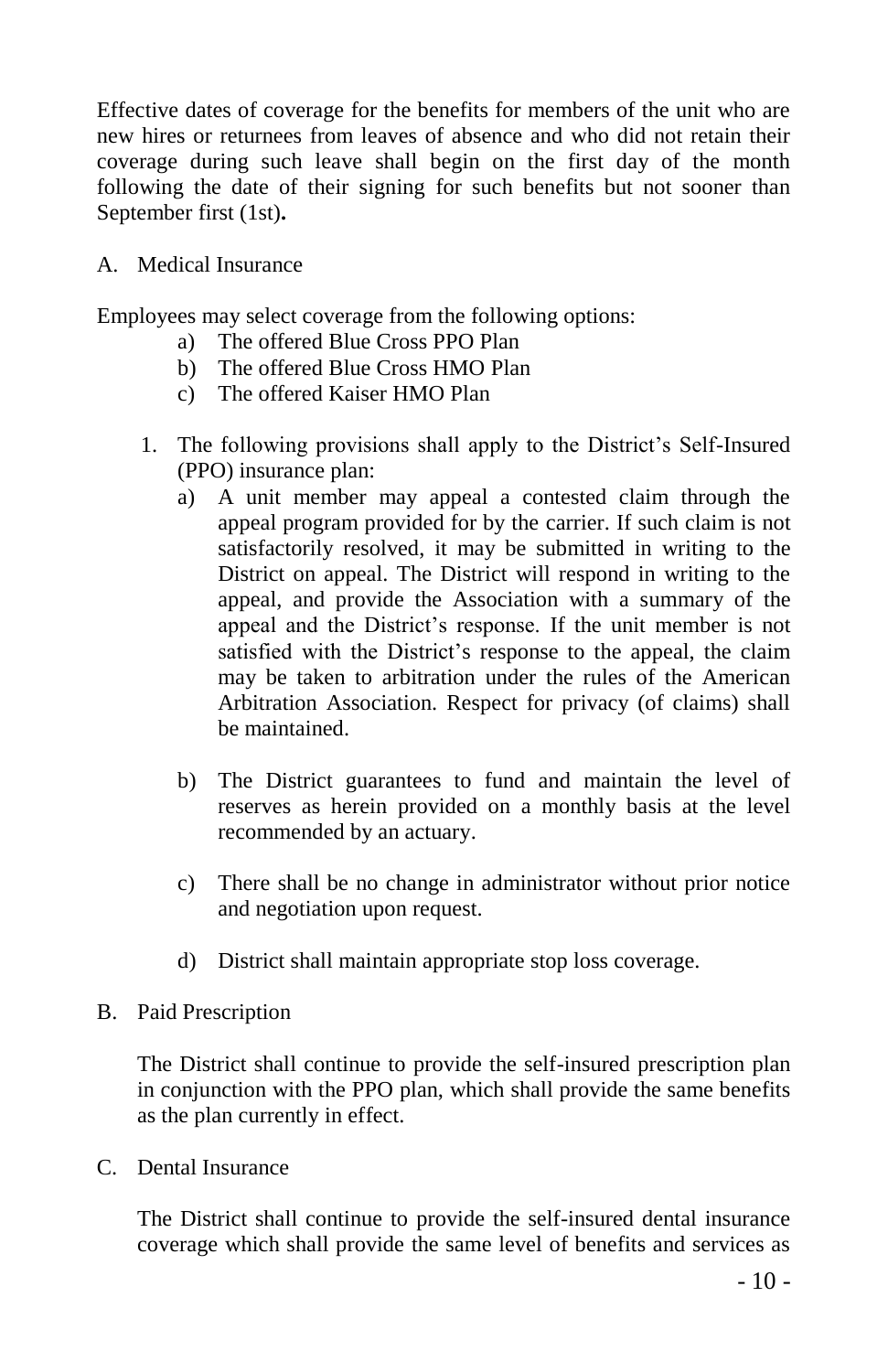the plan currently in effect with a maximum annual benefit of one thousand five hundred dollars (\$1,500) with a Premier Dentist, and one thousand seven hundred (\$1,700) with a PPO Dentist.

D. Vision Care Plan

The District shall continue to provide the self-insured vision care coverage, which shall provide the same level of benefits and services as the plan currently in effect.

E. Life Insurance

The District shall provide life insurance for all full-time unit members. The policy shall be for a \$50,000 benefit for unit members until 70 years old and \$25,000 for unit members 70 years and older. Part-time unit members may purchase the policy at the negotiated rate between the insurance company and the District. Unit members may also purchase additional coverage through the agreed-upon rate between the District and the insurance company.

F. Continuation of Coverage

Members of the unit who are absent on account of illness and who have exhausted their paid sick leave and members who are on Boardapproved unpaid leave of absence shall have the option to continue to participate in employee benefits programs upon payment to the District of the monthly premiums associated with those programs. Payments to the District shall be made one (1) month in advance, no later than the final work day of the month for coverage the following month (e.g., for coverage in February, payment must be made by the last working day in January). Coverage will be terminated seven (7) calendar days following the first day of the month if the unit member fails to make timely payment.

G. Part-Time Employee Coverage

Individual unit members who are employed for less than full-time shall receive a pro rata allocation of benefit credit to purchase coverage through one of the District offered plans provided for under this Article and pay the difference of the premium to the District. Payments must be made monthly, one (1) month in advance, by payroll deduction. Unit members who wish to purchase coverage in one of the District Offered plans must do so within 30 days of initial part-time employment, upon receiving a subsequent increase in the FTE work assignment, or by providing written documentation of loss of paid insurance coverage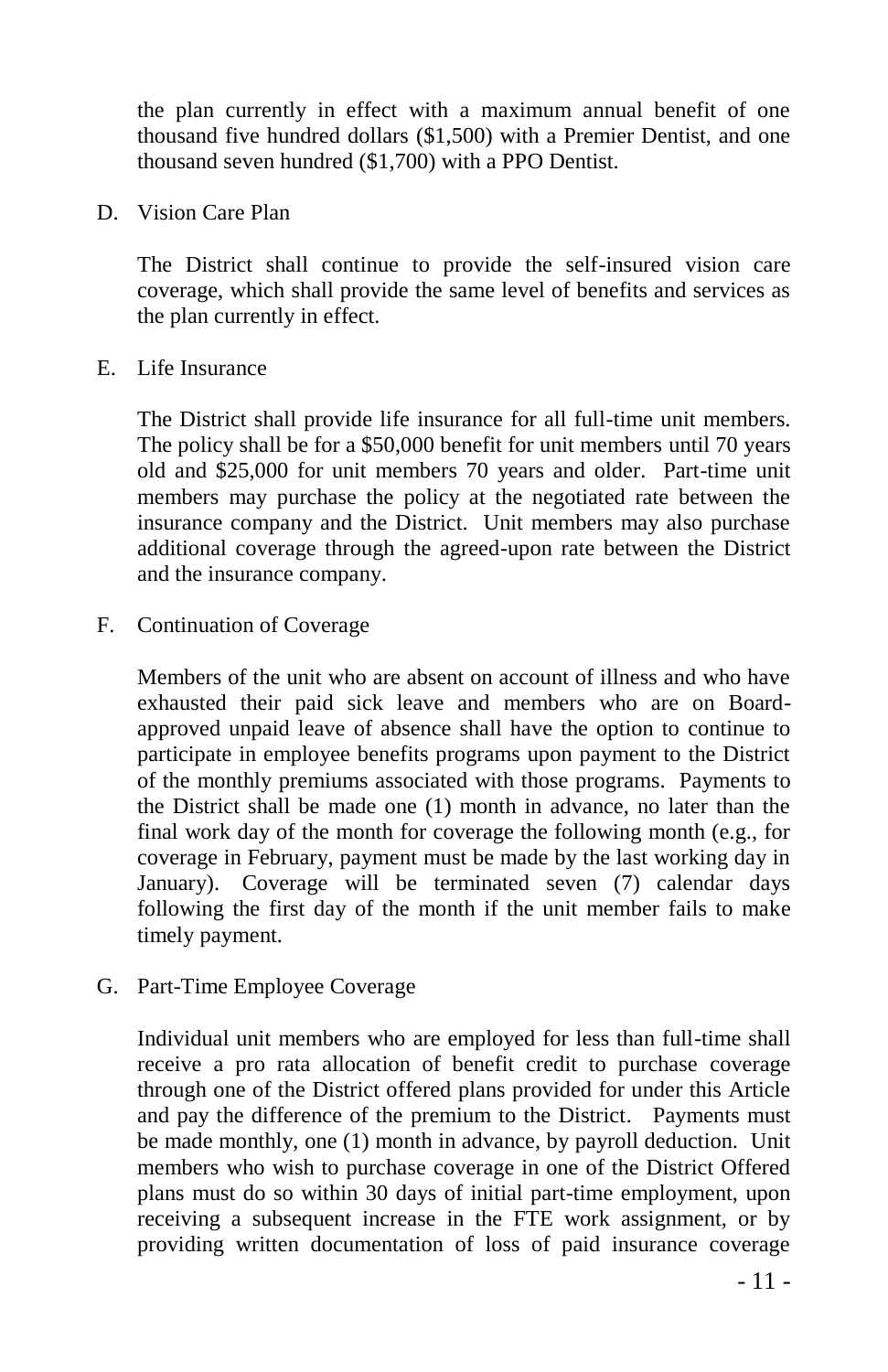from another source. Unit members who enroll in one of the District's coverage, and subsequently drop the coverage, may renew the coverage, only upon receiving a subsequent increase in the FTE work assignment, by providing written documentation of loss of paid insurance coverage from another source, or during the next open enrollment period in May.

H. Duration of Benefits

The normal enrollment period for new employees' benefit coverage is the month of August, with coverage starting September first (1st) and running through the following August thirty-first  $(31<sup>st</sup>)$  for those employees who work the entire year. Employees who work the fall semester only are covered by District paid benefits from September through February (six [6] months), and employees who work for the spring semester only are covered by District-paid benefits from February through August (six [6] months). Employees who work the spring semester and are subsequently contracted for full-time employment the following year are covered by District paid benefits from February through August. The open enrollment period for changes of plans for continuing employees is the month of May with an effective date of July first (1st).

I. Tax-Sheltered Annuities

Members of the unit may participate in a District approved tax-sheltered annuity plan or custodial account plan with the District providing payroll deduction for this purpose.

- J. A Section 125 Flexible Benefit Program will be available for unit members.
- K. Early Retirement
	- 1. Any unit member with ten (10) or more years of District service and who are more than fifty (50) years old and less than sixty-five (65) years old shall, upon retirement and receiving STRS benefits, be entitled to one of the District's HMO plans under Paragraph A above at his/her own expense, but at the District rates, until he/she is eligible for Medicare. The retiring unit member must enroll in the self-pay coverage prior to their effective date of retirement. If the retiring unit member subsequently drops the self-paid insurance coverage for any reason, they shall not be allowed to re-enroll in the program. Payments to the District shall be made one (1) month in advance, no later than the final work day of the month for coverage the following month (e.g., for coverage in February, payment must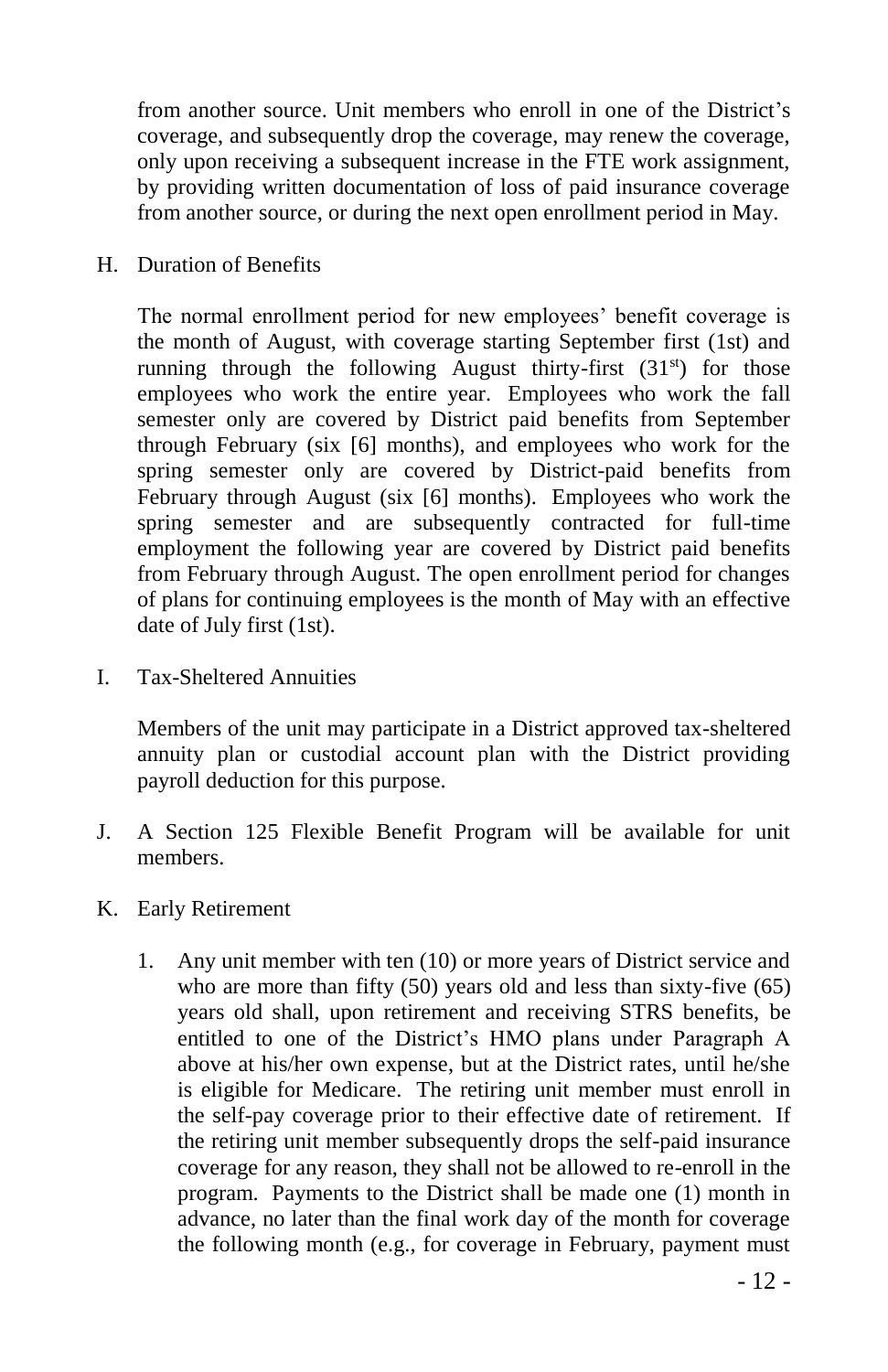be made by the last working day in January). Coverage will be terminated seven (7) calendar days following the first day of the month if the retired unit member fails to make timely payment.

- 2. Employees who elect to retire between the ages of fifty-five (55) and sixty-four (64) years of age with fifteen (15) or more years of actual service in the District may apply for a District-paid medical program, which shall be in accordance with the following conditions and limitations:
	- a) Coverage must be under an HMO plan contracted for by the District for its active employees.
	- b) The District will pay the applicable premium for the eligible retiring employee. The retiring employee will need to pay the yearly-negotiated contribution expense or any re-negotiated contribution expense to participate in a HMO plan offered by the District, until retiree becomes Medicare eligible. The retiree may purchase HMO coverage for his/her spouse, subject to payment no later than the first day of each month or coverage may be terminated seven (7) calendar days thereafter. The retiree is responsible for paying the entire cost of the District negotiated monthly premium for his/her spouse to participate in the selected HMO.
	- c) Retiring unit members should make every effort to notify the District in writing of their intent to retire by March 1 of the current school year to facilitate staffing.
	- d) Retirees under this program who would otherwise not be able to take advantage of the HMO Plan because the District HMO carrier(s) do not provide service at his/her domicile may elect to receive the equivalent dollar amount for the lowest cost HMO provider for insurance benefits.
- L. Kaiser Medicare Supplemental Coverage
	- A. CVUSD shall make available to all retirees of Medicare age the Kaiser Medicare Supplemental Insurance program. The cost of the program shall be borne by the retiree.
- M. Modification to Insurance Plans Please refer to the CVUSD Benefits page under Evidence of Coverage (EOC) for current information.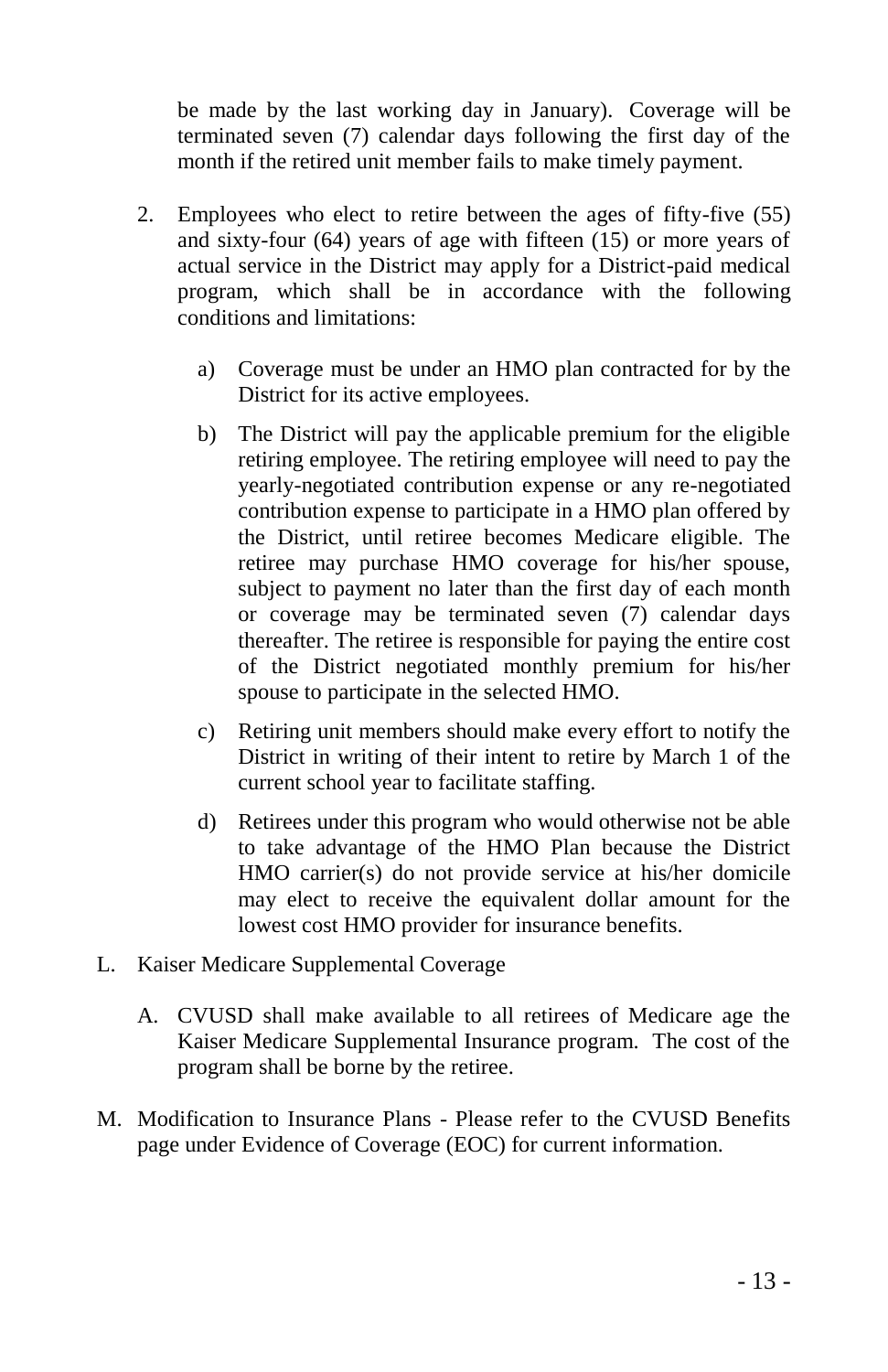#### **ARTICLE 8 WORK YEAR**

- A. The length of the unit member's work year for which they receive the compensation and benefits contained in this Contract shall be one hundred eighty-five (185) days.
- B. Any member of the unit who is required to work beyond the number of working days described in Paragraph A above shall be paid for the hours worked on an hourly rate pro rata for the period worked above the applicable number of days described in Paragraph A above, as per his/her placement on the salary schedule.
- C. Newly hired unit members who are required to attend an orientation meeting shall be given a one hundred and fifty dollar (\$150) credit to the district-contracted office supply company. These members may be invited to attend an orientation at their school site/induction office on the second half of the new teacher day.
- D. For current work calendars see the Conejo Valley Unified School District website at [http://www.conejousd.org](http://www.conejousd.org/)
- E. In the event that a proposed grading period coincides with a holiday break, UACT and CVUSD will meet to discuss dates.

#### **ARTICLE 9 WORK DAY**

- A. Members of the unit shall be on duty at their assigned site no less than thirty (30) minutes before the start of their first class or preparation period and through their last class or preparation period. In the event that a school has a minutes-neutral banked time schedule the amount of time before the start of the work day may be less than 30 minutes. The principal may require their presence during the thirty (30) minute period prior to the unit member's first class or preparation period and for a reasonable length of time following their last class or preparation period in order to see to loading of buses, meeting with parents or attendance at such events as department meetings, curriculum committee meetings, and such other activities as authorized in the following sections.
- B. Except for emergencies, and as prescribed in Paragraph A above, there shall be a maximum of twenty (20) meetings per year: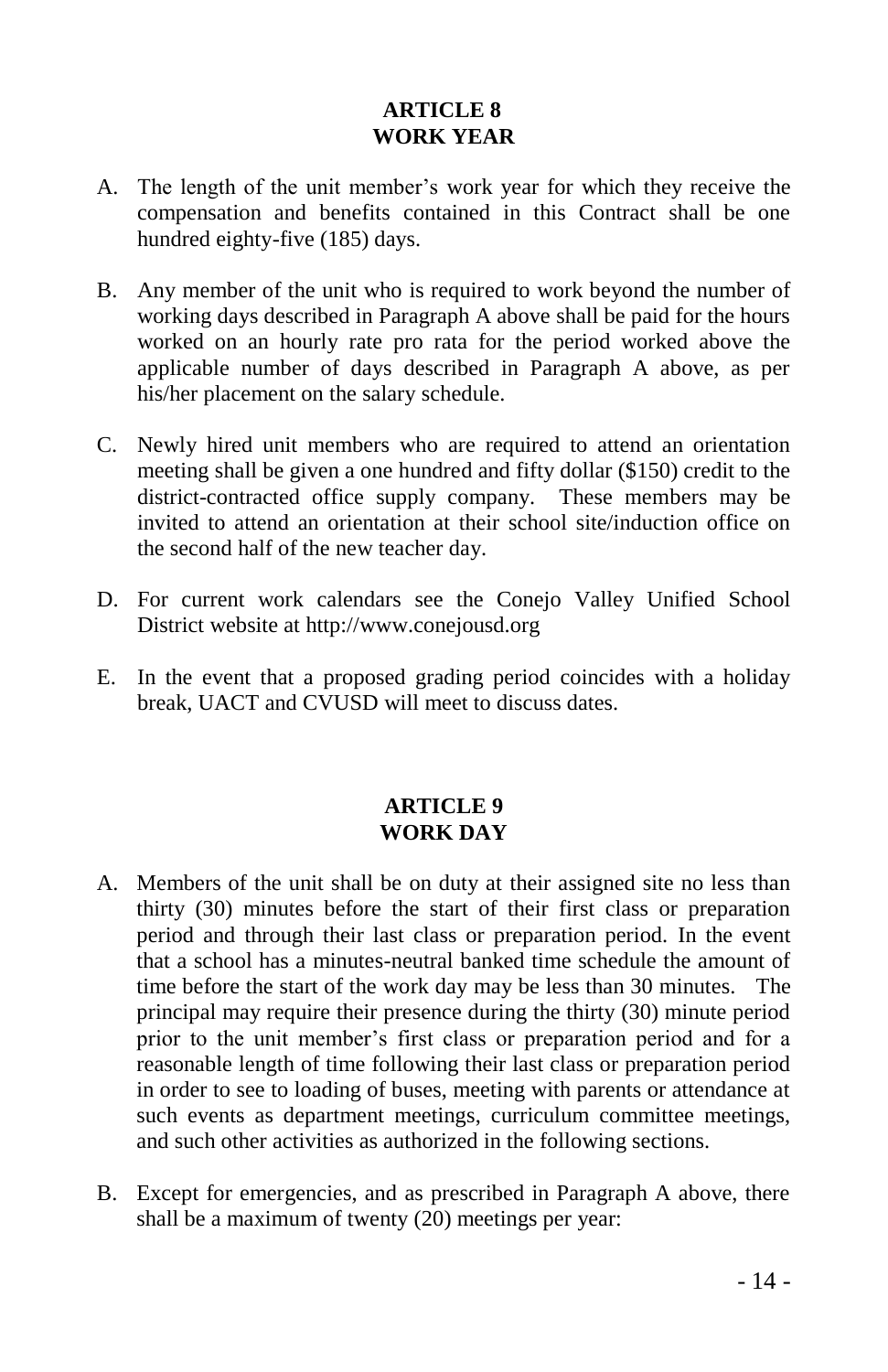- 1. These meetings shall be part of a unit member's regular work year.
- 2. Staff meetings before or after school shall not exceed sixty (60 minutes in length.
- 3. Staff meetings after school shall begin no later than twenty (20) minutes after the regular dismissal time.
- 4. Morning staff meetings shall conclude no later than fifteen (15) minutes prior to the start of school.
- 5. A tentative meeting schedule will be developed at the beginning of the school year. A reasonable effort will be made to adhere to that schedule.
- 6. Attendance at all other non-emergency staff meetings shall be on a voluntary basis. For purposes of this Article, an "emergency" shall be defined to mean any condition which could not reasonably have been foreseen and which is required in order to most effectively serve the interests of students.
- 7**.** Special education and transitional kindergarten teachers shall be required to attend no more than two of these staff/department meetings per month. In the event that they must attend a district special education/transitional kindergarten meeting that month, they may choose which site meeting to attend by mutual agreement with site administration.
- C. Notwithstanding any provision of this Contract to the contrary (including those in Paragraph B above), members of the unit who are assigned as teachers of Special Education classes and teachers of designated services shall be required to attend at least one (1) of the meetings referred to in Paragraph B above and also one (1) Special Education or specialists' staff meeting per month, which meeting, while not within the instructional day, shall be considered to be within the work day.
- D. Notwithstanding any provision of this contract to the contrary (including but not limited to Article 25), every unit member may be required to perform one (1) extra non-paid assignment.
	- 1. Secondary Schools: Examples of extra non-paid assignments in secondary are substituting during preparation period for up to twelve (12) times, club advisor, etc.; or performing any other noninstructional duty necessary to the functioning of the school, after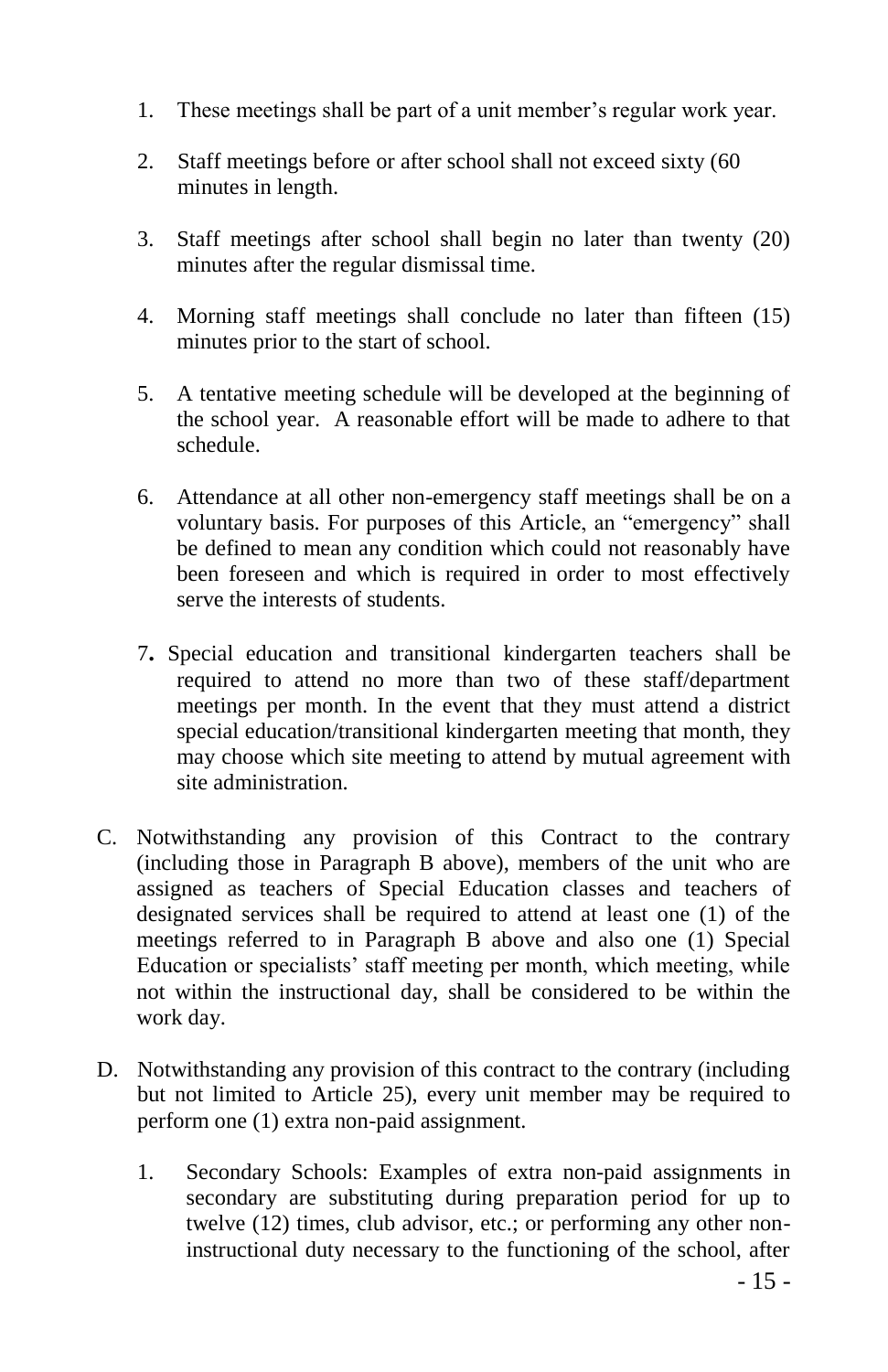consultation with staff and opportunity is given to provide volunteers for such other non-instructional duties.

- 2. Elementary Schools: Examples of extra non-paid assignments in elementary are chorus director, yearbook advisor, school newspaper advisor, etc.; or performing any other non-instructional duty necessary to the functioning of the school, after consultation with staff and opportunity is given to provide volunteers for such other non-instructional duties.
- 3. In the event the unit member is elected to School Site Council or UACT representative, the unit member may not be given an additional duty assignment. The parties agree that teachers will not be discouraged from volunteering to perform other assignments.
- 4. The District and Association recognize that the manner in which elementary extra duty assignments have been divided does not work well at school sites. In order to provide for greater flexibility schools may propose a pilot program of their own design to their staffs for the division of extra duties. Implementation of the proposed pilot program is contingent on an annual staff vote of 75% in favor of continuing the pilot. Schools shall make every effort to limit the number of extra duties to those which are essential to the running of the school or are traditional school activities which have the support of the staff. The implementation of a pilot program should not expand the number or duration of extra duties at a school site.
- 5. Unit members may create projects of their own volition on a voluntary basis, which may or may not be an adjunct duty pending approval from site administration. Once established, these activities will not be considered past practice.
- E. Every reasonable effort shall be made by the administration to make the assignment of such other non-instructional duties to be as evenly distributed as operationally practical in terms of number, time commitment and desirability. Any grievance related to such assignments shall be limited to a claim pertaining to the number, time commitment and desirability of such assignment, taking into account the best interests of the students impacted by such assignment.
- F. Within the constraints of this article, the assignment of specific duties during any period of the working day, including both the instructional day and that portion of the working day before and after the instructional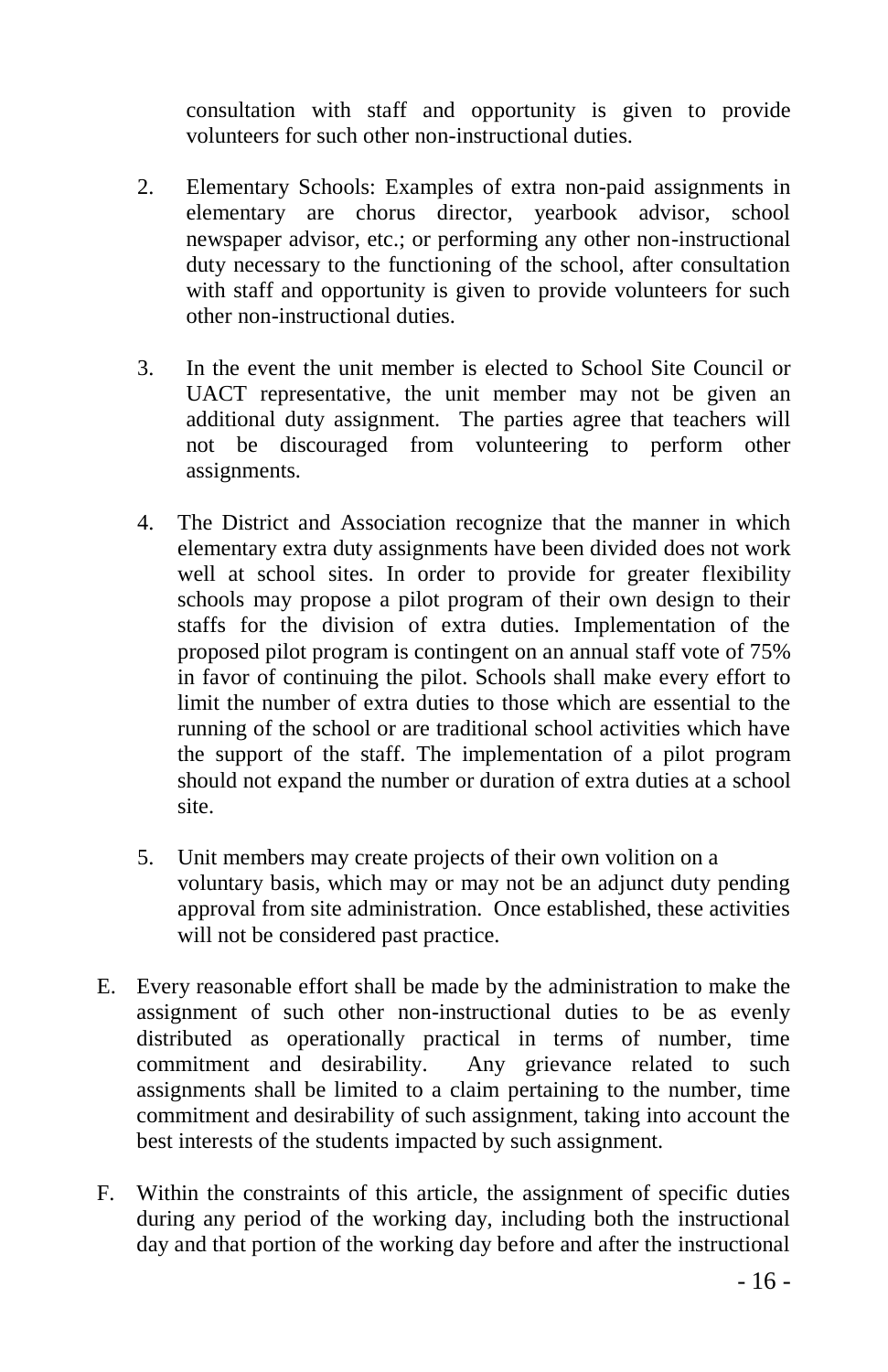day, and the time and facilities necessary for this accomplishment, is the responsibility of the principal.

G. Members of the unit are required to attend one (1) night program per semester without additional compensation. When additional attendance is mutually agreed upon between the member(s) and the principal, the participating member(s) shall receive compensation per Article 27 Section B (p.62) for the number of hours that he/she is at the event. Fundraisers and events resulting from adjunct duties are exempt from the hourly rate. Principals shall notify bargaining unit members within the first ten calendar days of the work year of the tentative dates of all required night-time events.



- H. Teacher instructional minutes shall be as follows:
	- 1. The number of instructional minutes shall meet SB 813 minimums plus up to one hundred eighty (180) minutes per grade level for rounding off.

| Grades   | <b>Instructional Minutes</b> |
|----------|------------------------------|
| $9 - 12$ | 365                          |
| $6-8$    | 325                          |
| $4 - 5$  | 305                          |
| $1 - 3$  | 285                          |
| TK - K   | 200                          |

- 2. Student-free days for district inservice shall be counted toward instructional time to the extent authorized by law. Such days are considered regular work days for members of the unit.
- 3. Regular, student-free and minimum days in grades K-12 shall be as follows: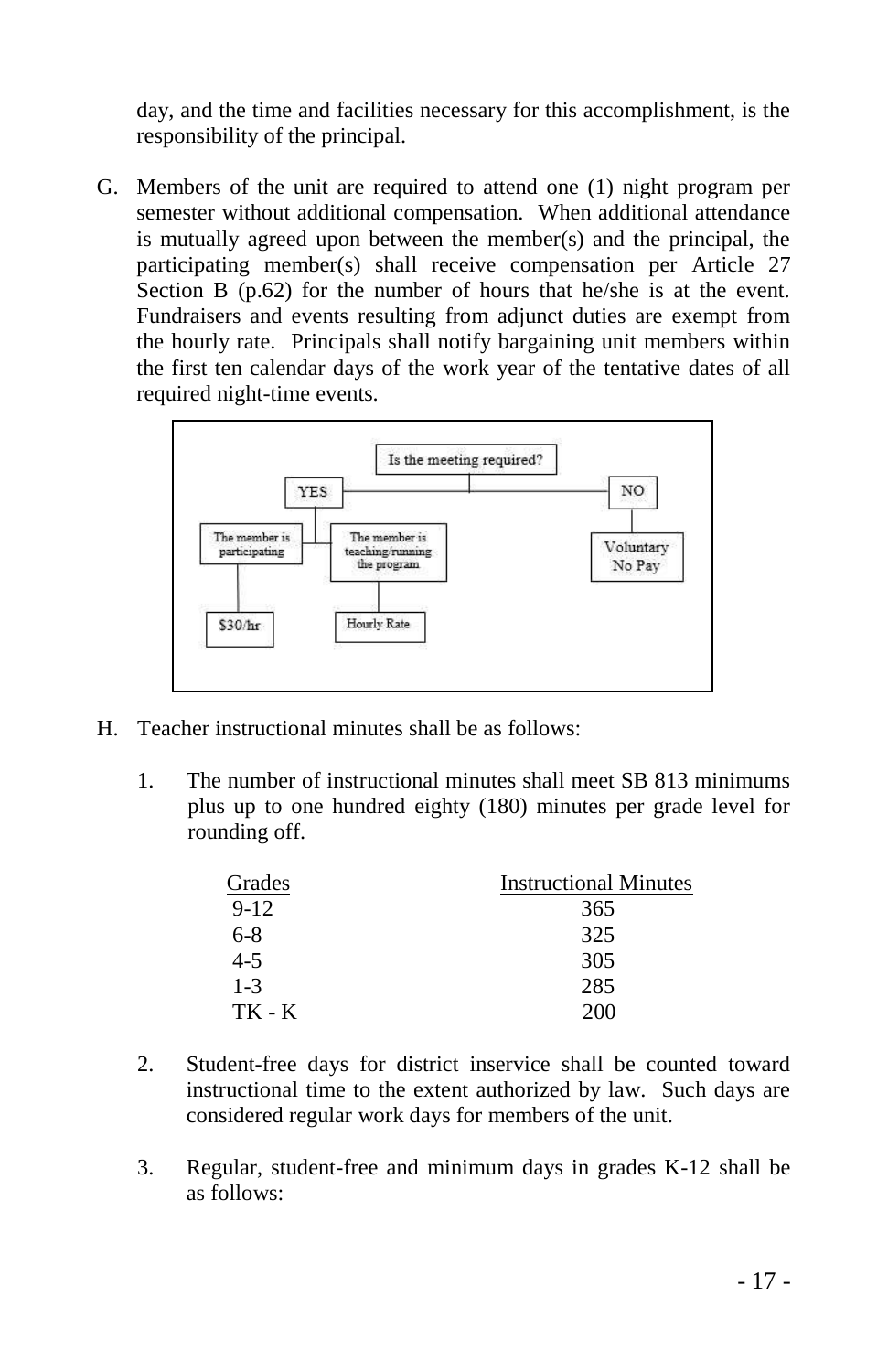- a. TK-5: Five (5) minimum days for parent conferences, three (3) student-free days for in-service (three [3] mandatory) and one (1) minimum day (last day of school).
- b. 6-7-8: Four (4) minimum days (three [3] for testing including District testing, one [1] last day of school), three (3) mandatory days for teacher in-service activities.
- c. 9-12: Six (6) shortened days (finals– three [3] per semester), one (1) minimum day (District testing), three (3) mandatory days for teacher in-service activities.
- d. Additional minimum and/or pupil-free days for program evaluation and improvement activities and/or accreditations such as WASC may be granted by the District.
- I. Kindergarten teachers shall be used as instructors in the kindergarten program. When kindergarten teachers are not utilized as instructors in the kindergarten program, they will be assigned as instructors in the primary program so that their student contact time is equivalent to the primary teachers' student contact time. Kindergarten teachers participating in the extended day kindergarten program are exempt from this provision. Schools transitioning from traditional kindergarten schedules to extended day schedules must adhere to the following process: Proposals must be brought to a minimum of 2 staff meetings. This will allow the collaboration time necessary to examine logistics, challenges and resolutions prior to representations made to PTA/PFA and SSC committees. Site administrators will work closely with impacted teachers to ease the transition when possible.
- J. Extended Day
	- 1. Teaching an Extra Class Any teacher who teaches a sixth (6th) additional period beyond a 1.0 FTE will receive an additional onesixth (1/6) of his/her salary for the period taught. Except as set forth above, any additional instructional assignments will be paid on the employee's hourly rate based on a six (6)-hour instructional day.
	- 2. Teaching Before-School Classes Traditional secondary master schedules may include classes that occur before the start of the regular school day. The staffing of these classes must be done on a voluntary basis. If a teacher does choose to teach a before-school class it will be included in his/her regular contract day, and not result in having two preparation periods, unless mutually agreed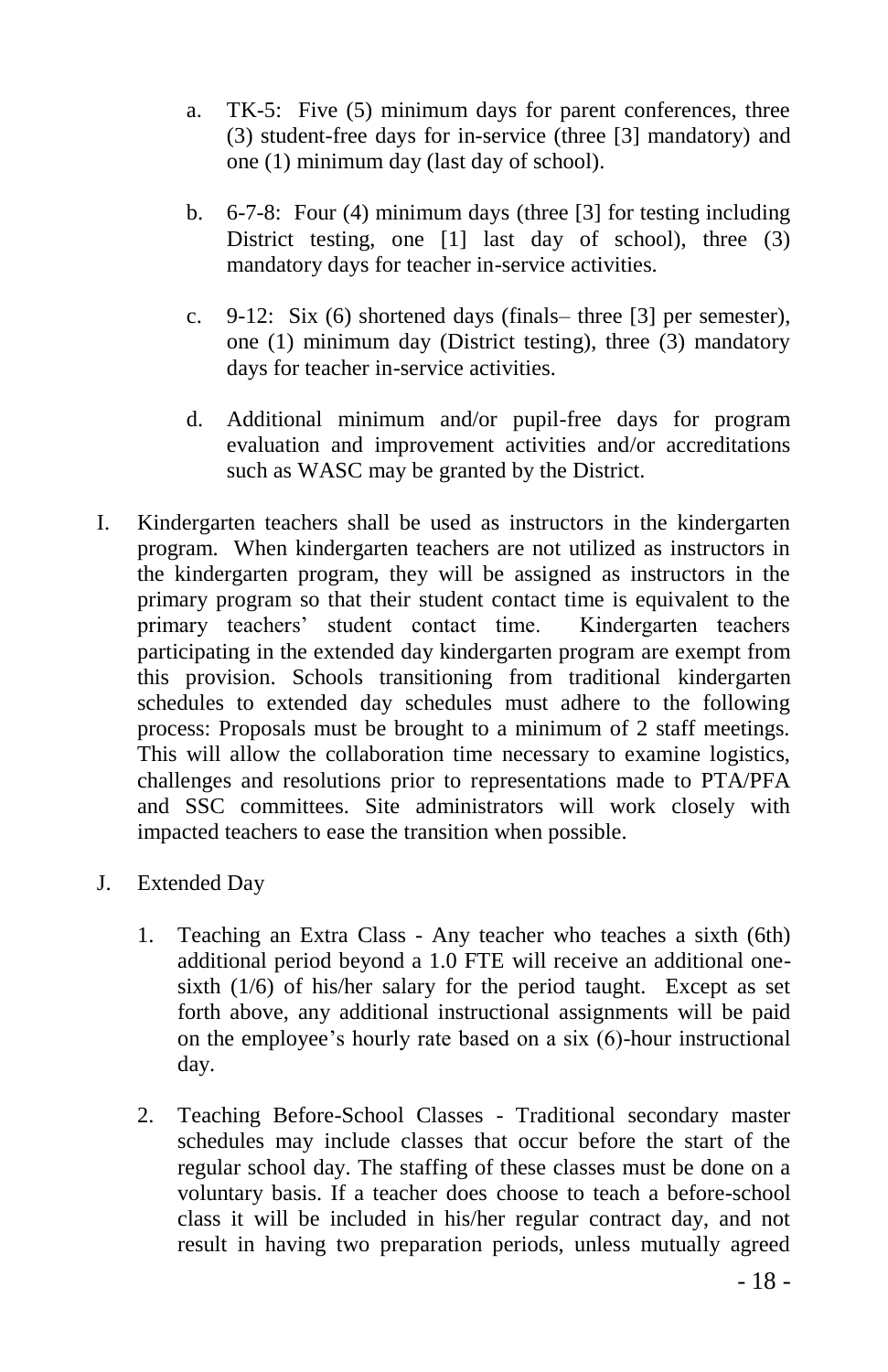upon. When offering a before-school class the principal must inform the member that they will be required to stay late on days of regularly scheduled staff and/or department meetings.

- K. Compensation/Bus Duty
	- 1. At the TK-5 grade levels, the District shall provide campus supervisors to supervise students during the morning bus and/or yard duty recess periods. In an emergency, it is understood and agreed that unit members will continue to retain responsibility for the assigned bus/yard duty schedule, and to personally provide such supervision if the assigned campus supervisor requests assistance or is not in attendance. In the event that the unit employee personally provides such supervisory duties for substantially the entire recess period, the unit employee will be paid at the campus supervisor rate. Nothing in this paragraph shall be construed to prohibit the unit employee from requesting to personally provide such yard duty supervision at the established rate of pay in lieu of campus supervisor personnel.
	- 2. Class Coverage All class coverage that does not fall under the provision of a member's adjunct duty to substitute during their preparation period for up to twelve (12) times, shall be voluntary (except in the case of an emergency) and compensated at the established contractual rate.
		- a. If the period being covered falls outside of the covering unit member's regular day he/she shall be compensated at his/her hourly rate.
		- b. If the period being covered falls within the covering unit member's regular day he/she shall be compensated at the hourly sub rate.
		- c. If a unit member is required to take another teacher's class in addition to their own class, the teacher shall be paid their hourly rate in addition to their daily pay for the time the other students are in their room.
- L. The parties recognize that the traditional work schedule may not fit the needs of every school. In particular, some schools may desire to restructure their schedules in order to facilitate teacher collaboration. A restructured schedule is permissible provided the following conditions are met:
	- 1. The primary purpose of the restructured work day is teacher collaboration;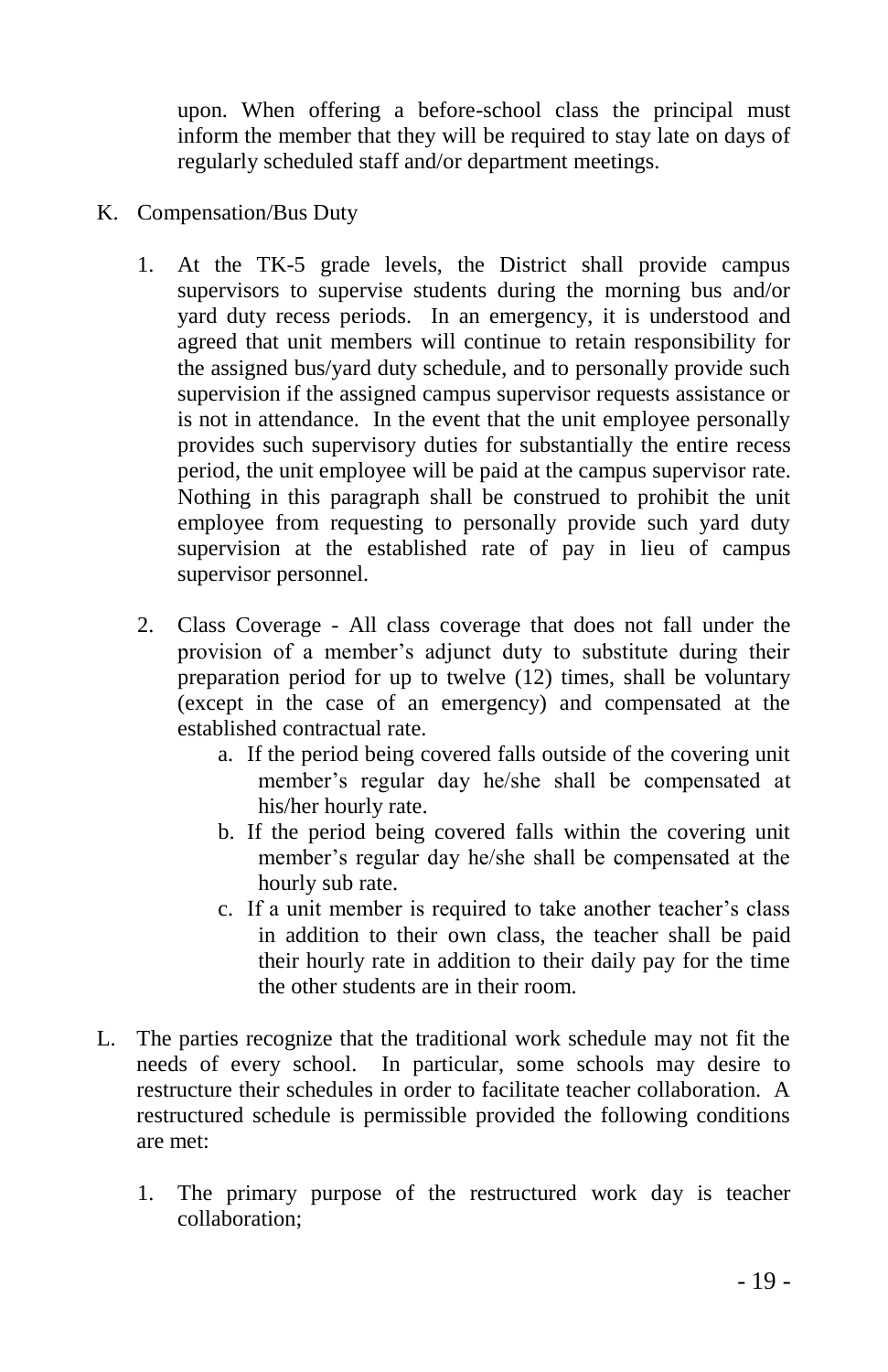- 2. Teacher directed collaborative activities will be designed with the input of the site leadership team and site administration with a dedicated focus on site and district goals;
- 3. Meeting time may be used in a variety of ways to meet school improvement and staff development goals (e.g., small group collaboration committee work, department inservices, data review to improve instruction);
- 4. Teacher participation in the collaborative activities is strongly encouraged but not required. If the school adopts a minutes-neutral banked time schedule (i.e., banked time does not result in any increase to the teacher work day), all teachers, even those who do not participate in the program, must remain on campus for the length of the mandatory duty day. If the school adopts a banked time schedule that is not minutes-neutral, teachers who choose not to participate in the collaborative activities may leave the school site during the collaboration time.
- 5. Conversion to the restructured work schedule requires an affirmative vote by the following percentages of the school's faculty:
	- a. Minutes-neutral (i.e., banked time does not result in any increase to the teacher work day) - 70%
	- b. Not minutes neutral 80%
- 6. The election will be done by secret ballot; the voting process will be conducted by UACT representatives. Prior to conducting the election, the school principal will send a copy of the proposed restructured work schedule to the Assistant Superintendent, Instructional Services to insure compliance with legal requirements and instructional minutes minimums established by the Education Code; and a copy to the association.
- 7. If a restructured schedule is adopted, the school will conduct a vote to determine whether to continue at the end of the first school year, and every three (3) years thereafter. The district shall track and notify site administration and UACT of a school's need to vote. If a majority vote to withdraw from the restructured schedule, the schedule will revert to the schedule in existence prior to entering into the restructured schedule.
- M. Each full-time secondary teacher shall be afforded one scheduled class period daily, or its equivalent, as a preparation period.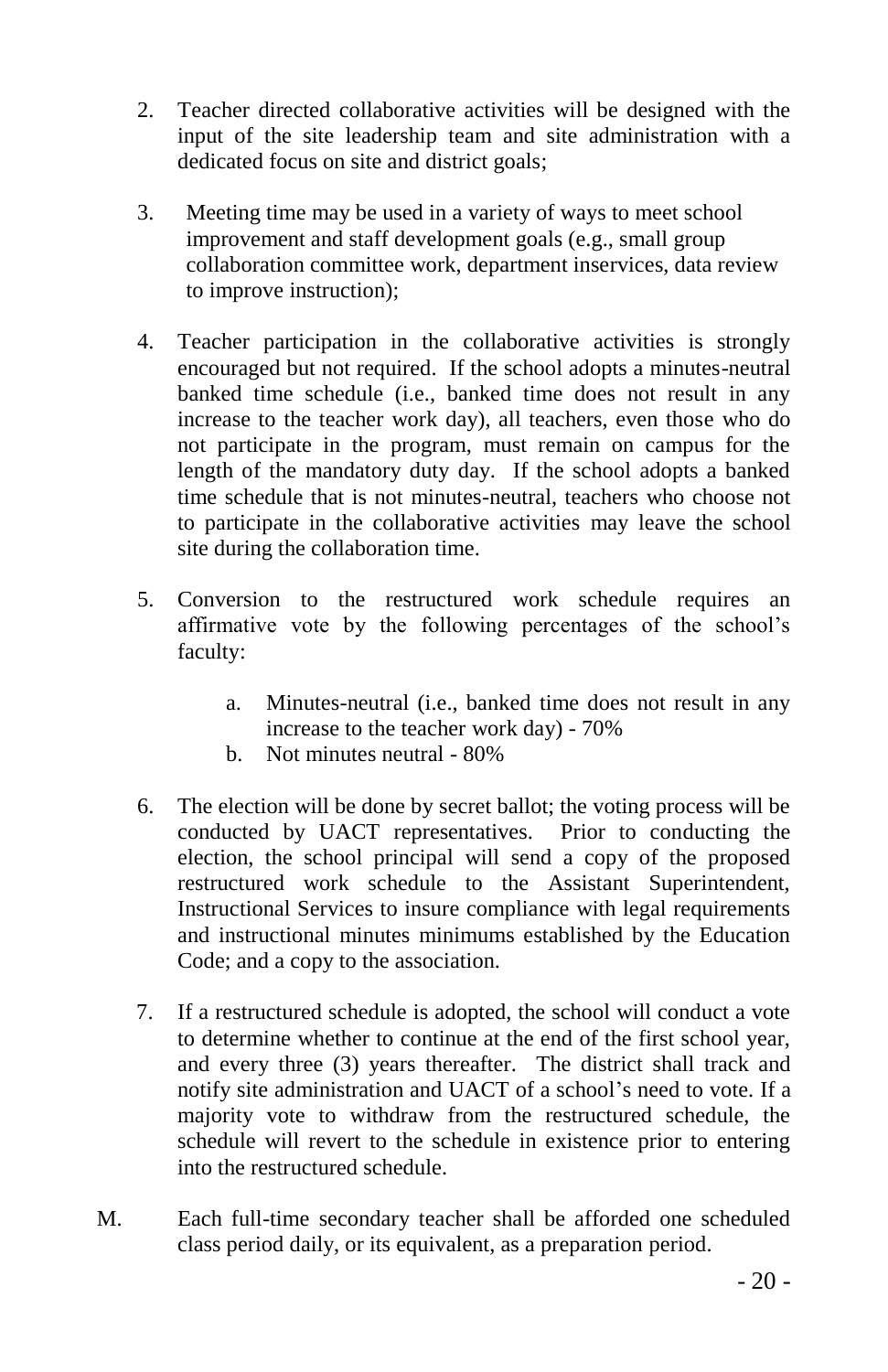- N. No teacher shall be involuntarily deprived of a thirty (30) minute duty free lunch.
- O. Student/Parent Communication

This article applies to secondary teachers only.

It is the goal of the parties to increase school to home communication. In an effort to keep students/parents informed, teachers shall post information about their class such as projects, and the dates of upcoming assessments, to students/parents via the internet. Systems that would facilitate this include, but are not limited to, the Q system (Class News), a teacher's website, student information system (SIS) and email blast to all parents. Teachers may use scanned documents (syllabi, assignments, test preparation, etc.) to communicate with parents/students rather than entering the information manually on to a website. Parents shall be informed of the means of communication at back to school night and the counseling office shall maintain a list of each teacher's method of communication.

The parties agree that students/parents should be provided with an itemized report of the calculation of grades. Teachers shall utilize an electronic gradebook and provide students/parents with reports at least at the conclusion of each progress report and grading period via the internet. Students without internet access at home may be provided with a print out of their grade report upon request. Parents shall be informed of how to view a teacher's grade report at back to school night and on the school's website.

It is understood that it is the responsibility of the district to give teachers adequate resources to facilitate the use of an available electronic gradebook, this includes, but is not limited to, working computers, stable internet access and training/support for the program. The parties acknowledge that it is a goal of the district to move towards the universal use of the district student information system. It is understood that in order for this to happen, the gradebook system must be reliable, take grade entries quickly, be secure, stable, and accessible. The district and association agree to continue to work towards resolving the issues with the SIS that hamper the effectiveness of this system.

The parties also agree that teachers not currently using electronic grade books/websites/Q Class News may need additional training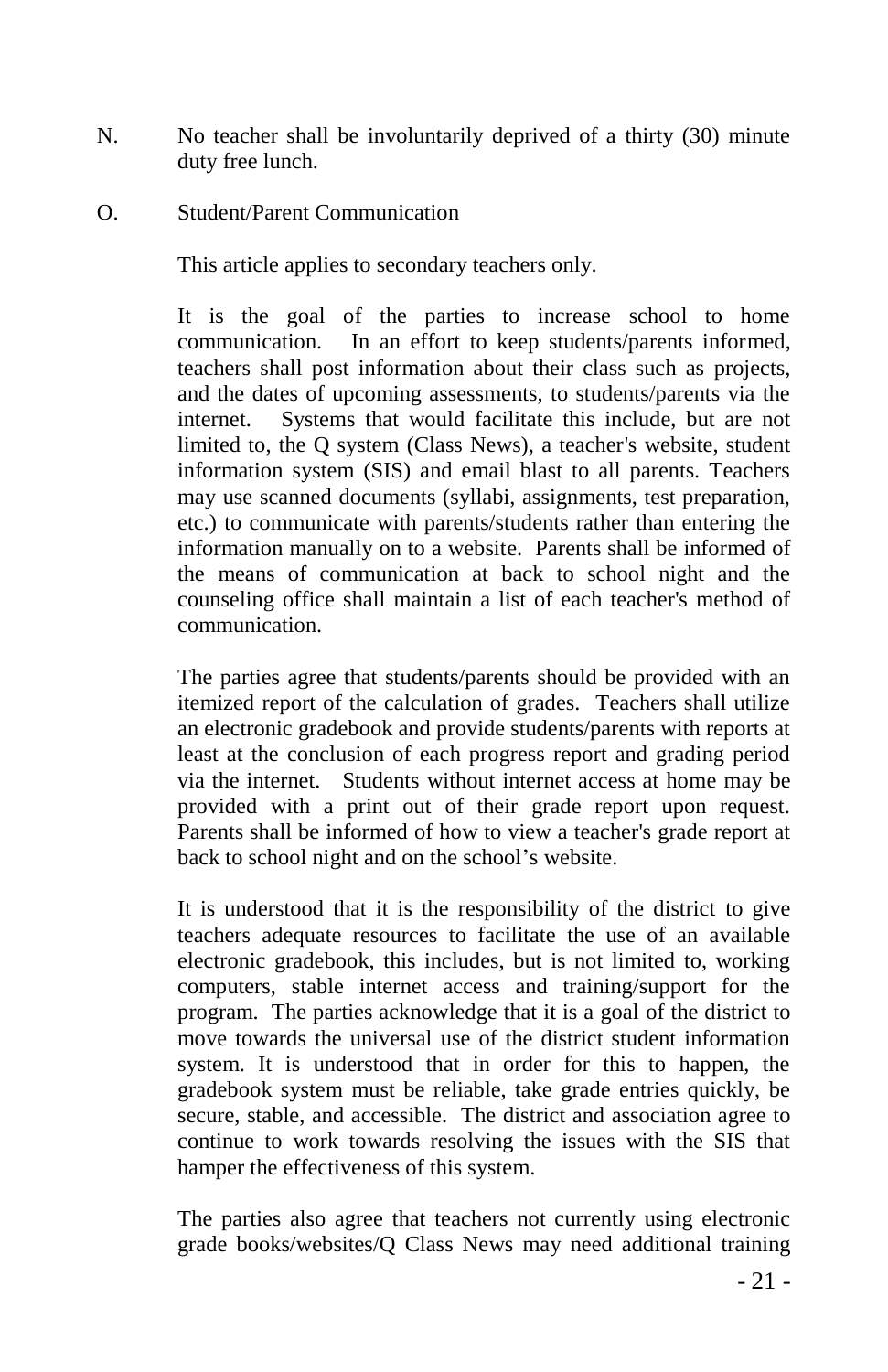and support as they move towards using these means of communication. As teachers transition to electronic communication a teacher's evaluation cannot be negatively impacted in the CSTPs regarding parent communication.

The parties agree to research programs to find which provide the most streamlined and effective means to communicate with students/parents.

#### **ARTICLE 10 LEAVES OF ABSENCE**

Leaves are defined as authorized time away from work and may be with or without pay as specified herein. Length of the leave of absence shall be within the minimum and maximum allowance of time designated. Members of the unit are required to apply to their principals (or immediate supervisor in the case of the District Office) for authorized leaves of absence on the District Leave of Absence form.

Members of the unit who are going to be absent from duty for any reason shall notify the appropriate individual as far in advance as possible.

The District shall not be held liable for the payment of any additional compensation or damage arising from the death or injury of any employee on a personal leave of absence.

Prior to a planned leave of absence the unit member will meet with his/her site administrator to make a plan for appropriate communication between the work site and the unit member while on leave.

A. Sick Leave

- 1. An employee's absence from work, but not from a leave status due to illness or injury, shall be designated as "sick leave" and shall be time off with pay.
- 2. Sick leave privileges begin on the first (1st) day that the employee is to report for duty and shall apply even though the employee might be absent due to illness on the first (1st) day of school. Absences beyond accumulated leave shall be unpaid unless the employee meets other provisions within this article.
- 3. Sick Leave Notification to Employees Each employee will be notified on the monthly paycheck of the amount of sick leave that such employee has on balance.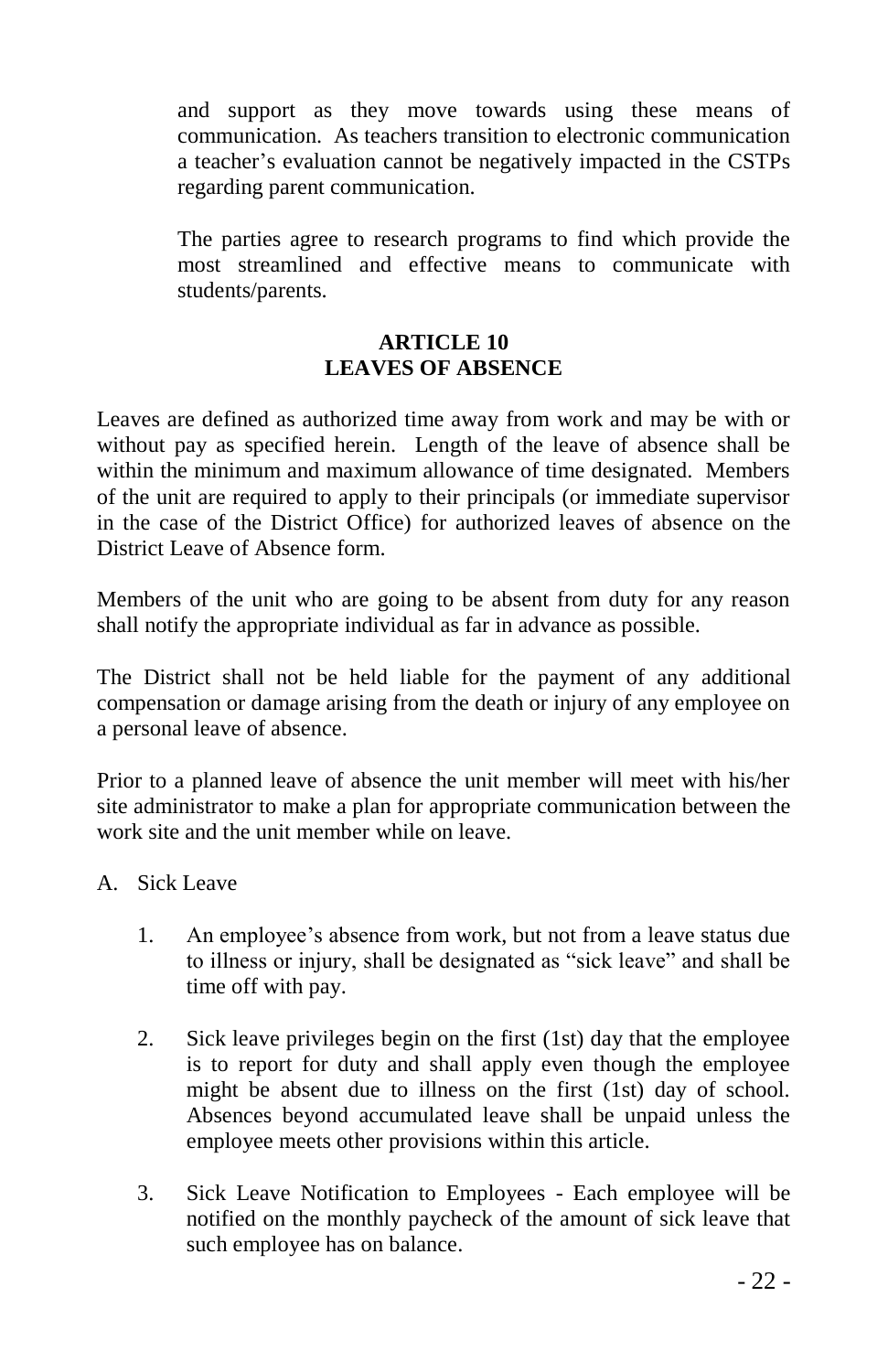4. The Assistant Superintendent, Human Resources, for cause, may require a physician's certificate to verify an employee's illness and/or recovery sufficient to permit performance of his/her contractual duties before the employee may return to duty.

#### B. Catastrophic Leave Program

A "catastrophic illness" or "injury" means an illness or injury that is expected to incapacitate the employee for an extended period of time, or that incapacitates a member of the employee's family which incapacity requires the employee to take time off from work for an extended period of time to care for that family member, and taking extended time off work creates a financial hardship for the employee because he/she has exhausted all of his/her sick leave and other paid time off.

"Members of the employee's family" shall be limited to mother, father, grandmother, grandfather, or grandchild of the employee or the spouse of the employee, and the domestic partner (as identified by appropriate paperwork), son, son-in-law, daughter, daughter-in-law, brother or sister of the employee or any relative living in the immediate house of the employee. (Education Code 44043.5(a)1)

The intent of this particular leave is to provide unit members economic relief for devastating personal health circumstances. Catastrophic leave may not be used for:

- 1. Elective surgery
- 2. Personal necessity leave
- 3. Normal pregnancy
- 4. Substance abuse rehabilitation
- 5. Bereavement

A permanent employee may request up to one hundred (100) additional days of sick leave, in any twelve (12)-month period, as a result of a catastrophic illness or injury.

Whenever possible, an employee must submit a request for the additional days to Human Resources at least fifteen (15) working days before he/she expects to exhaust all accrued sick leave. The unit member is required to submit a physician's verification to Human Resources which clearly states the unit member is incapable of meeting the responsibilities of his/her normal work assignment due to devastating personal health circumstances.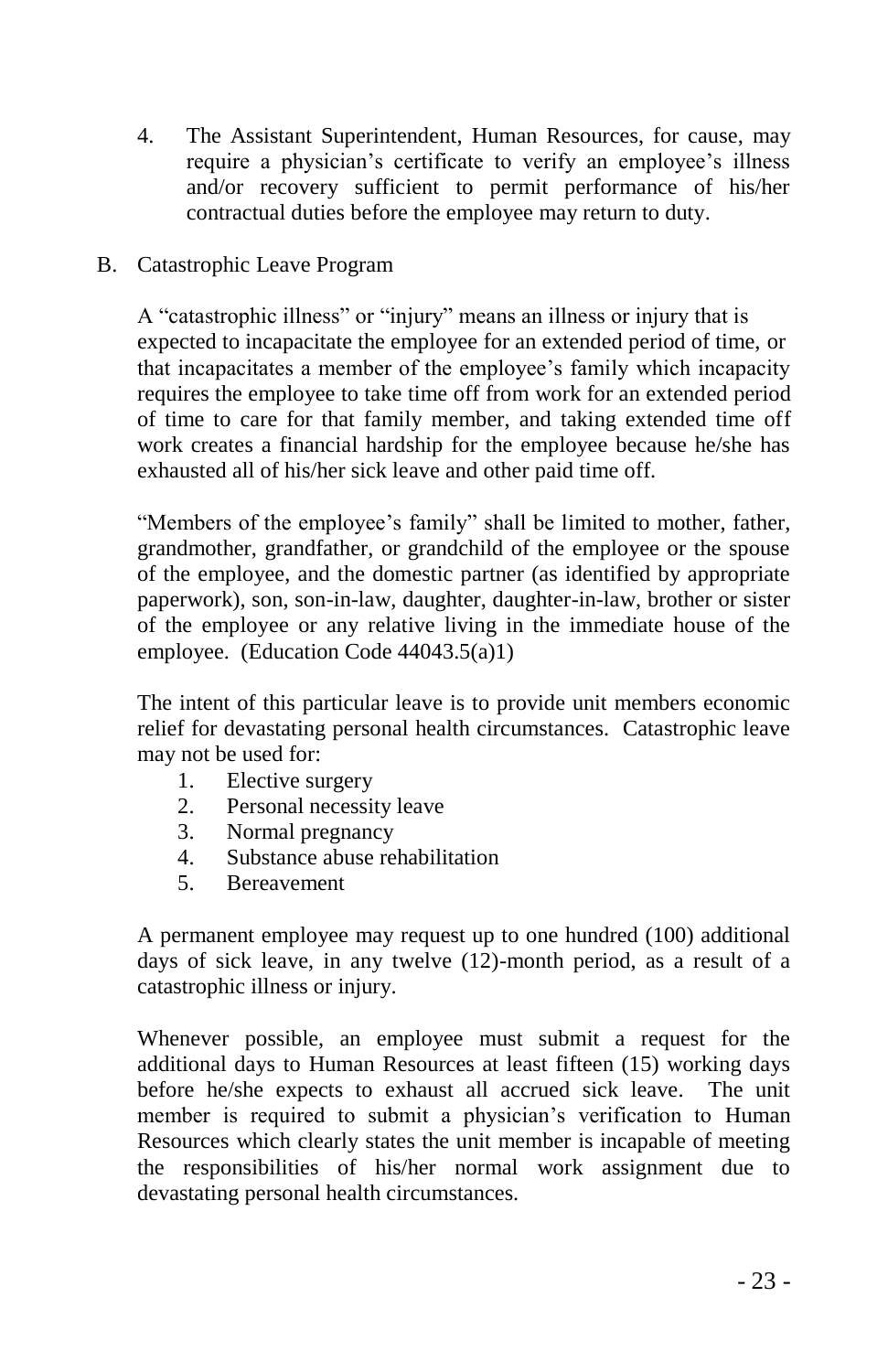The Assistant Superintendent, Human Resources, shall determine if the illness or injury meets the appropriate criteria. If the Assistant Superintendent determines that the illness or injury meets the appropriate criteria, than he/she will inform the Association President that an employee has requested catastrophic leave. The Assistant Superintendent, Human Resources, shall arrange for a meeting of the Catastrophic Review Committee. The Catastrophic Review Committee shall consist of two (2) representatives appointed by the Association President and two (2) members appointed by the Superintendent or his/her designee.

Upon notification by the Review Committee, the Association shall contact unit members and request that they donate up to five (5) of their personal sick leave days for use by the employee requesting the catastrophic leave. Unit members with fewer than ten (10) days of accumulated sick leave days are not eligible to contribute sick leave days to the Catastrophic Leave Program. All donated sick leave days must be for full days. Unit members will authorize their donation on a signed Association form.

The Association will hold a lottery, assign each donor a number, and prepare a list that will be sent to the Assistant Superintendent, Human Resources. The Association will submit the signed forms of unit members donating sick leave days to Human Resources. Each eligible donor on the list will be charged a day as it is used.

At the end of each catastrophic leave, the Payroll Department will return a copy of the list to the Association, indicating the number of days actually used and to whom they were charged. The Association will then notify all unit member donors of their status. Unused days will be returned to the unit member at the conclusion of the catastrophic leave for which they were donated.

- C. Differential Pay: Absence Beyond Accumulated Sick Leave for Long-Term Injury or Illness
	- 1. When a unit member has exhausted all available sick leave, including all accumulated sick leave, catastrophic leave, and continues to be absent from his or her duties on account of the same documented illness or accident for an additional period of five (5) school months or one-hundred (100) work days, whether or not the absence arises out of or in the course of the unit member's employment, the amount deducted from the salary due him or her for any of the additional five (5) months in which the absence occurs shall not exceed the sum that is actually paid a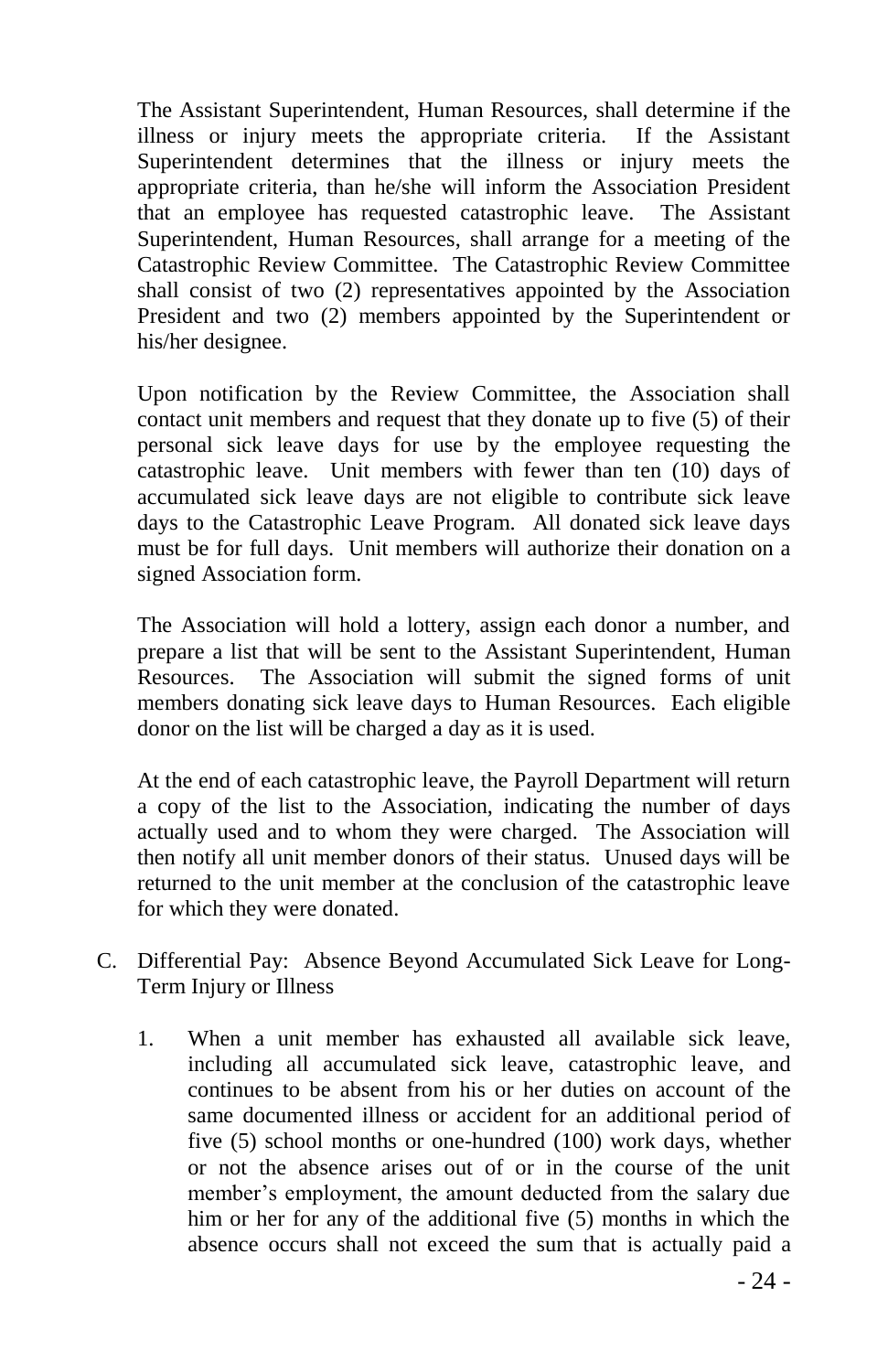substitute employee employed to fill the position or, if no substitute employee was employed, the amount that would have been paid to the substitute had he or she been employed. In no case shall the deduction exceed the current long-term daily rate for a substitute.

For purposes of this article:

- 1. A unit member shall not be provided more than one (1) five (5) month period per illness or accident. However, if a school year terminates before the five (5)-month period is exhausted, the unit member may take the balance of the five (5)-month period in the subsequent school year.
- 2. These days of additional paid sick leave shall not exceed five (5) school months in the school year, shall not be cumulative and shall be exclusive of any other paid leave to which the employee may be entitled.
- D. Leave for Personal Necessity
	- 1. In addition to the sick leave provisions above, up to ten (10) days of the ten (10) days of annual accrued leave of absence for illness or injury may be used annually by the employee, in case of personal necessity. No such accumulated leave of absence in excess of ten (10) days may be used in any school year for the purposes enumerated in this section. The section does not entitle any employee to any additional leave.
	- 2. For purposes of this Section, personal necessity means lifecycle events of the member or his/her immediate family (including, but not limited to weddings, graduations, divorces, births, or a child's school event); family emergencies which endanger the safety or health of the immediate family; religious holiday observances; illness of members of the immediate family; damage or serious threat to employee's property or the property of members of the immediate family.
	- 3. Based on reasonable suspicion, the District has the power and duty to review the stipulations of bona fide need for personal necessity by the unit member. For purposes of this Section, "reasonable suspicion" means that there is a demonstrable reason to doubt the authorized use of personal necessity.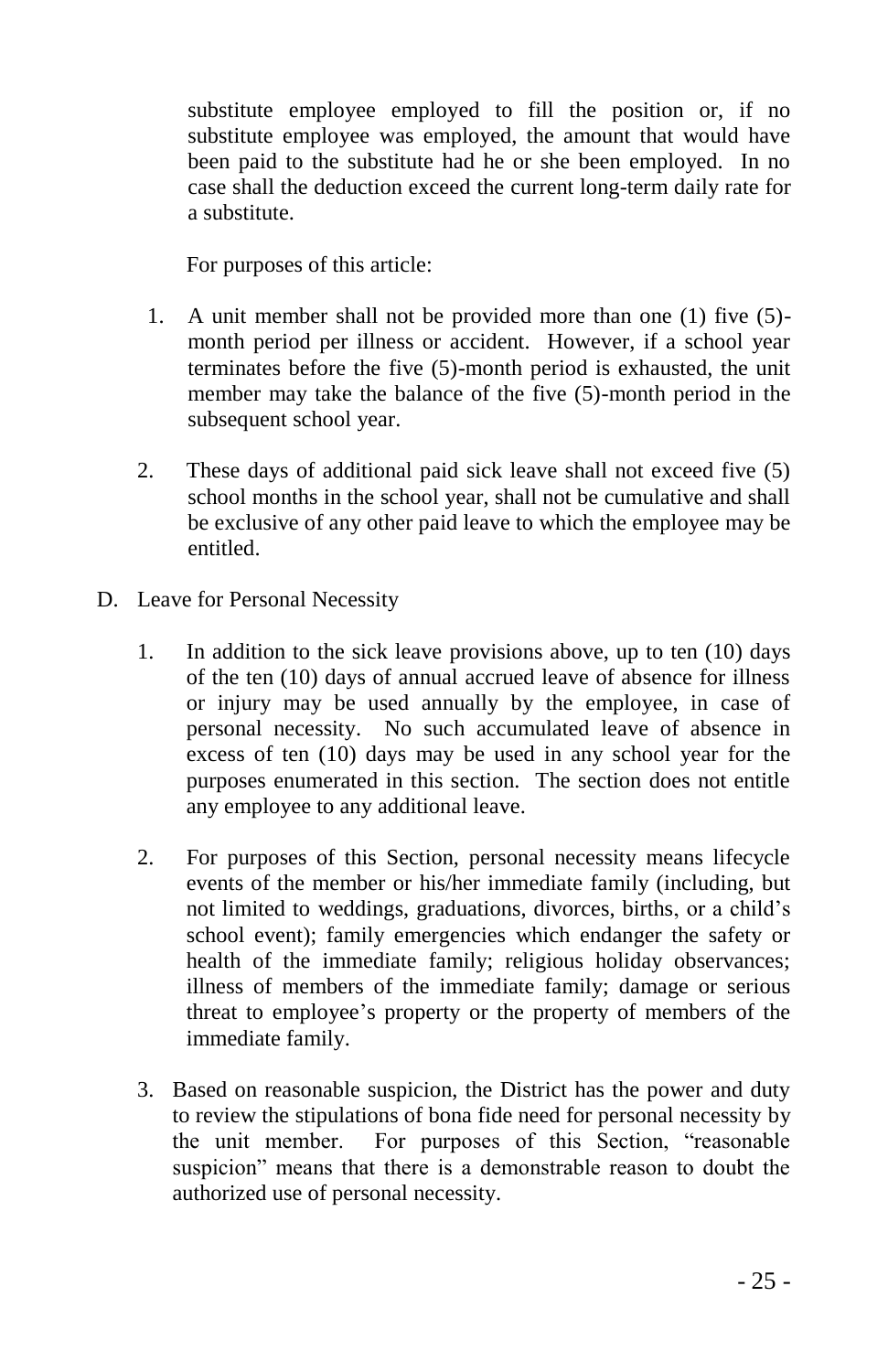- 4. Whenever utilization of Personal Necessity Leave can be anticipated in advance, maximum and reasonable advance notification of intent to take the leave shall be given to the principal or designee. In requesting Personal Necessity Leave, the unit member is certifying that utilization of the leave is consistent with the criteria listed in Subparagraph 2 of this Section.
- E. Industrial Accident and Illness Leave

Employees shall be entitled to industrial accident and illness leave as provided for below provided the employee has promptly reported the on-the-job accident or illness as soon as evidenced, has consulted his/her previously designated personal physician or a District-approved doctor, has obtained the attending physician's authorization to be off work, and has otherwise complied with the District's administrative procedures for the processing of such claims.

- 1. When a unit employee is necessarily absent from his/her duties on account of an industrial accident or illness, such employee shall be paid such portion of the salary due the employee for any month in which the absence occurs as, when added to employee's temporary disability indemnity under the Labor Code, will result in a payment to the employee of not more than his/her full salary. The term "full salary" as used herein shall be computed so that it shall not be less than the employee's "average weekly earnings" as that phrase is used in Section 4453 of the Labor Code. For purposes of this Section, however, the maximum and minimum average weekly earnings set forth in Section 4453 shall otherwise not be deemed applicable.
- 2. Such leave shall be granted for up to sixty (60) days in any one (1) fiscal year for the same accident during such times that the schools of the District are required to be in session or when the employee would otherwise have been performing work for the District.
- 3. Allowable leave shall not be accumulated from fiscal year to fiscal year. When an industrial accident or illness leave overlaps into the next fiscal year, the employee shall be entitled to only the amount of unused leave due him/her for the same illness or injury.
- 4. Pay for industrial accident and illness leave shall commence on the first day of absence; provided however that the District shall recoup from the employee any benefits provided hereunder if it is subsequently determined by competent legal authority that the employee had not been entitled to such benefits.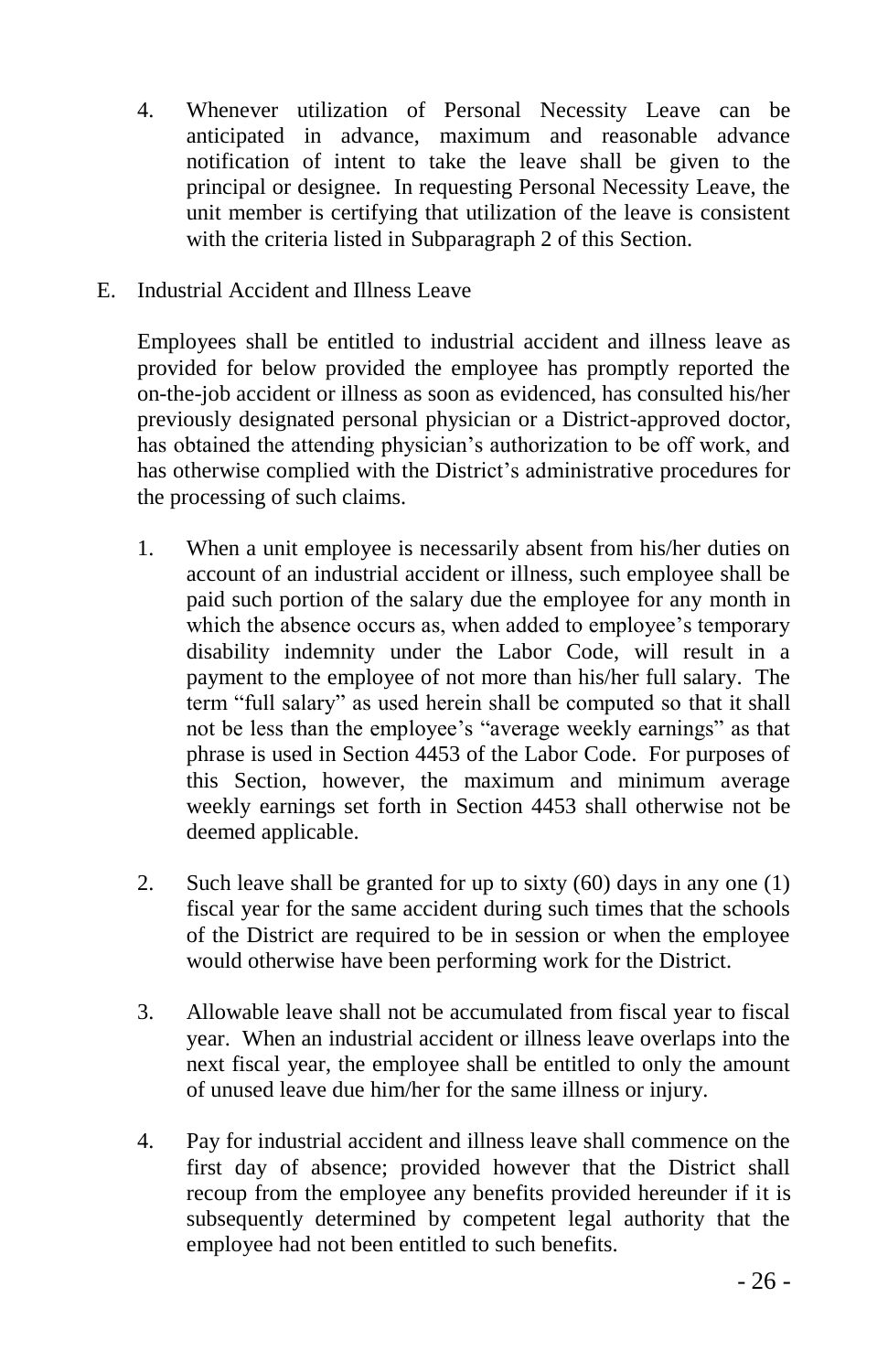- 5. Upon termination of the sixty (60) days of industrial accident or illness leave, the employee shall be entitled to the benefits provided in Education Codes 44977, 44978, and 44983, and for the purposes of each of these sections, his/her absence shall be deemed to have commenced on the date of termination of the sixty (60) day industrial accident or illness leave, provided that if the employee continues to receive temporary disability indemnity, he/she may elect to take as much of his/her accumulated sick leave which, when added to his/her disability indemnity, will result in a payment to him/her of not more than his/her full salary.
- 6. Any employee receiving benefits under this Section shall, during periods of injury or illness, remain within the State of California unless the District authorizes travel outside the state.
- F. Jury Duty

The District agrees to grant to unit members called for jury duty the standard required by law which is paid leave of absence for one (1) day or one (1) trial. Unit members summoned to jury duty shall submit signed official court validation for each day of jury duty served to the District at the completion of jury service. The District shall pay the unit member's salary and upon receipt from the unit member of the "Confirmation of Service" issued by jury services listing the date(s) of service, the District will deduct the jury duty per diem paid directly by the Court to the unit member from the salary for each day served. The unit member does not have to reimburse to the District the amount awarded by the Court for mileage and expenses. Unit members shall report to work during any day or portion thereof in which jury duty services are not required.

A unit member who receives notice to appear for jury duty during the school year may voluntarily postpone jury duty to non-work year days (i.e., during summer, winter and spring breaks) and shall be compensated at the current daily substitute rate for each non-work year day of actual jury duty served. The procedure for such postponement and compensation is as follows:

1. Attach a copy of the original jury duty notice, written statement concerning postponement, and signed official court validation for each day of jury duty served. Evidence of actual jury service, rather than telephone availability, must be submitted to the District. Documentation to be submitted after jury duty has been served.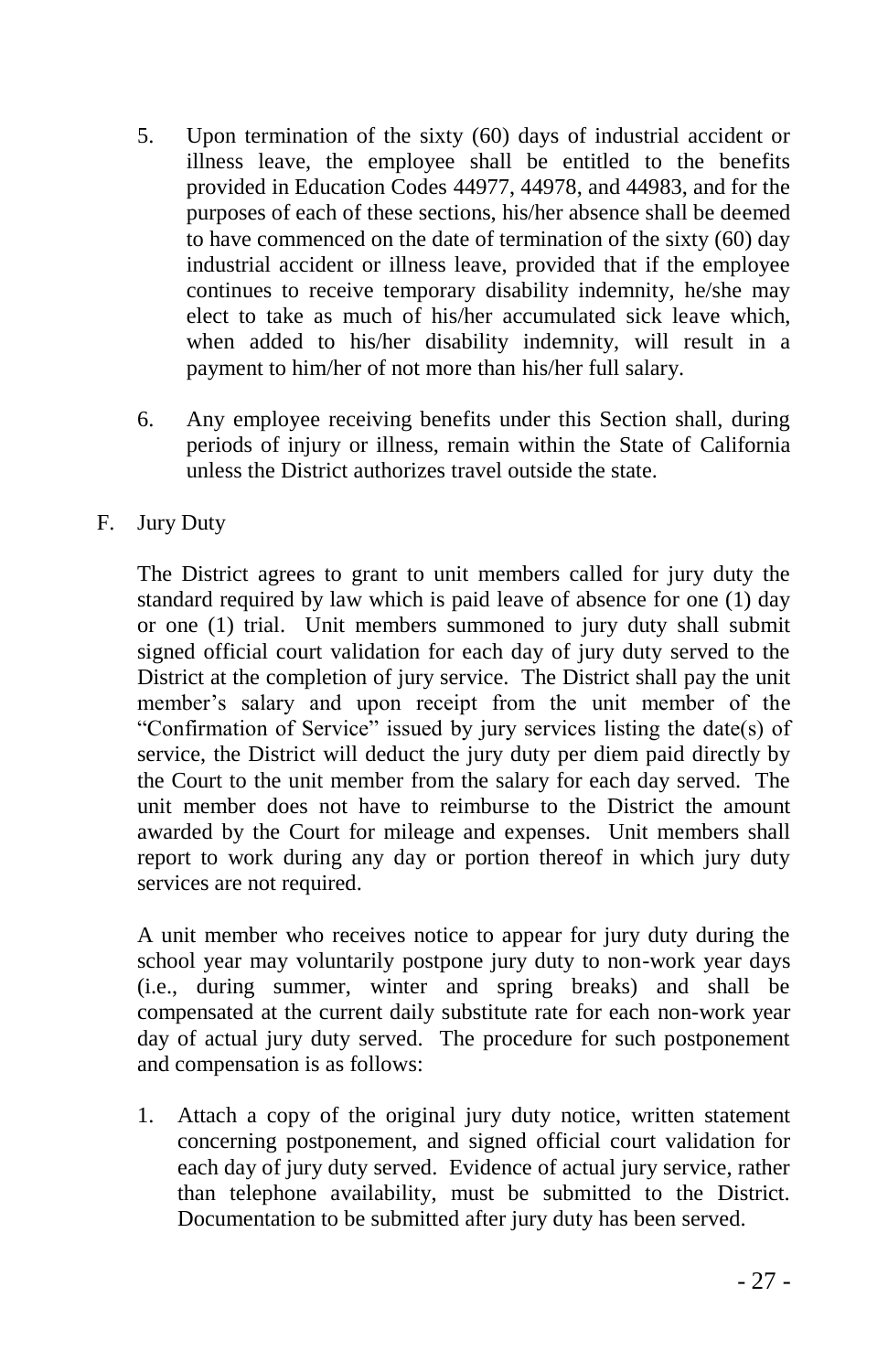- 2. Forward these documents to the Assistant Superintendent, Human Resources.
- 3. For purposes of this Article, unit members contracted to teach summer school are not eligible for jury duty compensation.
- 4. The District may require further verification of any/all of the above mentioned documentation.
- G. Absence in Response to Court Subpoena

If a member of the unit, other than a plaintiff or complainant, in an action against the District or one of its agents, is necessarily absent from work in attendance at a trial, hearing or other legal proceeding in response to an official order from a governmental jurisdiction or to appear before a grand jury or in a criminal or civil case before a United States Court or a Court of California, no deductions will be made from the employee's salary on account of such absence, provided that in any case in which a fee is paid to the employee, such fee shall be deducted from the normal salary due to the employee for the period of absence. The term "complainant" as used in this Section shall include unit employees appearing at the request of the Association in PERB and arbitration proceedings and any court appeals there from.

- H. Maternity/Adoption/Paternity Leave
	- 1. In the event a unit member must take a leave for pregnancy and/or the delivery of his/her baby, he/she must first exhaust all of his/her accumulated sick leave for the period of time dependent upon on a physician's verification or type of delivery (6 weeks-regular delivery; 8 weeks-Cesarean delivery).
	- 2. Once the accumulated sick leave has been exhausted, the unit member may choose to use differential pay for an additional 12 weeks.
	- 3. After exhausting the sick leave and differential pay, the unit member may request an unpaid leave for child rearing.
	- 4. While on unpaid leave for childrearing, a teacher shall have the option to remain an active participant in the District benefit programs by contributing thereto the necessary premiums each month; recognizing that while the employee is on paid sick leave status as referred to in the first paragraph of this Section, he/she will continue to receive benefits to the extent provided by this Contract.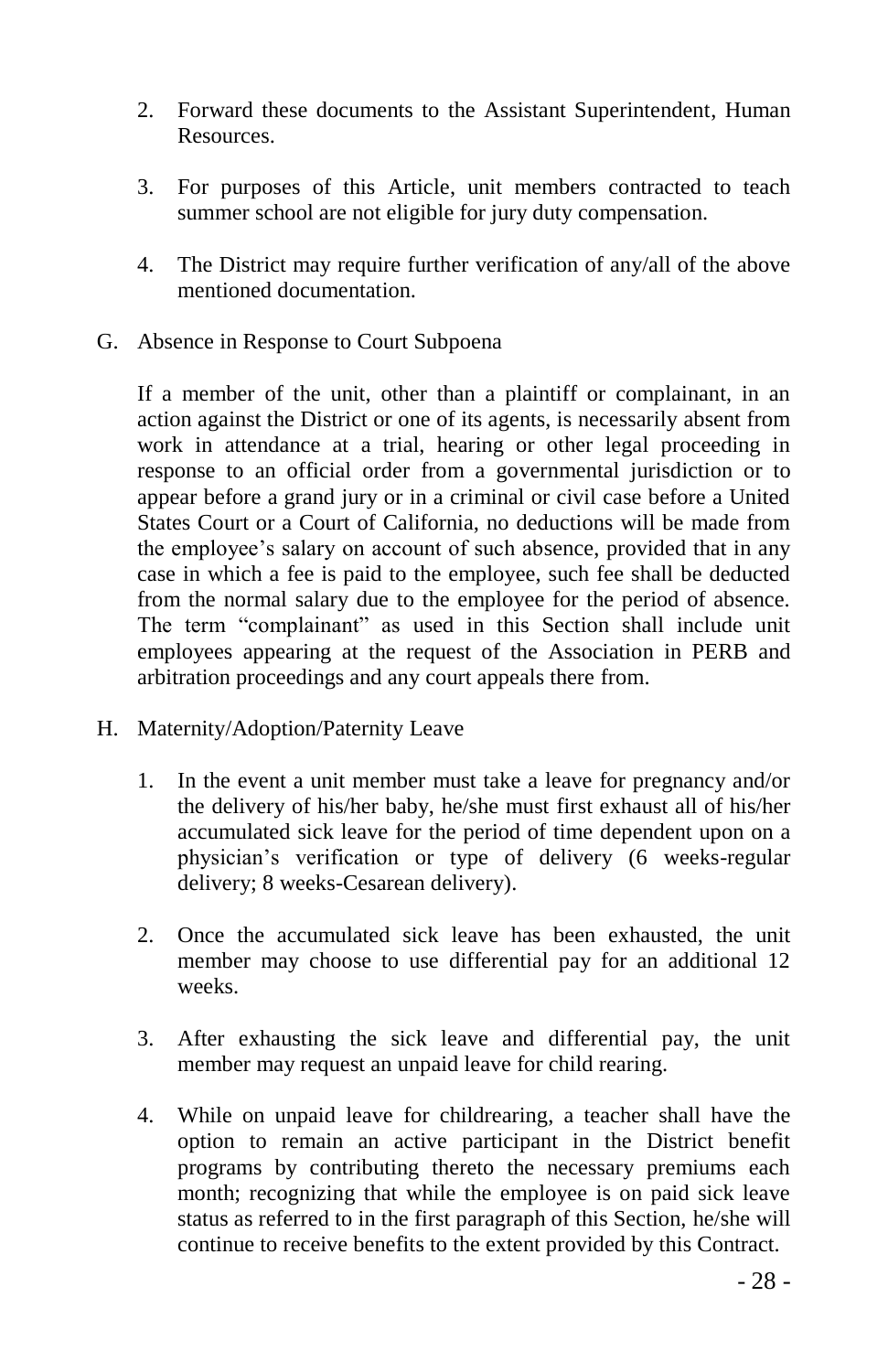- 5. A teacher on unpaid leave for childrearing shall not be denied the opportunity to substitute in the District at the sub rate by reason of the fact that he/she is on such leave of absence.
- 6. An employee's absence from work due to the adoption of a child shall be designated as FMLA leave and shall be absence without pay once all accumulated sick leave and differential pay have been exhausted (for a maximum of 12 weeks). Whenever utilization of FMLA leave for adoption can be anticipated in advance, maximum and reasonable advance notification of intent to take the leave shall be given to the principal or designee.
- 7. If an employee exhausts his/her accrued sick days and differential pay (for a maximum of five [5] school months or one hundred [100] work days), he/she may go on FMLA leave for up to 12 weeks. It is understood that this leave is unpaid, but the employee maintains his/her health benefits and loses no seniority and/or rights afforded him/her by local, state, and federal statute.
- I. Bereavement Leave
	- 1. In case of the death of a spouse, domestic partner (as identified with appropriate paperwork), parent, grandparent, child, grandchild, sibling, son-in-law or daughter-in-law of a member of the unit or the death of a parent, grandparent, child or grandchild of the spouse of such member or any relative of either the member or the member's spouse living in the immediate household, such member shall receive up to five (5) working days of leave, for which he/she shall receive his/her salary.
	- 2. Absences beyond those days granted will be deducted from the employee's personal necessity leave, or up to seven (7) sick days if the unit member has exhausted personal necessity leave.
- J. Military Leave of Absence

A military leave of absence shall be arranged between the individual employee and the District through the Superintendent in compliance with federal and state regulation. Upon return to his/her position in the District, the employee shall have all the rights and privileges which he/she would have enjoyed if he/she had not been absent from the District.

(Division 2, Part 1, Military and Veteran's Code and Education Code 44931, 45059 and 44800)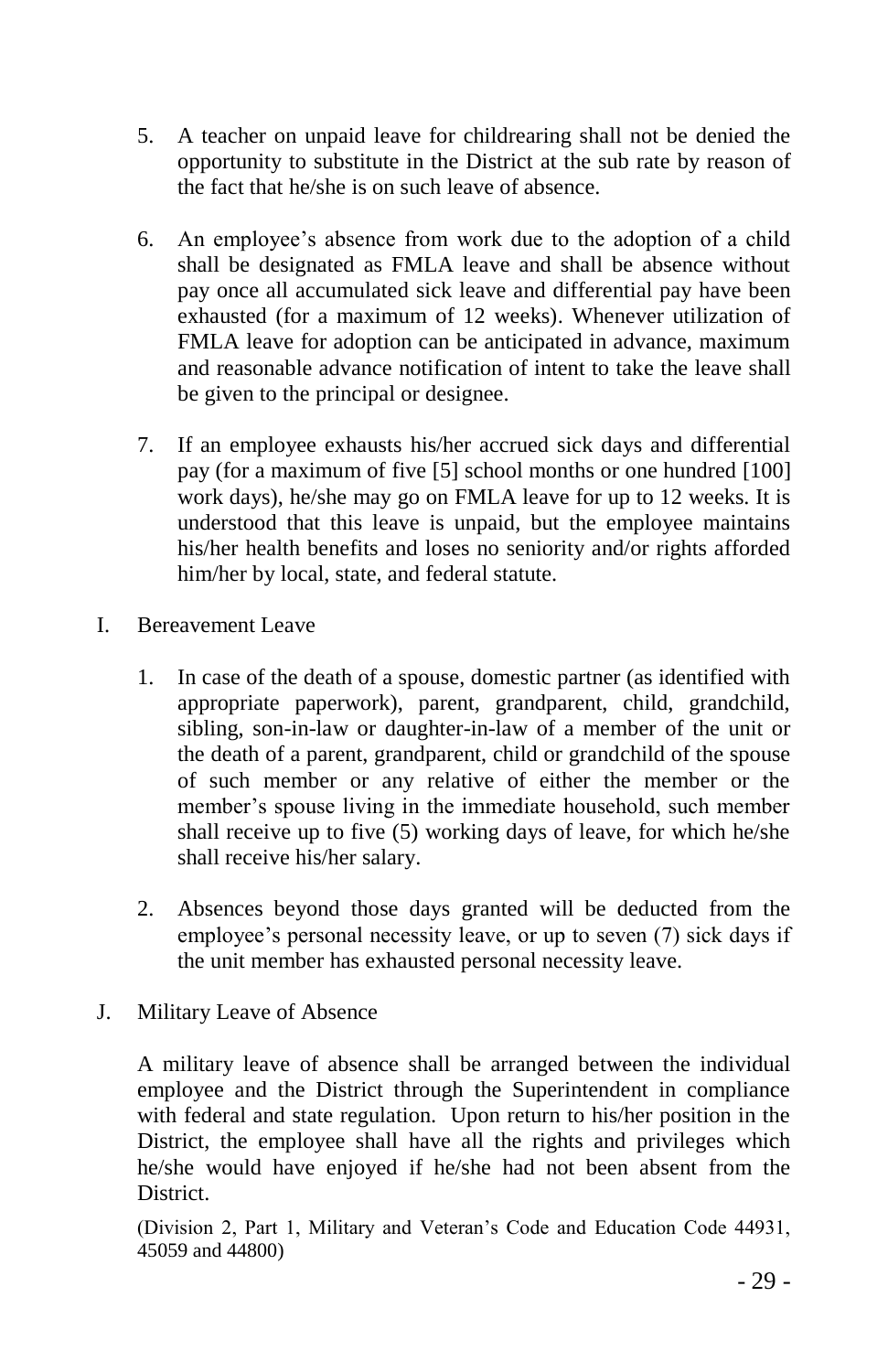#### K. Sabbatical Leave

The provision of a paid Sabbatical Leave of absence is suspended for the duration of this Contract.

L. Exchange Leave of Absence

For the duration of the Contract, leaves of absence may be granted to members of the unit upon their acceptance into a teacher exchange program (such as Fulbright teacher exchange or the International Educational and Cultural Exchange Program) under the conditions as prescribed by the Assistant Superintendent, Human Resources, including provisions that employees shall be eligible for leave under this Section after completion of three (3) complete consecutive years of satisfactory teaching in the District and that salary paid during an Exchange Leave of Absence shall be in accordance with the terms of the exchange program.

M. Personal Leave of Absence

Upon request of the bargaining unit member, the District may grant an unpaid personal leave of absence to any bargaining unit member. This personal leave is granted on a year-to-year basis, not to extend beyond three (3) years. The unit member must notify the Assistant Superintendent, Human Resources, on or before February 1 of each year regarding their intent to return back to the school district for the following school year or request another year of personal leave. The bargaining unit member who takes a personal leave is not guaranteed placement back to their previous school, grade level or department upon their return. The bargaining unit member will be placed in any available open position that is aligned to their credential(s).

- N. Family Care and Medical Leave
	- 1. Except as provided by Article 10.G, pursuant to state and federal law, the District will provide Family and Medical Care Leave for eligible unit members. The following provisions set forth unit members' rights and obligations with respect to such leave. Rights and obligations which are not specifically set forth below are set forth in the Department of Labor regulations implementing the Federal Family and Medical Leave Act of 1993 ("FMLA"), and the regulations of the California Fair Employment and Housing Commission implementing the California Family Rights Act ("CFRA") (Government Code 12945.2). Unless otherwise provided, "Leave" under this Paragraph shall mean leave pursuant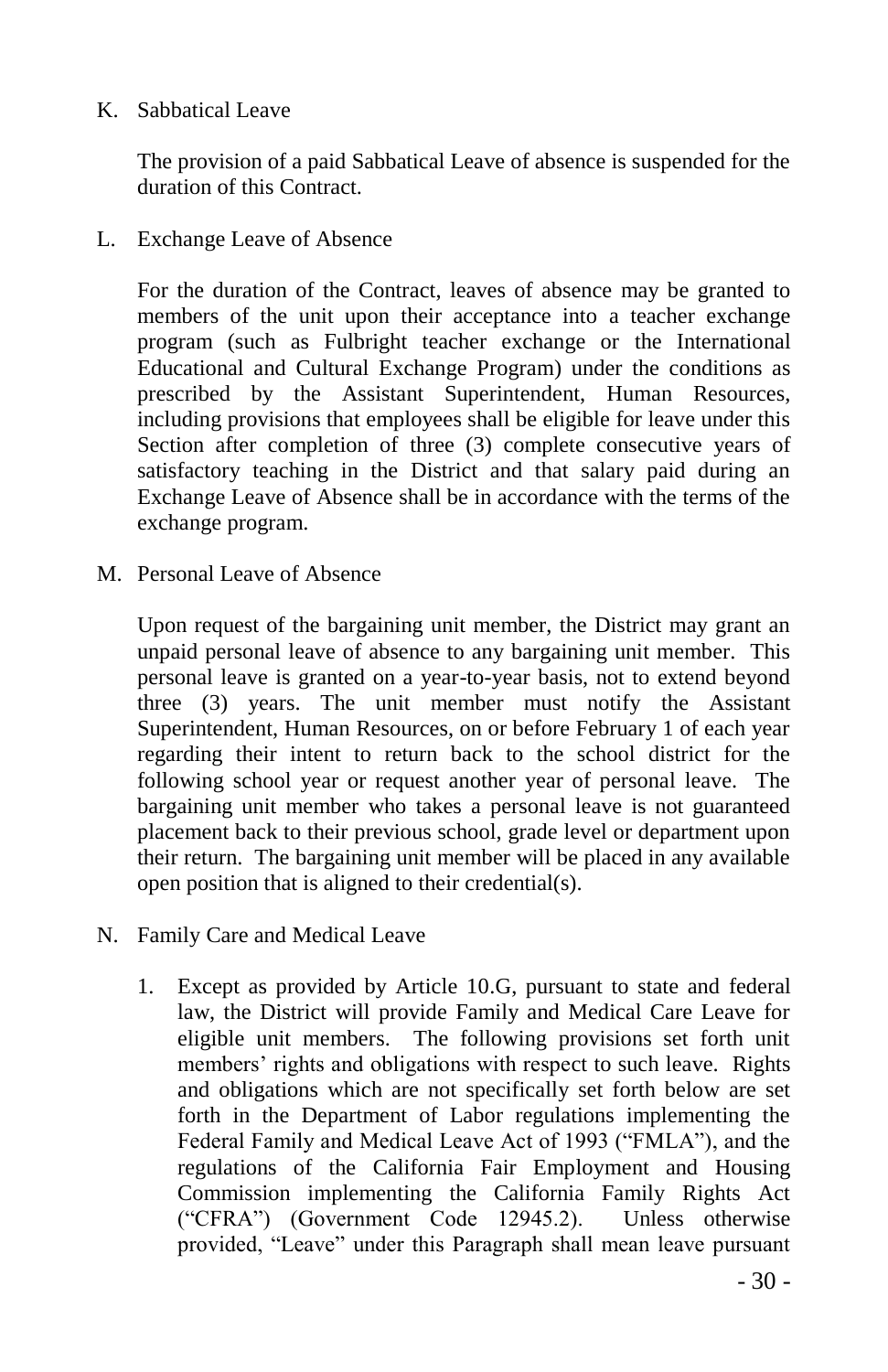to the FMLA and CFRA.

During any period an employee takes unpaid family care and medical leave, the District shall maintain and pay for coverage for health benefits pursuant to the conditions of Article 7 of this Agreement to the extent required by the FMLA and CFRA.

2. Eligible members are entitled to a total of twelve (12) work weeks of leave during any twelve (12)-month period. A member's entitlement to leave for the birth or placement of a child for adoption or foster care expires twelve (12) months after the birth or placement.

The twelve (12)-month period for calculating leave entitlement will be a "rolling period" measured backward from the date leave is taken and continue with each additional leave day taken. Thus, whenever a member requests leave, the District will look back over the previous twelve (12)-month period to determine how much leave has been used in determining how much leave a member is entitled to.

3. The right to Family Care and Medical Leave shall be in addition to any other leave to which employees are entitled under this Agreement. If a member uses the leave under this Paragraph for any reason permitted under the law, he/she must exhaust all other accrued leaves (except sick leave) in connection with the leave.

If a member requests leave for his/her own serious health condition, the member must exhaust sick leave prior to utilizing Family Care and Medical Leave.

- 4. Upon the termination of the leave, an employee shall have a right to reinstatement in the same position he/she occupied prior to the leave provided the employee is absent no longer than twelve (12) weeks.
- 5. An employee's absence from work due to the adoption of a child shall be designated as FMLA leave and shall be absence without pay once accumulated sick leave and differential pay (up to 12 weeks) has been exhausted. Whenever utilization of FMLA leave for adoption can be anticipated in advance, maximum and reasonable advance notification of intent to take the leave shall be given to the principal or designee.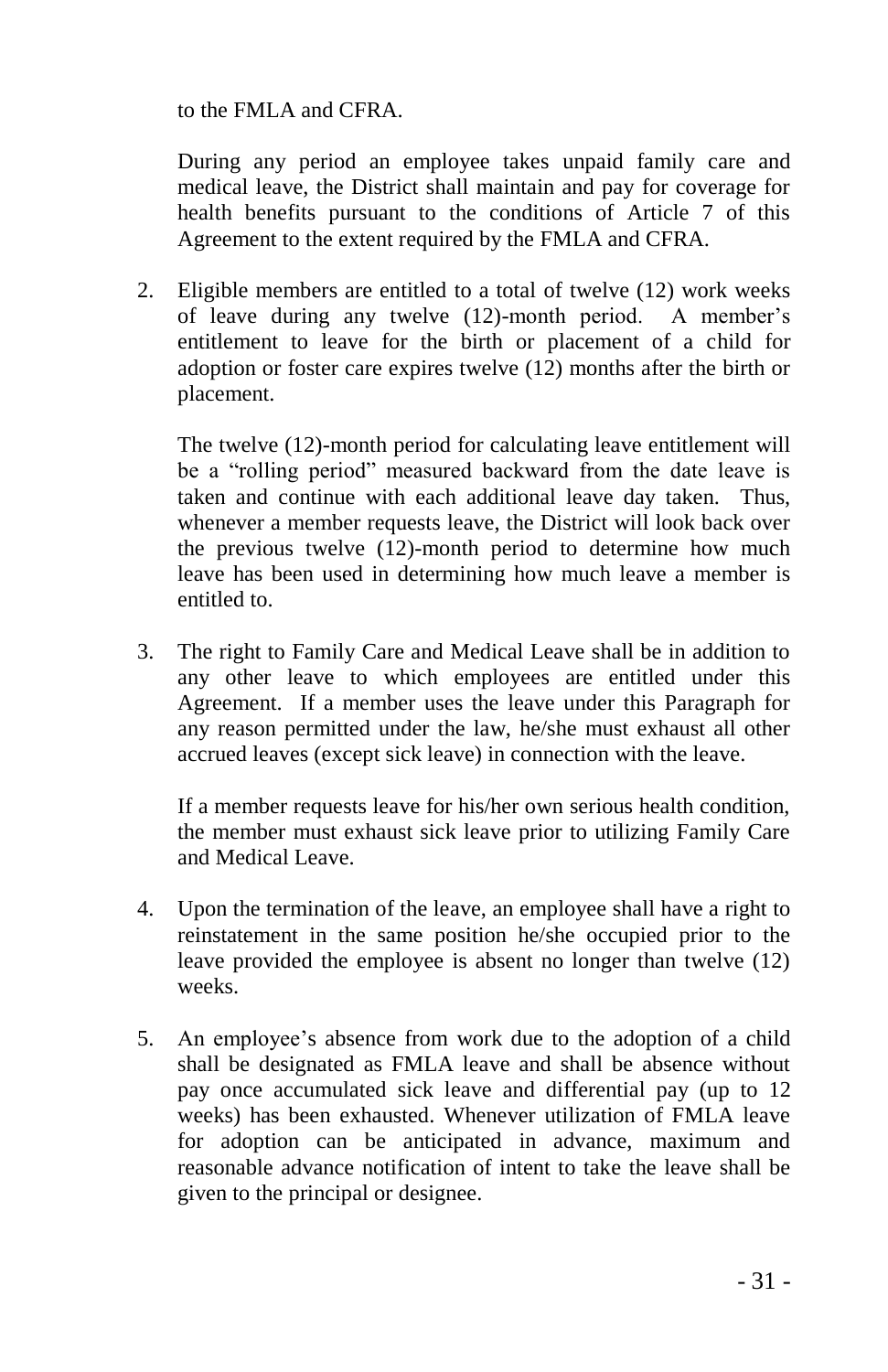#### **ARTICLE 11 PROFESSIONAL DUES AND PAYROLL DEDUCTIONS**

- A. Any member of the unit who is a member of the Association, or who has applied for membership, may sign and deliver to the District an authorization for deduction of unified membership dues for the Association. Such authorization shall, unless sooner revoked, continue in effect for the duration of this Contract. Pursuant to such authorization, the District shall deduct one-eleventh (1/11th) of such dues from the regular salary warrant of the member each month for eleven (11) months per school year.
- B. Insofar as possible within the limits of the bookkeeping capabilities of the District, upon appropriate written authorization from the teacher, the District shall deduct from the salary of any teacher and make appropriate remittance without charge to the Association or to the teacher for District-approved insurance and tax-sheltered annuity plans, credit union, savings bonds or any other plans or programs approved by the District.
- C. Any unit member who is not a member of the Unified Association of Conejo Teachers, CTA/NEA, or who does not make application for membership within thirty (30) days of the implementation date of this Agreement, or within thirty (30) days from the date of commencement of assigned duties within the unit following the implementation date of this Agreement, shall either become a member of the Association or pay to the Association a representation fee.

The amount of the representation fee shall be determined by the Association subject to applicable law. In no event may the amount exceed the normal periodic membership dues applicable to Association members.

The representation fee is payable to the Association in one (1) lump sum cash payment or the unit member may authorize payroll deductions for such fee in the same manner as provided in Paragraph A of this Article.

In the event that a unit member shall not pay the representation fee directly to the Association, authorize payment through payroll deductions, or qualify for religious exemption under the conditions set forth below, the Association shall so inform the District and the District shall initiate automatic payroll deductions, as provided in Education Code 45061 and in the same manner as set forth in Paragraph A of this Article.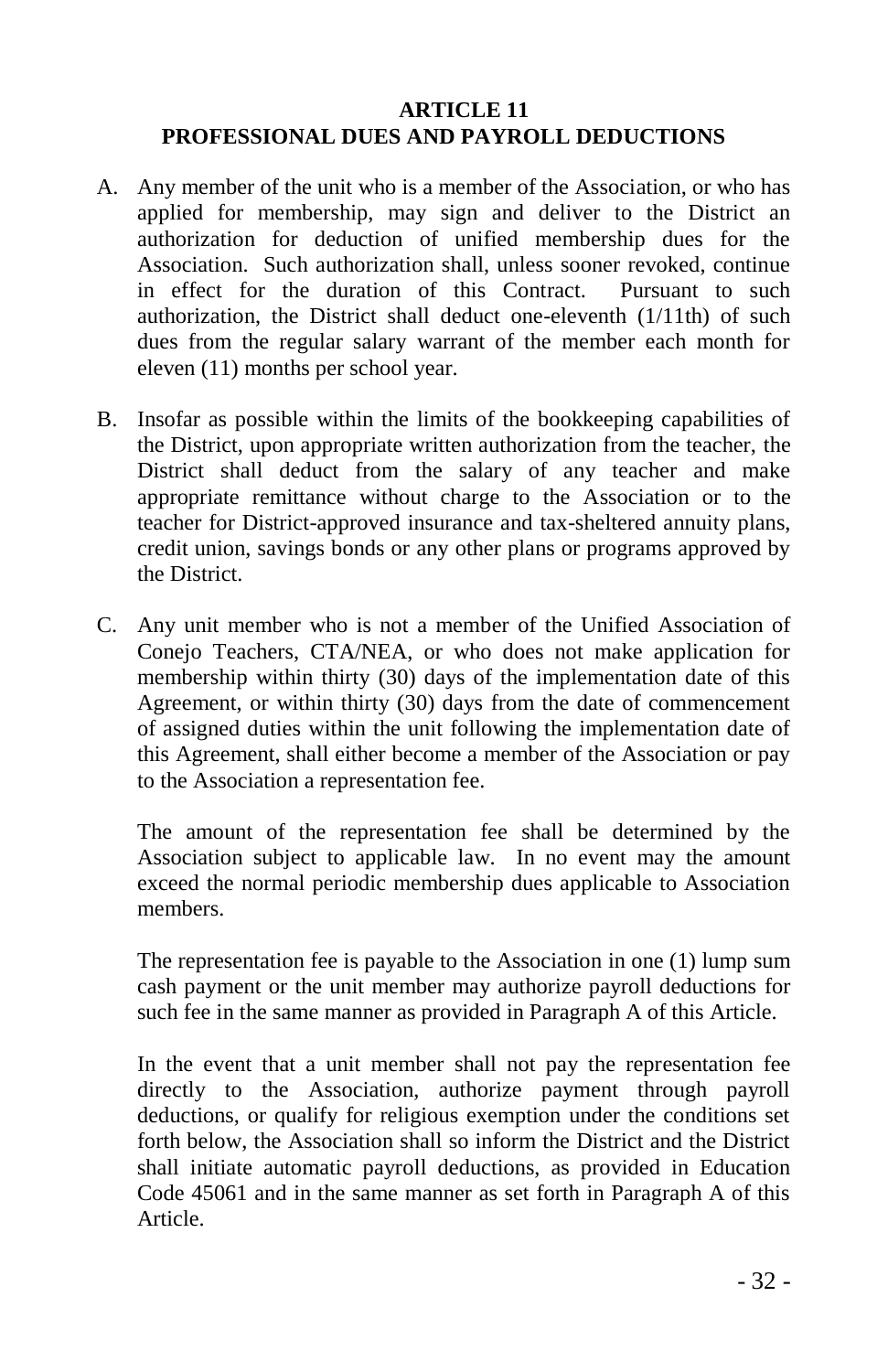D. The Association represents that the collection, administration and use of representation fee funds shall be in conformance with the law. The Association shall comply with applicable law regarding disclosure and allocation of its expenses, notice to employees of their right to object, provision for agency fee payers to challenge the Association's determinations of amounts chargeable to the objecting non-members, and appropriate escrow provisions to hold contested amounts while the challenges are underway.

Each non-member who is required to pay an agency fee shall annually receive written notification from the Association of the amount of the deduction and the procedure, which he/she must follow to receive a rebate for non-representation activities during the year, and the procedure for appealing all or any part of the agency fee.

- E. With respect to all sums deducted by the District, whether for membership dues or agency fee, the District agrees to remit such monies promptly to the Association accompanied by a list indicating any changes in personnel from what had been provided in a list at the beginning of the year.
- F. Any unit member who is a member of a religious body whose traditional tenets or teachings include objections to joining or financially supporting employee organizations shall not be required to join or financially support the Association, CTA/NEA. Such unit member shall pay, in lieu of a service fee, a sum equal to the agency fee (proportionate share of the Association's cost of legally authorized representational services), to a non-religious, non-labor, charitable organization exempt from taxation under Section  $501(c)(3)$  of Title 26 of the Internal Revenue Code agreed to in writing by the unit member and Association. Examples of such organizations which can be contributed to are:

American Red Cross American Cancer Society American Heart Association AIDS Project – L.A. Children's Hospital Conejo Schools Foundation CTA Disaster Relief Fund Multiple Sclerosis Society of Southern California

Such payment shall be made on or before November first (1st) of each school year or the unit member shall authorize payroll deduction in the same manner as provided in Paragraph A of this Section.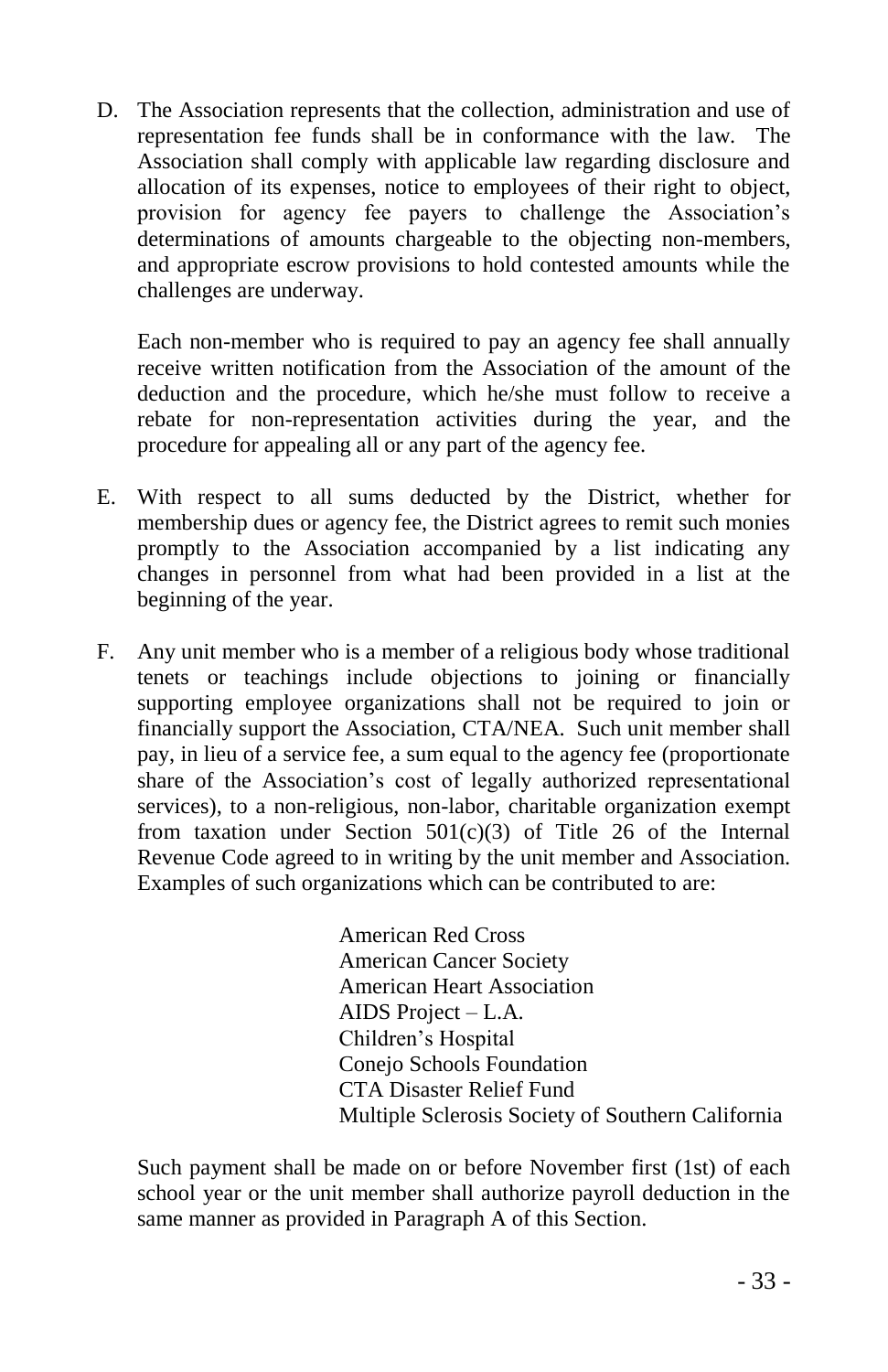Proof of payment and a written statement of objection along with verifiable evidence of membership in a religious body whose traditional tenets or teachings object to joining or financially supporting employee organizations, pursuant to this Section, shall be made on an annual basis to the Association and the District as a condition of continued exemption from the Agency fee provisions. Proof of payment shall be in the form of receipts, authorized payroll deductions, or canceled checks, indicating the amount paid, date of payment, and to whom payment in lieu of the service fee has been made. Such proof shall be presented on or about November first (1st) of each school year.

- G. The Association agrees to furnish any information needed by the District to fulfill the provisions of this Article.
- H. The Association agrees to fully indemnify, defend and hold harmless, the District (and its officers, employees and agents) against any claim, action, liability, judgments or settlements regarding the legality of the provisions or impacts of this Section or any action taken by or on behalf of the District in implementing this Section. The Association shall have the right to determine whether any such action or proceeding referred to above shall or shall not be compromised, resisted, tried or appealed; provided however, that the District may retain its own attorney and shall have the right to be consulted before any of the foregoing decisions are made.

#### **ARTICLE 12 CONFORMITY TO LAW CLAUSE**

If any provision of this Contract of Agreement is or shall at any time be determined contrary to law by a court of competent jurisdiction, then such provision shall not be applicable or performed or endorsed except to the extent permitted by law, except that all other provisions of this Agreement shall continue in effect.

#### **ARTICLE 13 SUBORDINATION CLAUSE**

Any contract between the District and an individual member of the unit heretofore executed shall, to the extent permitted by law, be subject to the terms and conditions of this Contract of Agreement.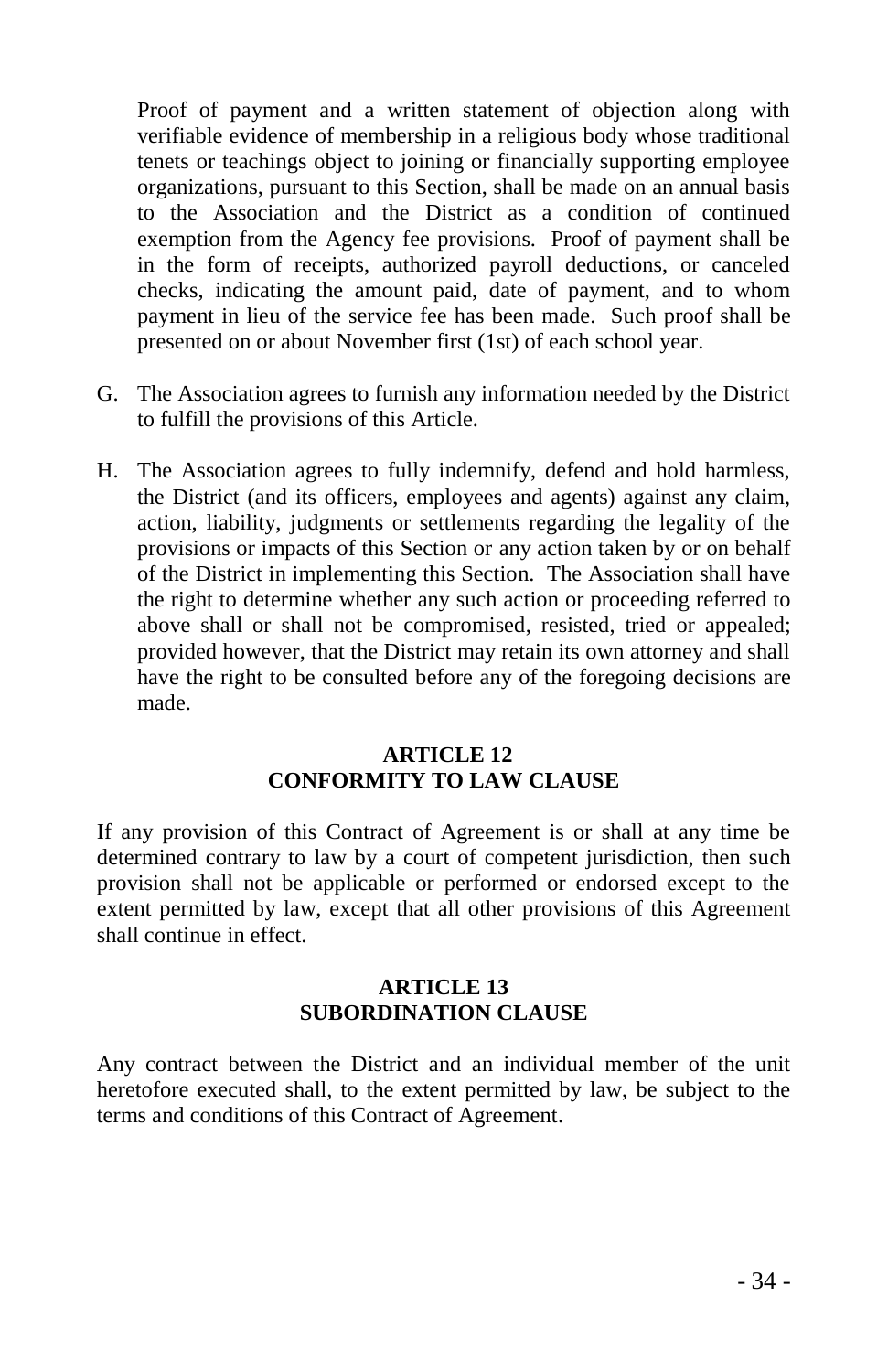#### **ARTICLE 14 PERSONNEL FILE**

- A. A member of the unit shall have the right to examine his/her personnel file, at the District Office, at reasonable times, in the presence of a representative of the District, within the provisions of the law. An Association representative may be present upon request of the unit member.
- B. Among the expected types of material to be placed in teachers' files are teacher evaluations, observations, copies of contracts, health clearances, transcripts, record of assignments, certifications, and letters of commendation and reprimand.
- C. Information of a derogatory nature shall not be entered or filed unless and until the teacher is given written notice and an opportunity to review and comment thereon. A teacher shall have the right to enter, and have attached to any such derogatory statement, his/her own comments thereon. Reasonable opportunity shall be provided to unit employees to exercise their right under this Paragraph on release time without loss of pay.
- D. No information of an anonymous nature shall be placed in the official personnel file of a member of the unit.
- E. A member of the unit shall have the right to authorize, in writing, an attorney or representative to examine his/her personnel file and to obtain copies of items within the file.
- F. In the event that derogatory information entered in a personnel file is based on fact(s) subsequently proven to be incorrect, and such derogatory information would not have been entered but for the perceived accuracy of such fact(s), such information shall be expunged in a manner consistent with law.
- G. Prior to releasing information from the personnel file to a third party in response to any request as a result of statute or subpoena, the District shall inform the current or former unit member who is the subject of the request, and UACT, in writing within ten (10) calendar days of the received request. Written notification to the former unit member shall be mailed to the last known address.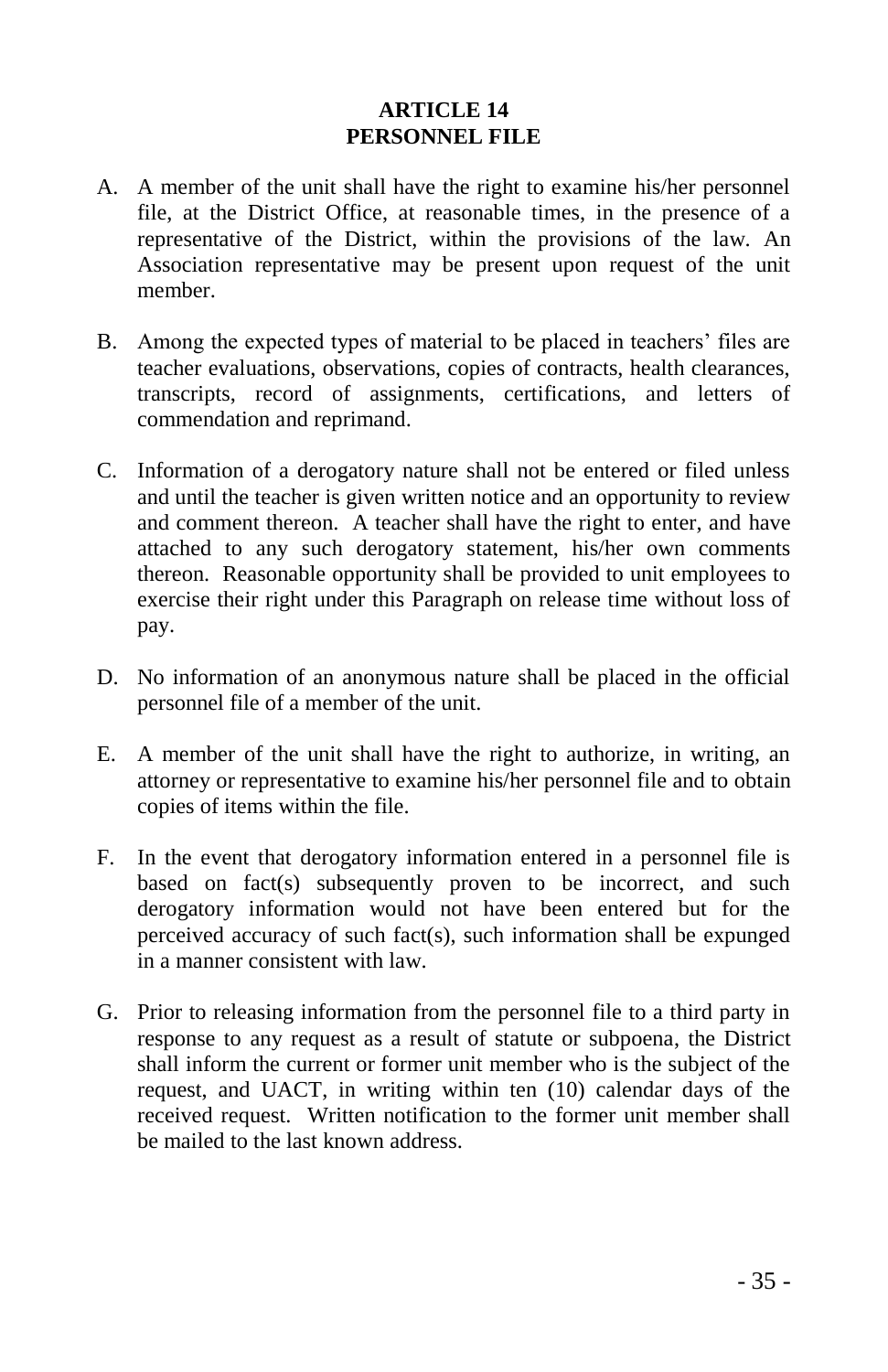#### **ARTICLE 15 EMPLOYEE OBSERVATION/EVALUATION PROCEDURES**

- A. General
	- 1. The purpose of an effective teacher development and evaluation system is to inform, instruct and improve teaching and learning; to provide educators with meaningful feedback on areas of strength and where improvement is needed; and to ensure fair and evidencebased employment decisions. The evaluation system must strengthen the unit members' knowledge, their skills and their practices, and the goal of any teacher evaluation system should be to improve student learning. An effective evaluation system must include both formative and summative indicators integrated with quality professional development and the necessary resources and support for teachers to improve their practice and enhance student learning.

Professional development opportunities should be embedded throughout a member's evaluation system to support their growth and advancement. Professional development is a major function of a school and district, and is most effective when designed as a system that supports school and district goals. High levels of member involvement in both the planning and implementation phases increase teacher and principal satisfaction with the quality of their professional development.

2. Bargaining Unit members are to be formally evaluated based on the following schedule (based on their years of certificated experience with CVUSD):

> Years one  $(1)$ , two  $(2)$ , three  $(3)$ , four  $(4)$ , six  $(6)$ , eight  $(8)$ , ten (10), fifteen (15), twenty (20), twenty-five (25), thirty (30) and every five years afterward.

Temporary unit members are to be evaluated annually.

"In accordance with Education Code  $\S$  44664 (a)(3), unit members shall be evaluated once every five years, provided the following conditions are met:

- a. The unit member has been employed by the District for at least ten years;
- b. The unit member is considered "highly qualified" within the meaning of the "No Child Left Behind Act of 2001" (20 U.S.C. Sec. 6301, et seq.), as defined in 20 U.S.C.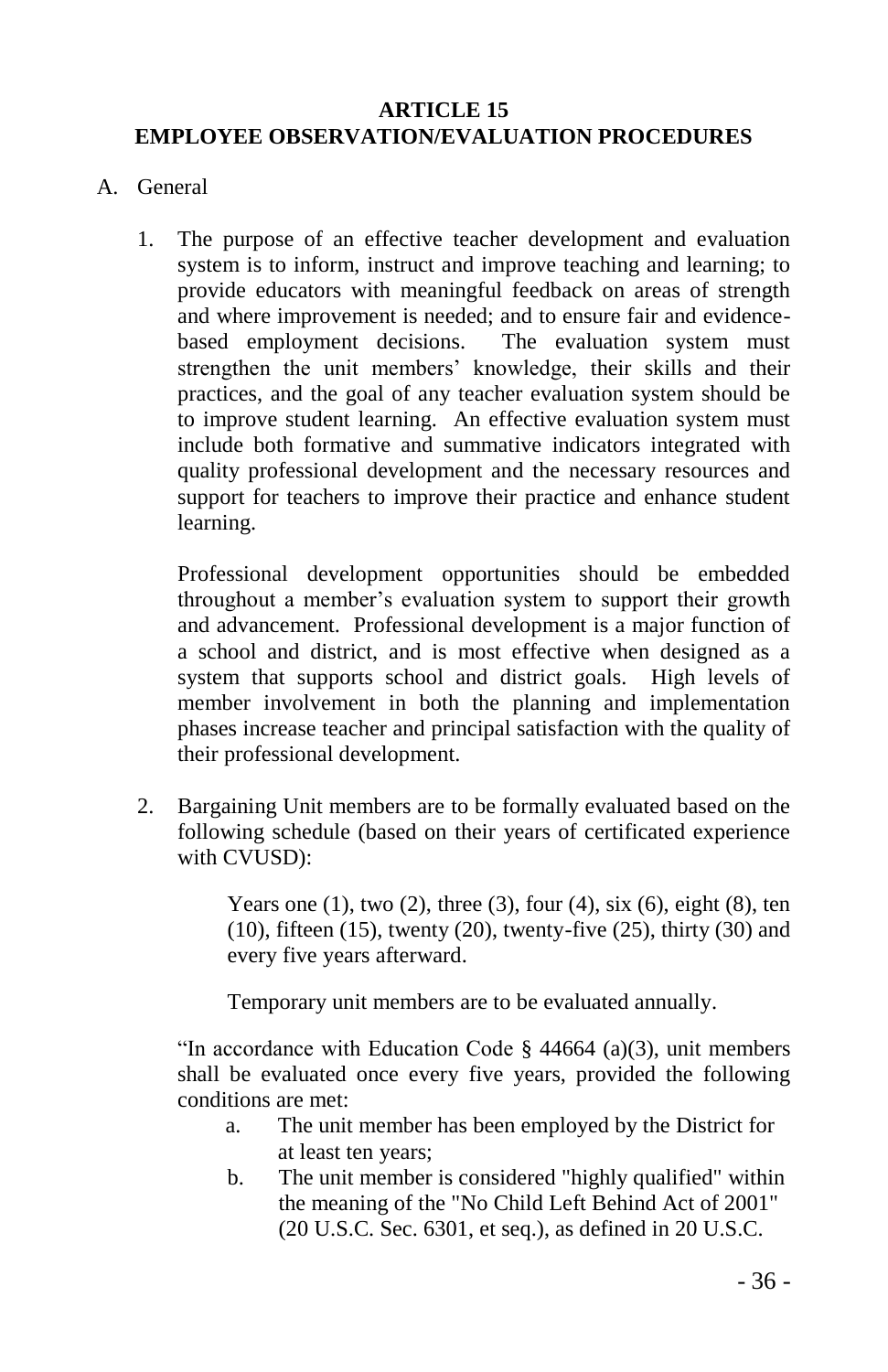Sec. 7801;

- c. The unit member's previous evaluation rated the employee as meeting or exceeding standards; and
- d. The administrator and the unit member agree to such an evaluation schedule. The unit member or the administrator may withdraw consent for this extended evaluation schedule at any time."
- 3. Bargaining Unit members are formally observed every school year. At the elementary level, the site administrator will complete the observation and at the secondary level, the department chairperson or site administrator will complete the observation. In the case of the department chairpersons, they shall submit a written observation report to the principal after discussing the observation with the teacher. Both the teacher and the department chairperson shall sign the observation report and retain copies. Site administrators who perform the annual observation shall discuss the observation with the teacher and retain copies.
- 4. In the case of personnel organizationally located in the District Office, but who operate at more than one (1) school, the principals or their designees shall submit written observation reports to the appropriate Assistant Superintendent or Director in the same manner as department chairpersons submit them to the principal. If there are multiple administrators, the administrators will decide which one will complete the evaluation process.
- 5. Evaluation reports shall be prepared by the principal or assistant principal or dean (or immediate supervisor in the case of the District Office). Both the teacher and the person preparing the evaluation shall sign the evaluation report and retain copies. The teacher may file a rebuttal of the evaluation to be attached hereto.
- B. Evaluation Calendar/Selection of Standards
	- 1. The principal (or immediate supervisor in the case of the District Office) is responsible for informing the staff of the evaluation procedures during the first two weeks of their evaluation year. Notification may be given through either written memo or email.
	- 2. Between the third week of school and the seventh week of school, the administrator and bargaining unit members will meet to select the required number of Standards from the CSTPs that will be evaluated in the course of the evaluation process.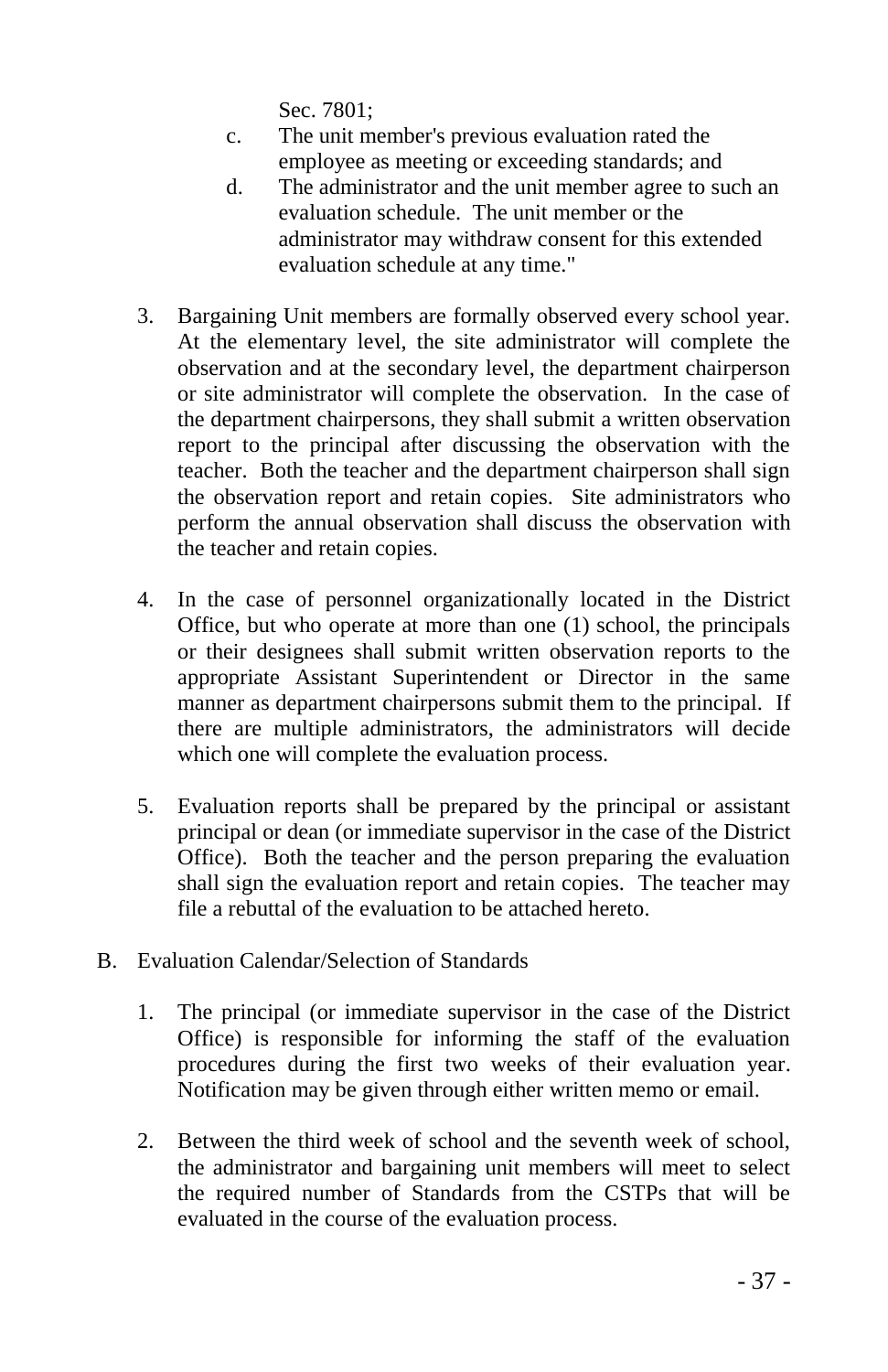- a) When agreement on standards cannot be attained, a third party shall be designated to resolve the issue.
- b) The District and UACT President shall mutually select a District administrator to serve as the third party.
- c) The decision of the third party will be final.
- 3. For a bargaining unit member in probationary or temporary status, all standards and key elements will be selected for the focus of the evaluation.
- 4. The administrator and the bargaining unit members in permanent status shall select three (3) standards upon which the evaluation will be based. The standards shall be selected as follows:
	- One standard selected by the bargaining unit member
	- One standard selected by the administrator
	- One standard selected jointly by the bargaining unit member and the administrator
- 5. During the Standards and Key Elements meeting, the bargaining unit member being evaluated will discuss with the administrator specific teaching strategies/techniques and evidence that will be used to measure success within the standards selected.
- 6. At the time of the Standard and Key Elements meeting or within five (5) working days following the standards meeting, the administrator shall complete and provide a copy of the Standards and Key Elements form to the bargaining unit member being evaluated for his or her signature. The Standards and Key Elements form will consist of, but is not limited to, the specific teaching strategies discussed and the evidence that will be used to measure success within the standard(s).
- 7. If necessary, the administrator and bargaining unit member shall provide notice of a change in the standard(s) being evaluated to the bargaining unit member thirty (30) working days prior to completing a formal observation on the modified areas.
	- a. A conference will be held to review and to revise the standard(s) whenever course or grade assignments are changed. At the option of either the administrator or the bargaining unit member, additional conferences will be held to review the standards, but these shall be limited to not more than one (1) conference per quarter/trimester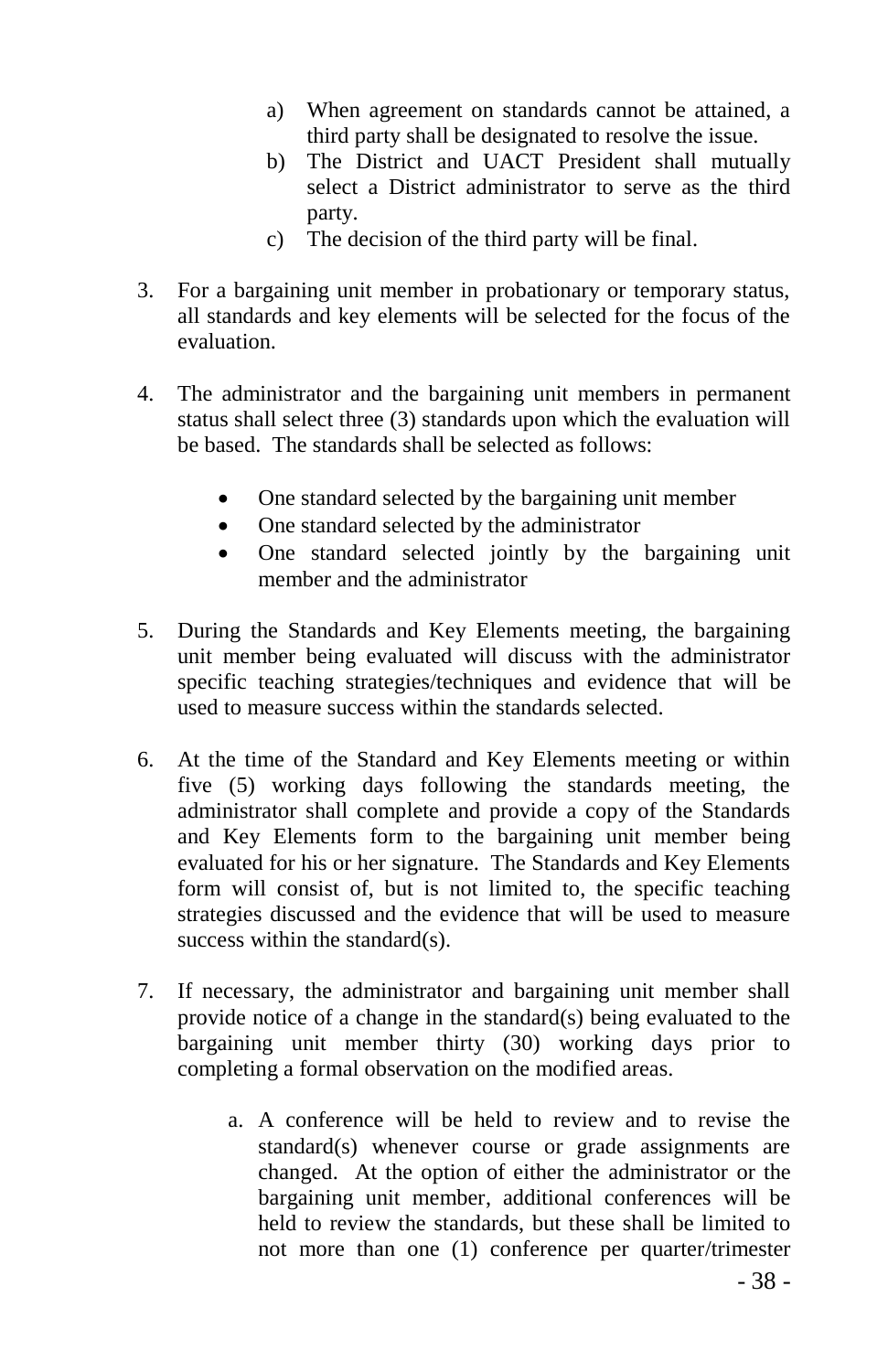except where, in the opinion of the principal (or immediate supervisor in the case of the District Office), extenuating circumstances dictate the advisability of the additional conferences.

- b. The unit member or administrator may only change the standard that he/she selected.
- c. No changes may be made to the selected standards after December 1.
- C. Observation and Evaluation
	- 1. The basic purpose of the evaluation process is to:
		- Identify and document successful completion of chosen standards.
		- Provide timely and meaningful feedback to unit members so that standards evaluated as "developing" or "unsatisfactory" can be remedied.
		- Provide a reasonable time frame for "developing" or "unsatisfactory" standards to be addressed.
		- Provide documentation of support for areas needing improvement.
		- Formal observations shall last for not less than twenty (20) minutes, but ideally should last thirty (30) to forty (40) minutes and shall be followed by a conference in which the administrator and the bargaining unit member review the observation and what is to be incorporated into the written observation summary.

Except in the case of extraordinary circumstances, by March first  $(1<sup>st</sup>)$  all members of the unit will have received a written report of at least one (1) formal classroom observation from an administrator (or his/her designee). This observation report shall be based on a classroom observation of approximately twenty (20) minutes or more in length. Administrators are encouraged to do informal observations at any time.

An observation report will be written for each formal observation. A conference will be held for each formal observation for the purpose of discussing the details therein. The observation report(s) shall become part of the basis for preparation of the unit member's formal evaluation.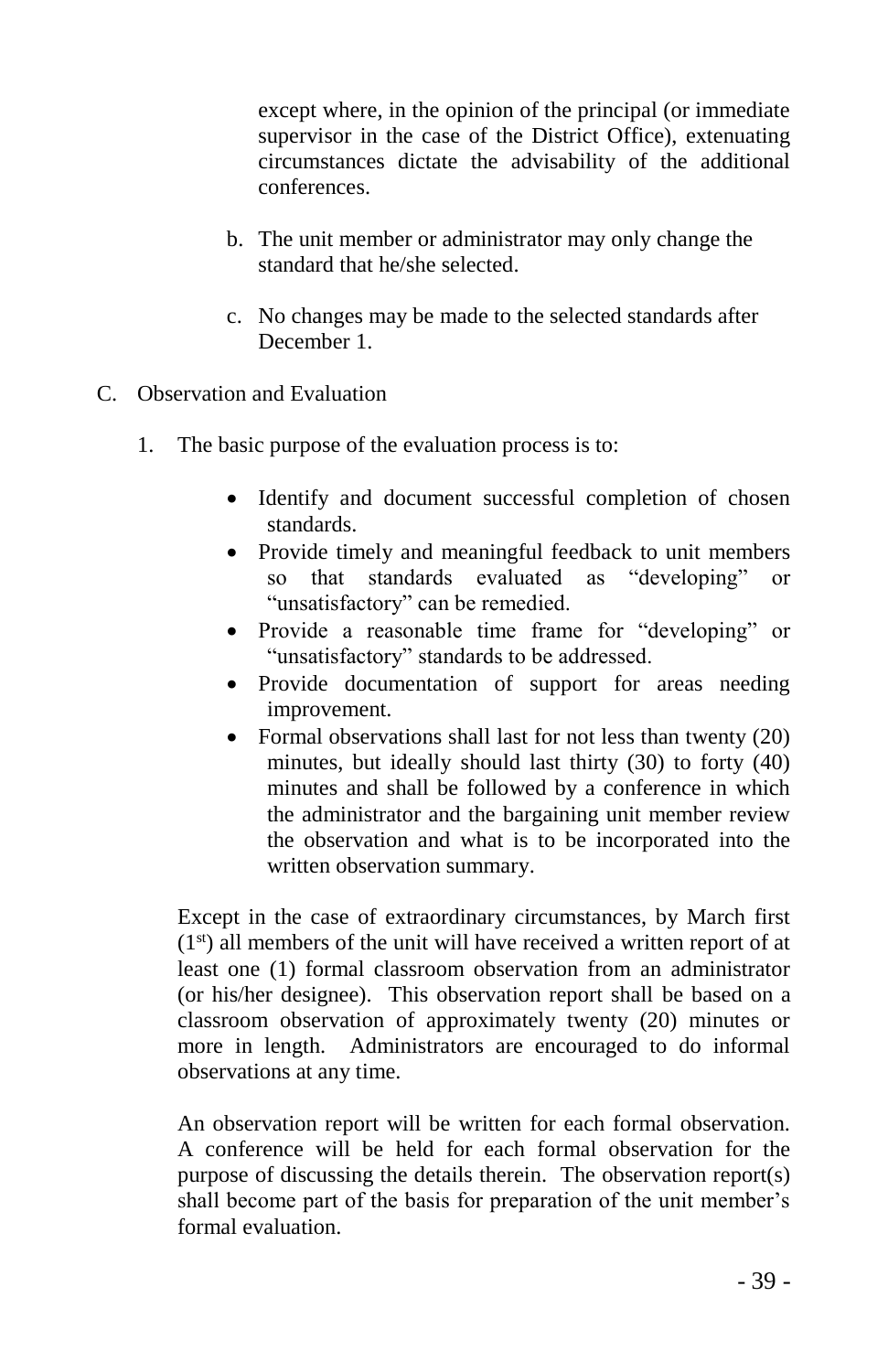- D. Probationary/Temporary Unit Members
	- 1. Probationary/Temporary unit members shall be formally observed at least two (2) times and evaluated at least one (1) time during a school year. At least the first formal observation shall be scheduled, any subsequent observation(s) do(es) not need to be announced.
	- 2. Throughout the school year, as determined by the principal (or immediate supervisor in the case of the District Office), formal observations and visitations/walk-throughs may be made by the administrator.
- E. Permanent Bargaining Unit Members
	- 1. Permanent bargaining unit members shall be formally observed and evaluated at least one time during the school year for which the bargaining unit member is identified to be evaluated. The administrator may conduct more observations prior to the final evaluation if the need arises.
	- 2. Administrators may choose to formally observe and evaluate any member before their next scheduled formal observation and evaluation. Procedures outlined within this Article shall apply.
	- 3. Throughout the school year, as determined by the principal (or immediate supervisor in the case of the District Office), formal observation and visitations/walk-throughs may be made by the administrator.
	- 4. In the event that the administrator deems the bargaining unit member is "developing" or is "unsatisfactory" in his/her performance, the administrator will so indicate in a written statement on the observation/evaluation form, listing suggestions for improvement.
		- a) The administrator shall confer with the bargaining unit member, making specific recommendations as to areas of improvement, and endeavor to assist him/her with developing strategies and/or resources to address those specific recommendations.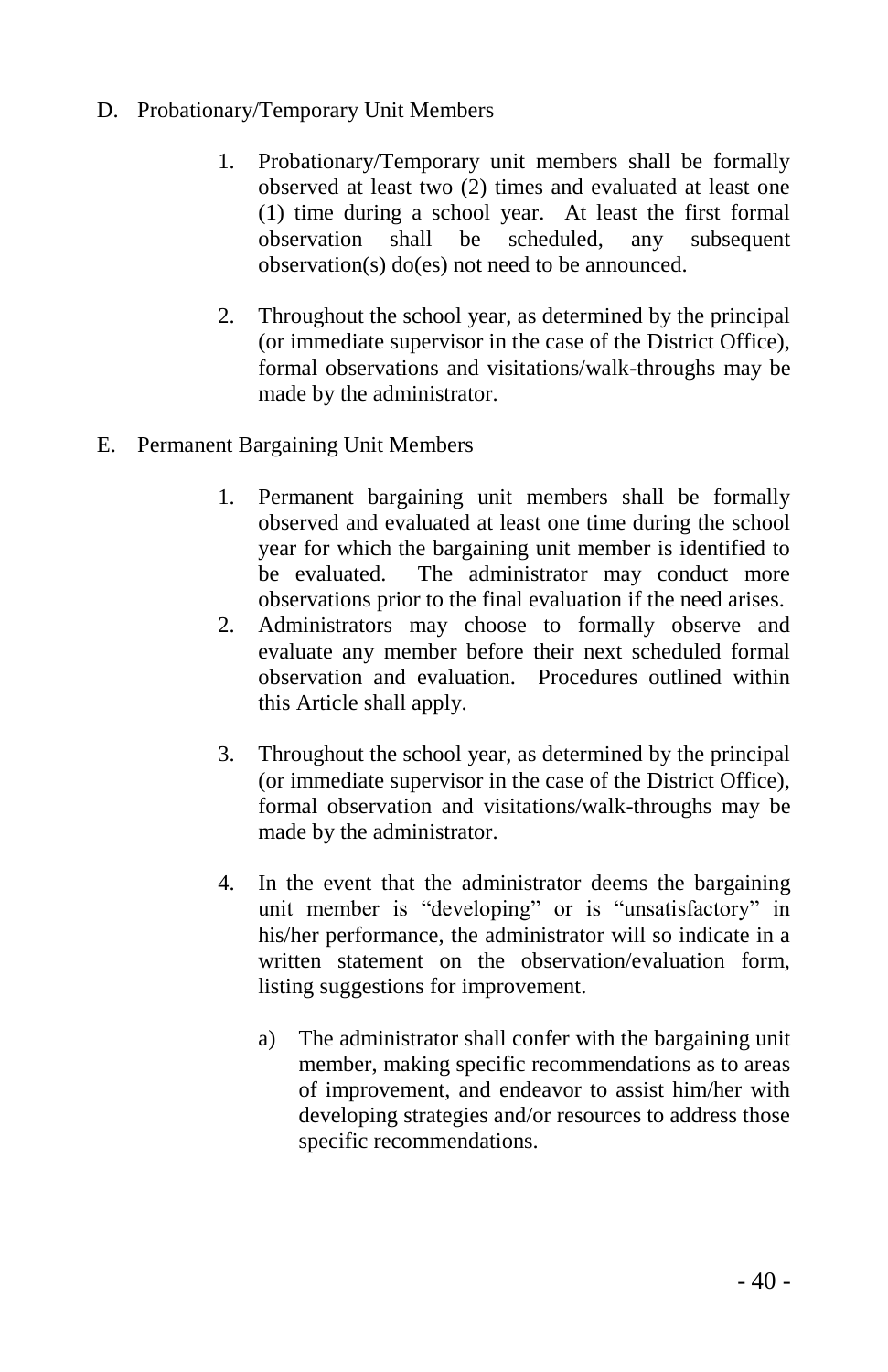- b) Additional observations and review conferences may be conducted as necessary. Review conferences shall be held at a time mutually agreed upon between the bargaining unit member and the administrator.
- 5. Unless referred to or voluntarily accepted into Peer Assistance and Review (PAR), a bargaining unit member who has received an overall rating of "developing" or "unsatisfactory" shall have an annual evaluation until the evaluation is no longer overall "developing" or "unsatisfactory."
	- a) An "unsatisfactory" or "developing" evaluation shall be one in which a majority of Key Elements are marked as "unsatisfactory" or "developing."
- F. Evaluation Process
	- 1. The evaluation shall focus on progress towards meeting the selected standards.
		- In preparing the final evaluation document, the administrator shall rely exclusively upon the following: Data collected through the actual formal and informal classroom observations/walk-throughs of the bargaining unit member's performance.
		- The discussions in observation and evaluation conference(s).
	- 2. An observation report will be written for each formal observation. A conference will be held for each formal observation within ten (10) days of the observation for the purpose of discussing the details therein. The observation report(s) shall become part of the basis for preparation of the unit member's formal evaluation.
		- The bargaining unit member shall have the opportunity to respond in writing to any area: The response must be filed within ten (10) days of the written evaluation and shall become a permanent attachment to the copy of the evaluation in the bargaining unit member's file.
		- After receiving a copy of the bargaining unit member's response, the administrator may elect to modify or correct the evaluation document before it is placed in the bargaining unit member's personnel file. The bargaining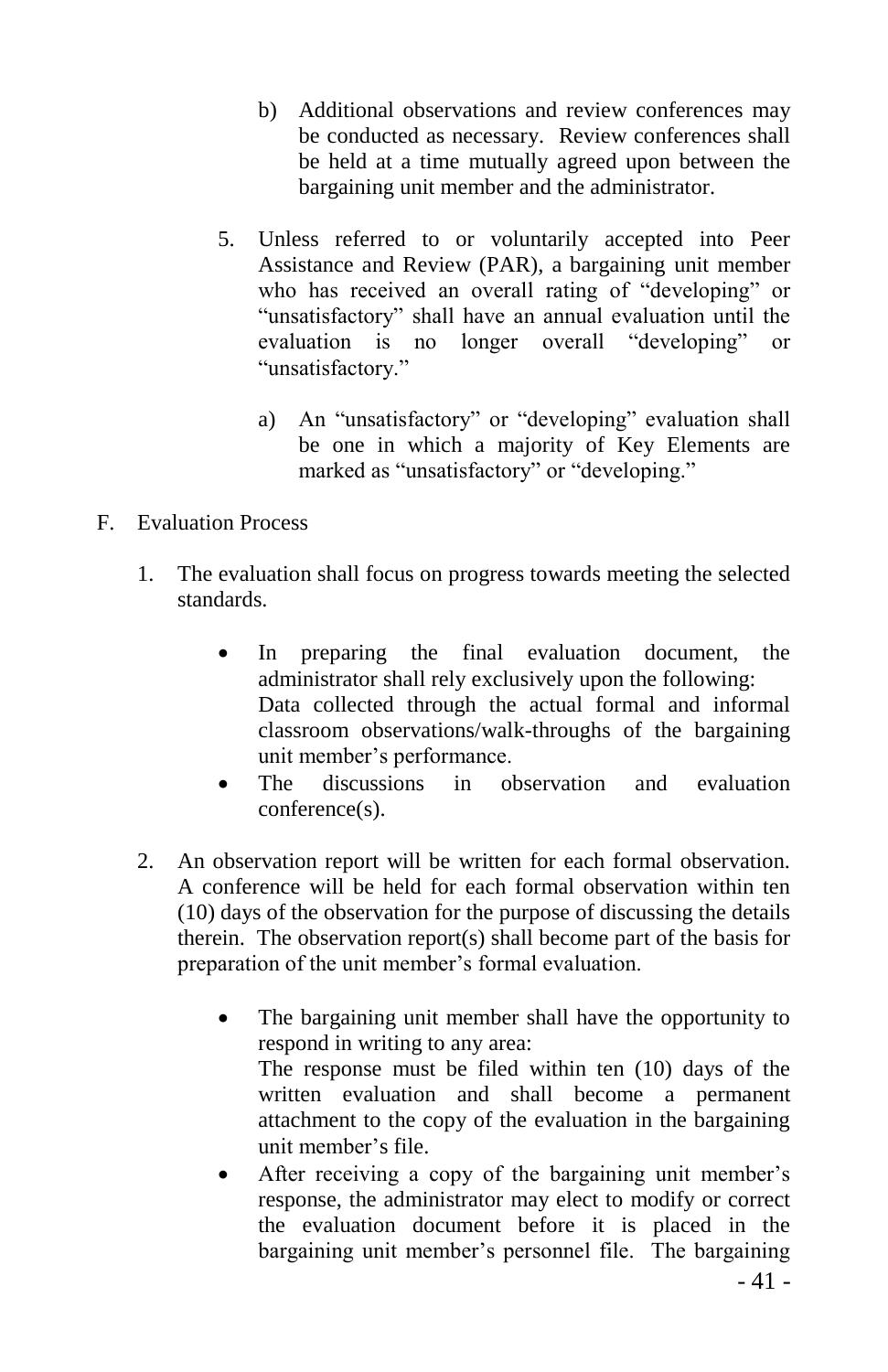unit member shall be given a copy of any modification or correction made by the administrator.

- 3. At least one (1) formal, written evaluation and conference will be completed no later than thirty (30) days before the last instructional day of each school year for those unit members of the unit who are being evaluated, with a copy of such written evaluation filed in the office of the Assistant Superintendent, Human Resources.
- 4. Should any mechanical or electronic listening or recording device be brought into a classroom without the knowledge and written consent of the teacher, the results of such device may not be taken into consideration in the evaluation of the teacher.
- G. Development Plan
	- 1. If the bargaining unit member receives an overall rating of "developing" in the written evaluation document, a Site-Level Development Plan document must be completed during the evaluation conference or a follow-up evaluation conference.
	- 2. The Site-Level Development Plan document must set out the following:
		- Specific evidence of areas for development should be based on walkthroughs, observations and other types of feedback or communication of the bargaining unit member's lack of progress toward the standard.
		- Specific recommendations for improvement.
		- School/District assistance to be provided for implementing such recommendations.
		- Time schedule for monitoring progress toward meeting the standard.
		- Mechanism for communicating progress to the bargaining unit member.
		- The bargaining unit member may also request to participate in volunteer Peer Assistance and Review (PAR) process for additional support.
	- 3. Where an evaluation results in a Site-Level Development Plan document, the administrator shall take meaningful action to assist the unit member in correcting any cited deficiencies.
	- 4. At the time of the evaluation conference for a bargaining unit member who receives an overall "Unsatisfactory" final evaluation,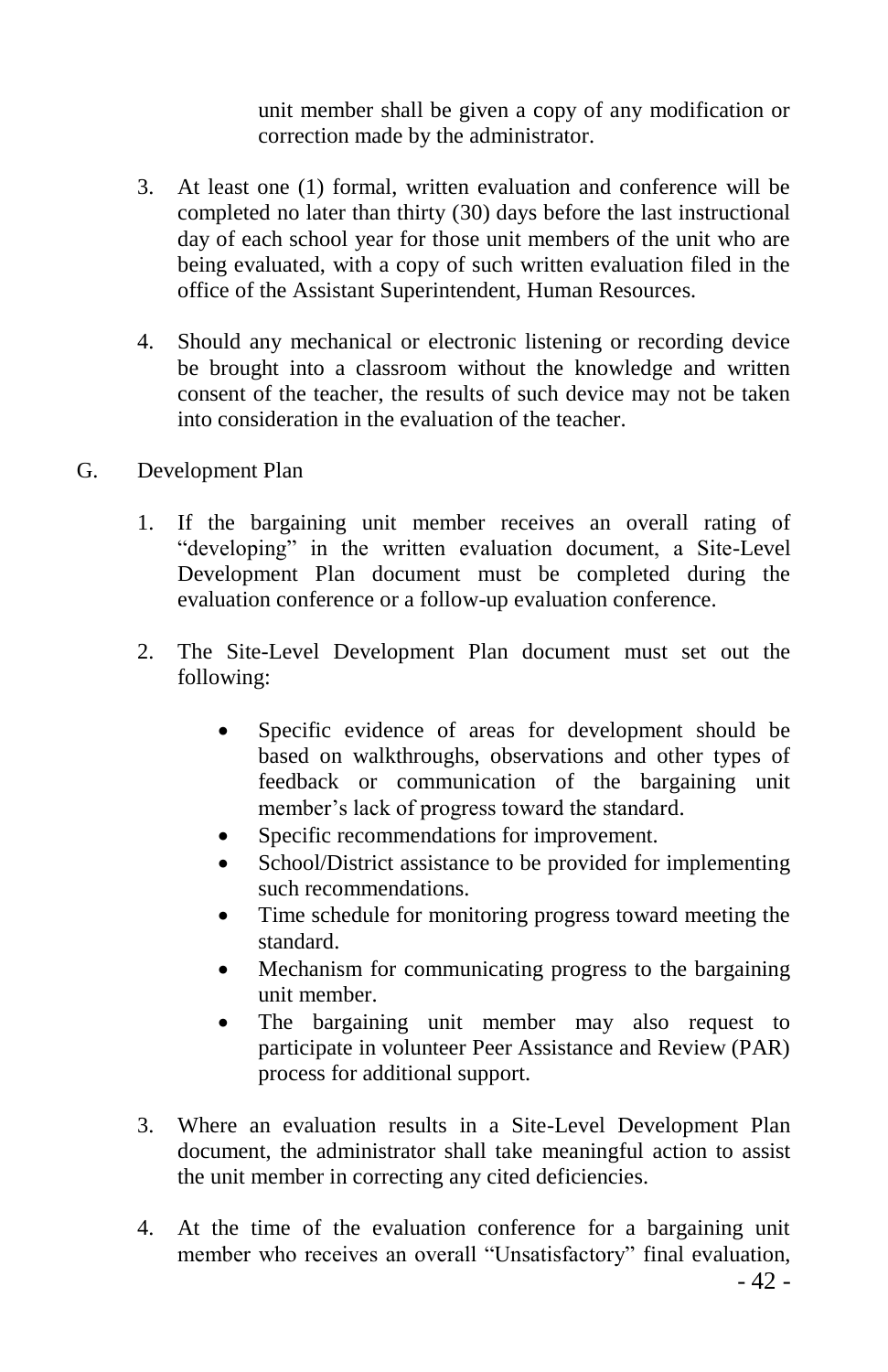she/he must be informed in writing by the administrator that the bargaining unit member must participate in involuntary Peer Assistance and Review (PAR) Process the following school year. (Please see Appendix 34, for more information).

- 5. Except in the case of extraordinary circumstances, by March first  $(1<sup>st</sup>)$ , all unit members will have received a written report of at least one (1) formal classroom observation from the administrator (or his/her designee) assigned to the unit member's evaluation. For the purpose of evaluation, at least one (1) such observation report shall be based on a classroom observation of approximately twenty (20) minutes or more in length.
- H. Department Chairpersons' Responsibilities Relating to Unit Member **Observation** 
	- 1. If a department chairperson is required to observe the unit members' performance in his/her department and to be available for consultation regarding recommendations for employment and reassignment, release time for these purposes will be provided.
	- I. The parties agree to form an Evaluation Sub-Committee, if agreements cannot be made at the table between the District and the Association, in order to study and draft observation and evaluation forms for consideration and possible recommendation.
	- J. No unit member other than the department chairs, New Induction/CiPar support providers, or New Induction/CiPar Trust Board members shall be part of the formal observation process of other unit members
- K. No unit members shall be part of the formal observation/evaluation of classified employees.

## **ARTICLE 16 INFORMAL RESOLUTION OF PROBLEMS**

At the earliest recognition of a problem or complaint pertaining to an employee's working conditions, employees and/or administrators are urged to informally discuss such problem or complaint with the affected party(ies).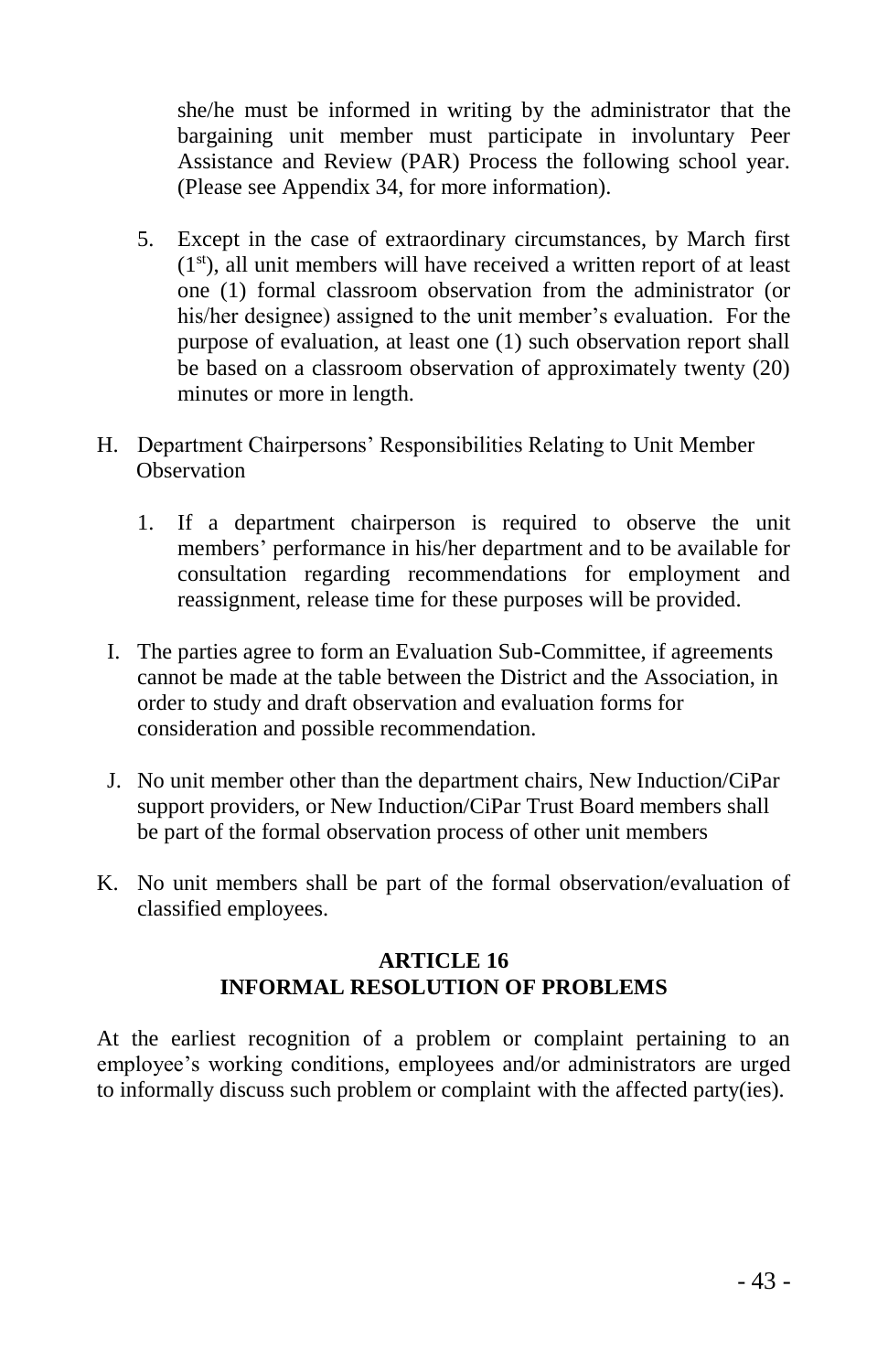# **ARTICLE 17 GRIEVANCES**

#### A. Definitions

- 1. A "grievance" is an allegation of a violation or misinterpretation of the terms of this Contract, except however, where the terms of the Contract repeat the substance of a comparable provision in statutory law or governmental regulation pertaining to employment discrimination matters, and the law provides for an administrative appeals procedure in connection therewith, such alleged violation of the Contract is not subject to this procedure.
- 2. A "grievant" is the person or persons, including the Association, making the claim.
- 3. For the purpose of a grievance, a "day" is any day the District Office is open for business between August 1 and June 30.
- 4. Upon mutual agreement between the parties involved the timelines may be extended.
- B. Purpose
	- 1. The purpose of these procedures are to settle grievances at the lowest possible administrative level.
	- 2. Nothing contained herein will be construed as limiting the right of any teacher having a complaint to discuss the matter informally with the appropriate administrator. The complaint may be adjusted without the intervention of the Association, provided that the adjustment is not inconsistent with the terms of the Contract, and if it pertains to a matter covered by the Contract, that the Association has been given an opportunity to state its views.
- C. Grievance Procedures
	- 1. Both parties agree that grievance proceedings will be kept as confidential as possible.
	- 2. The grievance shall be presented on a form agreed to by both parties and shall set forth the facts and circumstances forming the basis for the claim, the provision(s) of the Contract allegedly violated, the remedy sought, and shall be signed by the grievant. It is the responsibility of the grievant to provide a copy to the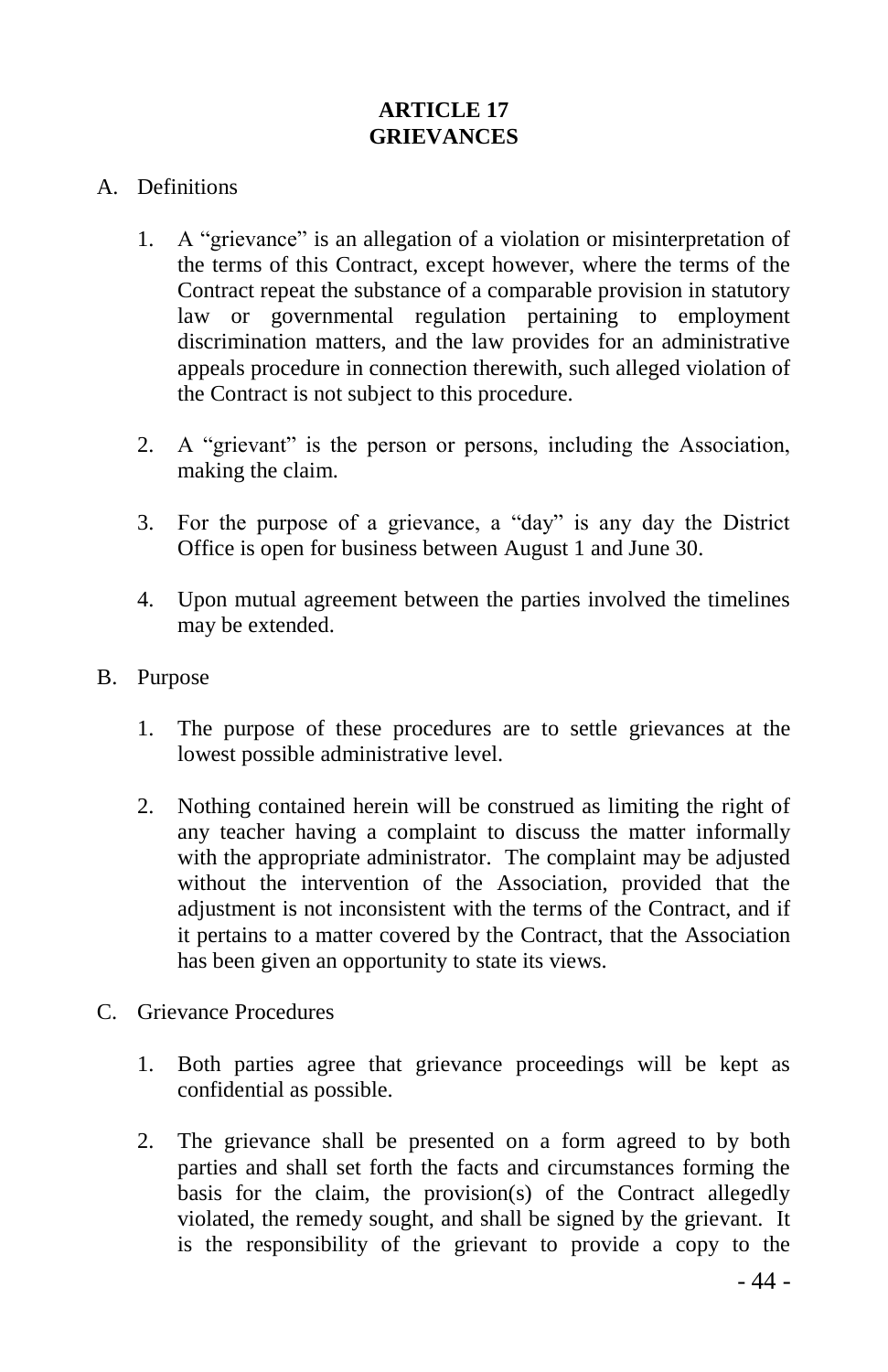Association. It is the responsibility of the supervisor to provide a copy to the designated manager. A copy of the UACT Grievance Submittal Form is available from the Human Resources Department. The electronic grievance form is also available upon request.

- 3. Forms for filing and resolution of grievances, serving notices, taking appeals, making report and recommendations, and other necessary documents, will be made available by the District. The cost of preparing such forms shall be borne by the District.
- 4. All documents, communications and records dealing with the processing of a grievance shall be filed separately from the personnel files of the participants in a grievance file. Such file, established and maintained by the District, shall be accessible to the Association for purposes of processing grievances.
- 5. If a grievance arises from action or inaction on the part of a member of the administration at a level above the principal (or immediate supervisor in the case of the District Office), the grievant shall submit such grievance in writing to the next level of supervision.
- 6. No unit member shall be retaliated against for filing a grievance.
- D. Informal Level

Before filing a written grievance, the grievant shall attempt to resolve the matter by an informal conference with their immediate supervisor within ten (10) days of the time an alleged grievance occurs. The grievant is entitled to UACT representation during this meeting.

- E. Level One
	- 1. Within fifteen (15) days of the time an alleged grievance occurs, the grievant will file the grievance in writing with his/her immediate supervisor.
	- 2. Within ten (10) days after receiving the grievance, the principal (or immediate supervisor in the case of the District Office) shall respond and indicate his/her proposed resolution. If such response is not initiated within such number of days, the grievance will be advanced to Level Two.

If the grievant does not concur with the resolution proposed at Level One, such grievant may, within five (5) days of receipt of the supervisor's response, forward the grievance to the next level.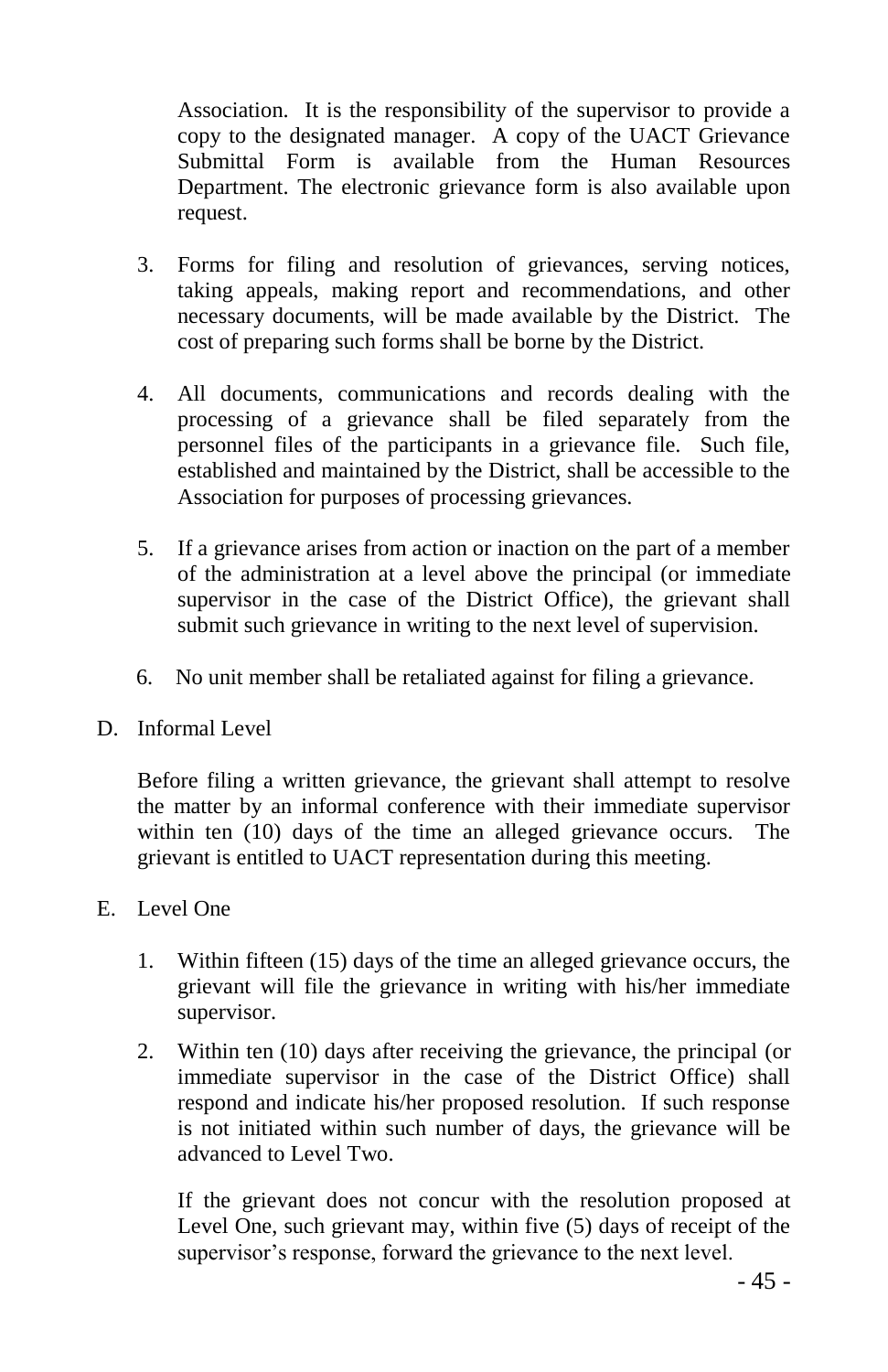- F. Level Two
	- 1. The Assistant Superintendent of Human Resources, shall within fifteen (15) days of receipt of the grievance, respond and indicate his/her proposed resolution to the grievant.
	- 2. The grievance shall be considered closed if within ten (10) days of receipt of such proposed solution an appeal to the next appropriate level is not filed.
- G. Level Three
	- 1. The Superintendent, or his/her designee, shall within ten (10) days of receipt of the grievance, respond and indicate his/her proposed resolution to the grievant.
	- 2. The grievance shall be considered closed if within ten (10) days of receipt of such proposed solution an appeal to the next appropriate level is not filed.
- H. Level Four
	- 1. If the Association believes that there has been error on the part of the Superintendent, or his/her designee, it may, by written notice to the Superintendent within fifteen (15) days of his/her response, refer the grievance to mutually agreed-upon mediation or if there is no mutual agreement, arbitration. If any question rises as to the ability to arbitrate the grievance, such questions will, prior to the consideration of the issue, be ruled upon by the arbitrator. The parties, that is the Association and the District, shall select an arbitrator. Should they be unable to agree within five (5) days of the receipt of request for arbitration, they shall select the arbitrator from a list of five (5) persons provided by the California State Conciliation Service.
	- 2. The arbitrator's decision will be in writing and will set forth his/her findings of fact, reasoning and conclusions on the issues submitted. The arbitrator will be without power or authority to make any decision which requires the commission of an act prohibited by law or which is in violation of the terms of this Agreement. The decision of the arbitrator will be submitted to the parties and will be final and binding upon them.
	- 3. All costs for the services of the arbitrator, including, but not limited to, per diem expenses, travel and subsistence expenses, and the cost of any hearing room, will be borne equally by the District and the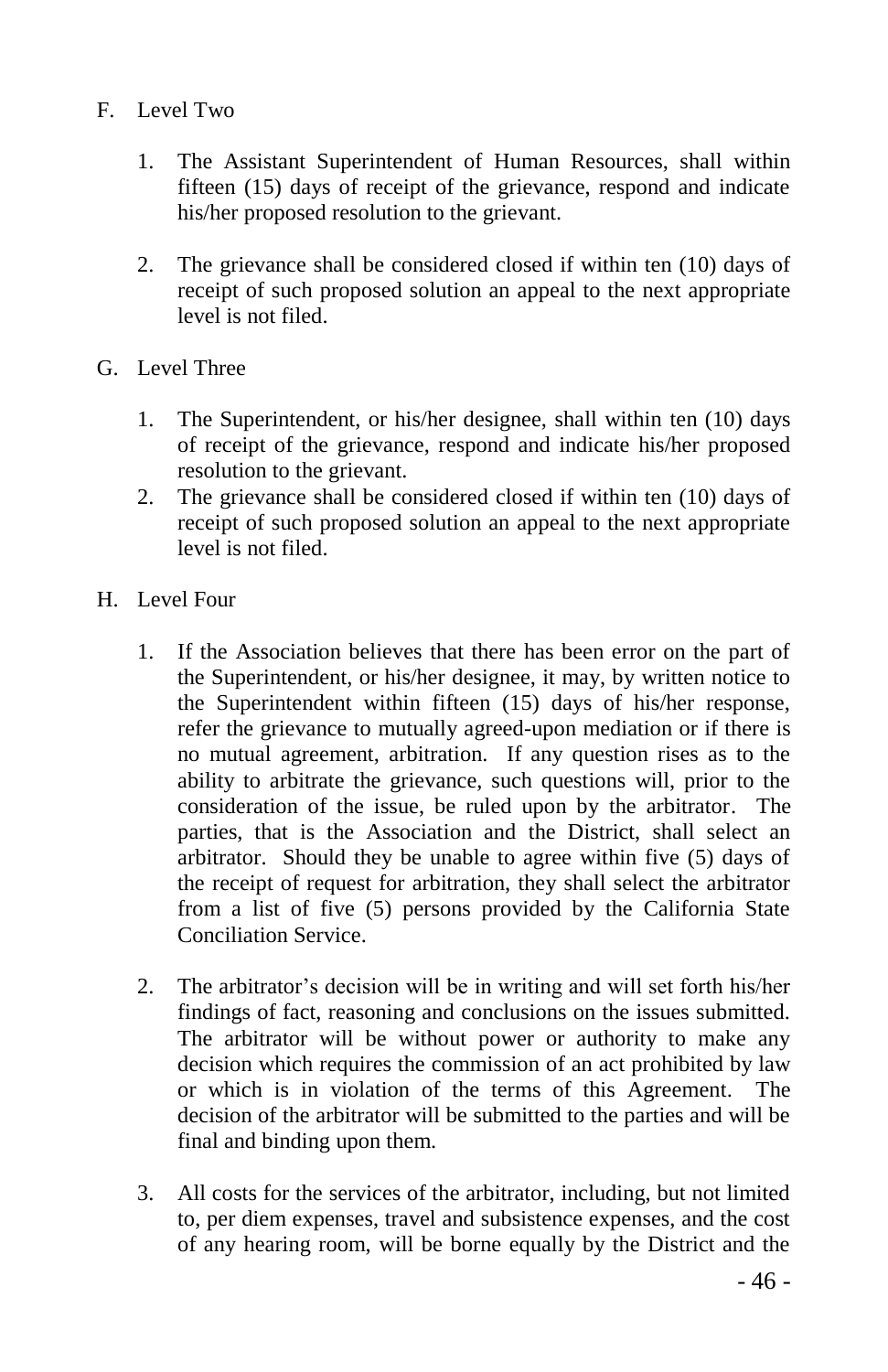Association. Other costs will be borne by the party incurring them.

- I. Appearance and Representation
	- 1. A member of the unit may be represented at all stages of the grievance procedure prior to Level Three by himself/herself, or, at his/her option, by a representative selected by himself/herself. If the unit member plans on bringing a representative to a meeting covered by this procedure, he/she shall notify the supervisor/administrator with whom he/she plans to meet of such representative as far in advance of the meeting as reasonably possible. If a member of the unit is not represented by the Association, the Association shall be informed of all hearings and shall have the right to be present and to state its views at all stages of the grievance procedure.
	- 2. The Association shall designate one (1) representative for the processing of grievances pursuant to Government Code 3543.1. This representative will be in addition to the grievant, who shall also receive such release time.
	- 3. The parties agree that no reprisals of any kind for such involvement will be taken by either party or by any member, employee, agent, or affiliate of either party against any person involved in a grievance.
	- 4. Hearings under this procedure shall be conducted at a time and place which shall afford a fair and reasonable opportunity for all persons, including witnesses, to be present. Such hearings shall be conducted, if at all possible, when they will not interfere with the regular instruction of students, unless there is mutual agreement for other arrangements.
	- 5. Pursuant to these procedures, any member of the unit required under such mutual agreement to be absent from his/her duties shall not suffer any loss of pay.
- J. Time Limits
	- 1. Since it is important that grievances be processed as rapidly as possible, the time limits are specified at each level, and every effort should be made to adhere to such limits. The time limits may, however, be extended by mutual agreement.
	- 2. A decision rendered at any step in these procedures becomes final and the grievance deemed resolved unless appealed to the next level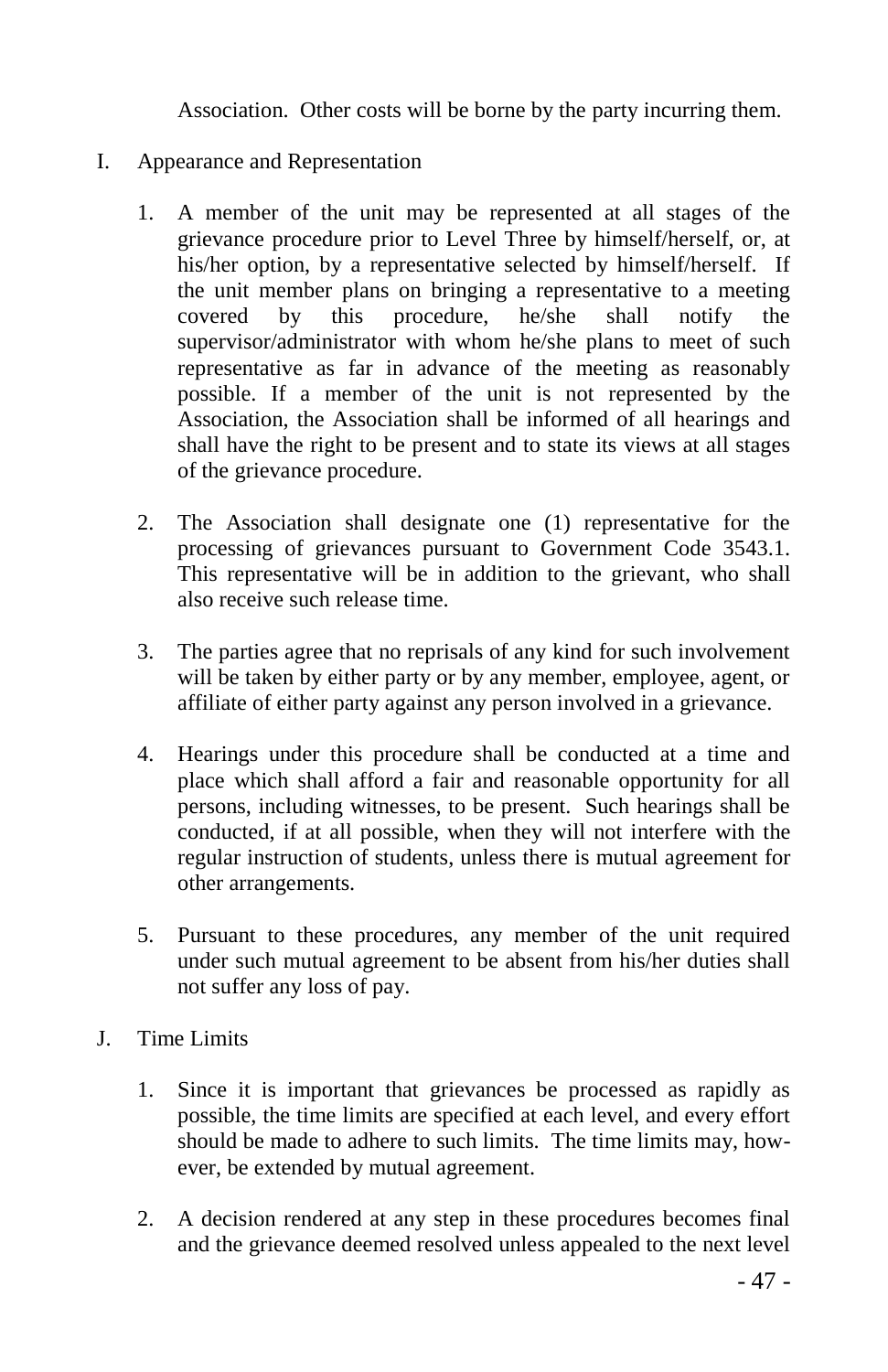within the time limit specified.

## **ARTICLE 18 DISCIPLINARY ACTION**

A. The following statement is to further delineate the process to be followed in cases where unit members are identified with a problem of unacceptable behavior.

The employment status of each unit member is conditional upon reasonable standards of personal conduct and job performance. Failure to meet such standards may provide the basis for appropriate progressive discipline.

The District retains the right to discipline unit members for just cause. If appropriate, progressive discipline shall be followed in cases of disciplinary action. The following steps shall ordinarily be utilized; however, the process may be initiated at any level if, in the opinion of the supervisor, such action is warranted.

- 1. Identification of problem and verbal reprimand, if appropriate.
- 2. Written warning not placed in personnel file.
- 3. Written reprimand in personnel file with notice of future possibility of appropriate progressive discipline.
- 4. A meeting with the Assistant Superintendent of Human Resources to address concerns.
- 5. Further appropriate progressive discipline, which may include, but is not necessarily limited to, suspension without pay for a period as specified in the Education Code.

Whenever a supervisor/administrator requests to meet with a unit member, the supervisor/administrator shall inform the unit member of the nature of the meeting. A unit member, who reasonably believes that a meeting with his/her supervisor may result in disciplinary action, has a right to UACT representation at the meeting. If a unit member requests a UACT representative accompany him/her to the meeting, the unit member shall notify the supervisor/administrator of such representation as far in advance as reasonably possible. The meeting shall be scheduled at a time that works for all parties, including the UACT representative. Unless in emergency situations, a disciplinary meeting should not be scheduled within 24 hours prior to the notice of the meeting, but should take place no later than 48 hours after notification.

B. No unit member shall be suspended without pay for disciplinary (punitive) reason without just cause and, in appropriate cases, the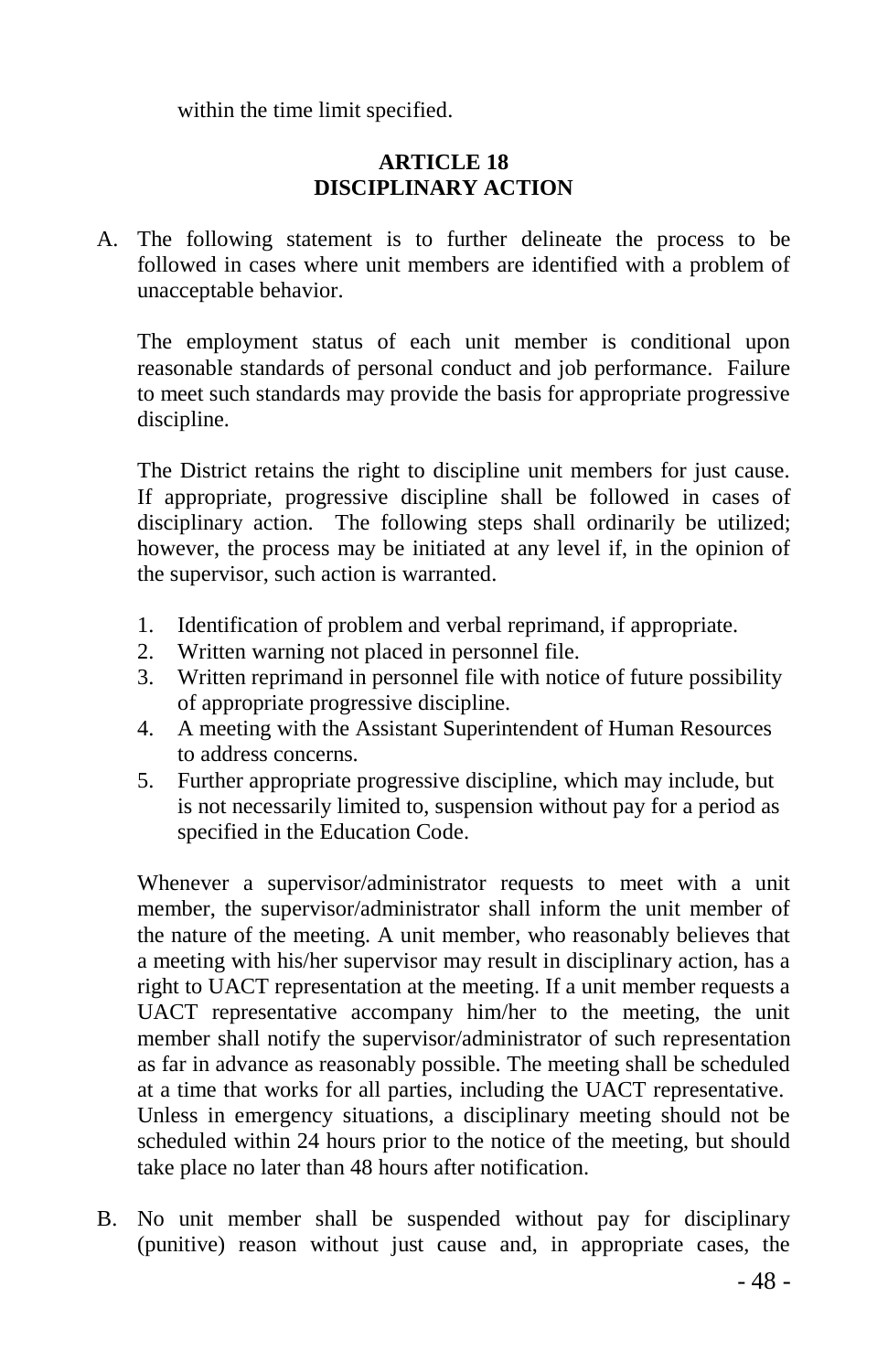utilization of progressive discipline. Except in emergencies, or as expressly authorized by law, such disciplinary actions shall not be put in effect until the employee has received written notice advising of the proposed action, the reason(s) therefore, the facts giving rise thereto, the proposed effective date, advising that the employee shall have access to written materials that forms a basis for the proposed action, and until the employee shall have had the opportunity to respond to the Assistant Superintendent, Human Resources, orally or in writing by a date specified in such notice. If the proposed action or some modified action is then implemented, the employee may then appeal such action directly to binding arbitration under Article 17 of this Agreement.

Grounds for such suspension, subject to a finding of just cause and utilization of progressive discipline, where appropriate, shall include the grounds set forth in Education Codes 44932 and 44933, violation of this Agreement or violation of District policies and procedures.

C. This Article is negotiated pursuant to Government Code Section 3543.2 and does not apply to probationary or temporary employees

## **ARTICLE 19 SAFETY IN WORK**

- A. It is the obligation of the District to provide safe working conditions for members of the unit and to correct verified unsafe working conditions in a timely manner. It is the obligation of each member of the unit to work in a safe manner and one that does not create hazards.
- B. If the safety of a unit member or students is threatened by a real and present danger, a teacher may use reasonable force as necessary, and to the extent authorized by law, to protect himself/herself from attack, to protect another person or property, to quell a disturbance threatening physical injury to others or to obtain possession of weapons or other dangerous objects upon the person or within control of a pupil.

Unit members shall immediately report incidents of battery or instances as referred to above in connection with their employment to their principal (or other immediate supervisor in the case of the District Office).

The District will carry worker's compensation insurance to provide protection for members of the unit battered/injured while in the course and scope of carrying out their assigned duties.

C. Pursuant to law the District shall inform the unit member of each pupil who has engaged in, or is reasonably suspected to have engaged in, any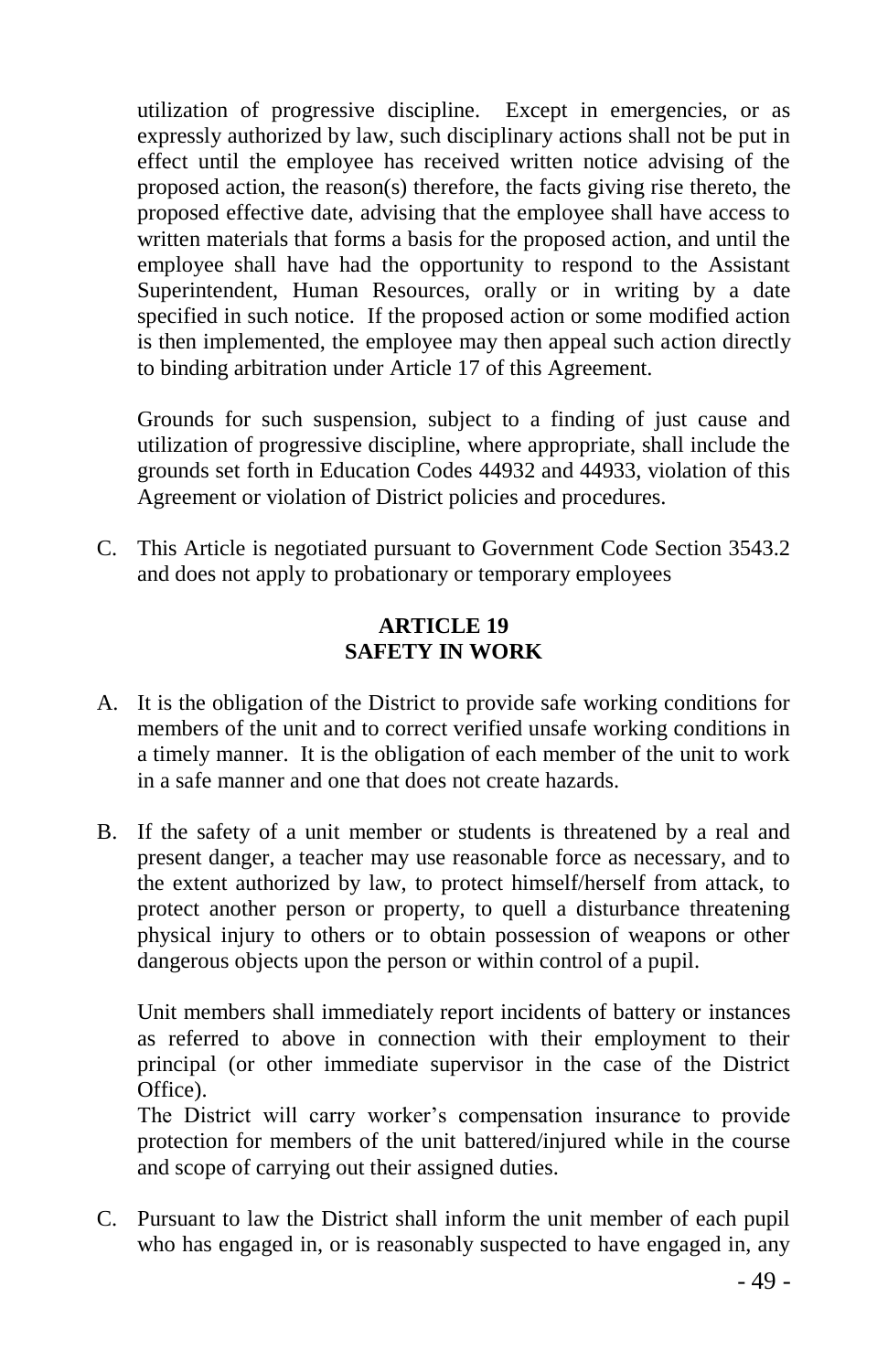of the acts described in any of the divisions, except subdivision (h), of Education Code Section 48900 or in Sections 8900.2, 48900.3, 48900.4, or 48900.7 that the pupil engaged in, or is reasonably suspected to have engaged in, those acts. The District shall provide the information to the teacher based upon any records that the District maintains in its ordinary course of business, or receives from a law enforcement agency, regarding a pupil described in this section.

## **ARTICLE 20 PHYSICAL EXAMINATIONS**

The District shall have the right to require a physician's certificate in the event of an employee's illness or a health examination to determine health and/or continued fitness for employment, as well as health examinations required for tuberculosis every four (4) years. Both examinations, when required by the District, shall be paid for by the District.

## **ARTICLE 21 TRANSFERS**

- A. General Provisions
	- 1. Posting of Transfer Opportunities/Vacancies
		- a) The Human Resources Department shall notify all bargaining unit members via the District's email server and post on the Certificated Human Resources webpage:

[http://www.conejousd.org/Departments/Human-](http://www.conejousd.org/Departments/Human-Resources/Certificated-HR)

[Resources/Certificated-HR,](http://www.conejousd.org/Departments/Human-Resources/Certificated-HR) of all openings/vacancies as they become available. The email shall contain the school site, subject/grade level, FTE and closing date for the submission of transfer. The posting shall remain open for at least five (5) work days. Request for transfer forms must be submitted by the unit member to the Human Resources Department, by 4:00 p.m. on the closing date noted in the announcement. The Human Resources Department will make every effort to post all openings/vacancies on a Monday and close at 4:00 p.m. on the following Monday.

b) For openings/vacancies that occur during the summer recess period, the Human Resources Department shall send to all bargaining unit members via the District's email server and place on the Human Resources webpage, a list of all openings/vacancies as they occur. Positions posted during this period of time will be posted for five days for both transfer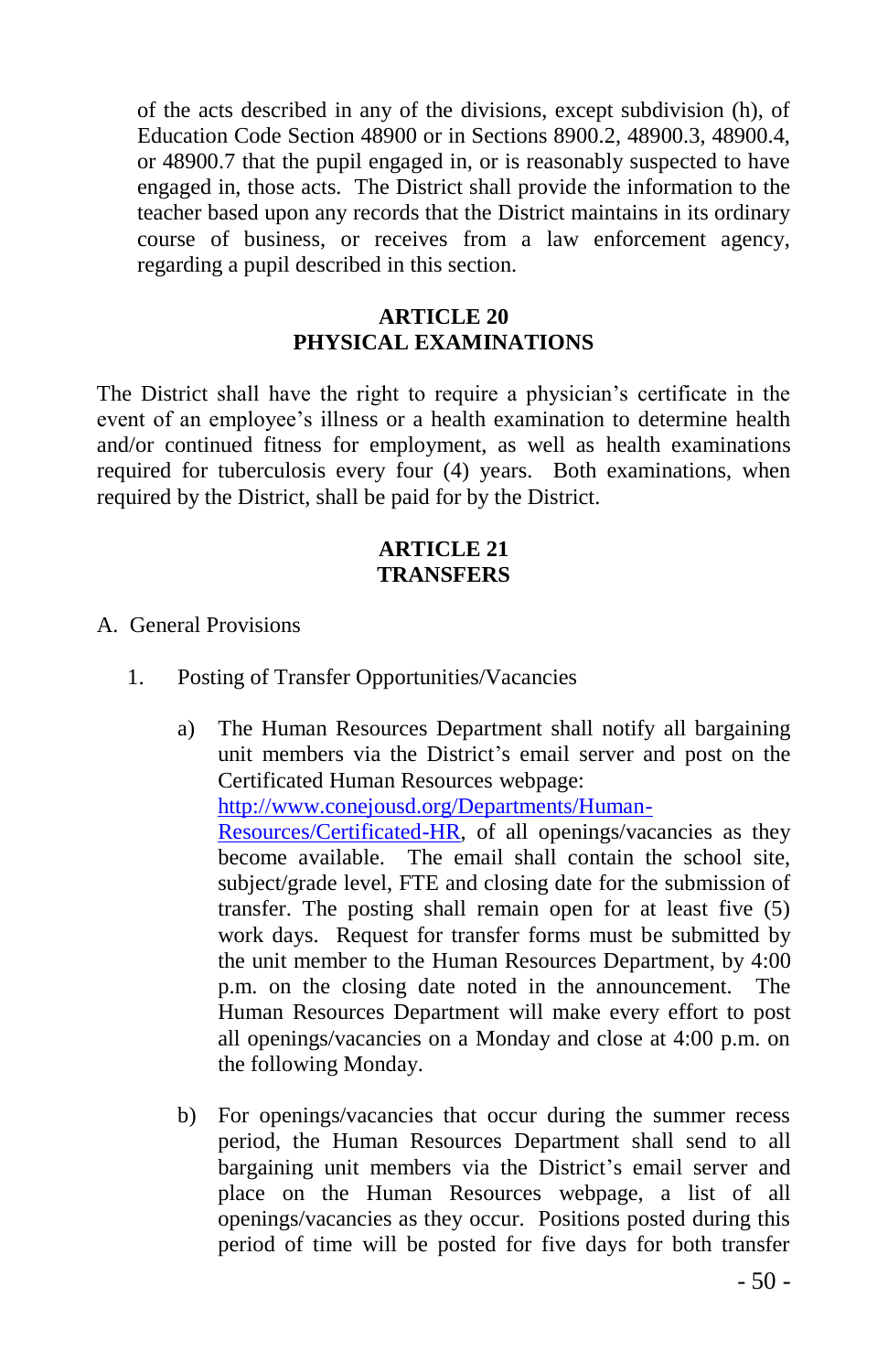requests and outside candidates. Current probationary or permanent teachers will be interviewed and considered prior to any outside applicants being interviewed.

- c) No opening/vacancy can be filled until after the closing date and all interested bargaining unit members are interviewed.
- 2. Voluntary Transfer
	- a) A voluntary transfer is the movement of a probationary or permanent bargaining unit member from one work location to another work location. The transfer may include a change in grade and/or subject area as long as the move involves changing work sites.
	- b) Only probationary or permanent unit members who hold the appropriate credential and/or authorization at the time of the posting, will be granted an interview. However, a unit member in the process of gaining the appropriate credential and/or authorization may be granted an interview with the approval of the Assistant Superintendent of Human Resources. Unit members identified as temporary may not apply for transfer.
	- c) Upon request, a probationary or permanent unit member in a special education program assignment who holds another general education teaching credential, shall be eligible for a voluntary transfer out of the special education program.
- 3. Transfer Process
	- a) The bargaining unit member must complete and submit a transfer request form to [transfer@conejousd.org](mailto:transfer@conejousd.org?subject=Transfer) for each position posted that the member is interested in interviewing for. The transfer request form must be submitted on or before the closing time and date.
	- b) The bargaining unit member will receive an automated return email from the [transfer@conejousd.org,](mailto:transfer@conejousd.org?subject=Transfer) confirming that the Transfer Request Form was received.
	- c) Once the position closes and the Human Resources Department determines whether or not the unit member is eligible for transfer as requested, the Human Resources Department will provide the site principal and/or district-level administrator a list of all eligible candidates and their email addresses in order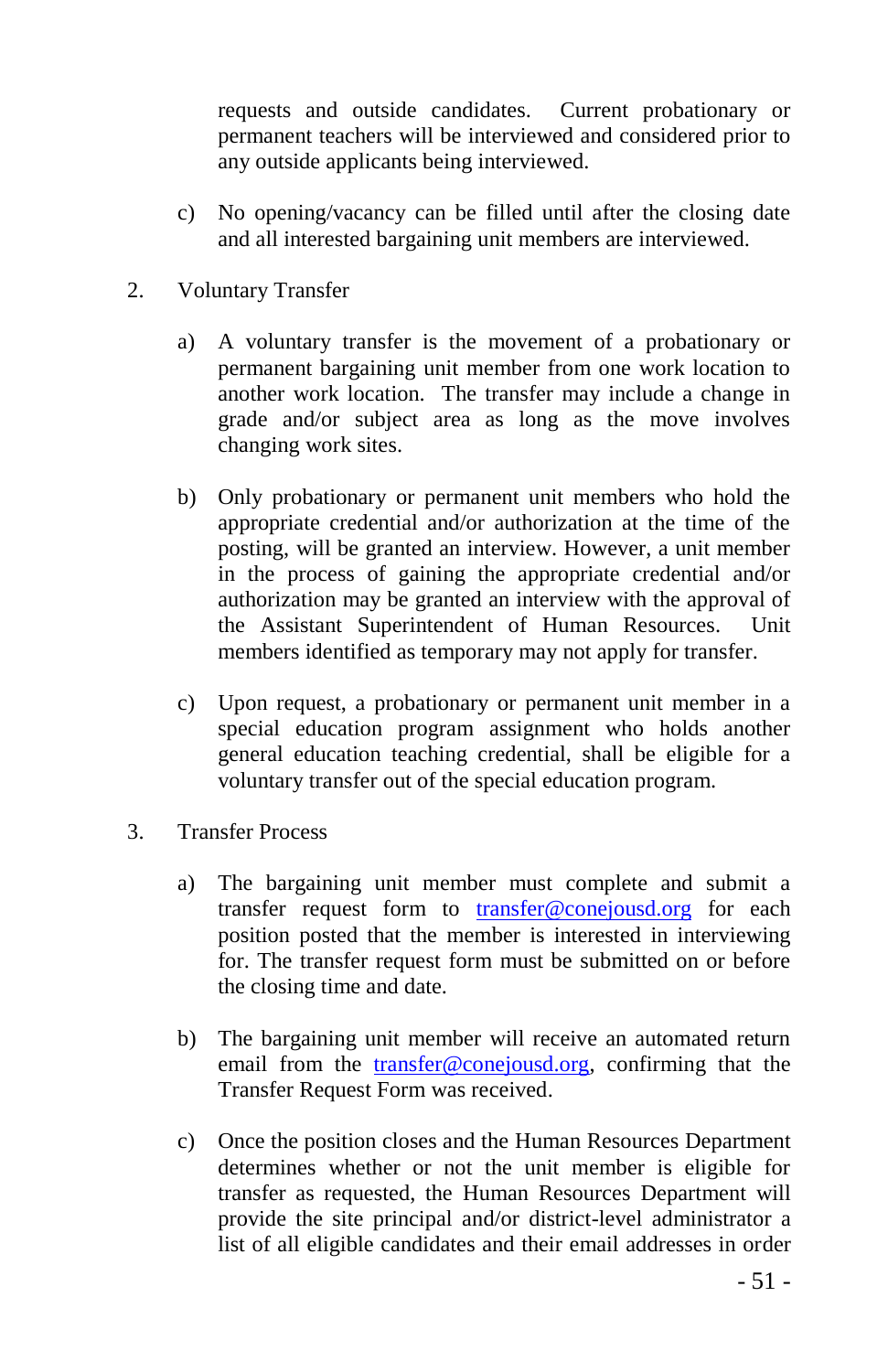to set-up an interview. The bargaining unit member may also contact the site administrator, after the closing date, to set up an interview date and time.

- d) The following factors shall be utilized in priority order to determine which unit member receives an interview for a voluntary transfer to fill a vacancy/opening:
	- i. The unit member has the correct credential or authorization to teach in the position as posted on the vacancy list, or is approved by the Human Resources Department to apply due to enrollment in the appropriate credential/authorization program.
	- ii. The Human Resources Department received the transfer request form prior to the closing date.
	- iii. If a unit member's request for a voluntary transfer request is denied, the Human Resources Department shall notify the unit member by email. Upon request, the bargaining unit member shall receive a written response for the denial of the transfer from the Assistant Superintendent of Human Resources within five (5) working days of such request.
	- iv. A request for transfer may be withdrawn by the unit member by sending an email to the Human Resources Department at any time prior to official notification or transfer approval.
	- v. A transfer request shall not be denied arbitrarily, capriciously, or without basis in fact.
	- vi. Filing of a transfer request form is without prejudice to the unit member and shall not jeopardize the unit member's present assignment.
	- vii. In cases where no selection is made, openings/vacancies shall be posted for external candidates. Once the postings are placed on TalentEd and EdJoin for outside applicants, current probationary or permanent bargaining unit members may still submit a request to transfer form in until the closing date listed on the vacancy. In this particular situation, the bargaining unit members would still be granted an interview, but would not hold the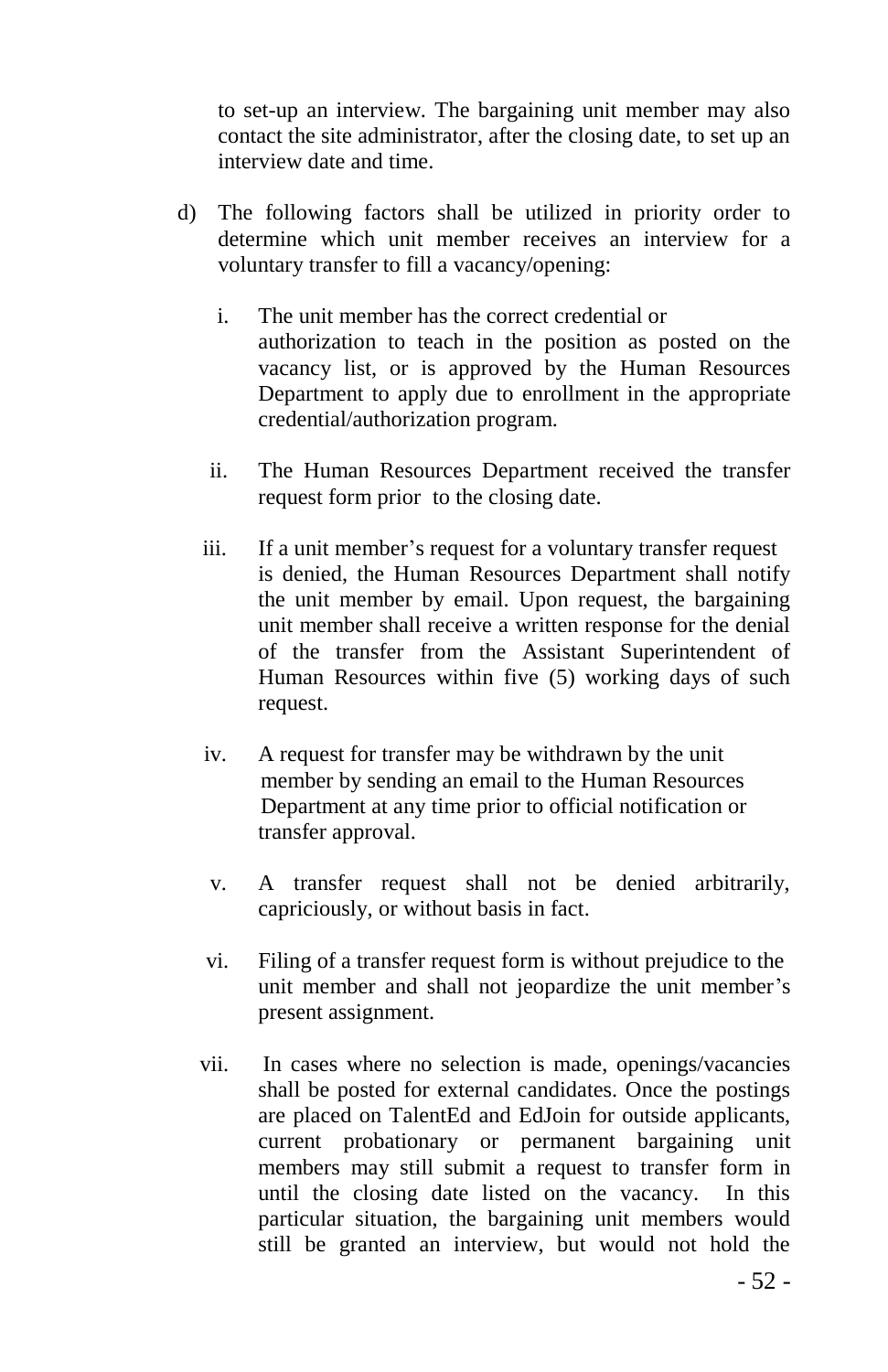timeline in interviewing outside candidates. Both current probationary and permanent bargaining unit members and outside applicants could possibly interview simultaneously.

- 4. Temporary unit members with a positive evaluation will need to apply for the position they were previously employed in (or currently are employed in) on TalentEd and will be granted an interview at their most recent place of employment with external candidates.
- 5. An involuntary transfer is any administratively-initiated transfer.
- 6. As soon as practical and, under normal circumstances, not later than the first (1st) Friday of June, each member of the unit already in the District and known returnees from maternity or sabbatical leaves shall receive written notification of the school to which he/she is assigned for the ensuing year. In the event of a change after this notification (e.g., death, resignation, leave of absence, unanticipated change in enrollment or other necessity), assignment may be changed consistent with the procedures within this Agreement. The member to be affected shall be sent immediate written notice of the pending change.
	- a) Members of the unit returning from sabbatical or maternity leave shall be subject to the same regulations as a returning teacher who had not taken leave and could be subject to involuntary transfer.
- 7. Filling of a vacant position in a school (or equivalent location in the case of the District Office) shall be made in the following order:
	- a) administration-initiated transfers
	- b) employee-initiated transfers and those returning from leaves
	- c) new employees (including temporary teachers)
- 8. When a member of the unit is transferred or moved from one site to another, the District shall supply boxes and transport materials to the new site, in accordance with District procedures.
- B. Transfers Required by Reason of Reduction in Enrollment or School Closure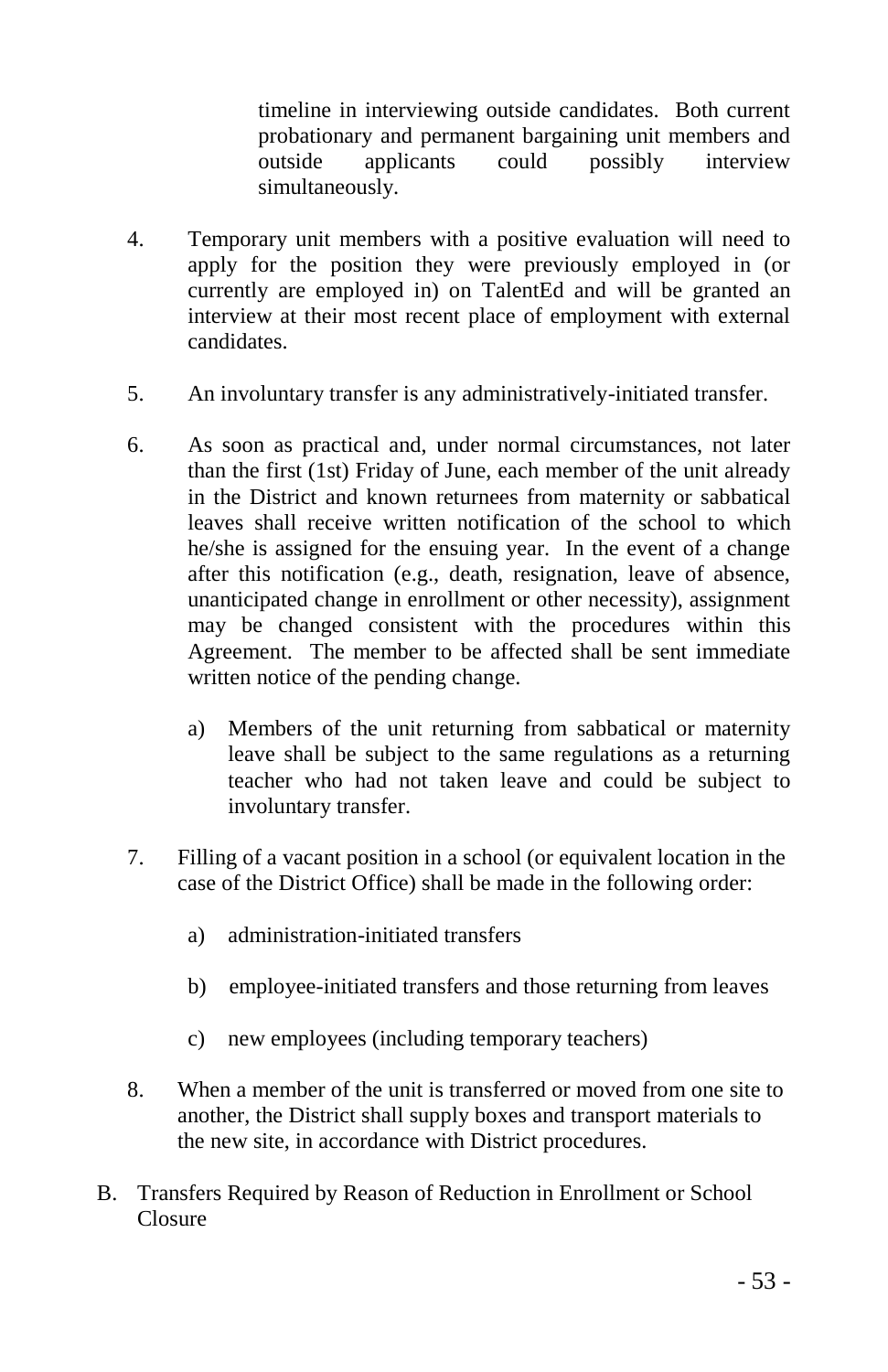- 1. Notice of a need for transfer required by reason of declining enrollment or school closure shall be given to teachers at the affected site as soon as practicable and before any individual is considered for this type of transfer. This type of transfer shall involve volunteers if they are available. Reasonable means shall be used to secure volunteers before identifying those to be involuntarily transferred under this type of transfer.
- 2. When a reduction in enrollment necessitates a decrease in the staff of a school, the District shall consider the following facts when making involuntary transfers:
	- a) appropriate credential, including CLAD or equivalent authorization;
	- b) major and minor fields of study as they relate to the assignment
	- c) previous experience in the grade or subject area
	- d) skills authorization(s) and/or degrees related to the assignment.

If the above factors are substantially equal, then the unit member with the least service to the District shall be transferred.

- 3. After the internal staffing pattern has been established, if a decrease in the enrollment occurs at the school (or such decrease affects personnel attached to the District Office), the person affected shall be considered an involuntarily transferred person by reason of reduction in enrollment and shall be placed prior to members of the unit seeking an employee-initiated transfer.
- 4. Final transfer or reassignment of a member of the unit shall not be consummated prior to a personal oral or written communication from the Assistant Superintendent, Human Resources, to the employee being transferred.
- 5. Any member involuntarily transferred as a result of this provision shall either be paid two (2) days of their daily rate, or provided with two (2) release days in order to facilitate the move at the discretion of the Assistant Superintendent of Human Resources.
- C. Administration-Initiated Transfer

The District reserves the right to transfer members of the unit for just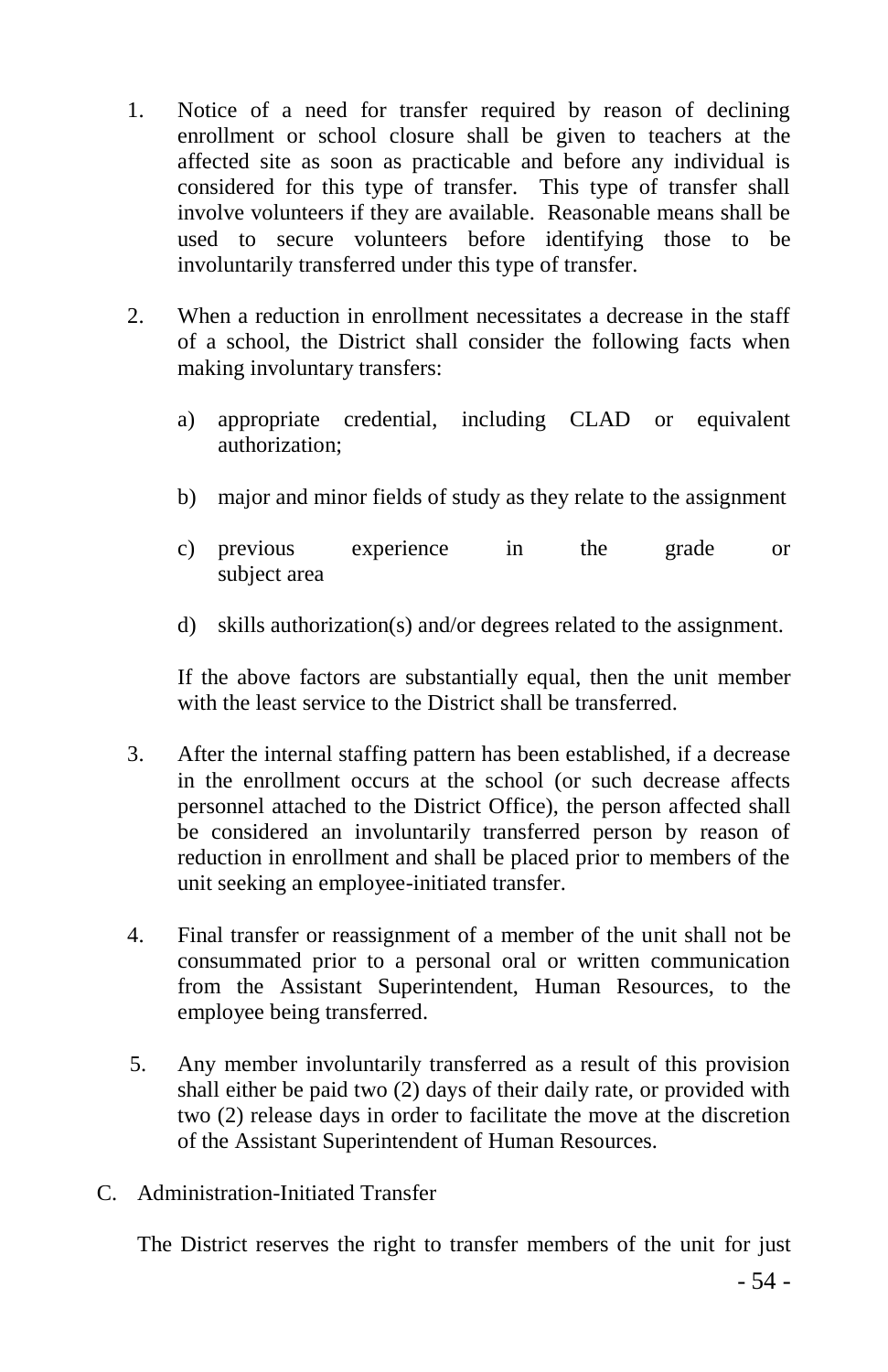cause. Prior to any involuntary transfer, the unit member must be notified in writing of concerns about the cause for the transfer and be given an opportunity to improve if discipline is the reason for the transfer. Any unit member being involuntarily transferred shall be notified of their right to UACT representation. In the case of a contested administration-initiated transfer, the Assistant Superintendent, Human Resources, will provide the unit member with written reasons delineating the basis for the transfer. The unit member's exercise of his/her right of free speech as long as it is not malicious, libelous, slanderous, or threatening shall not be a reason for administrative transfer. A unit member shall not be involuntarily transferred for arbitrary or capricious reasons nor for participating in protected Association activities. Any member transferred as a result of this provision shall either be paid two (2) days of their daily rate, or provided with two  $(2)$  release days in order to facilitate the move at the discretion of the Assistant Superintendent of Human Resources.

D. Reassignment Elementary

In the event that there is an open position at an elementary school, the principal shall notify and consider current staff that have expressed an interest in the position. If a unit member is denied the position requested, the unit member may request to meet with the site administrator and be provided feedback.

#### **ARTICLE 22 ASSIGNMENTS**

- A. By May 15, principals must seek input from their staff on potential staffing changes or issues. Principals, department chairpersons, or other responsible administrators shall, prior to the end of May, discuss and consider input (ie. GoogleDocs, conversations, forms, staff meetings, etc.) received from their staff for staffing schools or programs for the ensuing school year. The input shall be by school, primary and upper elementary grade levels, program, department or other reasonable staff grouping. The proposed staffing pattern for the coming school year will be based on the known information. Thereafter, staff members shall be given an opportunity to request a change from their present assignment within that school or unit. The principal shall then make the necessary assignments. It is understood that the placement of unit members into an assignment will be within that member's credential and authorization.
- B. Effort will be made so that class assignments for secondary school teachers will be arranged whenever possible so that no more than three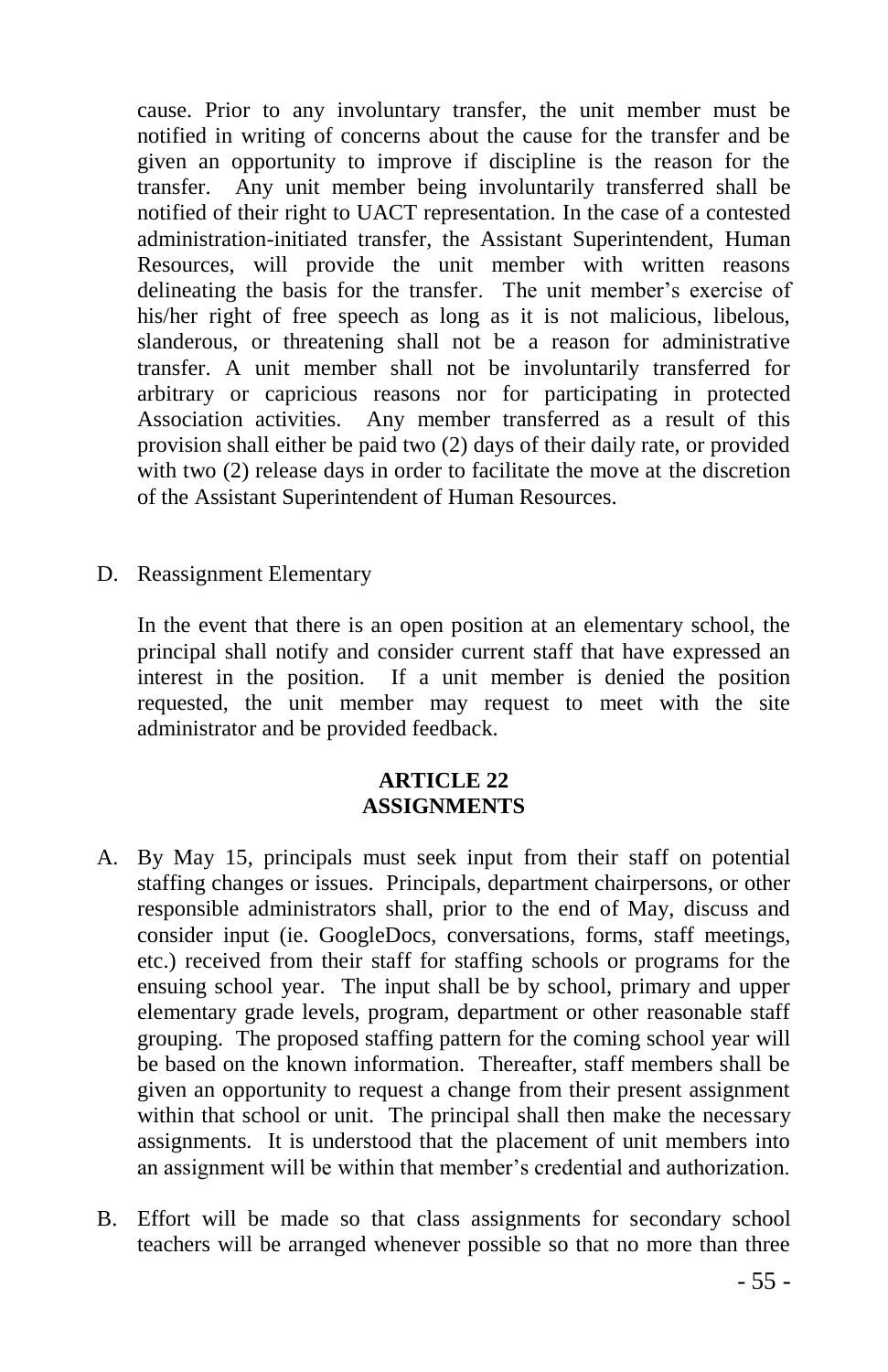(3) preparations will be required except in such departments that have traditionally been multi-preparation departments. For purposes of this provision, preparation means different course of study and different text.

- C. Prior to April 30, teachers on leave will be put on individual notice of the opportunity to provide input regarding their return assignments.
- D. Not later than the first (1st) Friday in June, each member of a school staff shall receive notification of his/her tentative assignment for the ensuing year. Upon request of the unit member, this tentative assignment will be put in written form. Staff members will be notified of any changes from such tentative assignments in writing.
- E. Whenever possible, unit members shall be notified of the paraprofessional(s) he/she will be working with in the subsequent school year.
- F. The principal, or other responsible administrator, shall discuss and explain the reasons for an assignment when so requested by a staff member.
- G. After staffing is completed, the principal shall notify the Assistant Superintendent, Human Resources, of staff vacancies as those vacancies are known by the second (2nd) Wednesday in June.
- H. The parties recognize that the number of classrooms is limited; however, whenever practicable, the District will assign each full-time teacher his/her own classroom.
- I. Combination Class Rotation

In the event that a combination class is necessary at a school site the principal shall follow this process for determining the teacher who will teach the class:

- 1. The principal shall seek and select volunteers first;
- 2. If no volunteers are available the combination class shall be assigned to teachers on a rotating basis until all teachers on a staff have been a combination class teacher once prior to one teacher being assigned a combination class for a second time. The intent of this provision is to have a distribution of the combination classes made amongst a staff so that no one employee is tasked with having to take on the additional work load of a combination class.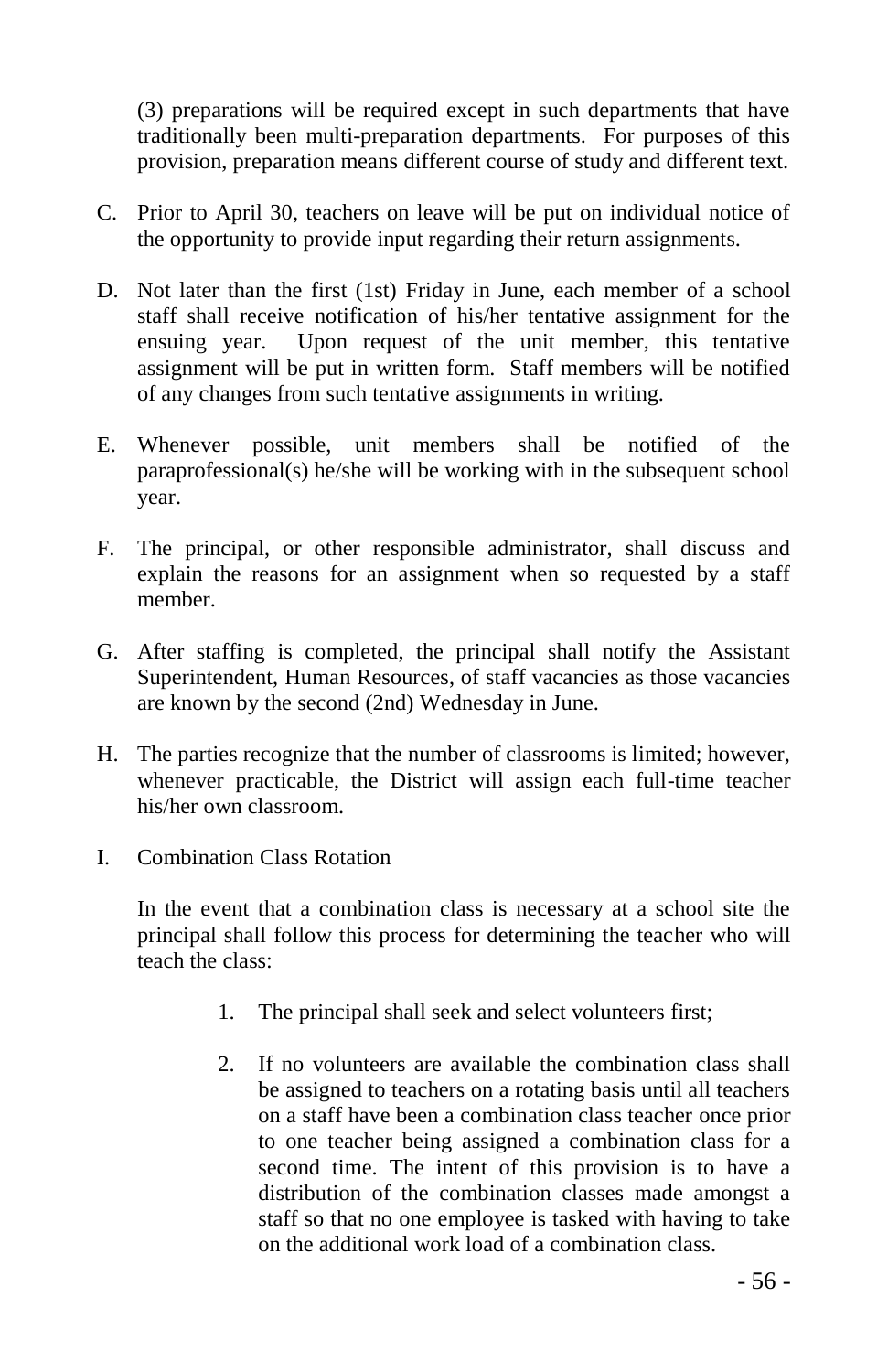3. If a teacher feels that a combination class has been unfairly assigned he/she may appeal to the principal in writing. If the teacher is not satisfied with the answer of the principal he/she may appeal to the director of elementary education for a final decision.

# **ARTICLE 23 GENERAL PROVISIONS**

- A. Certificated employees who have earned a doctorate will be compensated an additional eight hundred seventy-eight dollars (\$878) each year.
- B. Additional compensation for in-service/staff development activities that occur outside the contractual workday is determined pursuant to Article 27, Section B.
- C. Teacher travel reimbursement will be at the maximum IRS rate, and no assignment will require a member of the unit to travel more than twentyfive (25) miles per day between assigned schools.
- D. Unit members who travel between two (2) schools on a daily basis shall receive a monthly stipend of one hundred dollars (\$100) in addition to the travel reimbursement aforementioned in Section C above. These teachers shall be assigned the same number of class assignments as those teachers who are assigned to only one (1) school provided, however, that the required on-site hours of traveling teachers shall not exceed the required on-site hours of other District personnel assigned to only one (1) site.
- E. Teachers who earn teacher National Board Certification, and provide the District with verification of the teacher Certification, will receive a onetime stipend of Two Thousand Dollar (\$2,000).
- F. The UACT President shall be released from teaching duties on a part or full-time basis at the discretion of UACT. UACT shall reimburse the District for the cost of the salary, mandatory and health benefits of the replacement teacher at Column II-Step 1 of the teacher salary schedule. If the UACT President returns to classroom teaching following the first or second year of service as President, they will be returned to the school and assignment held prior to the term of service. Following more than two years of service as UACT President, he or she shall be treated as other unit members returning from long-term leave.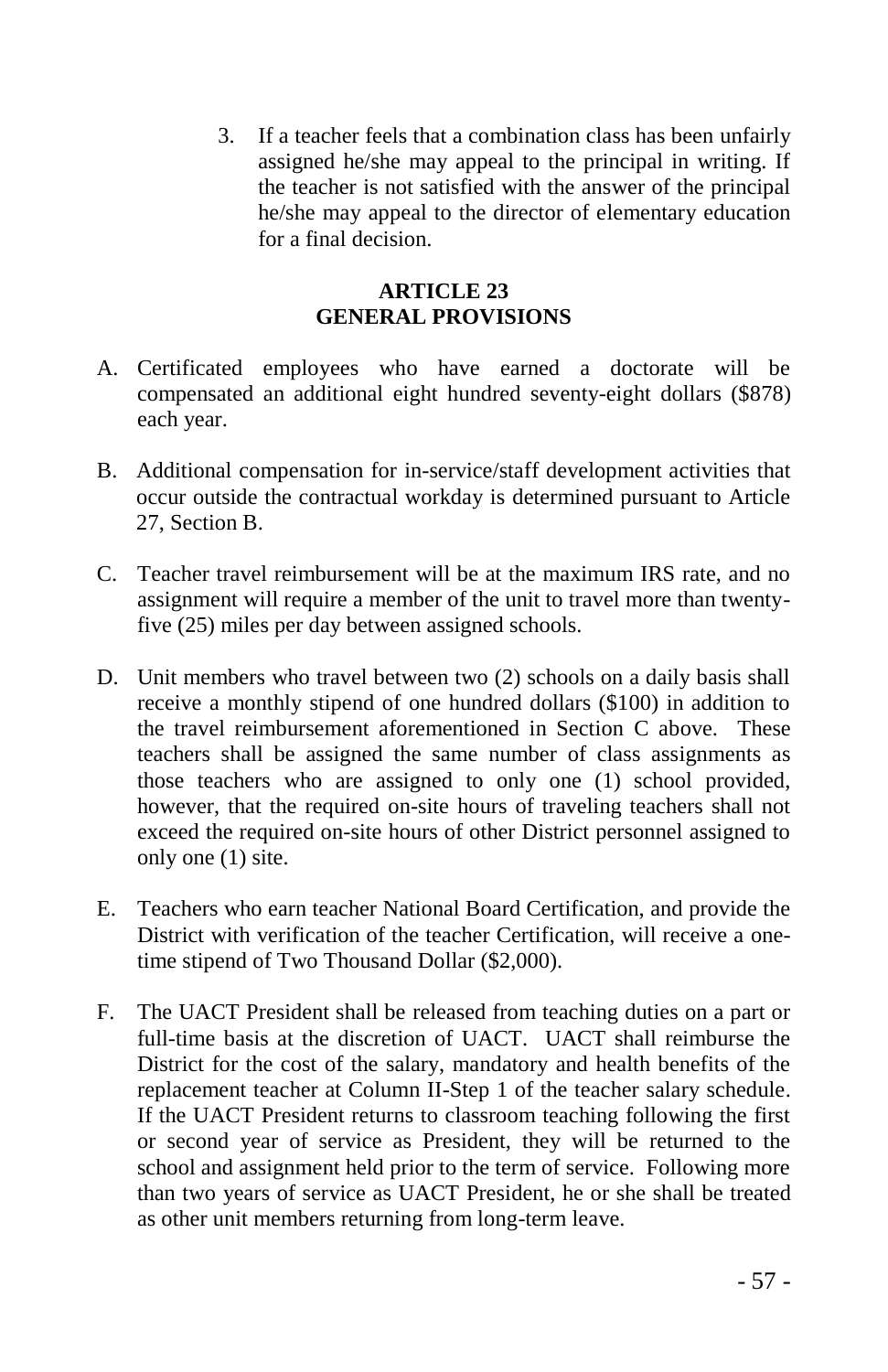# **ARTICLE 24 SALARY**

- A. Paychecks Each employee shall have the option of receiving his/her salary checks on an eleven (11) or twelve (12)-month basis.
- B. Anniversary Increments

All members of the unit who progress through the salary schedule to the final step of their columns upon reaching their nineteenth (19th) year of service as a teacher in this District, but including the number of years, not to exceed ten (10) (or twelve (12) pursuant to Section 24-C.3.a.), for which they were given credit for placement on the salary schedule at the time of their employment, shall receive a longevity step as indicated on the salary schedule. Additional longevity steps shall be given, under the same conditions, upon reaching the twenty-fourth (24th) and twentyninth (29th) years of service. Years of service towards longevity will include each year during which the member of the unit has worked at least seventy-five percent (75%) of the year and includes all time during which the member was on sabbatical or other paid leave, but no time during which they were on unpaid leave.

- C. Placement on the Salary Schedule:
	- 1. Newly employed unit members, including trainees, who do not hold a preliminary/clear California credential shall be placed in Column I.
	- 2. Currently employed unit members who do not hold preliminary/clear California credentials shall be placed in Column I.
	- 3. Public Agency/Private School Experience
		- a. At the time of initial employment in the District, up to ten (10) years of credit shall be granted for previous credentialed experience in a public agency or district, and the individual placed on the schedule at the appropriate step, but thereafter no step movement shall be made except one (1) step annually for those members of the unit who have been on duty for at least seventy-five percent (75%) of the work year. Notwithstanding the above, the District may grant up to 12 years prior experience for any hard-to-fill positions.
		- b. At the time of initial employment in the District, up to five (5) years, or seven (7) years for hard-to-fill positions, of credit shall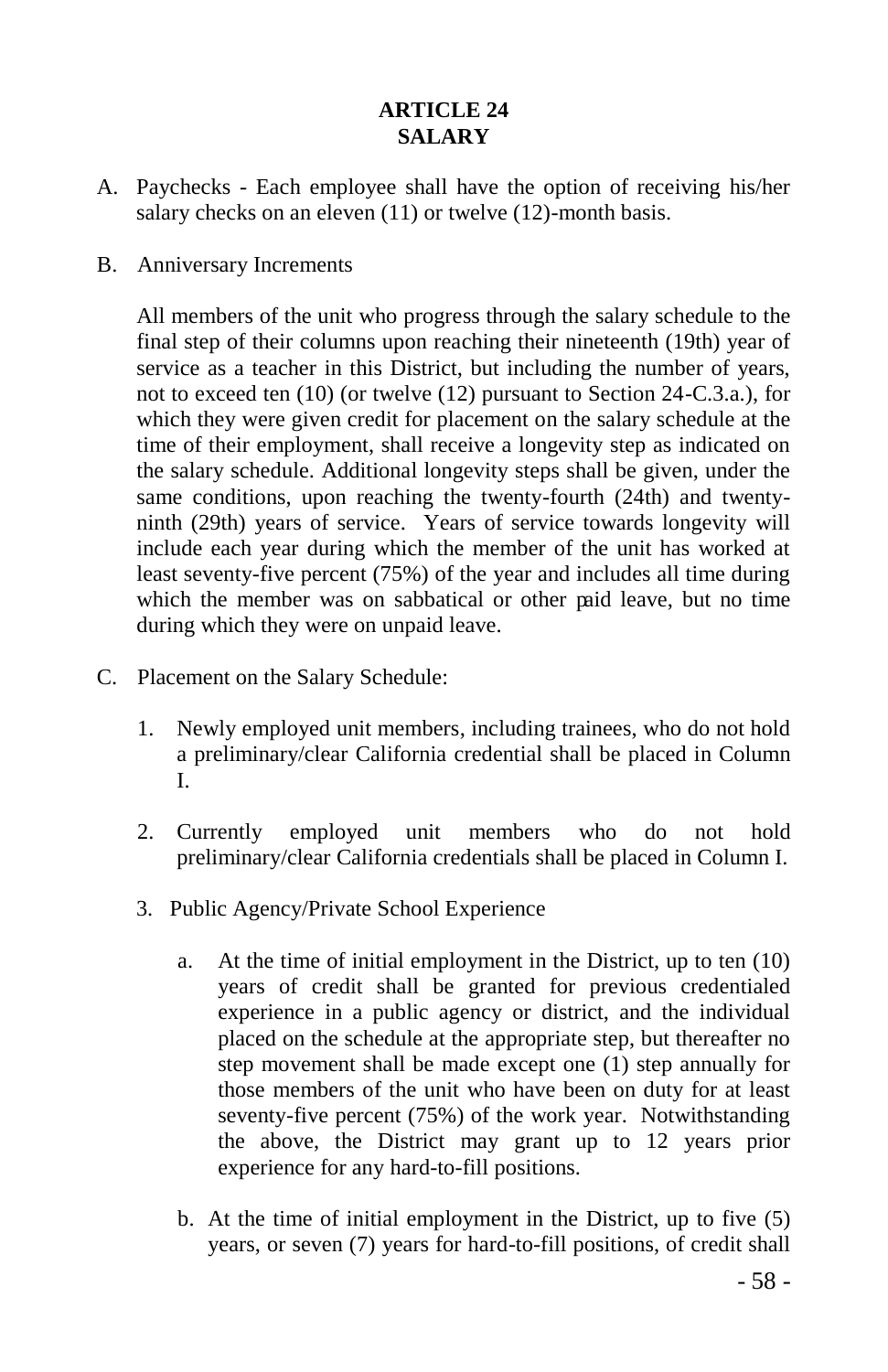be granted for previous K-12 private school teaching experience while holding a valid state-issued K-12 credential. The individual will be placed on the schedule at the appropriate step after official verification from the prior school and/or school district(s) has been submitted to the Assistant Superintendent. Human Resources. Thereafter, no step movement shall be made except one (1) step annually for those members of the unit who have been on duty for at least seventy-five percent (75%) of the work year.

- D. Advancement on the Salary Schedule:
	- 1. If a member of the unit has met the criteria to advance on the salary schedule and such member has completed and submitted the "Declaration of Intent" District form to the Assistant Superintendent, Human Resources, The "Declaration of Intent" District form must be received by the Human Resources Department not later than September first (1st) of his/her intention to meet such criteria, a change of salary status will be given to such member at the higher salary, providing that all course work for the additional credits and/or application for a clear credential is completed on or before September first (1st) and official verification is received in the District Office on or before October first (1st).
	- 2. To receive credit for a year of experience, a certificated employee must have taught for at least seventy-five percent (75%) of the work year.
	- 3. Tandem and other part-time teachers shall receive pro-rata experience credit towards advancement on the salary schedule. Such step advancement shall take place at such time as his/her FTE percentage equals one hundred percent (100%) or more (e.g. if a teacher teaches forty percent [40%] in year one [1], forty percent [40%] in year two [2], and forty percent [40%] in year three [3], he/she will not move on the schedule until the third [3rd] year). Current part-time teachers whose past advancements on the salary schedule have exceeded the step movements so authorized, shall nevertheless remain at their current steps until such past advancements have been earned in accordance with the requirements of this paragraph. (So as to prevent backward placement of current teachers who return to full-time teaching assignments.)
	- 4. Units for advancement on the salary schedule shall be upper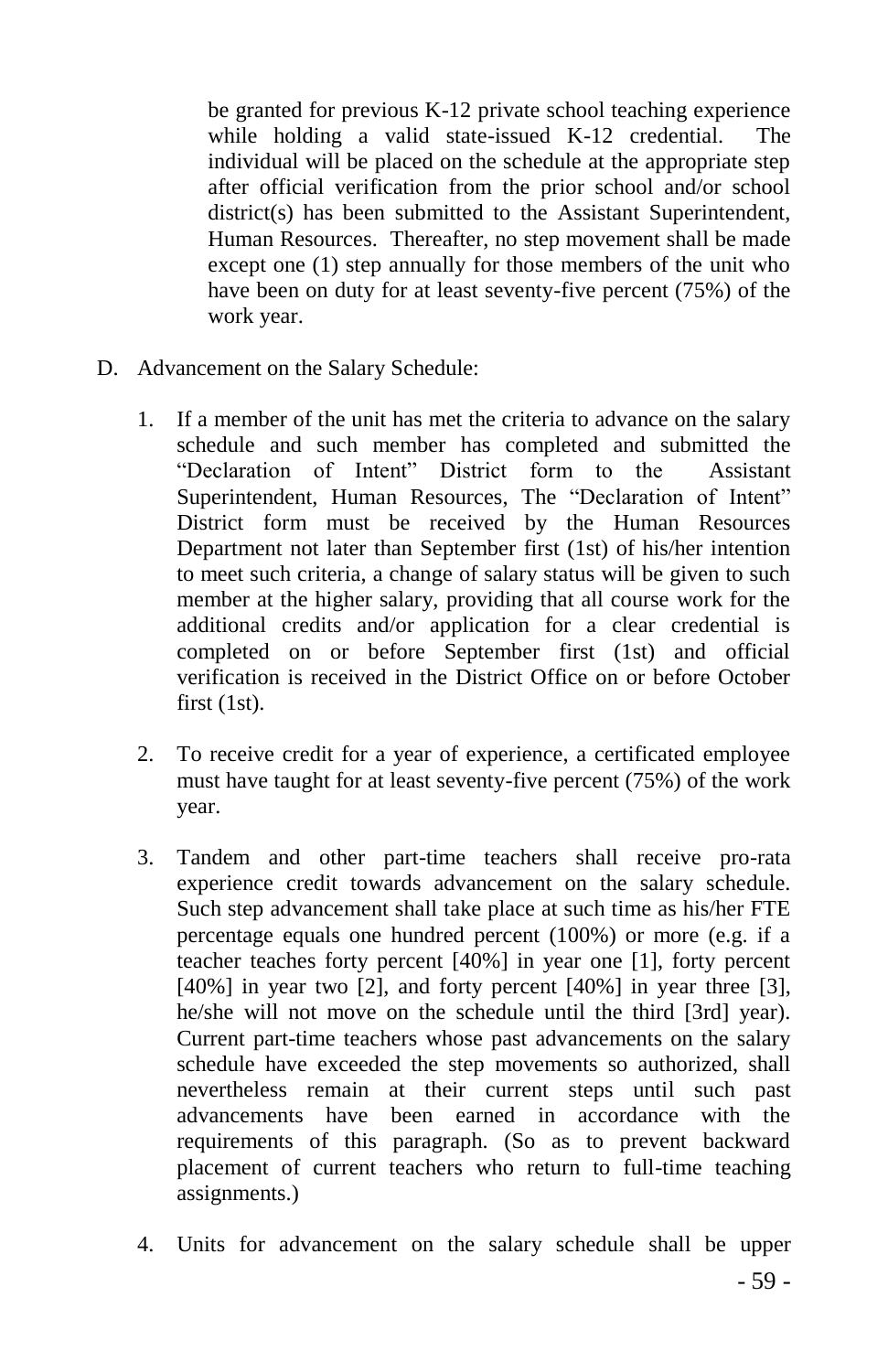division or graduate level. These units shall be obtained after the earning of the degree or as provided in 5, 6 or 7 below.

- 5. Notwithstanding Section 4 above, lower division units acquired after the B.A. but necessary to secure a specific credential, course to enhance knowledge of content needed for current teaching assignment or for additional credentials or certificates may be granted salary unit credit when given prior approval by the Assistant Superintendent of Human Resources. Quarter units shall be counted as 2/3 of a semester unit.
- 6. Professional Development or Continuing Education Units in the following categories may be granted credit for advancement on the salary schedule when given prior approval by the Assistant Superintendent of Human Resources. Course description must be submitted with request for prior approval. If the course is not assigned traditional course credit, units of salary advancement may be accrued at the rate of one (1) unit for each fifteen (15) hours assigned. Quarter units shall be counted as 2/3 of a semester unit.
	- a. Methods examples include, but are not limited to, courses in differentiated instruction, GATE, ELD, reading instruction, hands-on activities, and/or explorations.
	- b. Integrating Technology
	- c. Classroom Management
- 7. A total cumulative maximum of eight (8) units of salary credit may be accrued at the rate of one (1) unit for each fifteen (15) hours assigned, other than college and university credits, which hours are spent outside the working day (which does not mean the instructional day) for assignments during non-paid status, with the prior approval of the Assistant Superintendent, Human Resources, in the following manner:
	- a) In-District workshops or workshops sponsored by any County Office of Education.
	- b) District committees relating to development of educational programs or courses.
- 8. No certificated employee may advance further than Step 9 in Column I until he/she has met the requirements of Columns II, III, IV, or V at which time the employee shall advance to Step 10 of the appropriate column.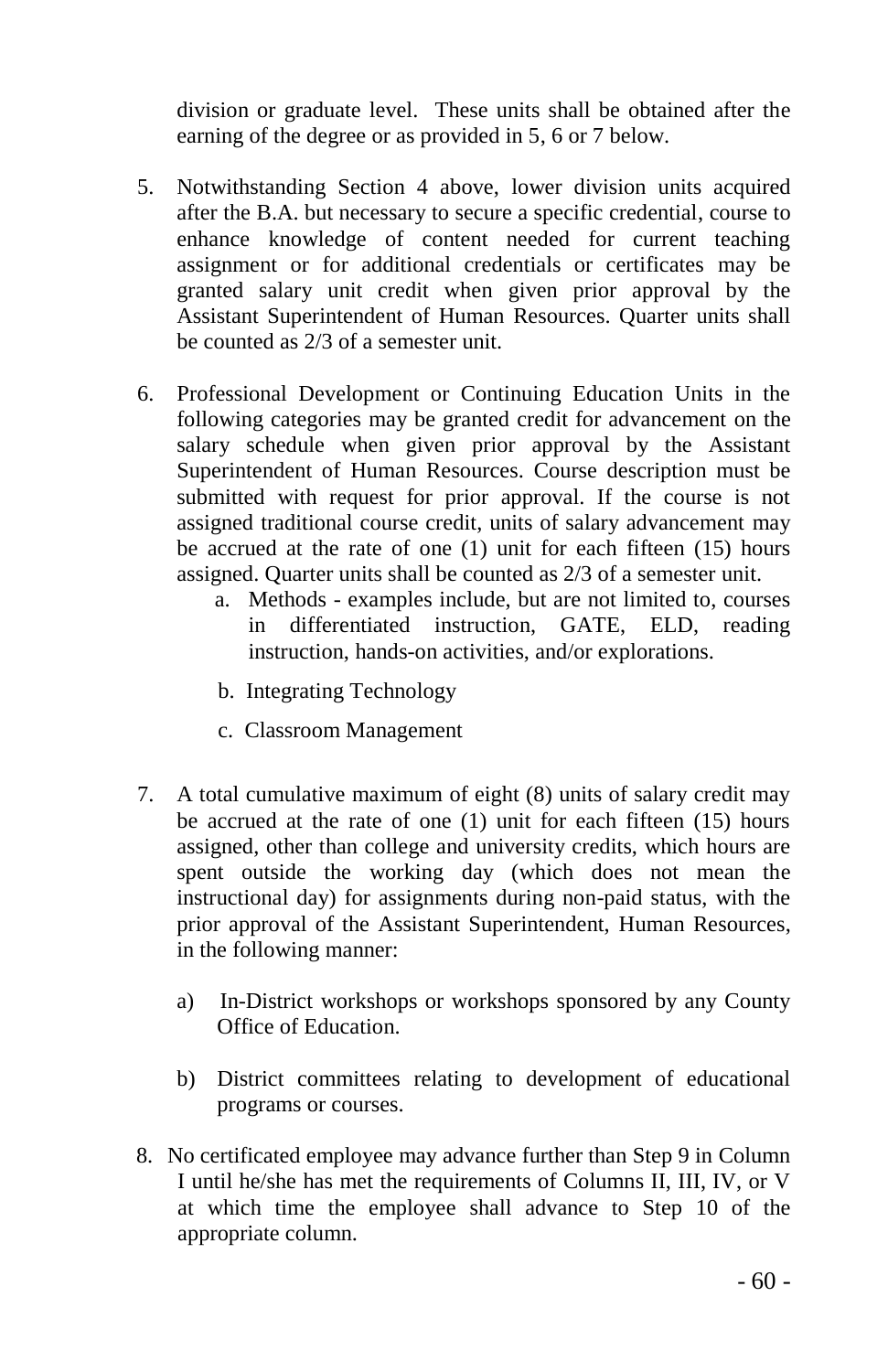#### **ARTICLE 25 LEADERSHIP ASSIGNMENTS**

The Department Chairperson and Elementary Team Leaders are annual assignments and are selected by the site administration after positing and interviewing for the position. The unit member selected will spend a majority of their day teaching within the department/grade level they are chosen to lead unless otherwise agreed by the majority vote of the members of the department. The purpose of Department Chairpersons/Team Leaders is to assist the principal in providing leadership and in developing and implementing the instructional programs of the District. The additional compensation set forth below will increase by the same (across the board) percentage increases given to UACT member salary schedules pursuant to Article 24.

Each secondary teacher will be assigned to a department. If a teacher's assignment is in more than one department, his/her assigned department will be the one in which the teacher spends the majority of time. If the time between two schools/departments is equal, then the assigned department will be the one in which the teacher is evaluated.

| <b>No. of Persons</b><br>supervised<br>in addition to<br>chair | <b>Non-Teaching</b><br>Period | <b>Additional Annual</b><br><b>Stipend</b><br>$1-3$ vrs.<br>experience | <b>Additional Annual</b><br><b>Stipend</b><br>4-6 yrs.<br><b>Experience</b> | <b>Additional Annual</b><br><b>Stipend</b><br>$7+$ vrs.<br>experience |
|----------------------------------------------------------------|-------------------------------|------------------------------------------------------------------------|-----------------------------------------------------------------------------|-----------------------------------------------------------------------|
| $1-2$                                                          | None                          | \$1,864                                                                | \$2,003                                                                     | \$2,204                                                               |
| $3-4$                                                          | None                          | \$2,268                                                                | \$2,440                                                                     | \$2,683                                                               |
| $5-10$                                                         | 1                             | \$2,794                                                                | \$3,004                                                                     | \$3,303                                                               |
| 11-14                                                          | 1                             | \$3,731                                                                | \$4,011                                                                     | \$4,412                                                               |
| 15 or more                                                     | 1                             | \$4,009                                                                | \$4,310                                                                     | \$4,740                                                               |
|                                                                | Conejo Valley High School     | \$932                                                                  |                                                                             |                                                                       |

Whenever possible, teachers chosen for school leadership positions (e.g., Department Chairs, Team Leaders, T.I.C.), will be permanent faculty.

#### **Elementary (unit member may hold Team Leader and TIC positions simultaneously):**

**Primary Grade Team Leader** - an annual stipend of \$1,843 **Upper Grade Team Leader** - an annual stipend of \$1,843 **Elementary Teacher In Charge (TIC) -** an annual stipend of \$1,843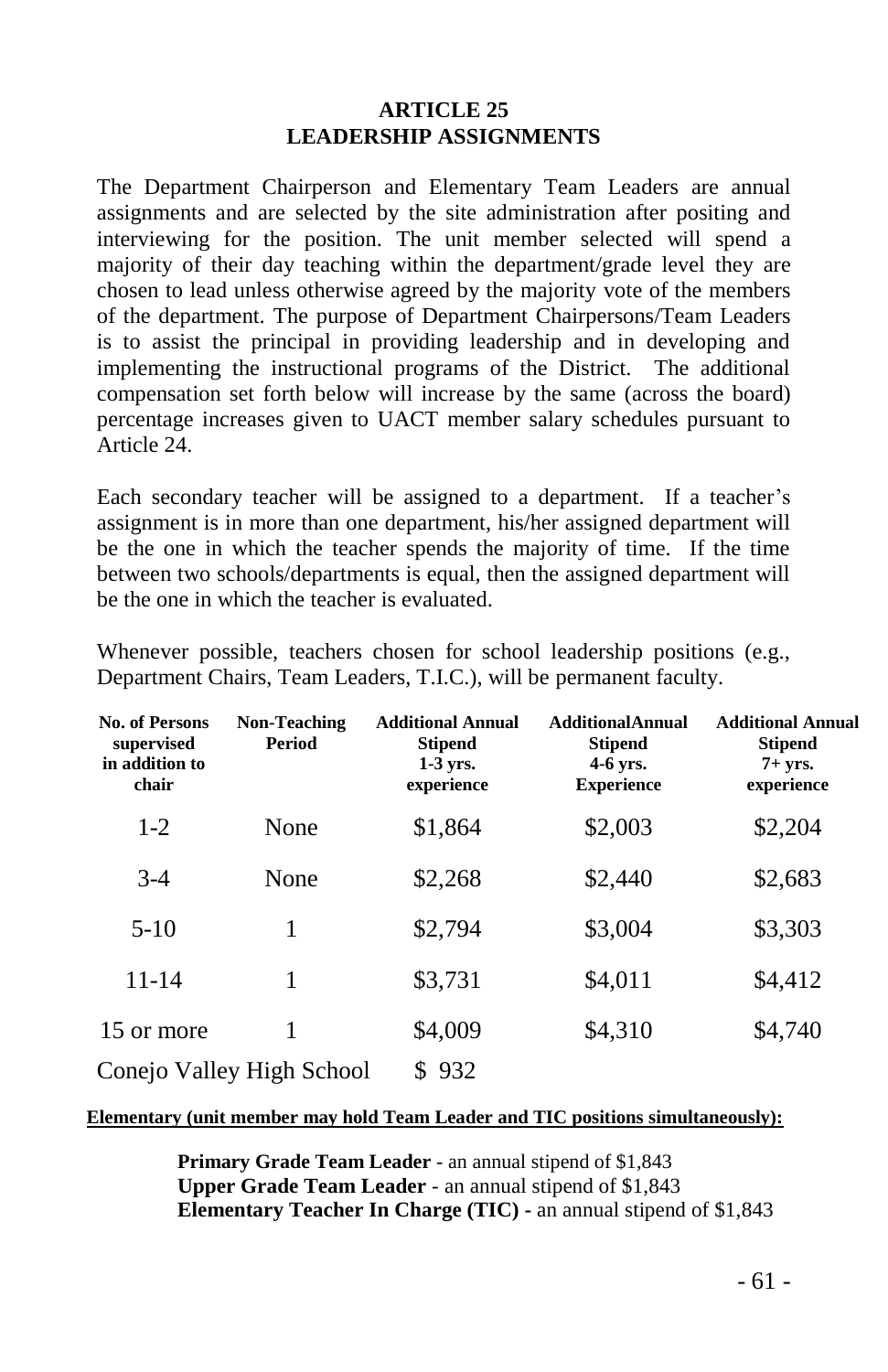The Department Chairperson/Team Leader will be responsible for:

- A. Curriculum Implementation
	- 1. By monitoring that the District's adopted curriculum and instructional materials are being effectively and consistently implemented, the Department Chairperson/Team Leader will:
		- a. monitor that the District's adopted instructional materials are being used;
		- b. monitor that the course of study is being followed;
		- c. monitor the District's curriculum and curricular priorities;
		- d. have an understanding of the Model Curriculum Standards and State Quality Criteria and will review them with the teachers in his/her department; and,
		- e. support an exchange of ideas within the department/grade level for the purpose of improving classroom methods.
	- 2. By holding at least one (1) department/grade level meeting in the early fall of each year to review the expectations for implementing the District curriculum.
- B. Curriculum Development
	- 1. By participating in the development of the District's curriculum and/or the implementation of Common Core. This will include participation in articulation committees, the local curriculum committee, the Secondary Curriculum Advisory Committee (SCAC), and other committees.
	- 2. By participating in extra duty assignments; e.g., summer curriculum task forces, course outline development committee, etc.
	- 3. By providing leadership in implementing the District's curriculum, recognizing the needs and interests of the site.
- C. Teacher Observations (Department Chairs only) and Assistance
	- 1. By observing, visiting and conferencing with the teachers in his/her department according to the following schedule:
		- a. There must be at least one (1) observation, which will include a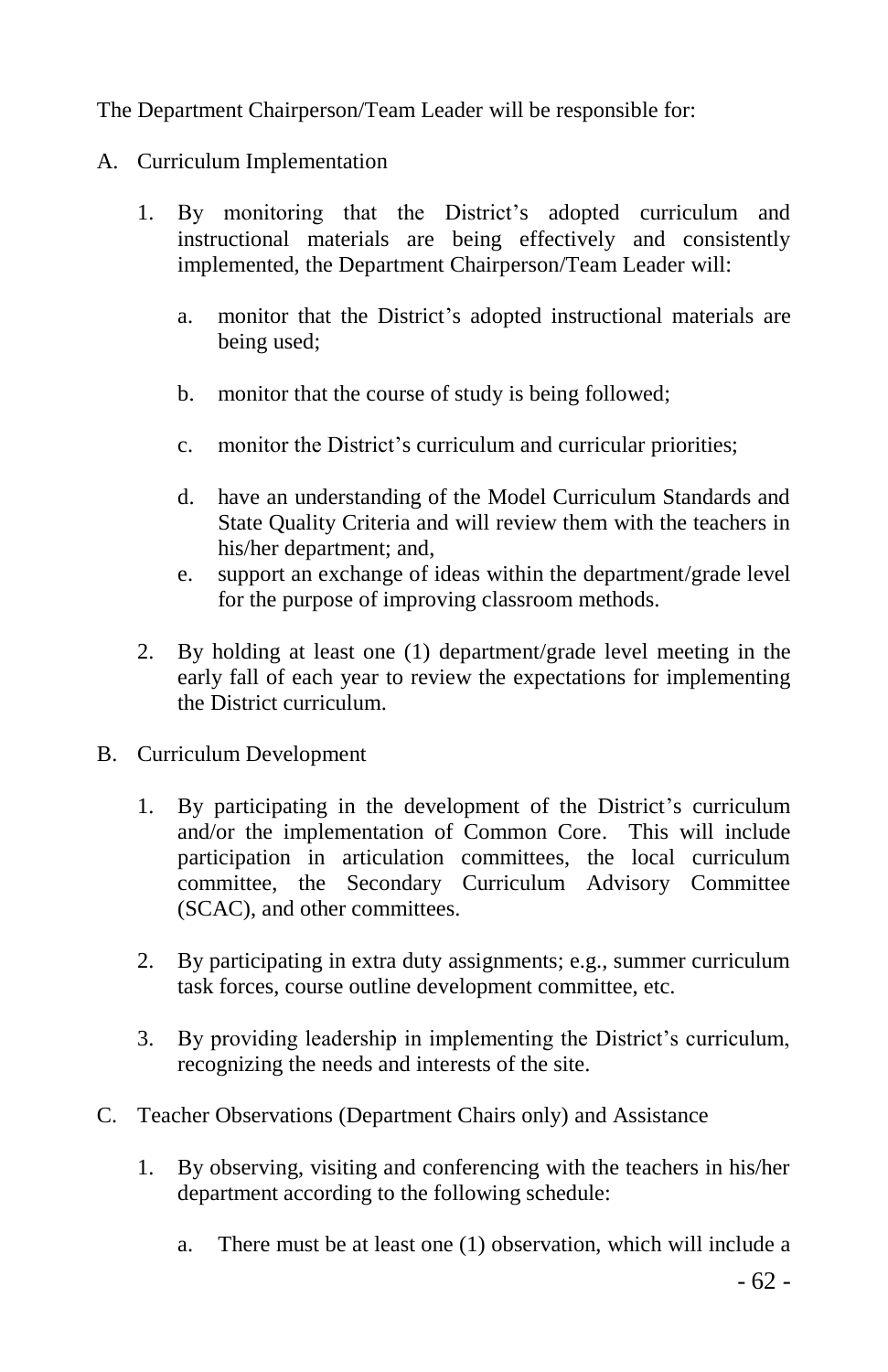complete written observation report.

- b. The Department Chairperson will be responsible for keeping a record (teacher and date) of the visitations made in his/her department. The Department Chairperson will submit a copy of the record to the principal at the end of the year.
- c. The focus of the observation(s) and visitation(s) will be on the strategies for implementation of the curriculum.
- d. All new teachers or teachers new to a subject area or grade level shall have four (4) observation or visitation conferences. One (1) of these each semester shall be written.

# High School and Middle School

|                     | Minimum Number of Observations, |
|---------------------|---------------------------------|
| Department Size     | Visitations, Conferences*       |
| 1-4 teachers        | 2 per teacher                   |
| 5-10 teachers       | 2 per teacher (20 per chair)    |
| 11 or more teachers | 2 per teacher (30 per chair)    |

\*The District will provide substitute release time for required observations that cannot be conducted during non-instructional periods.

- 2. By offering additional assistance to teachers.
- D. Teacher selection and teacher assignments by consulting and advising the principal. The Department Chairperson/Team Leaders should be involved in the interview and discuss the teacher assignment with the Principal.
- E. Teacher assignments by discussing and advising the principal on the Master Schedule.
- F. Department management including instructional materials, the budget, equipment and facilities.
- G. Conducting department meetings, including developing the agenda, the minutes, and maintaining attendance records.
- H. Attending assigned meetings such as Department Chair meetings, articulation meetings, the local school curriculum council, and the Secondary Curriculum Advisory Committee (SCAC).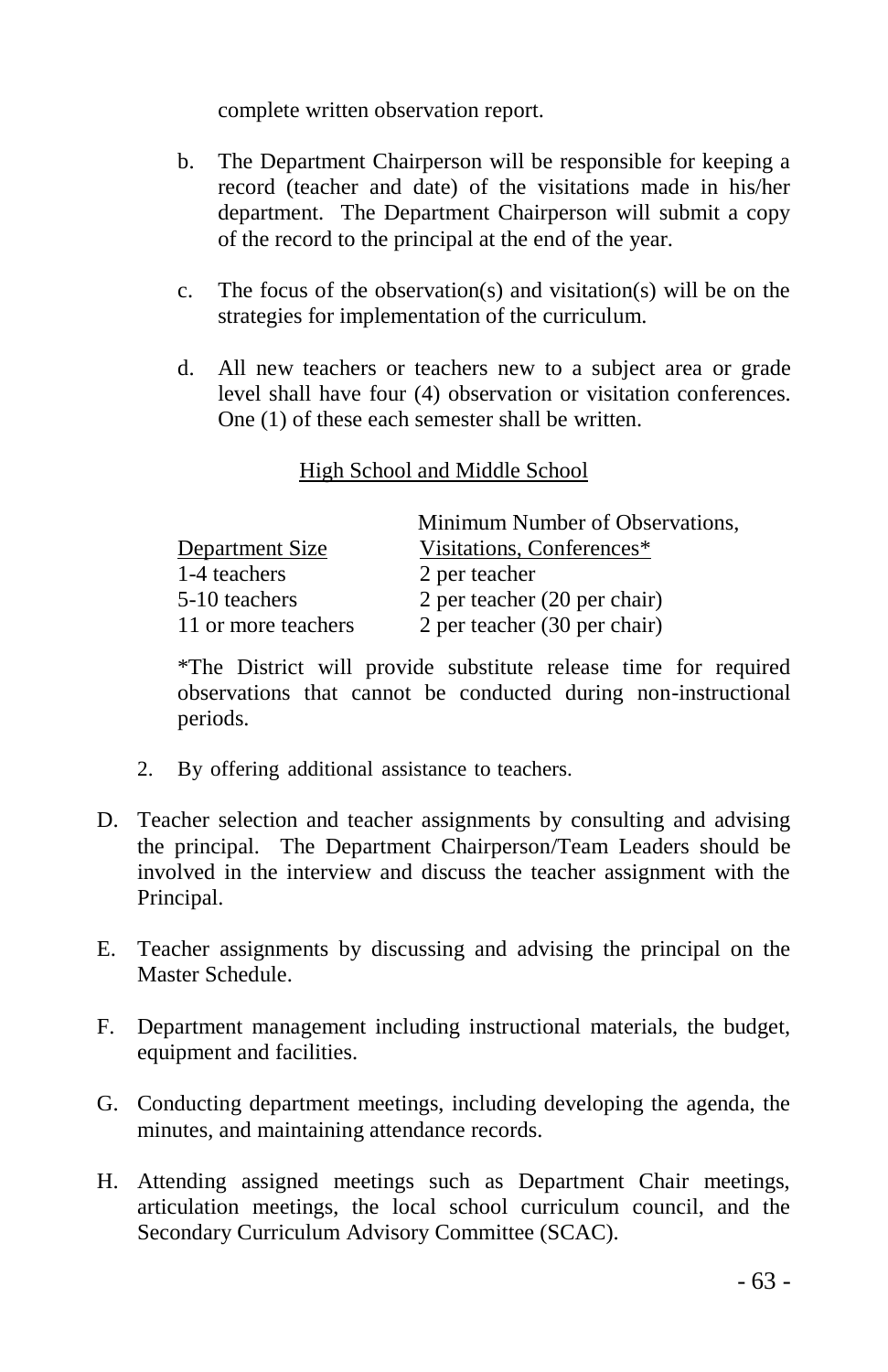- I. Advising the principal or his/her designee of departmental concerns.
- J. Articulating District and site information to the teachers.
- K. Providing input from the department's teachers including their concerns, needs, and their points-of-view to the principal.
- L. Participating in other responsibilities involving the development and implementation of the District's instructional program consistent with the above provisions.
- M. Lead Nurse The District shall appoint a Lead Nurse who shall assist the Director of Special Education with the organization and training of school nurses. The Lead Nurse shall receive additional compensation consistent with compensation provided to Department Chairpersons. The duties and responsibilities of the Lead Nurse shall be developed by the Director of Special Education in consultation with school nurses.

### **ARTICLE 26 EXTRA DUTY PAY SCHEDULE**

When approved by the Superintendent, extra assignments beyond the regular work day, if they are in the categories listed below, will be compensated for at the rates listed below. These rates will increase by the same (across the board) percentage increases given to UACT member salary schedules pursuant to Article 24. Whenever possible, teachers chosen for school leadership positions (e.g., Department Chairs, Team Leaders, T.I.C.), will be tenured faculty.

A. High School Extra-Instructional, Non-Athletic Assignments: (subject to adjustment for Continuation High School in accordance with past practice)

| <b>ACTIVITY</b>      | <b>ADDITIONAL COMPENSATION</b> |                   |              |  |
|----------------------|--------------------------------|-------------------|--------------|--|
|                      | Years $1-3*$                   | <b>Years 4-6*</b> | $Years7 + *$ |  |
| ASB Advisor          | \$3,962                        | \$4,361           | \$4,755      |  |
| Academic Decathlon** | \$3,566                        | \$3,965           | \$4,361      |  |
| Band                 | \$4,812                        | \$5,210           | \$5,605      |  |
| Cheerleader          | \$3,463                        | \$3,862           | \$4,259      |  |
| Dance                | \$3,463                        | \$3,862           | \$4,259      |  |
| Drama                | \$3,962                        | \$4,361           | \$4,755      |  |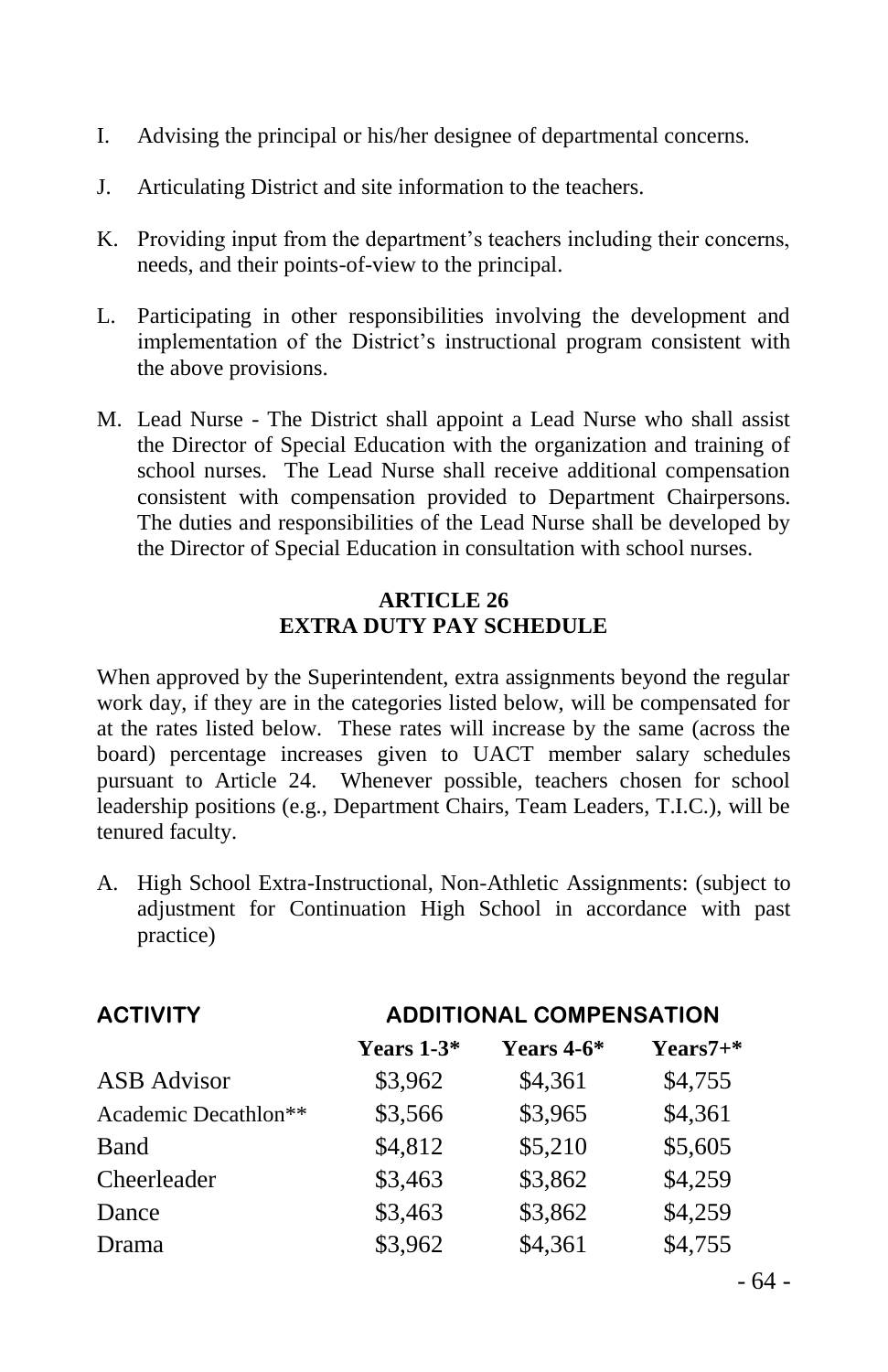| Drill Team     | \$3,463 | \$3,862 | \$4,259 |
|----------------|---------|---------|---------|
| Forensics**    | \$3,463 | \$3,862 | \$4,259 |
| Mock Trial**   | \$3,566 | \$3,965 | \$4,361 |
| Newspaper      | \$3,463 | \$3,862 | \$4,259 |
| <b>Strings</b> | \$1,783 | \$1,982 | \$2,181 |
| Vocal Music    | \$3,962 | \$4,361 | \$4,755 |
| Yearbook       | \$3,962 | \$4,361 | \$4,755 |

Teen Court \$32.50 per hour up to a maximum of \$1,295 Study Hall/Detention Supervisor \$23.18 per hour - one step only

\*Years of experience in this position in the CVUSD.

\*\*\$264 shall be paid for each level of competition past County level for Academic Decathlon, Forensics, and Mock Trial.

B. Middle School Extra-Instructional, Non-Athletic Assignments

| <b>ACTIVITY</b>    | <b>ADDITIONAL COMPENSATION</b> |              |            |  |
|--------------------|--------------------------------|--------------|------------|--|
|                    | Years $1-3*$                   | Years $4-6*$ | $Years7+*$ |  |
| <b>ASB</b> Advisor | \$1,982                        | \$2,181      | \$2,379    |  |
| Band               | \$2,408                        | \$2,604      | \$2,801    |  |
| Drama              | \$1,982                        | \$2,181      | \$2,379    |  |
| Drill Team         | \$1,732                        | \$1,930      | \$2,129    |  |
| Newspaper          | \$1,732                        | \$1,930      | \$2,129    |  |
| <b>Strings</b>     | \$1,732                        | \$1,930      | \$2,129    |  |
| Vocal Music        | \$1,982                        | \$2,181      | \$2,379    |  |
| Yearbook           | \$1,982                        | \$2,181      | \$2,379    |  |

Detention Supervisor \$23.18 per hour - one step only

\*Years of experience in this position in the CVUSD 6th Grade Team Leaders - \$1,843 Stipend Intramural Sports Coordinator - \$611 Stipend Intramural Sports Coach - \$304 per sport Stipend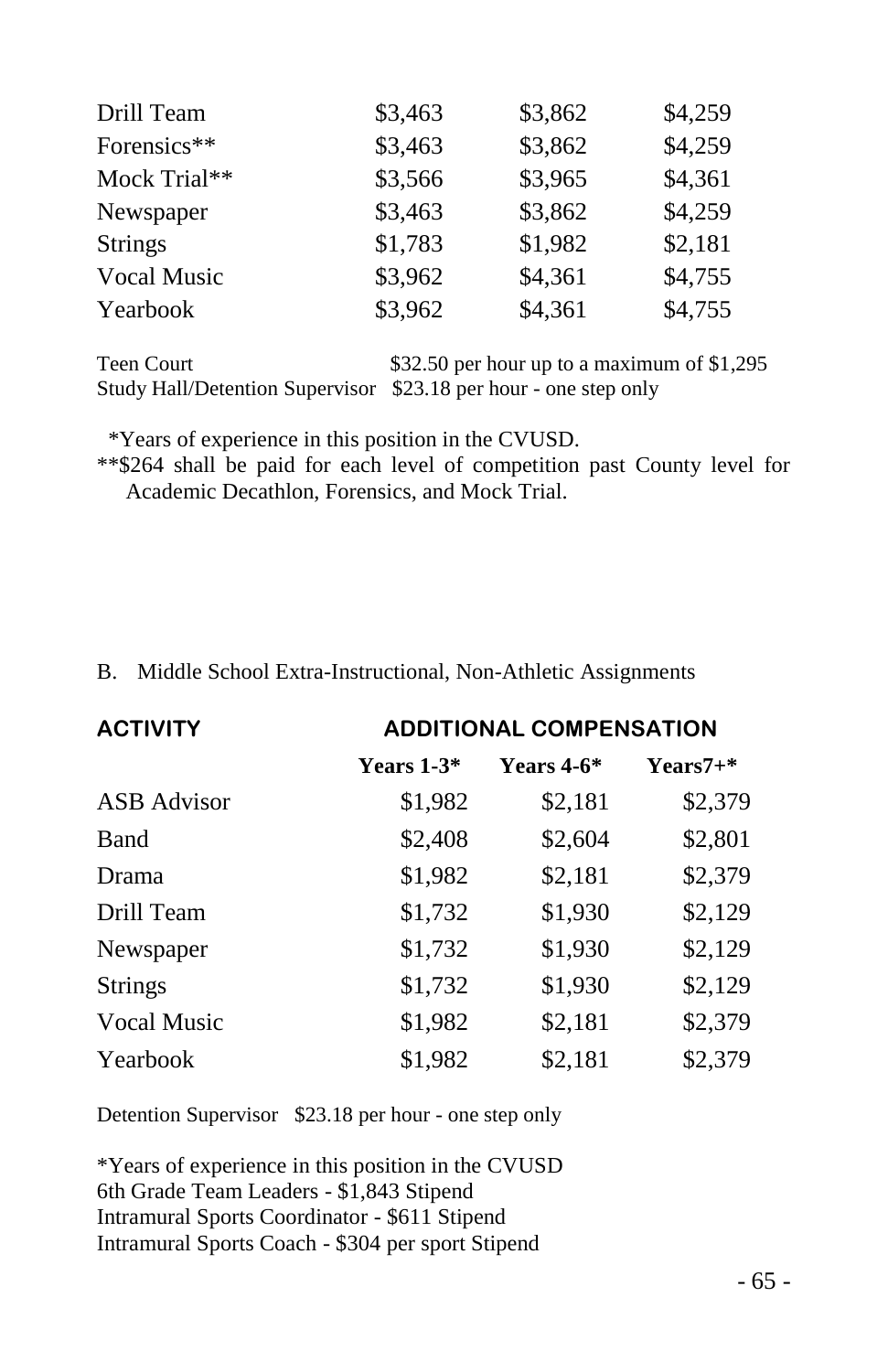C. High School Interscholastic Athletics:

| <b>ACTIVITY</b>           | <b>ADDITIONAL COMPENSATION</b> |            |              |
|---------------------------|--------------------------------|------------|--------------|
|                           | Years 1-3*                     | Years 4-6* | Years $7+$ * |
| <b>BASEBALL</b>           |                                |            |              |
| Head Coach-Varsity        | \$4,129                        | \$4,517    | \$4,905      |
| Asst. Coach-Varsity       | \$3,353                        | \$3,741    | \$4,129      |
| Fresh.-Soph.              | \$3,353                        | \$3,741    | \$4,129      |
| <b>BASKETBALL</b>         |                                |            |              |
| <b>Head Coach-Varsity</b> | \$4,129                        | \$4,517    | \$4,905      |
| J.V. Coach                | \$3,353                        | \$3,741    | \$4,129      |
| Fresh.-Soph.              | \$3,353                        | \$3,741    | \$4,129      |
| Freshmen                  | \$3,353                        | \$3,741    | \$4,129      |
| <b>COMPETITIVE CHEER</b>  |                                |            |              |
| <b>Head Coach</b>         | \$4,129                        | \$4,517    | \$4,905      |
| Asst. Coach               | \$3,353                        | \$3,741    | \$4,129      |
| <b>CROSS COUNTRY</b>      |                                |            |              |
| <b>Head Coach</b>         | \$4,129                        | \$4,517    | \$4,905      |
| <b>FIELD HOCKEY</b>       |                                |            |              |
| <b>Head Coach</b>         | \$4,129                        | \$4,517    | \$4,905      |
| Asst. Coach               | \$3,353                        | \$3,741    | \$4,129      |
| <b>FOOTBALL</b>           |                                |            |              |
| Head Coach-Varsity        | \$4,724                        | \$5,109    | \$5,500      |
| Asst. Coach-Varsity       | \$3,853                        | \$4,244    | \$4,633      |
| <b>Head Coach-Other</b>   | \$3,853                        | \$4,244    | \$4,633      |
| Asst. Coach-Other         | \$3,353                        | \$3,741    | \$4,129      |
| <b>GOLF</b>               |                                |            |              |
| <b>Head Coach</b>         | \$4,129                        | \$4,517    | \$4,905      |
| <b>LACROSSE</b>           |                                |            |              |
| <b>Head Coach</b>         | \$4,129                        | \$4,517    | \$4,905      |
| Asst. Coach               | \$3,353                        | \$3,741    | \$4,129      |
| <b>SAND VOLLEYBALL</b>    |                                |            |              |
| <b>Head Coach</b>         | \$4,129                        | \$4,517    | \$4,905      |
| Asst. Coach               | \$3,353                        | \$3,741    | \$4,129      |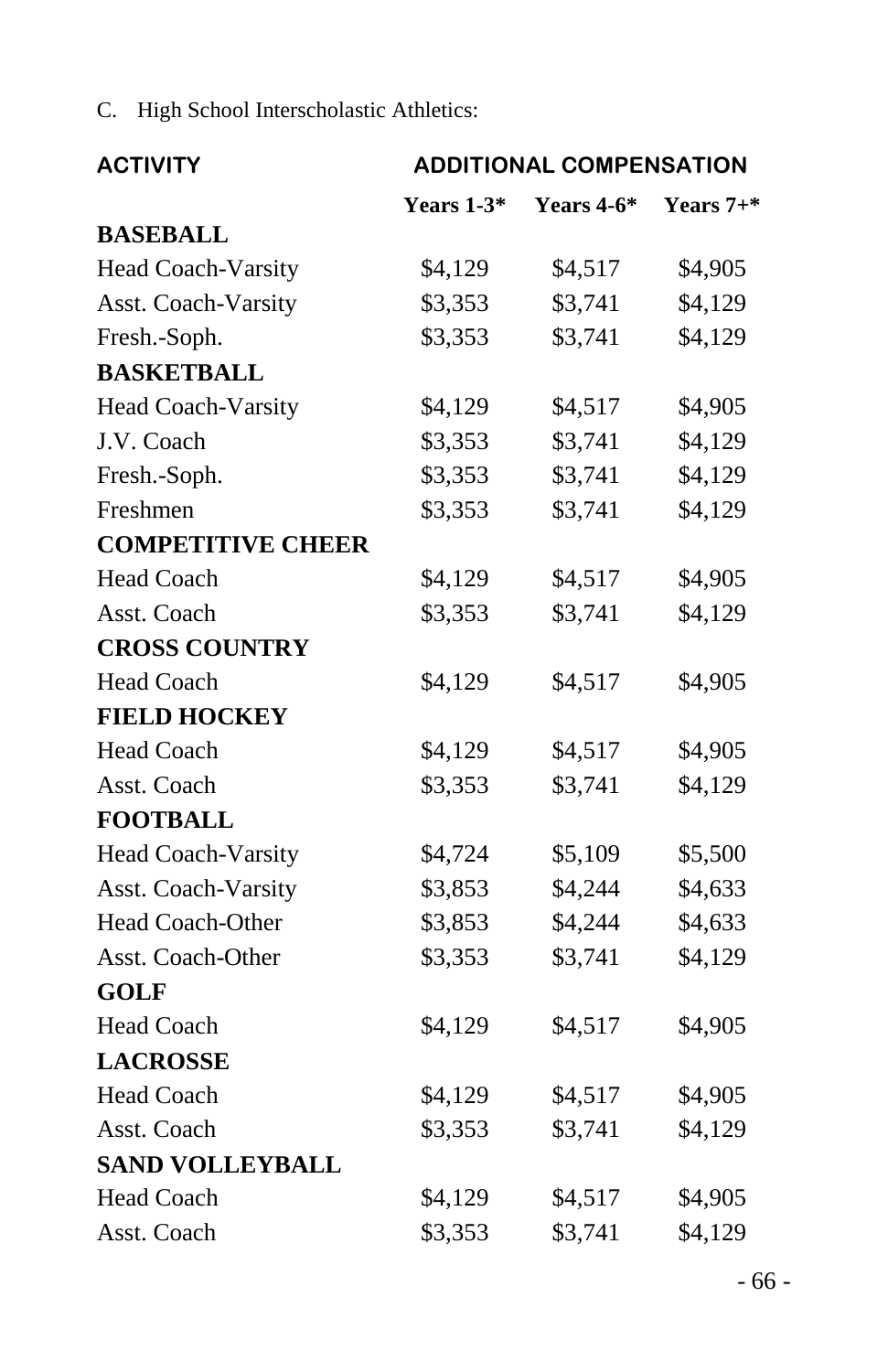| <b>SOCCER</b>                |         |         |         |
|------------------------------|---------|---------|---------|
| <b>Head Coach</b>            | \$4,129 | \$4,517 | \$4,905 |
| Asst. Coach                  | \$3,353 | \$3,741 | \$4,129 |
| <b>SOFTBALL</b>              |         |         |         |
| <b>Head Coach</b>            | \$4,129 | \$4,517 | \$4,905 |
| Asst. Coach                  | \$3,353 | \$3,741 | \$4,129 |
| <b>SWIMMING &amp; DIVING</b> |         |         |         |
| <b>Head Coach</b>            | \$4,129 | \$4,517 | \$4,905 |
| Asst. Coach                  | \$3,353 | \$3,741 | \$4,129 |
| <b>TENNIS</b>                |         |         |         |
| <b>Head Coach</b>            | \$4,129 | \$4,517 | \$4,905 |
| Asst. Coach                  | \$3,353 | \$3,741 | \$4,129 |
| <b>TRACK</b>                 |         |         |         |
| <b>Head Coach</b>            | \$4,129 | \$4,517 | \$4,905 |
| Asst. Coach                  | \$3,353 | \$3,741 | \$4,129 |
| <b>VOLLEYBALL</b>            |         |         |         |
| <b>Head Coach</b>            | \$4,129 | \$4,517 | \$4,905 |
| Asst. Coach                  | \$3,353 | \$3,741 | \$4,129 |
| <b>WATER POLO</b>            |         |         |         |
| <b>Head Coach</b>            | \$4,129 | \$4,517 | \$4,905 |
| Asst. Coach                  | \$3,353 | \$3,741 | \$4,129 |
| <b>WRESTLING</b>             |         |         |         |
| <b>Head Coach</b>            | \$4,129 | \$4,517 | \$4,905 |
| Asst. Coach                  | \$3,353 | \$3,741 | \$4,129 |
| Coach, Other                 | \$3,353 | \$3,741 | \$4,129 |

\*Years of experience in this sport in the CVUSD

Coaches whose teams advance to post-season competition shall be paid one hundred seventy-one dollars (\$174) per week for a maximum of four (4) weeks (six hundred ninety-six dollars [\$696]).

A high school principal, however, may utilize one of the assistant coaches positions paid at the extra duty rate of three thousand three hundred fiftythree dollars (\$3,353) for the year as an athletic coordinator at that same rate providing that this does not exceed the prescribed number of coaching positions.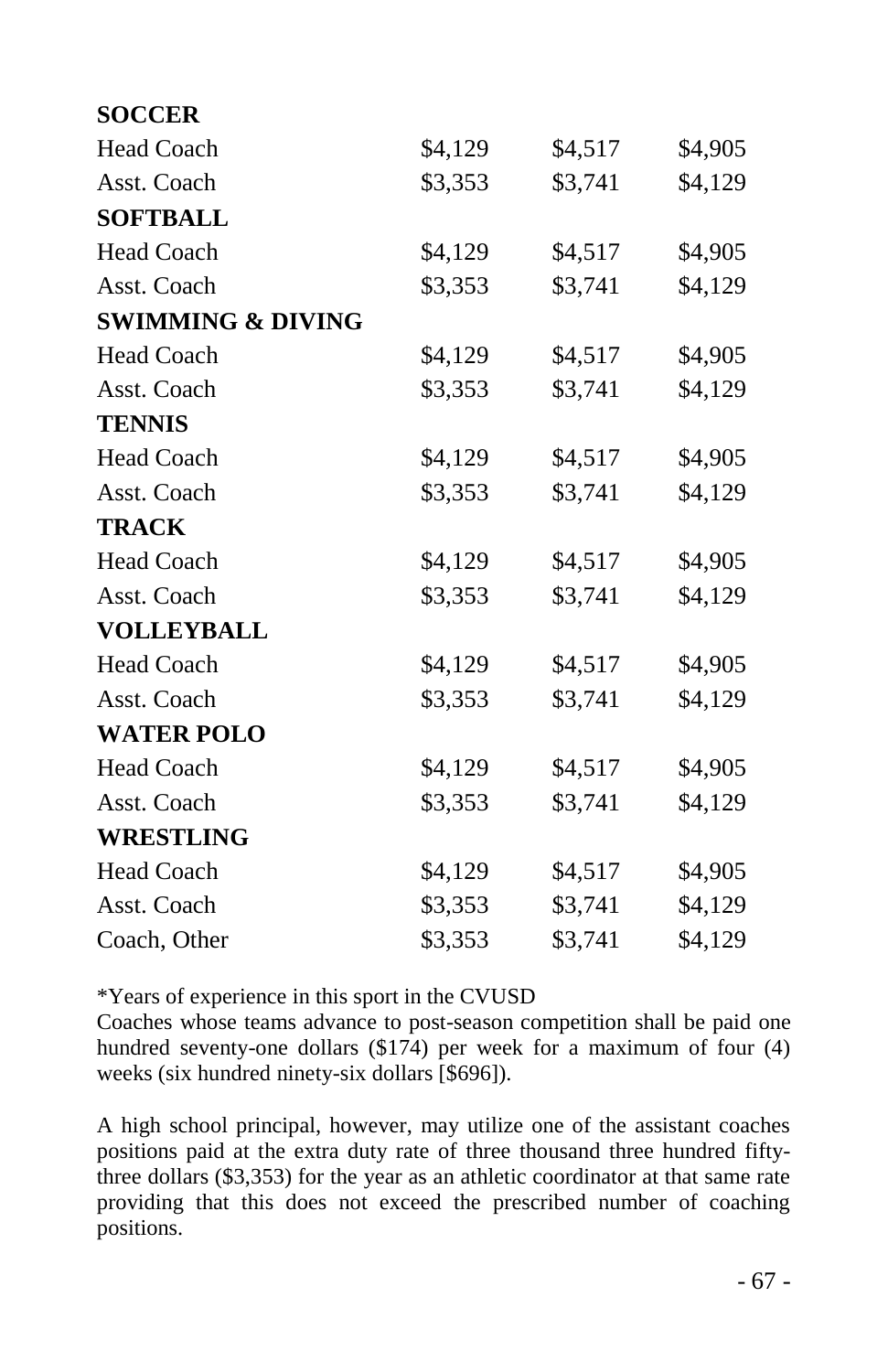D. Elementary School Extra-Instructional Assignments

Primary Grade Team Leader - \$1,843 Stipend Upper Grade Team Leader - \$1,843 Stipend Student Council Advisor - \$1,216 Stipend

E. Combination Classes

K-3 - \$1,986 Stipend 4-6 - \$3,686 Stipend

F. Academic Stipends

Gate Coordinator - \$1,269 EL Coordinator - Min. \$636+hourly pay for PD (25-175 EL Students) EL Coordinator - Max. \$924+hourly pay for PD (176 + EL Students)

### **ARTICLE 27 IN-SERVICE WORKSHOPS**

A. Certificated teachers in grades K-12 will be required to participate in three (3) days of staff development, for a total of 18 hours. The District will designate one (1) required attendance staff development day, (1) voluntary attendance staff development day, and the equivalent of six (6) hours (one day) will be allocated to school sites. The six (6) hours allocated to sites will be in lieu of the day before Thanksgiving, which will be a pupil-free, non-work day.

In participating in the designated staff development hours, the following criteria must be met:

- 1. Staff development activities must be in alignment with the following Education Code language, "staff development in instructional methods including teaching strategies, in classroom management, and other training designed to improve pupil performance, conflict resolution, intolerance and hatred prevention, and academic content in the core curriculum areas that are provided by the school district or county office of education." (Ed. Code § 44579)
- 2. All certificated bargaining unit members will attend the site and District Staff Development Day.
- 3. All certificated bargaining unit members will participate in three (3) hours of staff development activities designed by the site principal.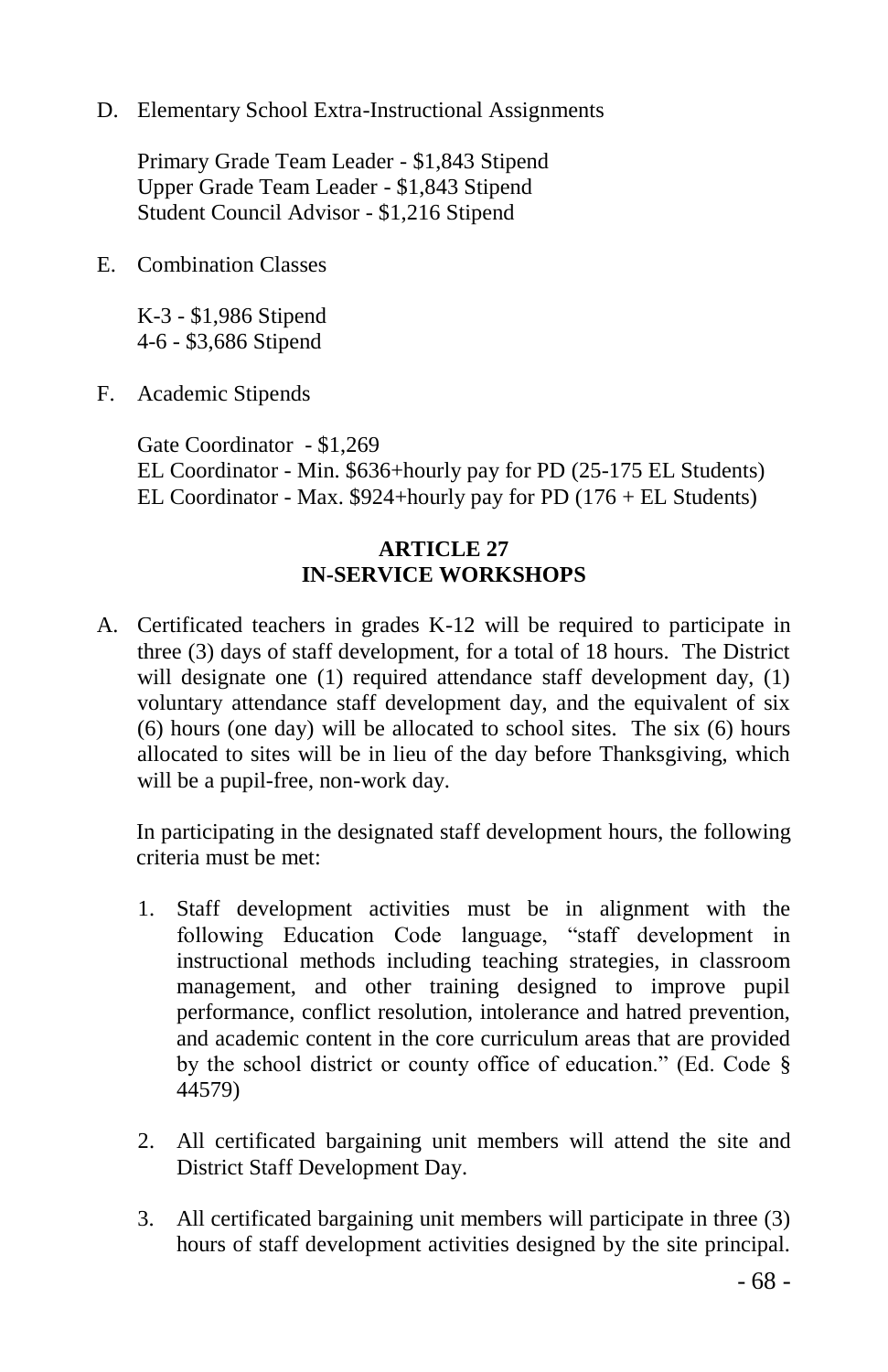These three (3) hours must be completed outside of the contracted work day and work calendar to satisfactorily meet the day before Thanksgiving staff development day requirement.

- 4. All certificated bargaining unit members will participate in three (3) hours of staff development activities mutually agreed with the site principal. Examples include, but are not limited to the following: conferences, seminars, workshops, classes, trainings. These three (3) hours must be completed outside of the contracted work day and work calendar to satisfactorily meet the day before Thanksgiving staff development day requirement.
- 5. The current instructional schedule for students will not be altered at the school site to accommodate the staff development activity.
- 6. Certificated bargaining unit members not assigned to a specific site will collaborate with their evaluator, or the Assistant Superintendent of Human Resources, to decide which staff development activity they will participate in.
- 7. Attendance for any staff development activity must have signin/sign-out verification. Off-site staff development activities must have a documented registration form as verification.
- 8. All certificated bargaining unit members that do not meet the required six (6) hours of staff development will lose a proportional amount of sick leave.
- B. Generally, in-service/staff development training and workshops shall be held within the normal workday with release time paid by the District. Teachers have a responsibility to participate in in-service/staff development training that is within their contractual workday without additional compensation. As per contract, these include: staff meetings; a reasonable amount of time after school; Department Chair responsibilities; and other stipend positions such as GATE Facilitators and Team Leaders.

The District supports a three-tiered approach to determining appropriate compensation for in-service/staff development activities that occur outside the contractual workday.

1. There is a multitude of optional, voluntary activities outside of contractual hours that are available to teachers, attended solely at the teacher's discretion, and are offered without expectation of compensation. These activities may include teachers attending a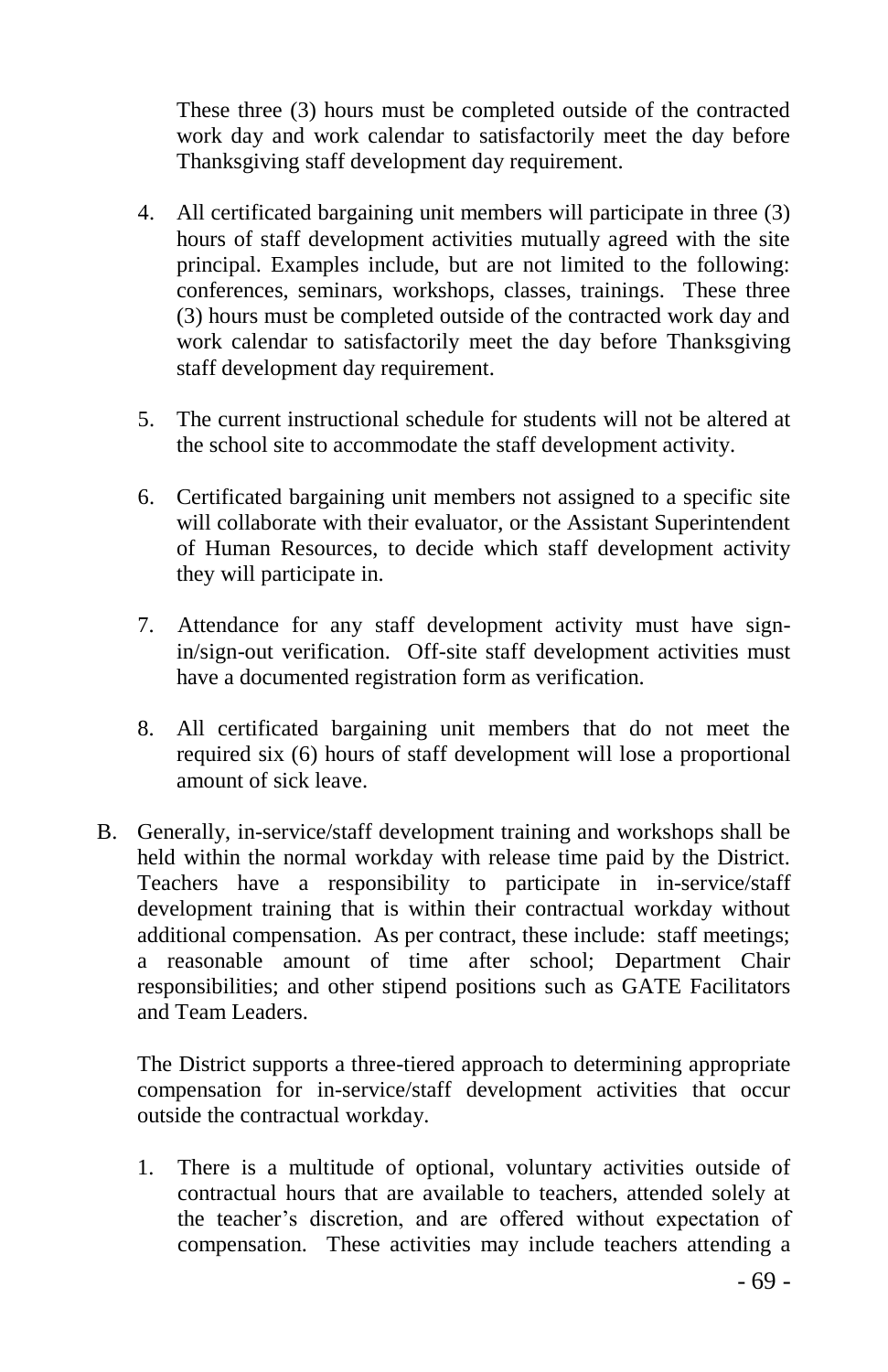night meeting on Family Math at another school or a teacher who offers to share an art project for Mother's Day.

2. There are in-service/staff development activities outside of contractual hours that are technically voluntary (attendance cannot be required at activities outside of contract hours) but are requested by a school or district administrator. These activities involve participation in traditional staff development activities including listening to a lecture, participating in discussions, and individual and group activities within the timeframe of the staff development meeting. These activities would be compensated at a rate of thirty dollars (\$30) per hour. These activities may include: Results Training; Common Core Training; information meeting from textbook publishers for committee members (non-committee members could attend voluntarily without compensation); training on the student information system (SIS); training on a new adoption (teachers learning about implementation).

There are in-service/staff development activities outside of contractual hours that are technically voluntary (attendance cannot be required at activities outside of contract hours) but are requested/assigned by a school or district administrator. These activities involve teachers in a leadership role as opposed to a participant role. These include assignments such as being a presenter at the in-service/staff development activity and/or specifically directed to produce a professional product such as a Course of Study, Writing Matrix, Rubric, etc. It would also apply to activities where there is a specific and extended reliance upon the teacher's professional expertise such as curriculum adoption committees, Homework Policy committee, etc. These activities would be compensated at the teacher's hourly rate. These activities may include: teachers who are assigned as presenters at a staff development meeting; teachers who are assigned to curriculum development committees; teachers who are assigned to textbook selection committees; and teachers who are assigned to ad hoc committees such as the Homework Policy Committee.

The key to distinguishing among these activities is to consider first whether the teacher was or was not assigned and expected to attend. If not, it is voluntary and uncompensated.

If it is assigned and expected, then the key is whether the teacher is participating as a "learner" or as an "expert". Teachers participating in the role of a "learner" would be compensated either at thirty dollars (\$30) per hour or hours towards salary advancement credit. Teachers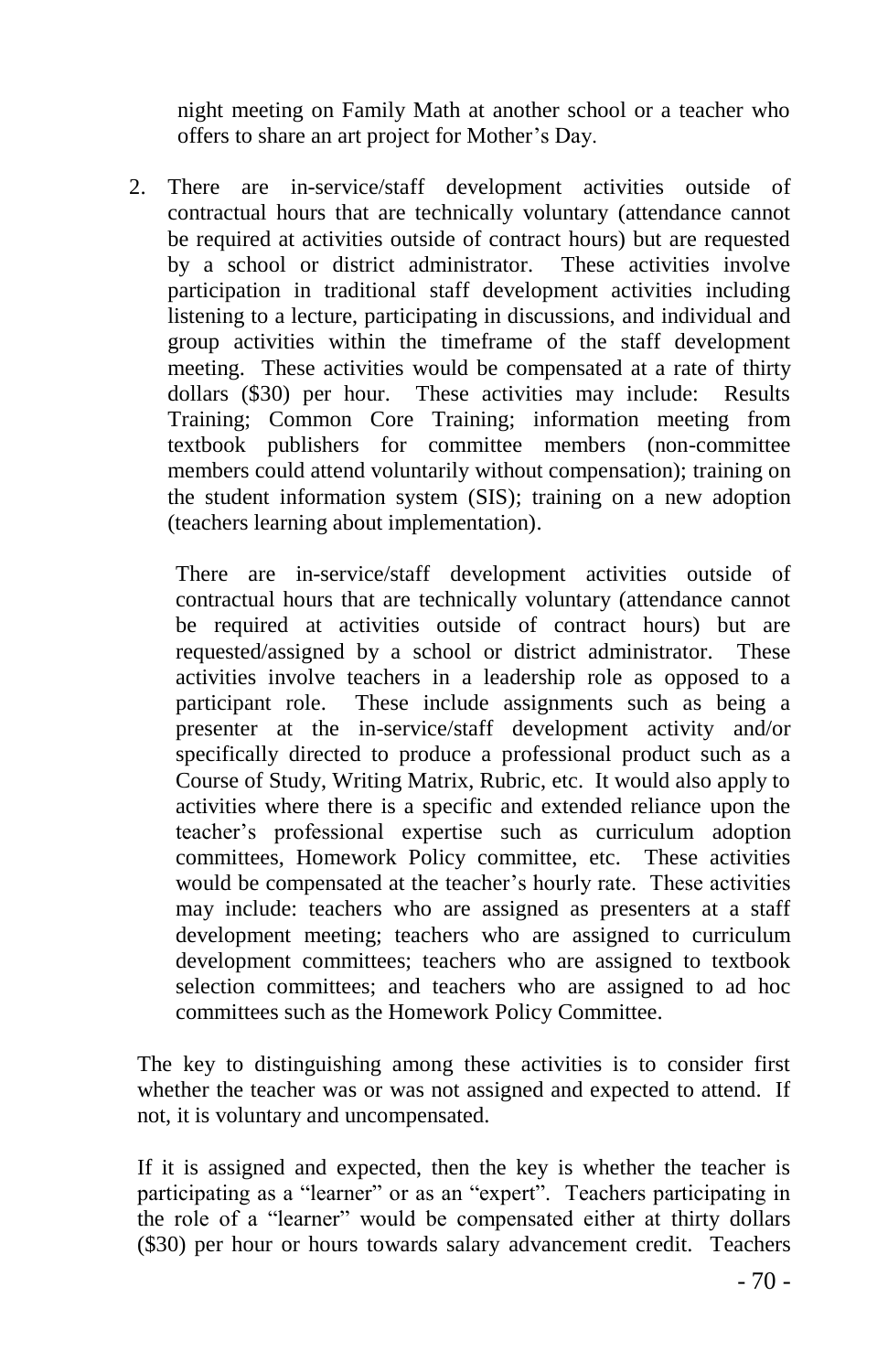participating in the role of an "expert" would be compensated at their hourly rate. The flowchart below will clarify the concept.



C. The District agrees to hold an annual in-service meeting for nurses.

# **ARTICLE 28 NON-DISCRIMINATION**

- A. The parties endorse the national policy of taking affirmative and positive action to prevent and discourage discrimination in public employment on the basis of race, color, national origin, ancestry, religious creed, age, marital status, pregnancy, physical or mental disability, physical or mental medical condition, veteran status, gender or sexual orientation.
- B. The parties shall not unlawfully discriminate against unit employees on account of their membership in, or support of, an employee organization, nor their non-membership in, or refraining from, supporting an employee organization. Application forms and interview procedures for any positions included in the unit shall not refer to membership in, or preferences for, employee organization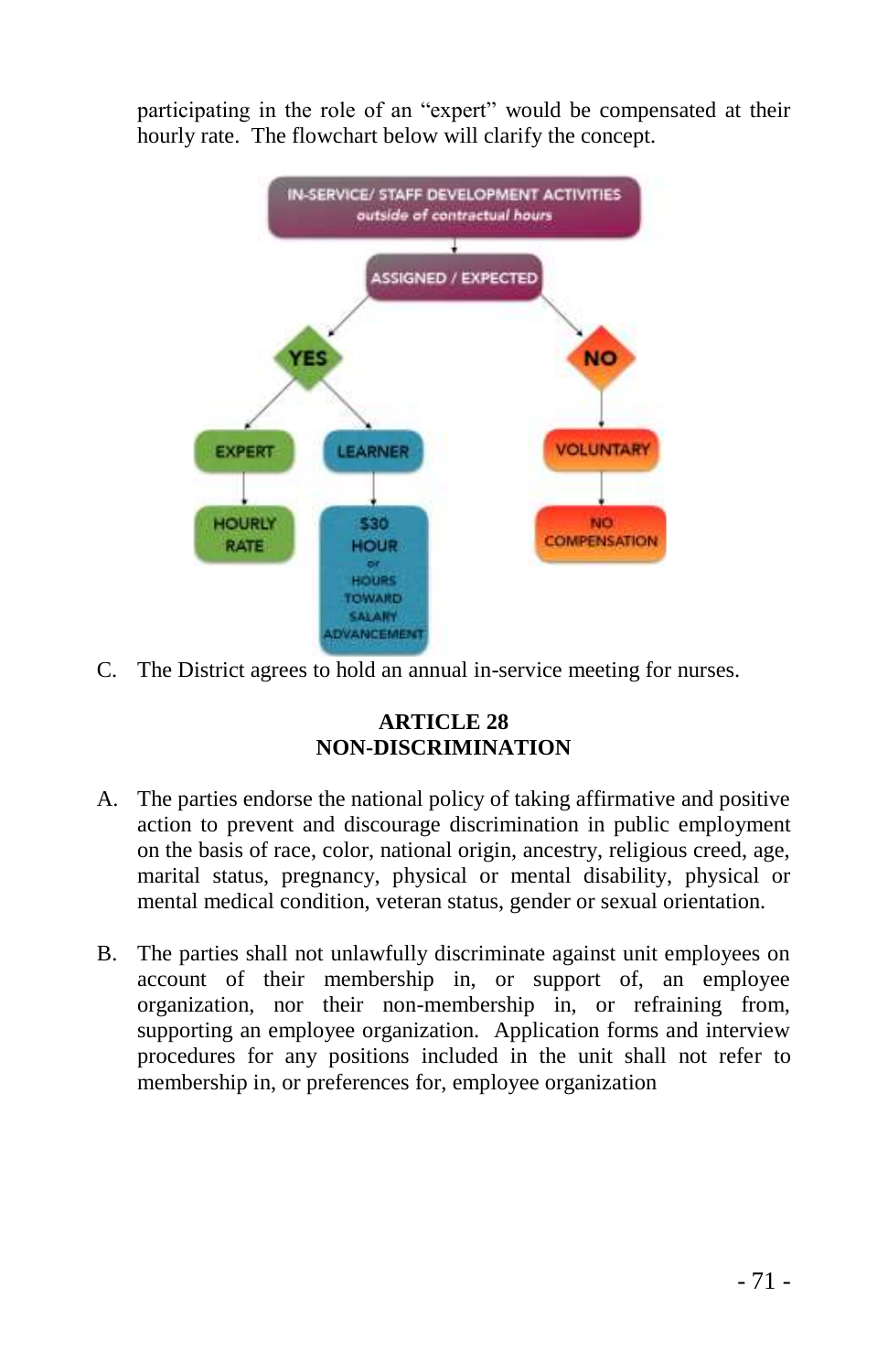### **ARTICLE 29 ACADEMIC FREEDOM**

- A. It is recognized that the private life of a teacher is not an appropriate concern of the District except as it may interfere with the teacher being qualified for, and properly performing, his/her assigned functions during the workday.
- B. It is also recognized that it is the duty of certificated staff to see that the teaching of issues be objective and scholarly, with a minimum emphasis on opinion, and that teachers must particularly approach controversial issues in the classroom in an impartial and unprejudiced manner and must refrain from using his/her classroom privileges and prestige to promote a partisan or factional point of view.
- C. Subject to the direction of the District, consistent with any applicable District policies, the teacher is responsible for the evaluation of a student, i.e., grades, specific assignments, homework, and quality of such.

#### **ARTICLE 30 NO STRIKE OR LOCKOUT**

It is agreed and understood that there will be no lockout by the District and there will be no strike, work stoppage, walk-out, slow down, or other concerted interference with the operations of the District by the Association or its members.

#### **ARTICLE 31 PROCESSING OF COMPLAINTS AND CHARGES**

A. Resolution of Parental Complaints Concerning Employees

The purpose of this procedure is to resolve parental complaints concerning employees at the lowest possible level. The objective is that the parties will resolve the complaint informally and they are encouraged to do so. However, the parties have the right to representation commencing at Step 2 if such is requested.

1. Step 1: Parent-Employee Meeting

Parents shall be urged to meet directly with the employee in order to attempt to resolve the concern. This meeting may be held with only the parent(s) and the affected employee present, or if desired by either party, with an administrator: e.g., principal, assistant principal, or coordinator, or counselor in attendance.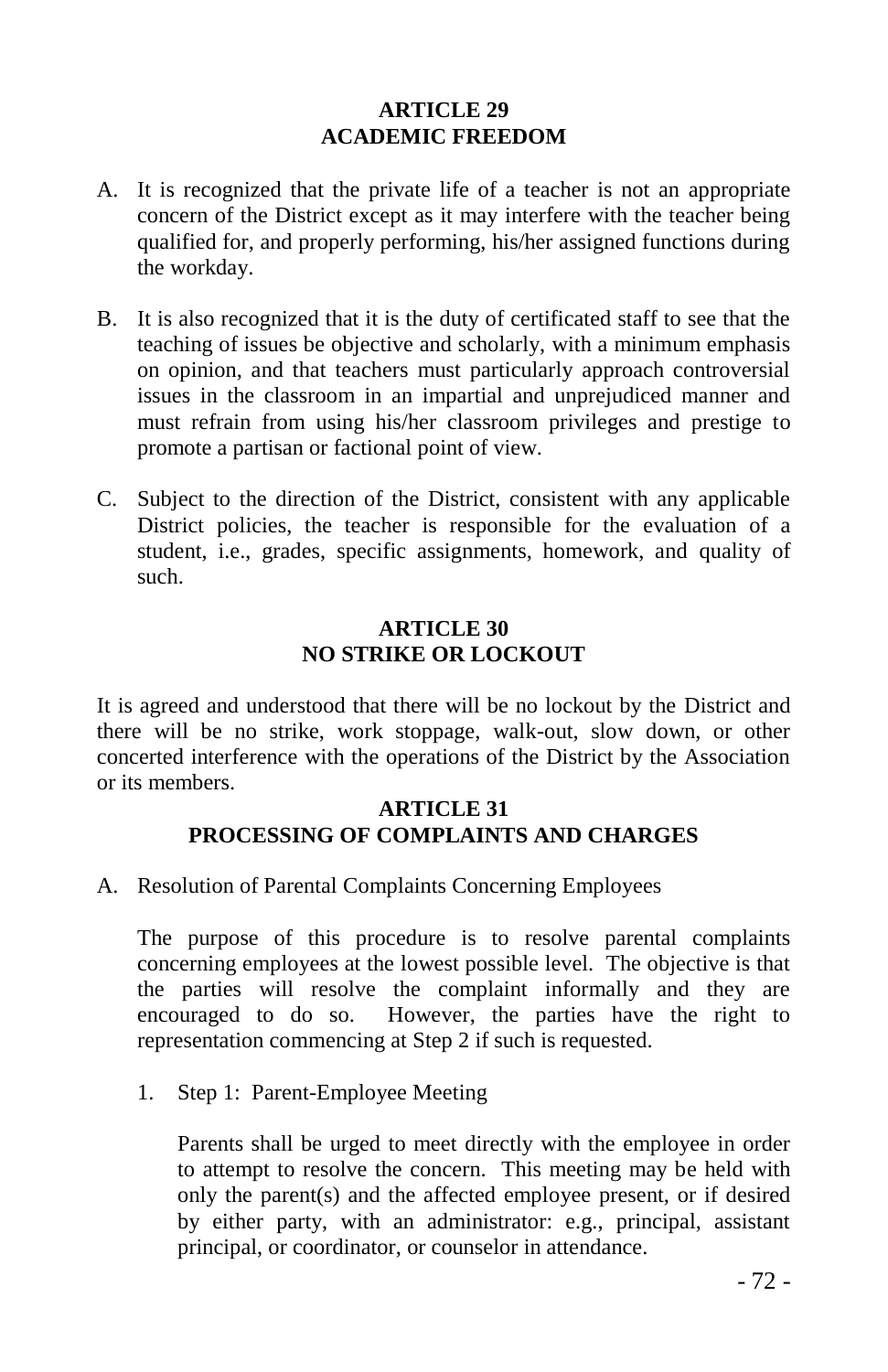In circumstances where the parent's complaint is not resolved by the parent-employee conference, Step 2 will apply.

2. Step 2: Parent Complaint to Employee's Supervisor (site level resolution)

The parent may make a written complaint which states the specifics of the complaint to the immediate supervisor of the employee; e.g., the site principal or his/her designee at the secondary level.

A copy of the written complaint will be provided to the affected employee and the supervisor will attempt to resolve the complaint.

In instances where the parent complaint is not resolved by the immediate supervisor, Step 3 will apply.

3. Step 3: Parent Complaint to Supervisor of Site Level Administrator (District level resolution)

The written complaint accompanied by the written response of the supervisor to the parent (a copy of which will be provided to the affected employee) may be brought by the parent to the supervisor (District level) of the site administrator; e.g., Director, Elementary Education, and/or Director, Secondary Education, and the administrator will attempt to resolve the complaint.

4. Step 4: Parent Complaint to the Superintendent

When a parent complaint to the District level supervisor has not been resolved by the designated District level administrator, the written complaint, accompanied by the written response of the supervisors who have attempted to resolve the complaint at the second (2nd) and third (3rd) steps and responses thereto by the parties, if they chose to respond, (copies of which will be provided to the affected parties) may be brought to the Superintendent or his/her designee who will attempt to resolve the complaint.

5. Step 5: Parent Complaint to the Board of Education

When a parent complaint to the Superintendent has not resulted in a resolution of the complaint, the Board of Education may elect to review the complaint, if requested by the parent. If the Board of Education elects to review the complaint, the written complaint accompanied by the written responses of the administrators at the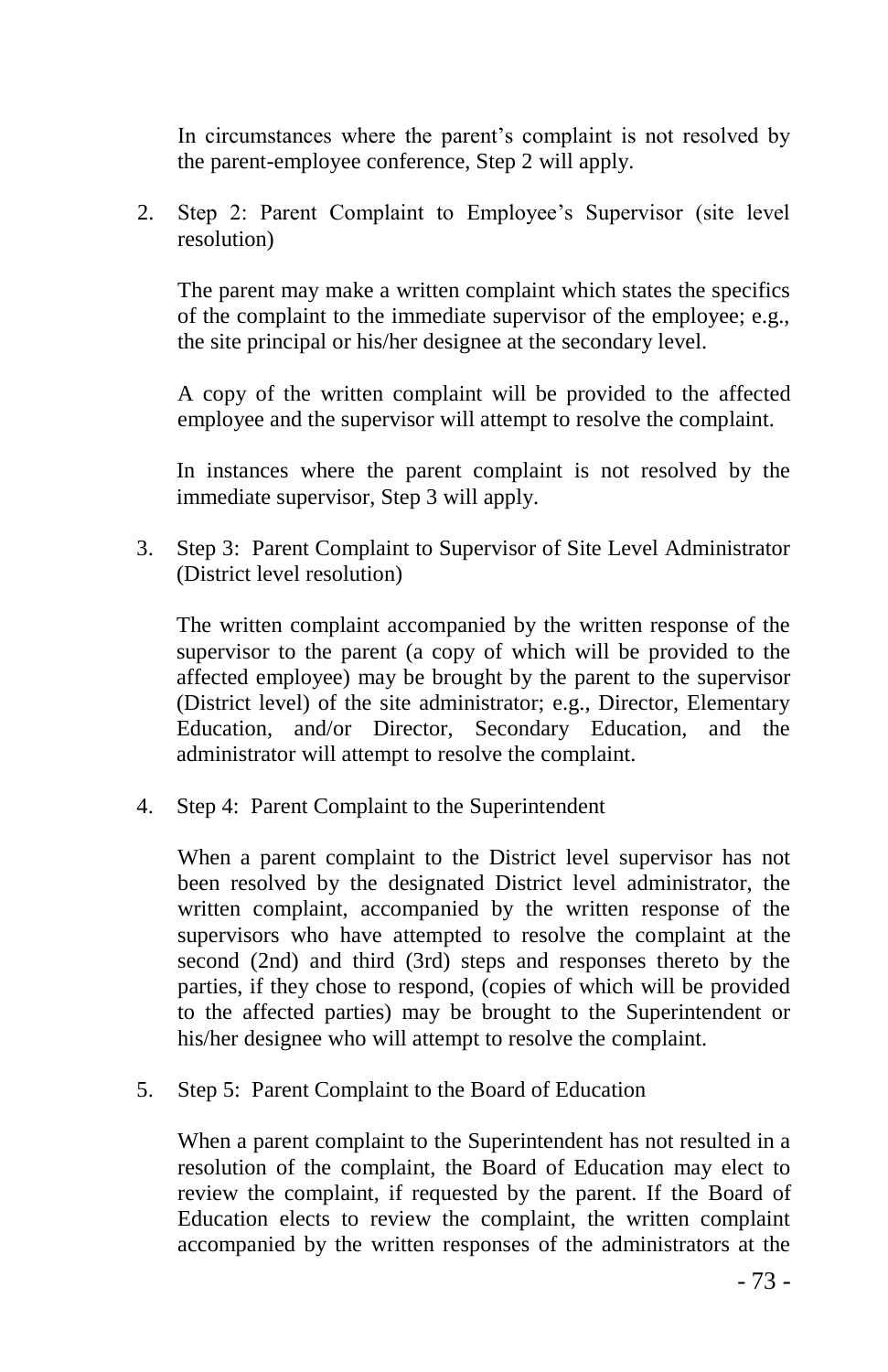second (2nd), third (3rd), and fourth (4th) steps, and any responses of the parties (copies of which have been provided to the affected parties) will be reviewed in Closed Session of the Board of Education and a written response provided to both the parent making the complaint and the affected employee.

B. Public Charges

The purpose of this procedure is to provide a balanced and fair procedure to the employee charged and to the citizen making an adverse public charge against an employee at a Board of Education meeting.

- 1. Any public charge made against a teacher at a Board of Education meeting shall be heard in Closed Session and with the knowledge and presence of the teacher, unless the teacher requests otherwise.
- 2. The Board will make no public comment until after an investigation as outlined in their policies has taken place.
- 3. The charges must be reduced to writing and be signed.
- 4. The charged employee shall be notified within seventy-two (72) hours of the charge.
- 5. The charged employee shall be notified of his/her rights to representation.
- 6. An investigation of the charges by a committee of four (4), jointly chosen by the teacher involved and the Board, shall take place, with a full report to the Board. If the Board and the teacher cannot agree on four (4) members, the Board and the teacher shall each select two (2) members.
- 7. The charged employee will be given an opportunity to respond and the parties shall be accorded the right to question any witnesses and make complete utilization of a representative of his/her choice.
- C. To the extent within the control of the District and the Association, confidentiality shall be maintained at all levels. No copies of resulting disciplinary documentation shall be given to the complainant.
- D. The District and Association recognize that unit members may need additional assistance with complaints that are unwarranted, unusually frequent, or unusual in nature (including but not limited to electronic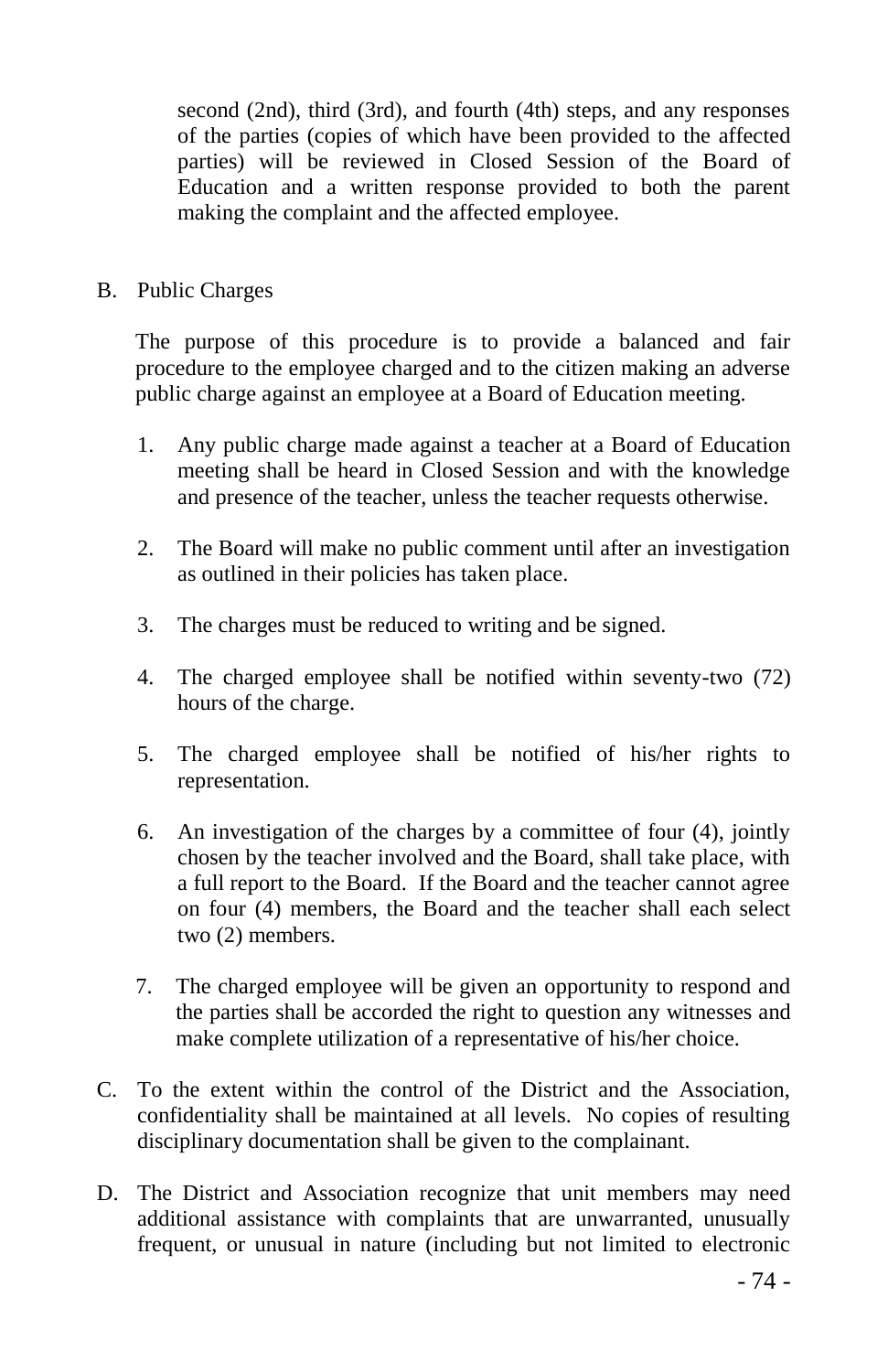communications, social networking, notes, phone calls, or meetings). In the event that a unit member feels the need for assistance with such a complaint he/she may request a meeting with his/her immediate supervisor to create a plan for dealing with the issue.

#### **ARTICLE 32 ASSOCIATION RIGHTS**

The District shall work collaboratively with the Association and/or unit members on matters pertaining to goals, programs, curriculum, course content and textbook selection as set forth in specific sections agreed to herein.

1. District Service

The Association shall have the right to use the District mail service and unit member mailboxes for communications to unit members without interference, censorship, or examination of such communications by the District.

The Association shall have the right to use the District electronic mail service and unit member electronic mailboxes for communications to unit members.

The Association shall be furnished, at no cost, a mailbox in the District Office to receive inter-district mail.

2. Bulletin Boards

The Association shall have the right to post notices of activities and matters of Association concern on Association bulletin boards, at least one of which shall be provided, at no cost, in each building in areas frequented by unit members.

3. Use of Buildings and Equipment

The Association shall have the right to use District buildings sites, and equipment (following District use protocols), during all reasonable hours for meetings and other Association activities.

The Association shall have the right to use District educational technology equipment and/or studios so long as such use does not interfere with the District's regular instructional program and is requested in advance. In the event any cost accrues to the District under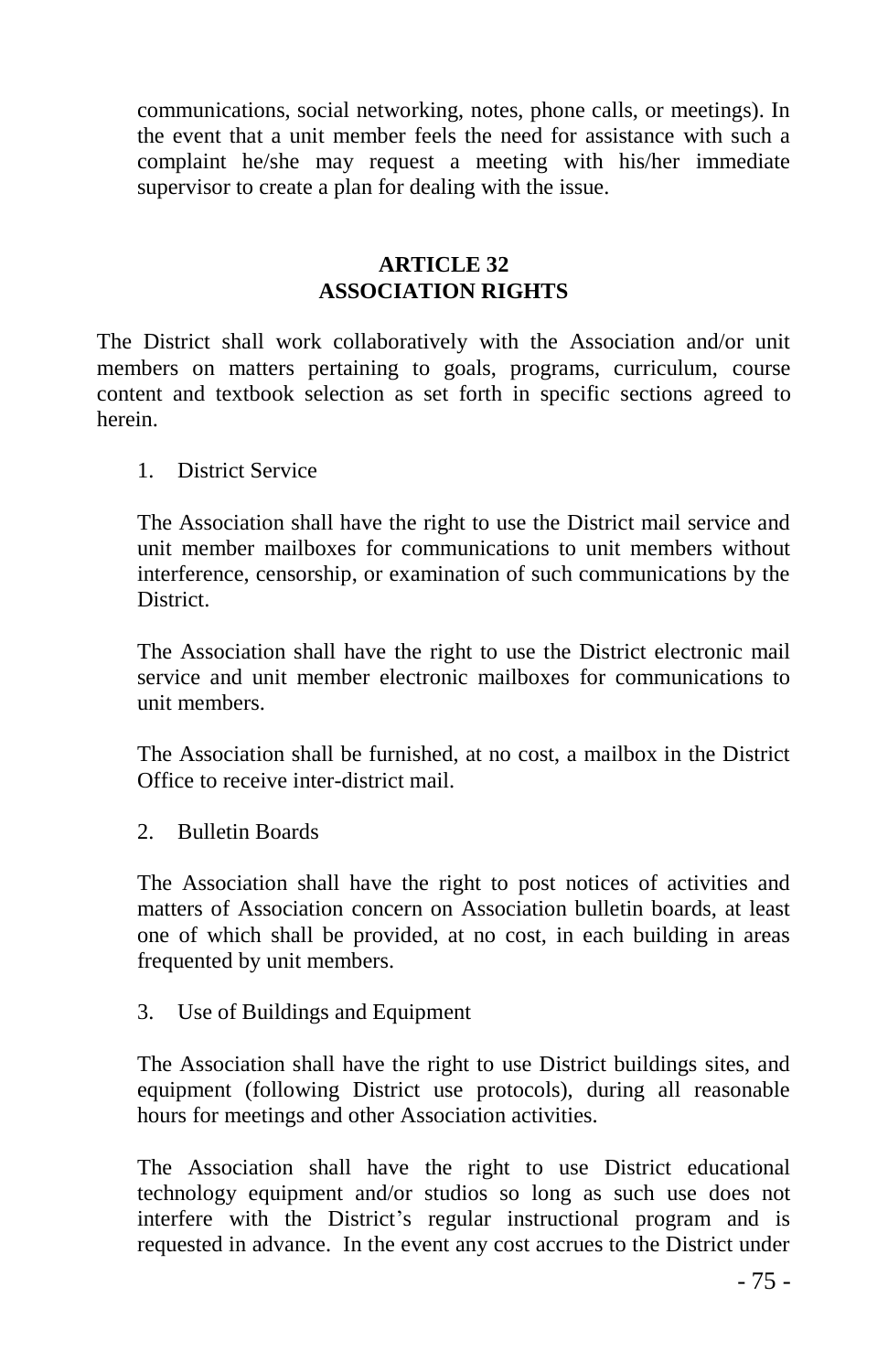this provision, the Association shall reimburse the District that cost. 4. Access to Worksite

Authorized representatives of the Association shall have the right to transact official Association business on school property and utilize District facilities during non-duty time provided that such activities or use do not interfere with classroom instruction.

5. Access to Information

The District, upon request by the Association, agrees to furnish to the Association, all available information concerning the financial resources and certificated and classified staffing of the District. Such information shall include, but not be limited to: annual financial reports and audits, budgets, interim reports, J-90s, assignment location of certificated personnel, tentative budgetary requirements and allocations, agendas and minutes of all Board meetings and all attachments thereto at the time of distribution to the Board, census and membership data, names, addresses and phone numbers of all unit members, salaries, benefits, and stipends paid thereto, educational background, longevity, and other employee information that may be used in representing unit members. In addition, the District, upon request, agrees to provide any other information the Association deems necessary to fulfill its role as exclusive representative. In addition, such information, by request of the Association, shall be supplied via electronic means if the District keeps such data in electronic format.

6. Appointment to District and Joint Committees

The Association shall select unit member representatives to applicable District committees.

The Association shall select unit member representatives to all Association/District joint committees and shall have a voting representative on textbook adoption committees.

7. Release Time

Bargaining Team members shall be provided release time for negotiations at no loss of salary or other benefits.

Grievants, witnesses, and Association representatives shall be provided release time for grievance processing at no loss of salary or other benefits.

8. Waivers of Law, Regulation, and Policy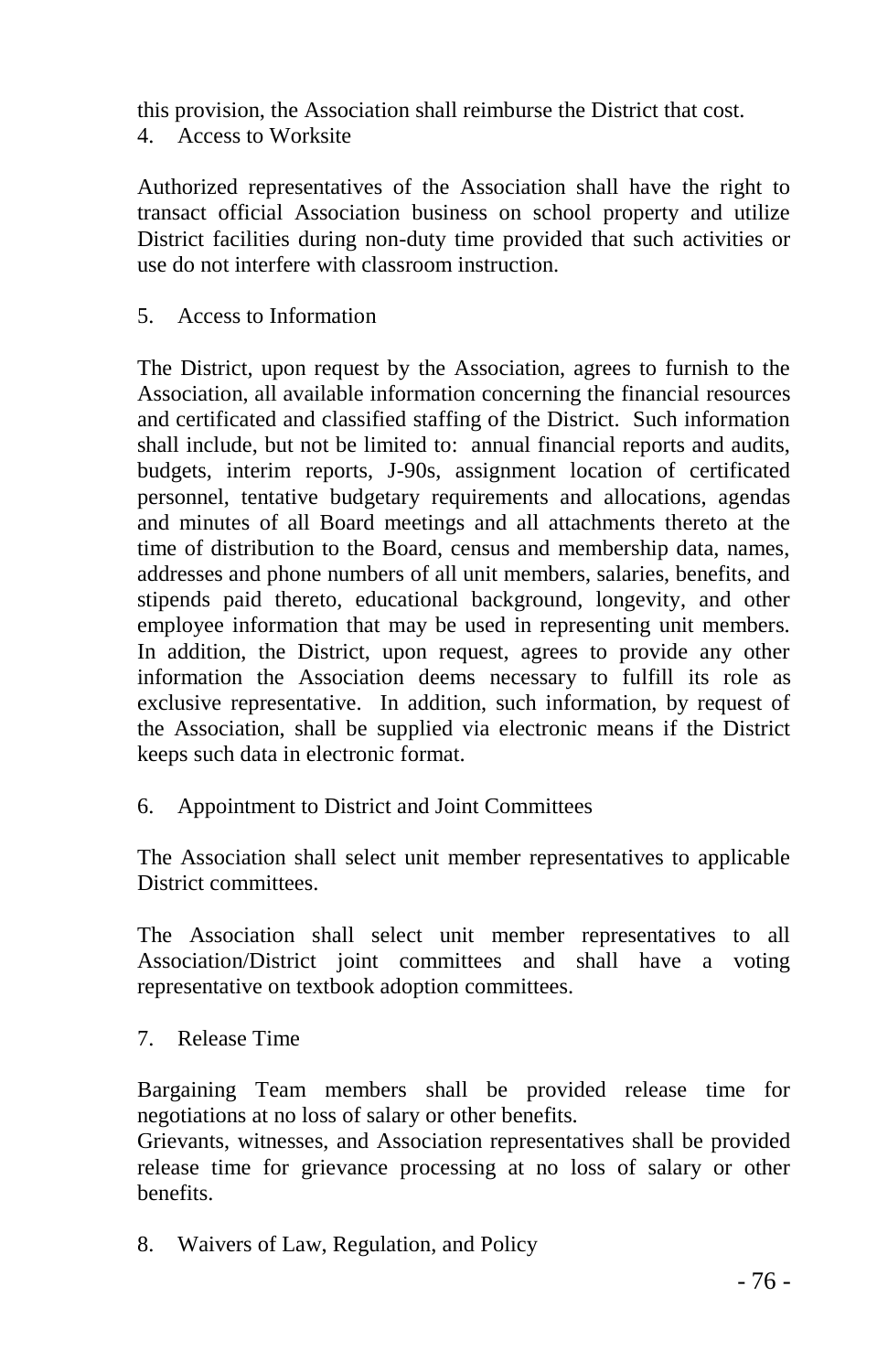Before seeking any waiver of state or federal law, regulations, or school board policy for the District or a particular worksite, the District shall make available such request for waiver to the Association.

## **ARTICLE 33 EXTENDED SCHOOL PROGRAMS**

In the event that it is necessary to have more than an administrator involved in the Extended School Programs, teaching assignments to such classes, other than Designated Instructional Service (DIS), as are to be extended beyond the duration of the normally scheduled school year shall be offered to teachers who have taught the classes during the current school year. In the event that a teacher does not accept the assignment, then management shall select another teacher from among those who have previously taught that subject or class. Priority will be given to those currently teaching in the respective departments, and preference will also be given to those persons who have not taught in the Extended School Programs during the previous years. The opportunity for Extended School DIS assignments shall be rotated among DIS teachers who have worked directly with Special Day Class (SDC) students within the prior two (2) years.

The salary for teaching Extended School Programs will be seventy percent (70%) of the individual's daily rate on the previous regular school year's salary schedule.

Four-fifths (4/5ths) of one (1) day of sick leave will be granted to teachers working the full five (5) week extended school session. This portion of a day will be treated the same as any other portion of a day of sick leave for purposes of use and accrual.

#### **ARTICLE 34 SUMMER SCHOOL**

For the classes on which the state mandates holding Summer School, the following provisions will apply:

A. Cancellation of Classes

On the fifth (5th) day of Summer School, and any time thereafter, classes which have not reached District specified minimum enrollment may be cancelled. Any teacher who receives notice of appointment to teach Summer School, attends the faculty meeting and reports to his/her assignment would be assured of at least the first day's employment.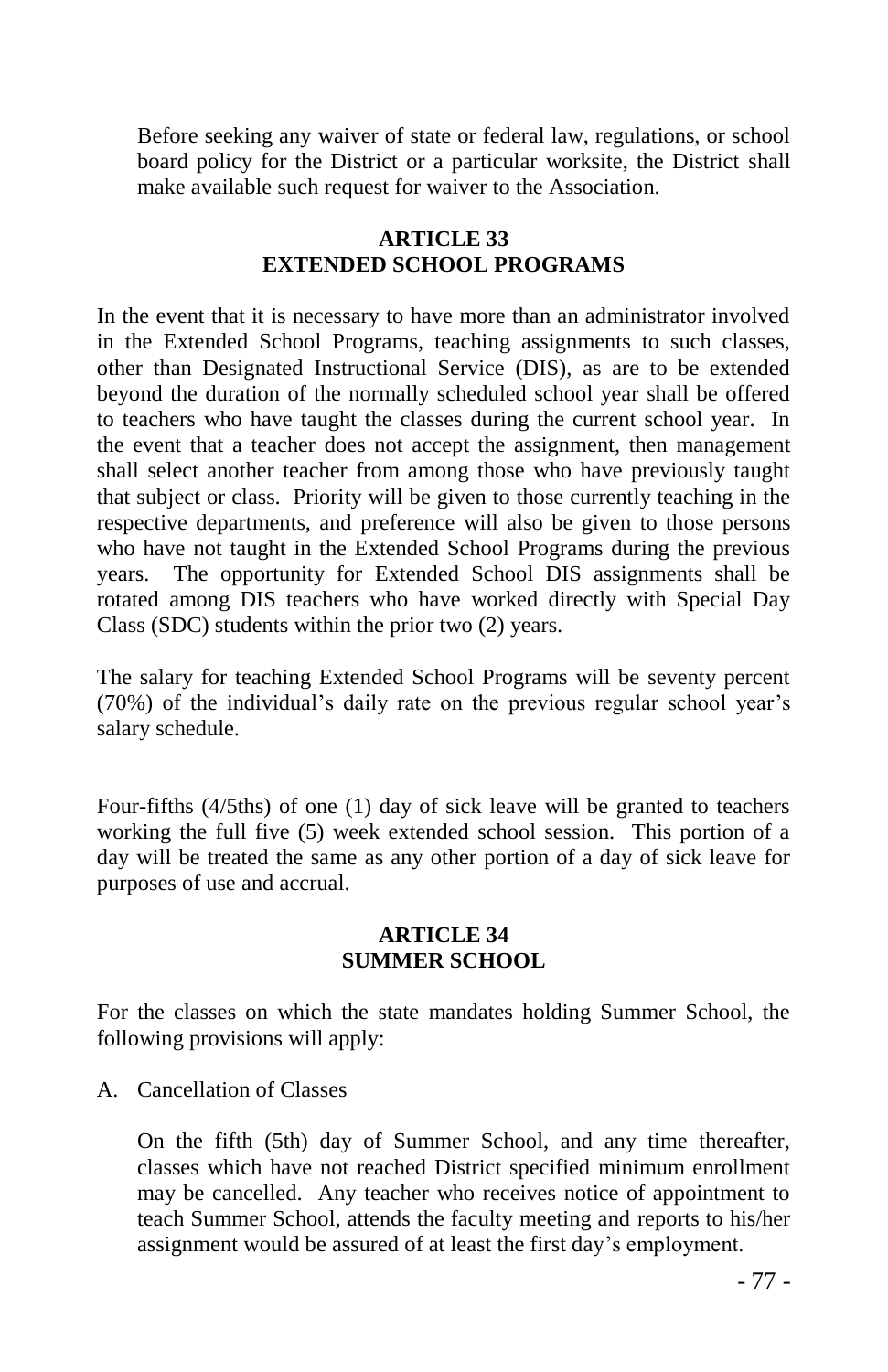#### B. Substitutes

District teachers will be given the opportunity to indicate their interest in Summer School substituting prior to the end of school in June.

C. Application and Notification

The application form containing the class offerings will be distributed to all certificated personnel of the District, and additional copies will be available in the District Office for any other individuals. Within ten (10) working days after the deadline for applications being submitted, the District will provide a list of all applicants to each school principal to be posted immediately on the faculty bulletin board.

Written notification shall be sent to all applicants informing them of their appointment or status as Summer School teacher applicants as soon as possible. Written acceptance or rejection of an appointment must be made to the principal within five (5) working days of the notification of the appointment.

D. Selection

Teachers will be selected on the following seniority/recent experience/ performance formula. The purpose of this formula is to give teachers who have not taught Summer School recently an opportunity to obtain an assignment, and to give teachers who have most recently taught the subject/grade level priority because they are more familiar with adopted grade level standards and materials. Using the formula, the candidate with the lowest points will be offered the position first. The points in category (A) are cumulative. The points in category (B) are NOT cumulative. If two (2) candidates have equal points, the candidate with the most seniority in the district will be offered the position. All applicants for a six (6) week assignment will have priority over two (2) applicants for a shared assignment. All candidates must have a preliminary or clear credential and appropriate authorizations.

## District Summer School Programs

- (A) = Recently taught Summer School
- (B) = Recently taught subject for Secondary Teachers Recently taught primary or upper grades for Elementary Teachers  $A + B \div 2 =$  Number of Points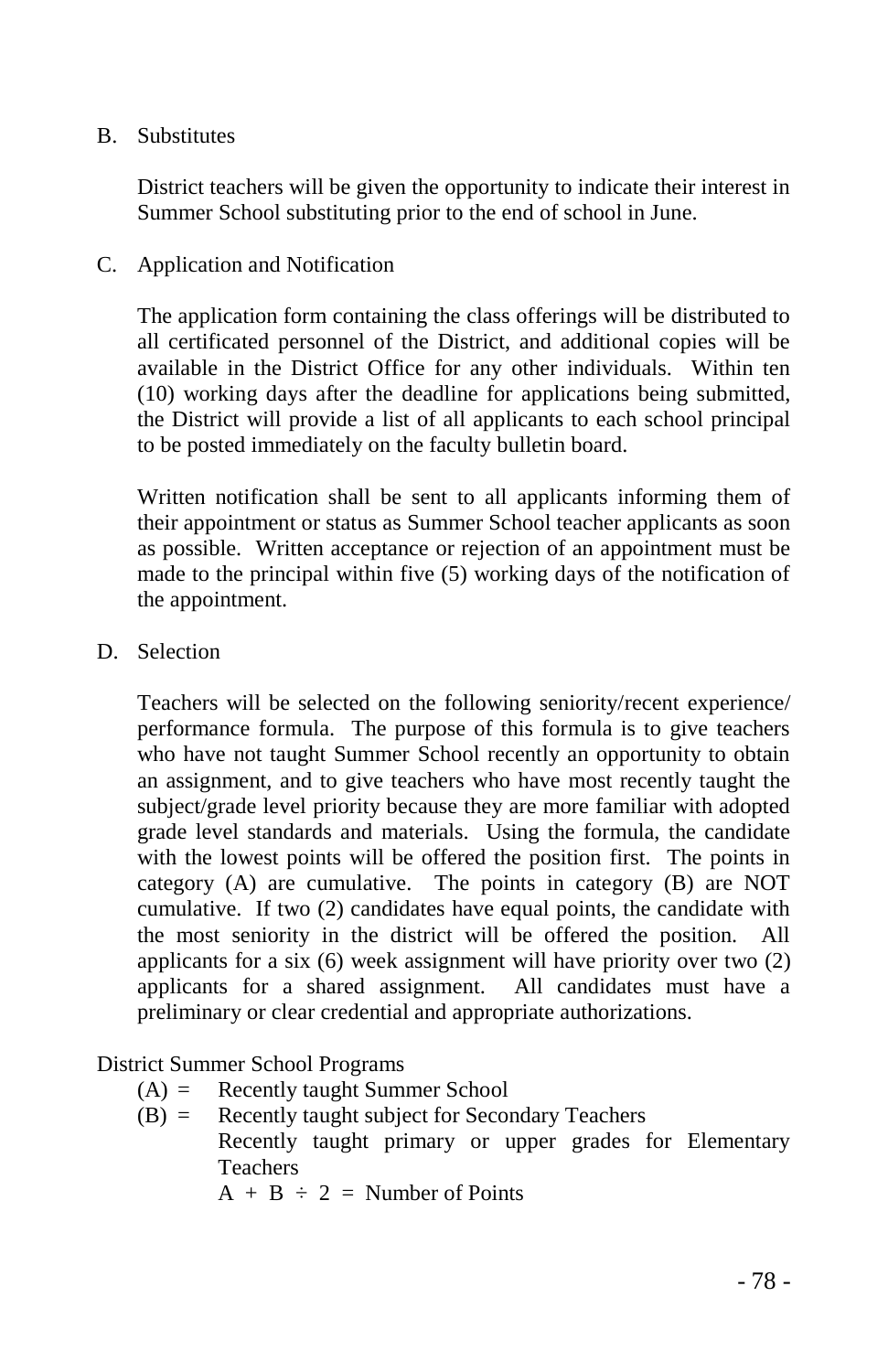| Current<br>School<br>Year | (A)<br>Year<br>(A)<br>Points | One<br>summer<br>ago<br>5 | Two<br>summers<br>ago<br>4 | Three<br>summers<br>ago<br>3 | Four<br>summers<br>ago<br>$\overline{c}$ | Five<br>summers<br>ago      | <b>Six</b><br>summers<br>ago<br>$\mathbf{0}$ |
|---------------------------|------------------------------|---------------------------|----------------------------|------------------------------|------------------------------------------|-----------------------------|----------------------------------------------|
|                           | (B)<br>Year                  | Current<br>school<br>year | Last<br>school<br>year     | Two<br>school<br>years ago   | Three<br>school<br>years ago             | Four<br>school<br>years ago | Five<br>school<br>years ago                  |
|                           | (B)<br>Points                | $\theta$                  |                            | 2                            | 3                                        | 4                           | 5                                            |

#### E. Evaluation

Evaluation of teacher performance will include only one (1) observation and follow-up conference for employees performing satisfactorily. If the observation indicates less than satisfactory performance, there will be a second observation and follow-up conference. If the second observation indicates satisfactory performance, the evaluation process is complete. If the second observation indicates unsatisfactory performance, a formal evaluation and follow-up conference will be done.

The observation and evaluation forms will be the same instruments as used during the school year. All observations and evaluations go into the employee's personnel file. An unsatisfactory evaluation precludes the employee from applying for a Summer School teaching position for five (5) years.

- F. The salary for teaching Summer School will be seventy percent (70%) of the individual's daily rate if they are teaching a 4-hour schedule 5 days a week. Teachers teaching a 5 hour schedule 4 days a week will receive eight-seven and one-half (87.5%) of their daily rate. The daily rate is based upon the previous regular school year's salary scale.
- G. Serious effort shall be made to make Summer School assignments so that no more than two (2) preparations shall be required, except by mutual agreement between the principal and teacher.
- H. A Summer School faculty meeting shall be held prior to the opening of Summer School. Serious effort shall be made to meet at a time other than the week between the end of the regular school year and the start of Summer School, except in an emergency.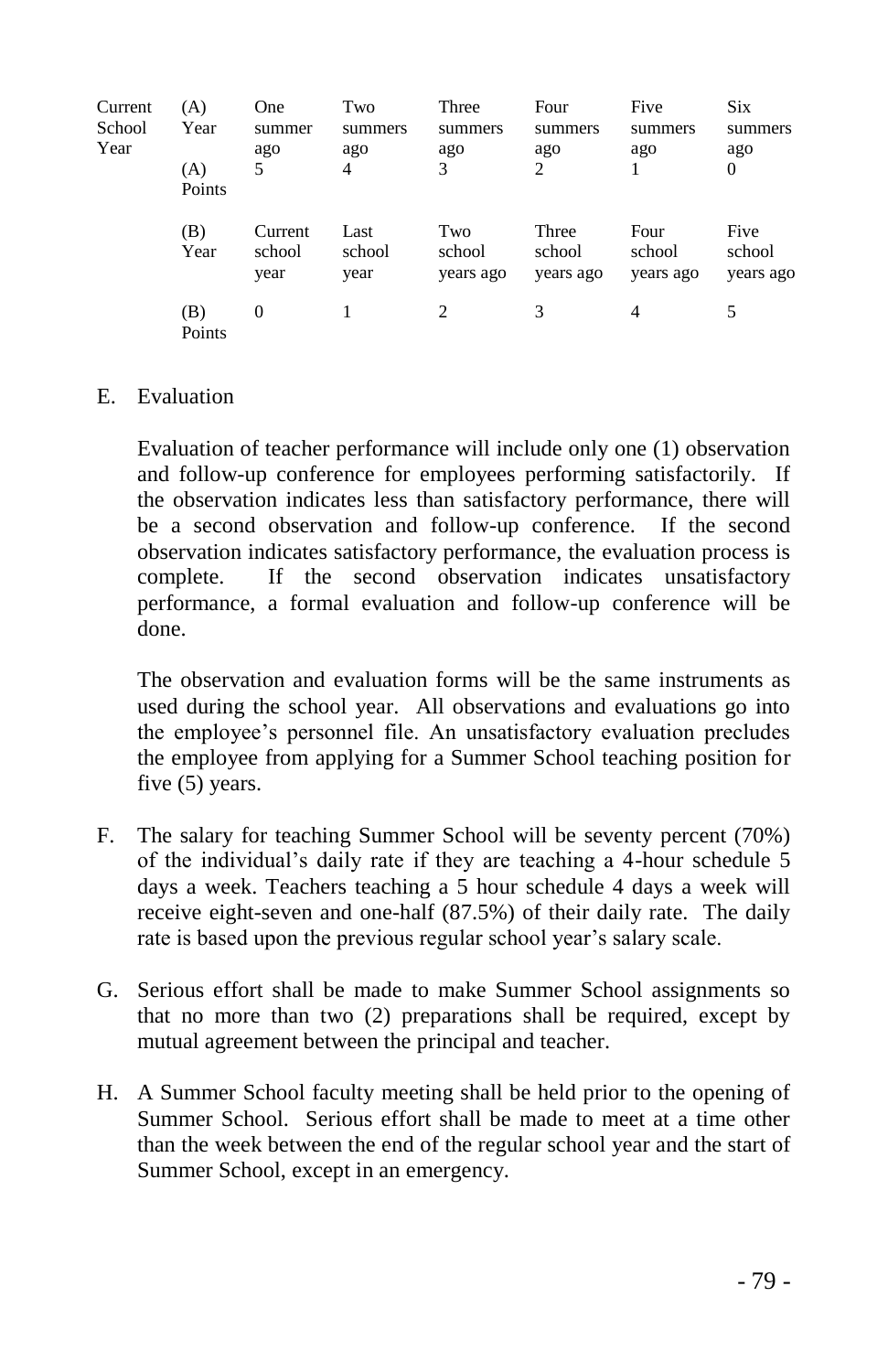I. Shared and Part-Time Assignments:

Upon approval by the Summer School principal and the District, shared job assignments shall be permitted for Summer School assignments. Teachers applying for such assignments should submit their applications jointly. Joint applications should be specific regarding duties, responsibilities, schedules, program continuity, etc.

Job sharing applications will not be considered until all qualified fulltime applicants are placed. For purposes of determining Summer School staffing, job shared and other part-time assignments will be given the same weight as full-time assignments.

J. One (1) day of sick leave will be granted to teachers working the full six (6) week summer session. This day will be treated the same as any other day of sick leave for purposes of use and accrual. Job sharers who work less than the full assignment shall receive a pro rata allocation of sick leave.

#### **ARTICLE 35 CONEJO INDUCTION PEER ASSISTANCE & REVIEW PROGRAM (CiPAR)**

The parties have established the Conejo Induction Peer Assistance and Review Program (CiPAR) and they agree to abide by the guidelines set forward in the Trust Agreement.

## PARTICIPATING TEACHERS (PTs): DESCRIPTION AND RESPONSIBILITIES

The goal of the peer assistance program or a peer assistance and review program is to help teachers develop practices to improve instruction and student performance. A formal peer assistance program links a participating teacher with a consulting teacher who provides ongoing support through observation, the sharing of ideas and skills, and the recommendation of materials for further study. A PAR program includes a joint teacher/administrator peer review panel. Certificated classroom teachers chosen by the local union constitute the majority of the panel with the remainder of the panel composed of school administrators chosen to serve on the panel by the school district. PAR is a major step in expanding the authority of teachers in managing the profession by utilizing their expertise to provide collegial support, assistance, and review.

1. A Participating Teacher (PT) is a teacher with permanent status who volunteers or is referred for assistance to the PAR Program in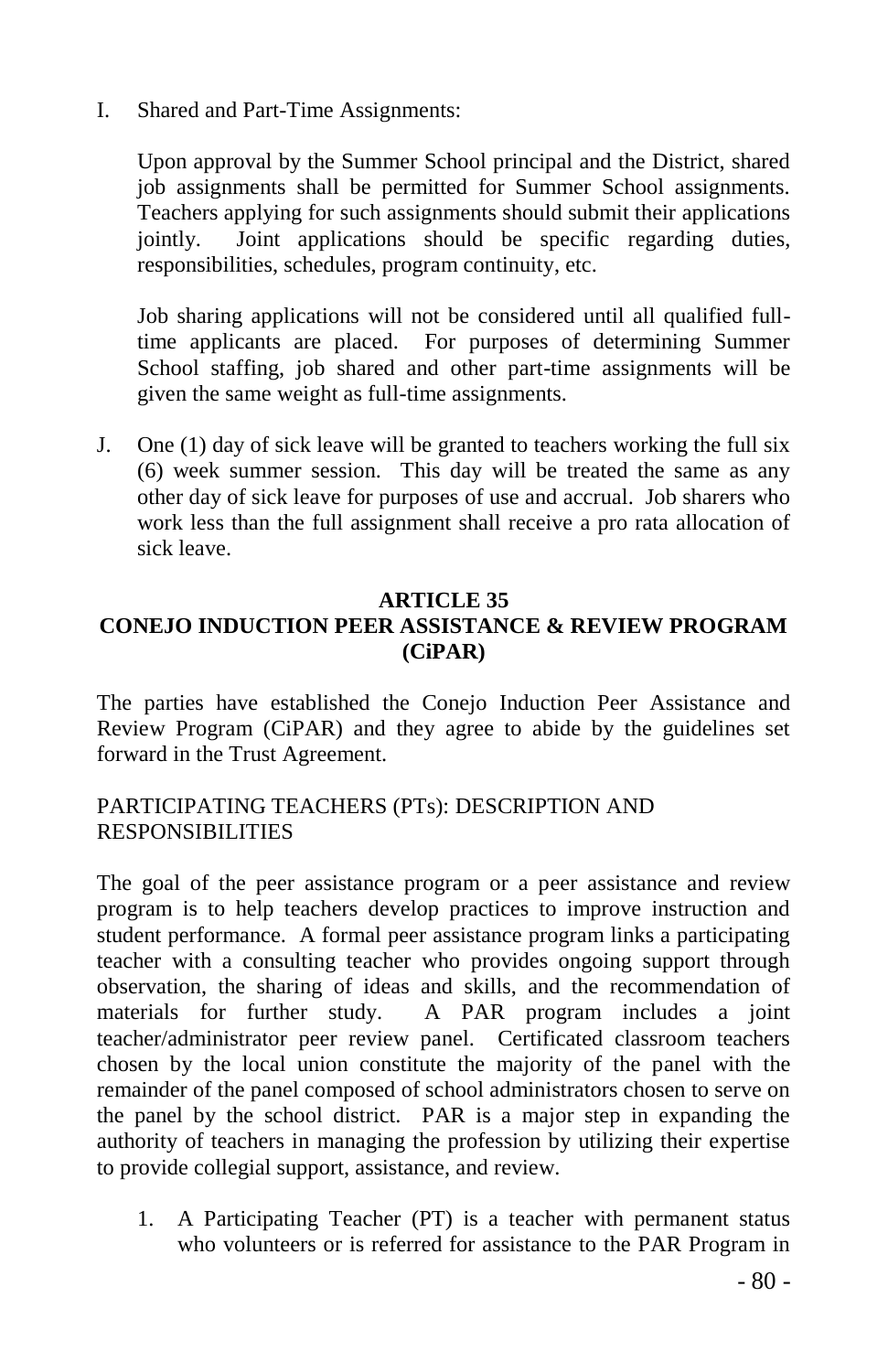order to improve his or her ability to engage students in learning, create and maintain an effective classroom environment, organize and deliver subject matter effectively, plan effective lessons, and/or effectively assess students for learning and adjust instruction accordingly.

- 2. A Volunteer PT is a teacher with permanent status who volunteers to participate in the PAR program; therefore, the purpose of participation is for peer assistance only and the Consultant Teacher (CT) shall not communicate with administration regarding the Volunteer PT's classroom performance unless written permission is granted through mutual agreement between the Participating Teacher and the CT. A Volunteer PT may terminate his or her participating in PAR at any time.
- 3. A Required PT is a teacher with permanent status who is referred for participation in the PAR program due to an unsatisfactory performance evaluation (See UACT Contract for definition); therefore, the purpose of participation is to improve specific areas of performance as indicated by an unsatisfactory performance evaluation. A referral for Required PAR is made by receipt of an unsatisfactory evaluation. A Required PT will follow an assistance plan created between site administration and UACT which will be reviewed on an ongoing basis by the PT, Governance Committee, site administration, and the assigned Consultant Teacher. A Required PT's time in PAR is subject to the established timelines of no more than one (1) year. A continuance by the Participating Teacher, Consultant Teacher or site administrator beyond the established timelines in PAR can be requested. The decision to extend beyond the established one (1) year timeline would be made by the Governance Committee.

## CONSULTANT TEACHERS (CTs): DESCRIPTION AND RESPONSIBILITIES

- 1. A Consultant Teacher (CT) is a teacher who provides assistance to a Participating Teacher pursuant to the PAR Program. The qualifications for the Consulting Teacher are set forth in the CiPAR-BTSA Trust Agreement which can be accessed via District Human Resources.
- 2. A CT is a fully credentialed UACT member who is a full-time release teacher with permanent status and at least five (5) years of teaching experience. Further qualifications can be accessed via the CiPAR-BTSA Trust Agreement which can be accessed via District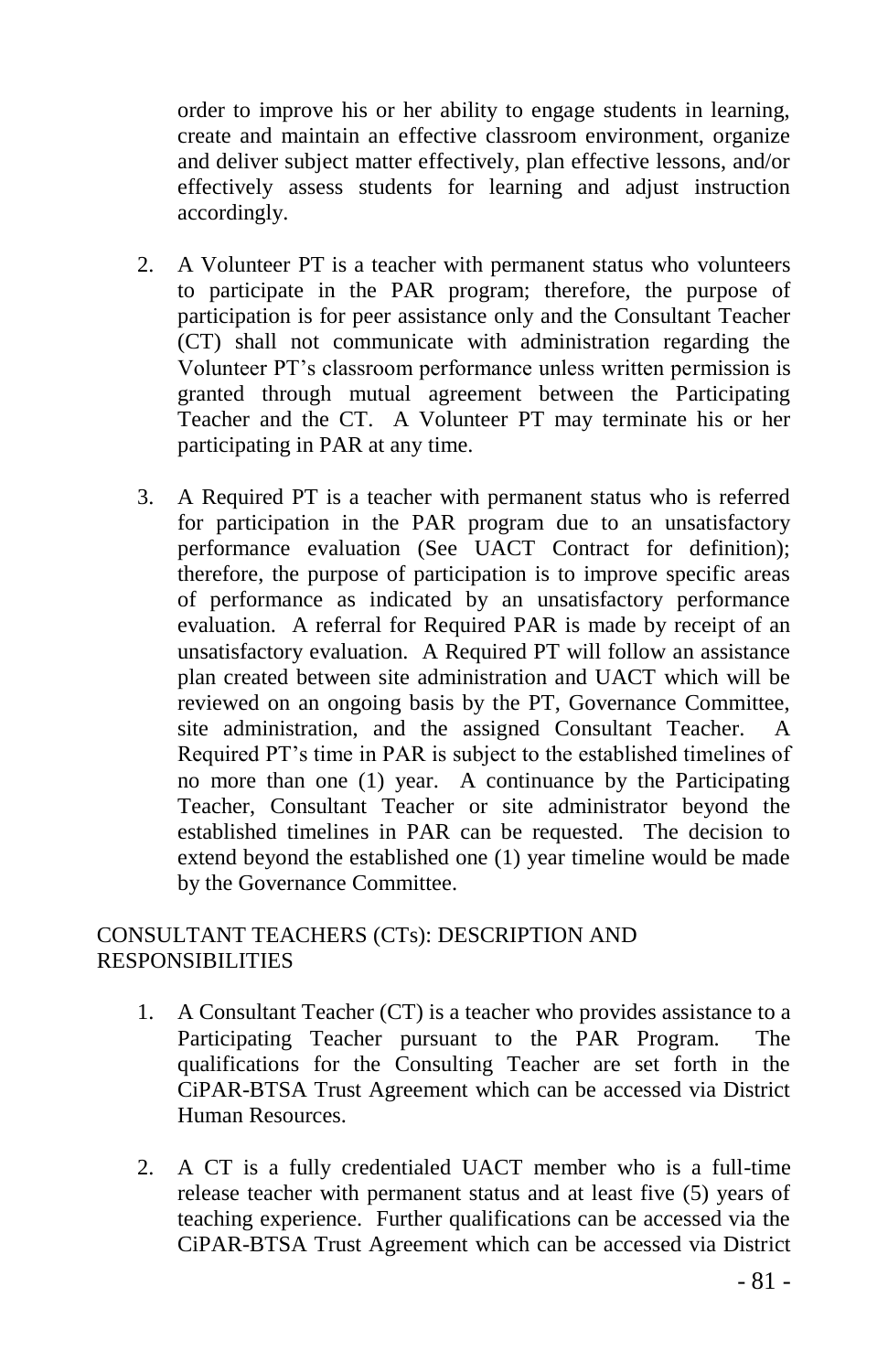Human Resources.

3. All communication between the Consultant Teacher and a Voluntary Participating Teacher shall be confidential in terms of reporting on instructional work to site administration unless express written consent of communication between the Consultant Teacher and the site administrator is provided by the Volunteer Participating Teacher.

## GOVERNANCE COMMITTEE: DESCRIPTION AND RESPONSIBILITIES

- 1. The CiPAR Governance Committee is comprised of five (5) members as follows: two (2) district office administrators and three (3) unit members.
- 2. The CiPAR Governance Committee oversees all aspects of PAR as outlined in the CiPAR-BTSA Trust Agreement which can be accessed via the Appendices.
- 3. The CiPAR Governance Committee meets up to ten (10) times a year at which time the Consultant Teachers report on Participating Teacher(s') progress.

## REFERRAL PROCESS AND TIMELINES: REQUIRED PAR

- 1. By the last working day of April, the principal shall refer a permanent teacher with an unsatisfactory evaluation (see CBA for definition of an unsatisfactory evaluation) to the PAR Program for the following school year.
- 2. The unsatisfactory evaluation indicating a referral to required PAR must be sent to the Assistant Superintendent, Human Resources, who, as a member of the CiPAR Governance Committee, will then present the unsatisfactory evaluation for review at the next Governance Committee meeting.
- 3. After review of the unsatisfactory evaluation, the Governance Committee will issue a decision about participation in PAR for the following school year no later than the last working day in May.
- 4. Should a decision about Required PAR placement be made, both the site administration and referred teacher will receive written notice and a PAR Handbook.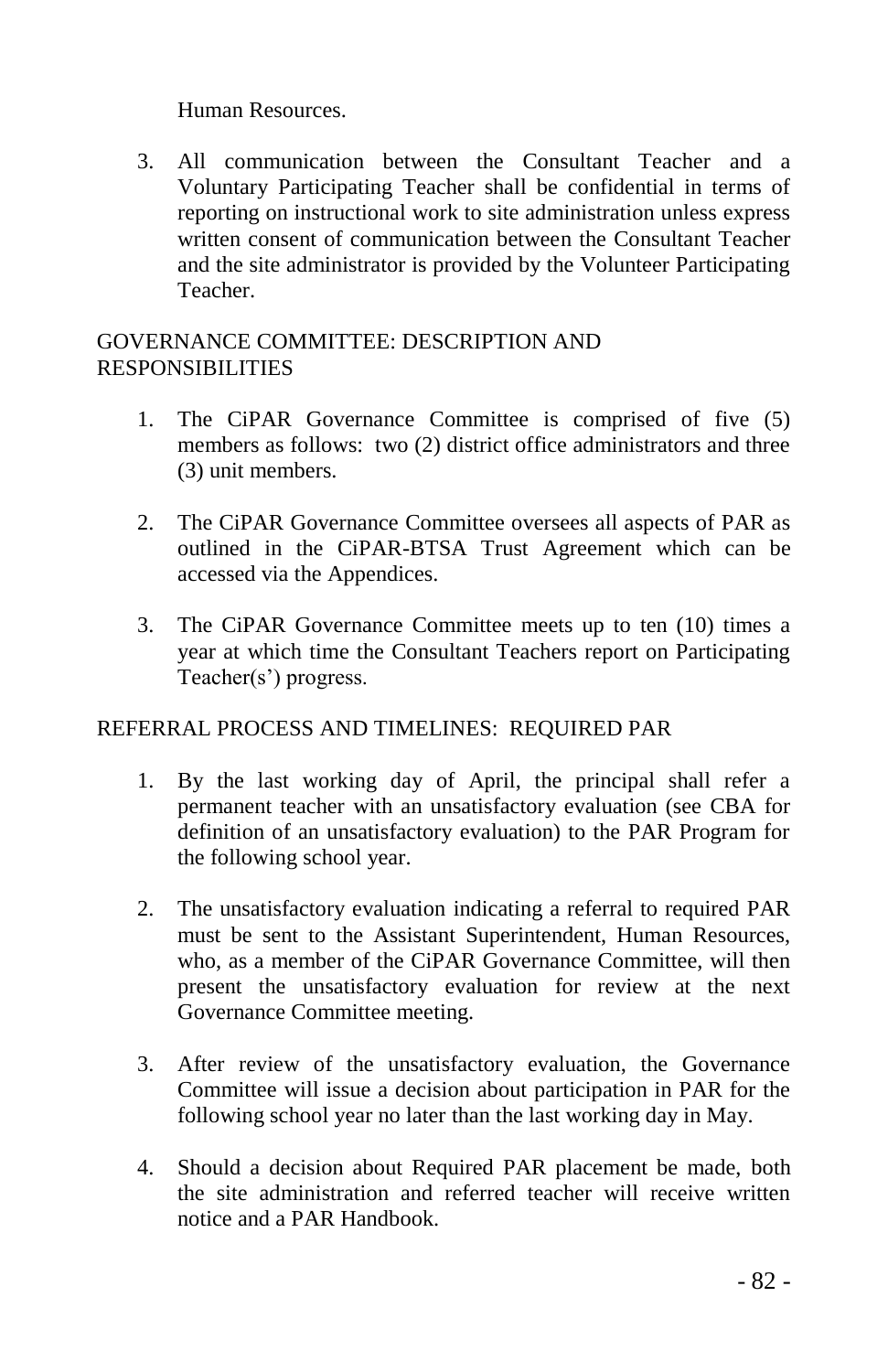- 5. At the time of placement in Required PAR, the Consultant Teacher (assigned by the Governance Committee) will arrange to meet with the site administrator, a unit member, and the Required Participating Teacher to complete an Assistance Plan that will begin on the first day of the following school year.
- 6. The Consultant Teacher will begin official meetings with the Required Participating Teacher within the first two weeks of the following school year. The Consultant Teacher, Required PT, and the site administrator will develop mutually agreed-upon goals (Focused on intentional) based on the unsatisfactory evaluation. Observations and post-observation conferences by the Consultant Teacher will begin shortly thereafter as outlined under "Ongoing Procedures."
- 7. The term of assistance for Required PAR Participating Teacher shall be one (1) year.
- 8. Determination of successful completion of PAR or for an optional second year will be made by the Governance Committee with input from the site administrator and Required Participating Teacher. The Required PAR Participating Teacher will also be given the option to discuss their progress towards their mutually agreed upon goals with the Governance Committee at or around the same time.
- 9. Any adjustments that need to be made regarding goals, timelines and/or change in the consulting teacher shall be addressed by the Governance Committee.

## REFERRAL PROCESS AND TIMELINES: VOLUNTARY PAR

- 1. By the last day of April of any given school year, a permanent teacher may request Voluntary PAR assistance for the following school year. [Voluntary PAR Request Form]
- 2. The Voluntary PAR assistance request is sent to the Assistant Superintendent of Human Resources, who, as a member of the CiPAR Governance Committee, will then present the request to the Governance Committee for review at the May Governance Committee meeting.
- 3. After review of the Voluntary PAR assistance request, the Governance Committee will issue a decision about participation in Voluntary PAR for the following school year by the end of May of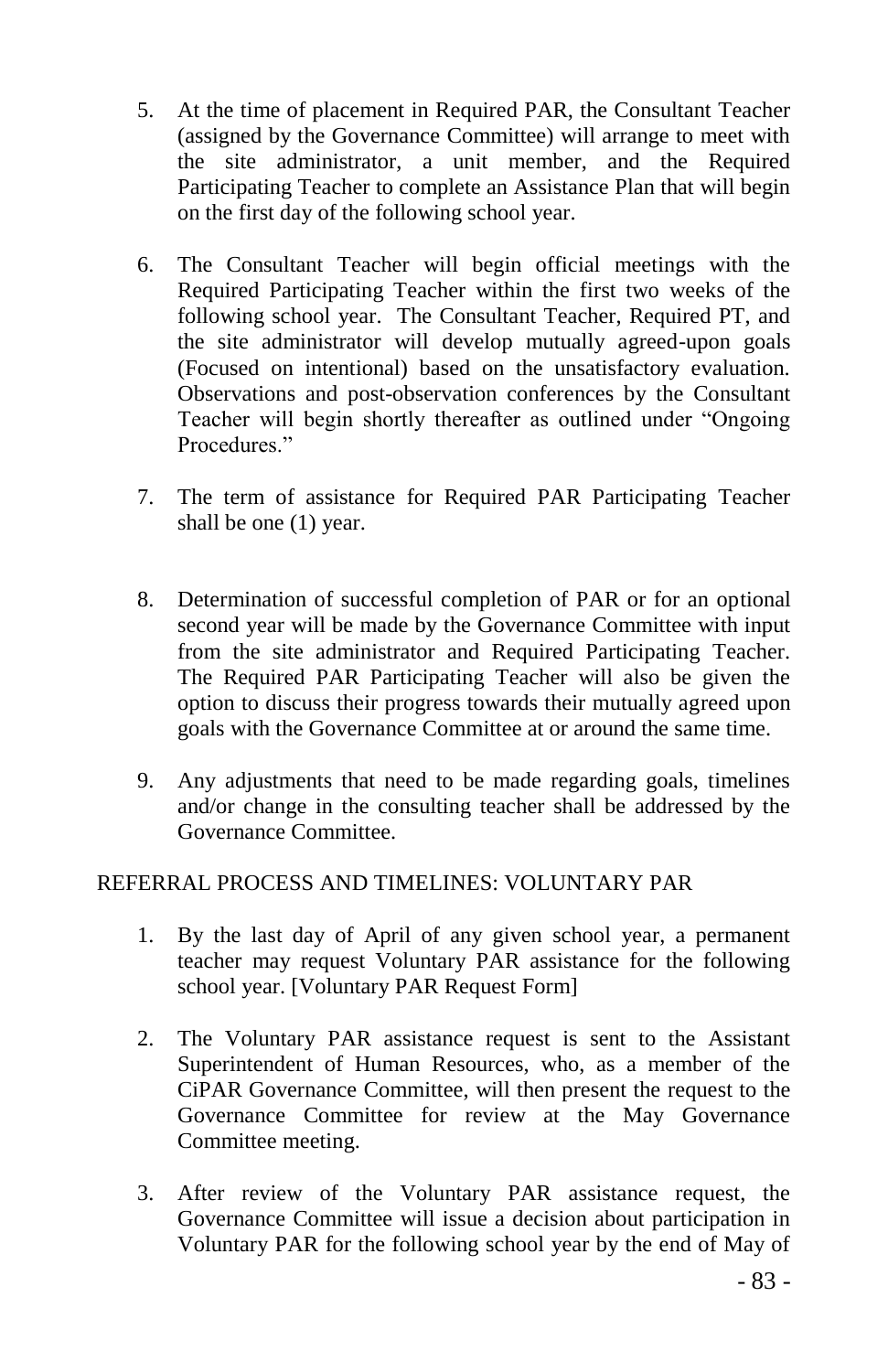the school year in which the request is made.

- 4. Once a decision about Voluntary PAR assistance is made, the requesting teacher will receive written notice and a PAR Handbook.
- 5. Once a permanent teacher has been granted Voluntary PAR assistance, the teacher, site administrator and the Human Resources Department will be notified by the PAR Program Director/Coordinator by the end of May of the same school year.
- 6. A Voluntary PAR Participating Teacher receiving assistance from the PAR Program may terminate his or her assistance at any time by filling out a [Voluntary PAR Termination Request Form] and submitting it directly to the Assistant Superintendent of Human Resources.
- 7. At the time of placement in Voluntary PAR, the Consultant Teacher (assigned by the Governance Committee) will arrange to meet with the Voluntary Participating Teacher to complete an Assistance Plan. Once the Assistance Plan is completed, the Consultant Teacher and Voluntary Participating Teacher will schedule a meeting with the site administrator for input and to review the Assistance Plan. This meeting should take place no later than the second week of the following school year. In the event that a change takes place with the administrator or teacher's site assignment, the Consulting Teacher must schedule a time to meet with the new administrator and Voluntary Participating Teacher to review the established Assistant Plan.
- 8. The Consultant Teacher will begin official meetings with the Voluntary Participating Teacher within the first four weeks of the following school year.
- 9. The term of assistance for a Voluntary PAR Participating Teacher shall normally be one (1) year with an option for extension to a second year if the Governance Committee concludes that the Voluntary PAR Participating Teacher may continue.
- 10. The purpose of participation in the Voluntary PAR Program is for assistance only.

The Voluntary Participating Teacher will participate in the evaluation cycle, by site administration during this year if scheduled.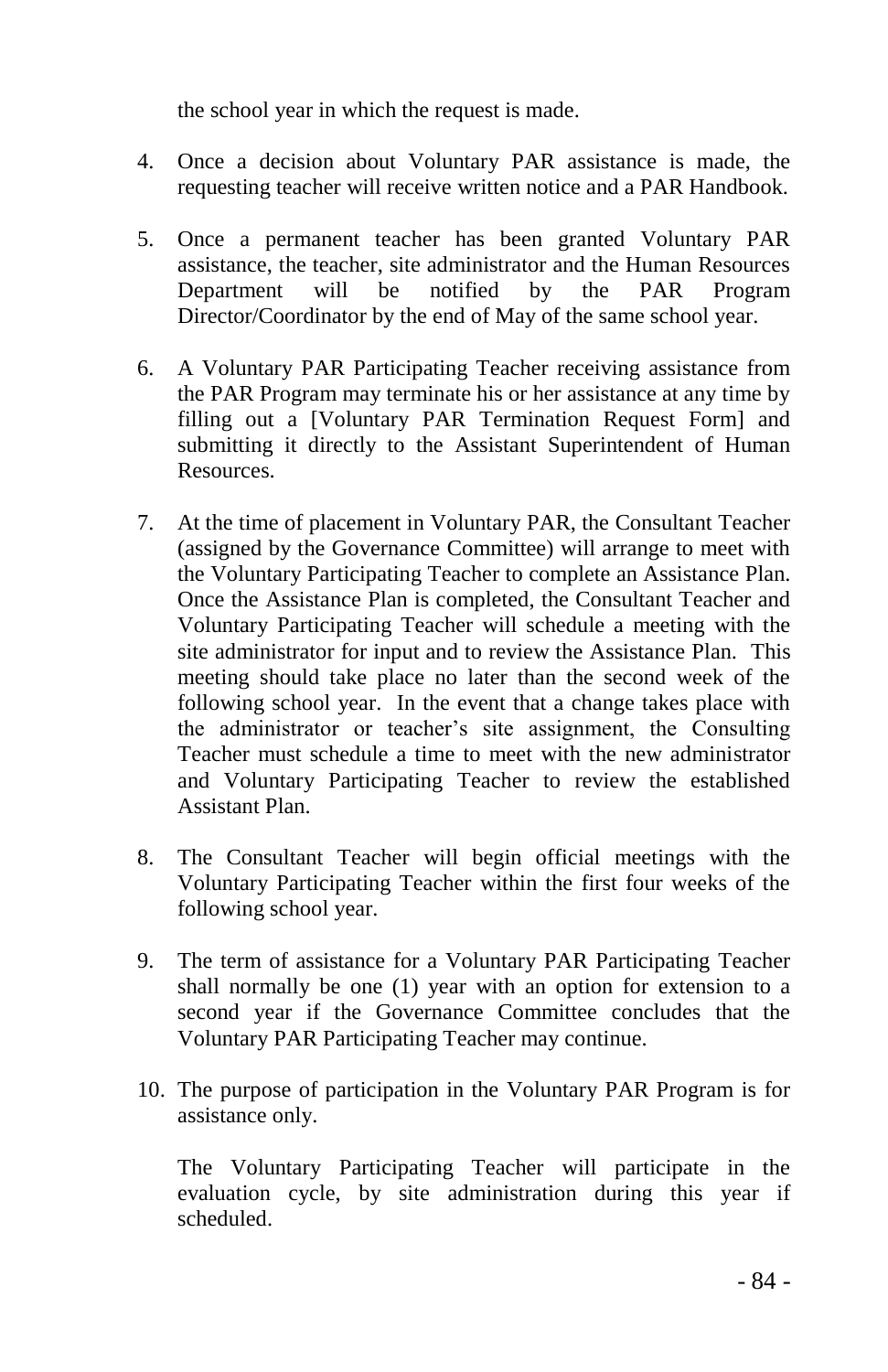### PROCEDURES (after referral process is complete): CT/PT

- 1. When a Voluntary Participating Teacher self-refers him or herself to PAR, the CT shall complete the following with the PT: review the process and procedures involved in voluntary participation in PAR, establish mutually agreed upon performance goals based on the CSTPs, and develop an assistance plan for the upcoming school year. Once such a meeting has occurred, the PT and CT will sign the Voluntary Participating Teacher PAF form, which will subsequently be submitted to the Governance Committee and site administration.
- 2. When a Required Participating Teacher is referred to and placed in PAR, the CT shall complete the following: meet with the site administrator and PT to develop an assistance plan that will be signed by all in attendance, review the process and procedures involved in required participation in PAR, and establish mutually agreed upon performance goals based on the CSTP that align with the assistance plan. These goals will be provided to and reviewed by the site administrator and the Governance Committee.

#### ONGOING PROCEDURES: CT/PT/GOVERNANCE

- 1. During the period of participation in Voluntary PAR, evaluations and formal observations of Participating Teachers shall be the responsibility of the site administrator.
- 2. During the period of participation in Required PAR, formal observations of the Participating Teachers shall be the responsibility of both the Consultant Teacher and the site administrator. Copies of all formal observations shall be shared with the Governance Committee.
- 3. The Consultant Teacher shall conduct at least two (2) observations monthly of both Required and Voluntary Participating Teachers during classroom instruction and shall conduct post-observation meetings after each observation. Consultant Teachers will meet with Participating Teachers three to four  $(3-4)$  times monthly. Observation and post-observation meetings will focus on the mutually agreed upon assistance plan and goals. Consultant Teachers will keep meeting logs, observation reports, and postobservation reports on file. All items will also be provided to Participating Teachers.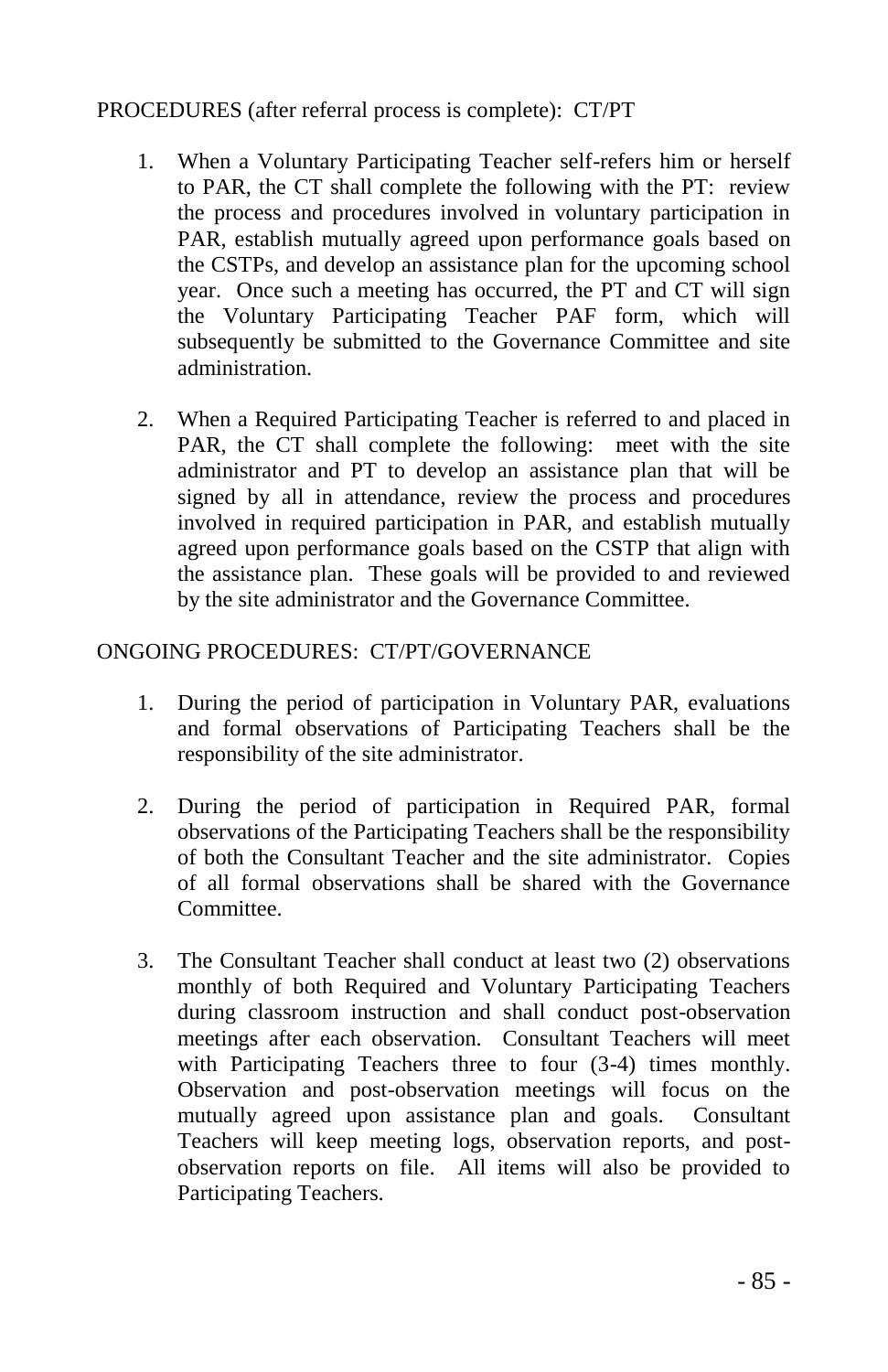- 4. In the case of a Required PAR Participating Teacher, observations, goals and post-observation conference information will be shared with site administration.
- 5. In the case of a Voluntary PAR Participating Teacher, observations, goals, and post-observation conference information will not be shared with the Governance Committee.
- 6. Consultant Teachers shall assist Participating Teachers by demonstrating, coaching, observing, conferencing, referring for observation, and/or by other activities, which, in their professional judgment, will assist the Participating Teacher in meeting his/her mutually agreed upon goals and assistance plan.
- 7. The Consultant Teacher shall continually monitor (see timelines above) the progress of both the Voluntary and Required Participating Teacher and provide monthly reports to the Governance Committee for discussion and review.
- 8. Reports of progress for Required PAR Participating Teachers will be provided by the Consultant Teacher to the Governance Committee during regularly scheduled Governance Committee meetings.
- 9. All decisions made by the Governance Committee, in collaboration with site administration, shall be submitted in writing to the Participating Teacher. The Participating Teacher shall have the right to submit a written response, within twenty (20) work days, and have it attached to the final report. The Participating Teacher shall also have the right to request a meeting with the Governance Committee with Association representation.

## **ARTICLE 36 JOB SHARING**

For purposes of this Article, job sharing shall refer to an arrangement in which two (2) full-time permanent teachers share one (1) teaching assignment for one (1) year with both teachers being on partial leave of absence without compensation.

- A. General Provisions
	- 1. To be eligible, teachers must be permanent certificated employees of the District. In the event that a job-share cannot be fulfilled after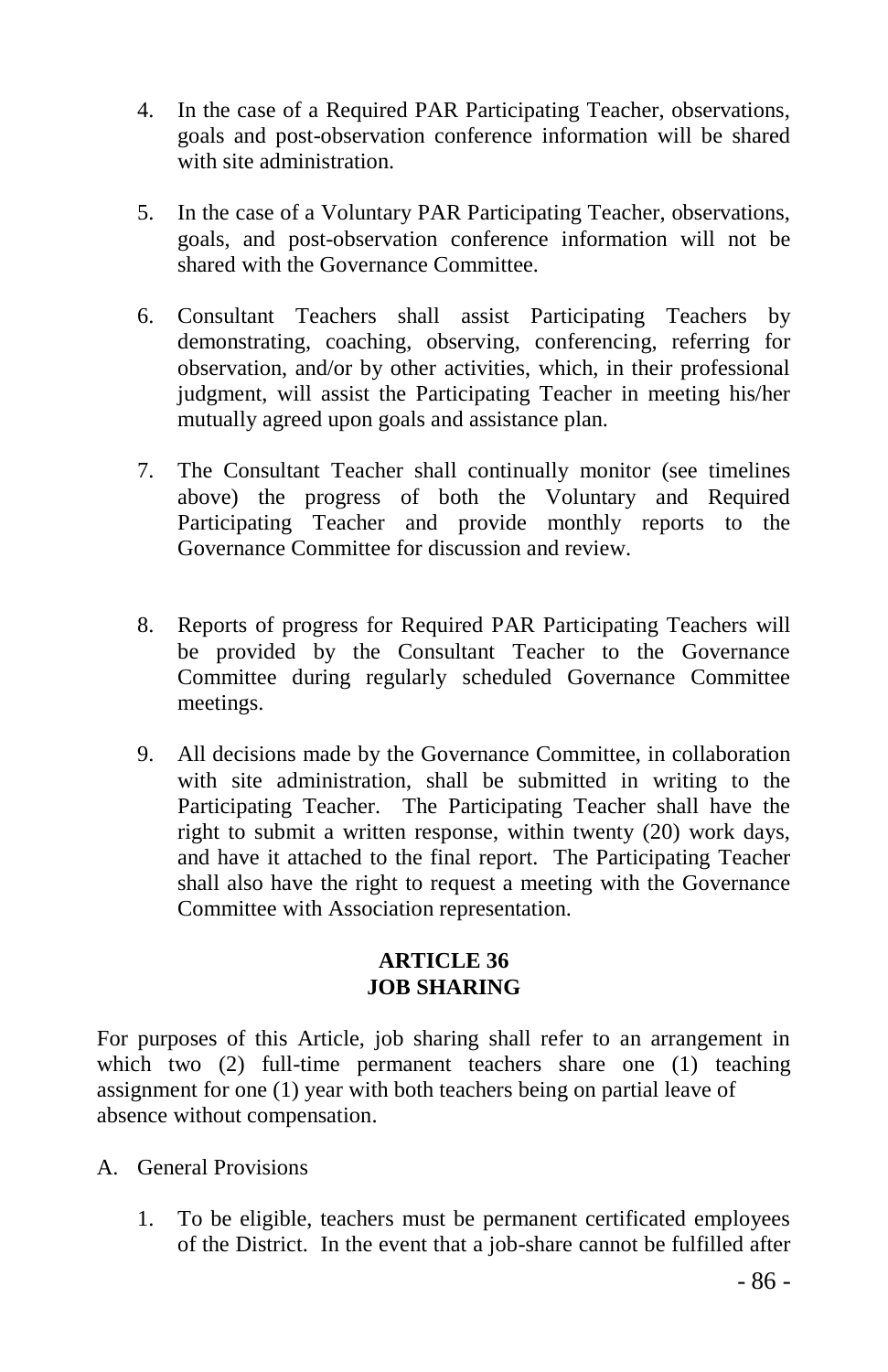the initial approval, a temporary teacher may be hired to replace the teacher no longer in the job-share.

- 2. Eligible teachers who wish to participate in job sharing must submit their joint proposal in writing to the District no later than February first (1st) of the school year preceding the school year in which the job sharing arrangement will take place.
- 3. Under normal circumstances, teachers will be notified after Board approval if their proposal has been approved or denied. By the first (1st) Friday in June, teachers will be notified of their tentative assignment.
- 4. Teachers who teach or are qualified to teach in grades TK-5 or in self-contained classes in grades 6-12 are eligible to apply for job sharing assignments.
- 5. A job sharing arrangement shall be approved for only one (1) year, but may be renewed in writing on an annual basis.
- 6. The Assistant Superintendent, Human Resources, and the principal shall review all requests for job sharing. They shall approve or deny the request. The decision of the Assistant Superintendent, Human Resources, and the principal shall be final.
- 7. If the request for job sharing is denied, and if the affected employee(s) requests, the reasons for the denial shall be provided by the Assistant Superintendent, Human Resources.
- 8. Teachers shall work together on each non-teaching preparation day prior to the opening of school and the first (1st) teaching day of the school year to ensure a smooth opening.
- 9. Each teacher shall work the same amount of time per school year. Minor adjustments will be made due to holidays, since they do not fall evenly throughout the year.
- B. Benefits shall be pro-rated according to the amount of time worked. Each teacher shall receive a pro-rata amount of health, welfare and leave benefits. Contributions to the State Teachers Retirement System shall be proportionate to time served and salary earned.
- C. Job sharing teachers shall receive salary schedule increments on a prorata basis provided, however, that no movement on the schedule shall occur until the teacher has accrued at least one (1) year's worth of credit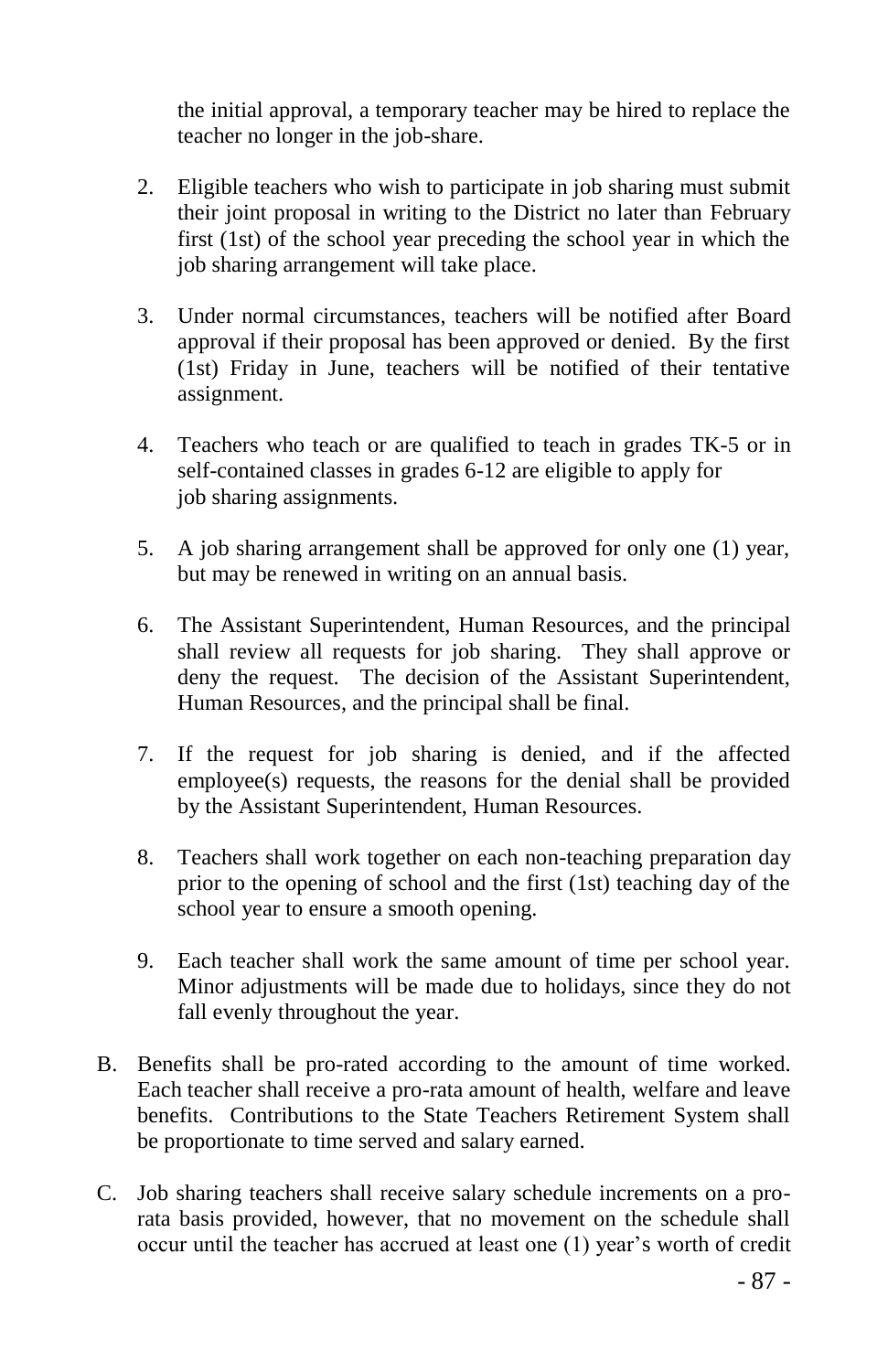(e.g., has worked fifty percent [50%] for two [2] years). STRS credit shall be governed by applicable statutory provisions and is not affected by this provision.

- D. If one (1) teacher is absent, the other may assume the responsibility of covering the class. That teacher shall be paid their per diem rate for the days taught. However, there shall be no increase in health benefits unless that teacher reverts to full-time contract status.
- E. Job sharing teachers shall work on all regularly scheduled non-teaching (pupil free contract days) workdays.
- F. Job sharing teachers shall share the responsibility of contacting parents as needed and sharing the results of those contacts with the other teacher.
- G. Teachers will include in their proposal how they plan to handle parent conferences and preparation of progress reports and report cards.
- H. Teachers will include in their proposal discussion regarding attendance at staff meetings and coverage for adjunct duties and supervision duties, etc. The teacher attending the staff meeting will provide the other teacher with the information covered in the staff meeting.
- I. Both job sharing teachers will be present at Back-To-School and Open House.
- J. Job sharing teachers may mutually agree to exchange regularly assigned times subject to notification and approval of the Principal.
- K. Upon the written request of the two (2) teachers, a job sharing assignment may be renewed provided the two (2) teachers notify the principal and the District prior to March first (1st). In the event the two (2) teachers fail to notify the District in a timely manner of their desire to continue the job sharing assignment, or in the event the District does not approve the continuance of the assignment, the teachers shall be returned to full-time assignments.
- L. If a teacher in a job sharing assignment returns to full-time teaching following his/her first (1st) year of job sharing, the teacher shall be returned to his/her original school. If a teacher in a job sharing assignment returns to full-time teaching following more than one (1) year of job sharing, he/she will be assigned to his/her original school only if a vacancy exists at that school, otherwise the teacher will be

- 88 -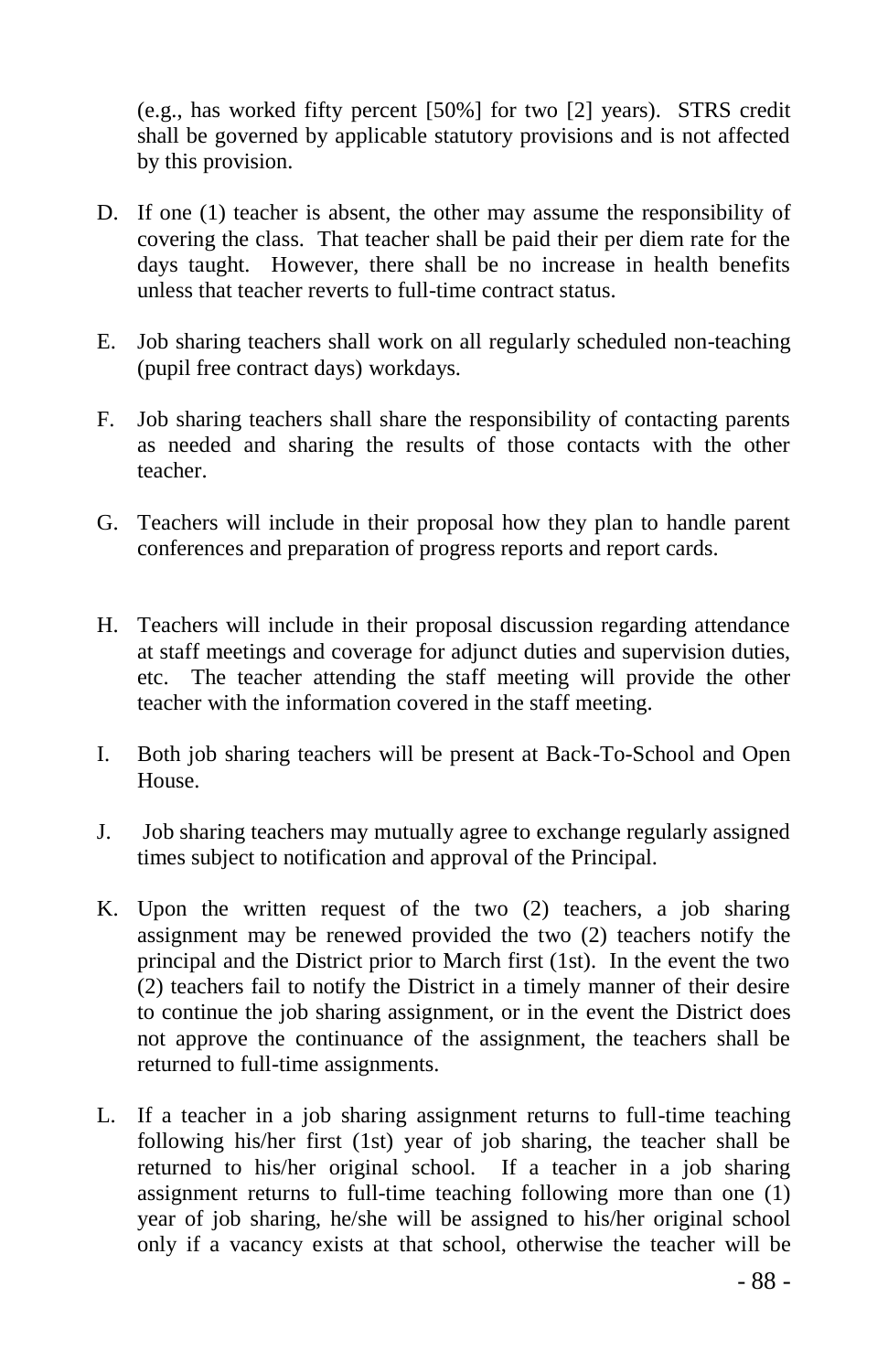assigned per contract language in Article 21.

## **ARTICLE 37 GAINFUL EMPLOYMEN**T

The intent of this article is to give more opportunities to unit members to obtain gainful employment positions. For positions with the school for which unit members earn additional income, the principal shall devise a process by which such positions are assigned equitably, inform the faculty of the process, and advertise the position. Unit members shall be limited to having 1 (one) of these assignments at a time. If all volunteers have been exhausted, a unit member may have more than 1 (one) of these assignments.

- 1. For positions where the unit member would be paid their hourly rate of pay (e.g. auxiliary period, high school exit exam prep, credit recovery, etc.) the principal, whenever possible, will have interviews for the position. The appropriate department chair shall be part of the interview process.
- 2. For hourly paid positions the principal shall rotate the assignment of these positions among the people who have applied on a yearly basis whenever possible. The principal shall retain the right to select the person (s) to teach the class.
- 3. Unit members who are chosen to work in the library at lunch time or extended hours shall be required, if necessary, to attend an inservice training that will last a maximum of 1 (one) hour. The Teacher Librarian will be paid their hourly rate for providing this training.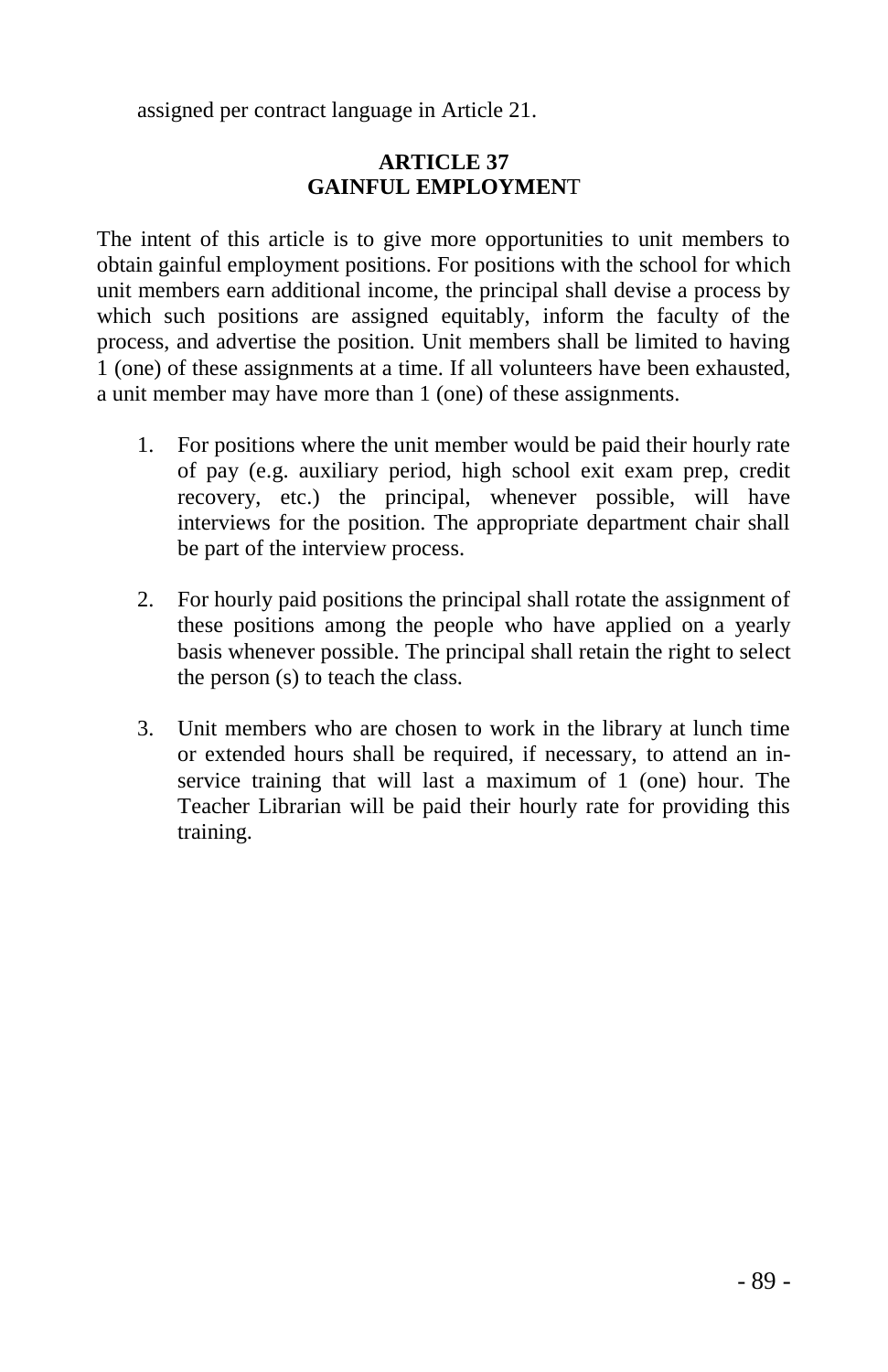This Contract shall become effective upon ratification by the Unified Association of Conejo Teachers and the Board of Education of the Conejo Valley Unified School District to be effective as of July 1, 2016 and shall continue in effect to and including June 30, 2019, or until a successor agreement becomes effective, whichever is later.

Signed and entered into this 24<sup>th</sup> day of January, 2019.

For the District:

 $\overline{a}$   $\overline{a}$   $\overline{a}$  $h$  Continu Courtney Stockton

 $Lapunc$ 

Lisa Miller

Jason Branham Doug Freed

Dena Sellers

For the Association:

\_\_\_\_\_\_\_\_\_\_\_\_\_\_\_\_\_\_\_\_\_\_\_\_\_\_\_\_

Victor Hayek Management of Schools Chairperson, Negotiating Team and Schools Chairperson, Negotiating Team and Team and Team and Team and Team and Team and Team and Team and Team and Team and Team and Team and Team and Tea

 $\nu_{12}$   $\nu_{23}$ **tt Farget1** 

 \_\_\_\_\_\_\_\_\_\_\_\_\_\_\_\_\_\_\_\_\_\_\_\_\_\_\_\_\_ Kenny Loo Randy Smit

 $M_{\odot}$ Geren F enige  $A_1, A_2, A_3, A_4, A_5, A_6, A_7, A_8, A_9, A_1, A_2, A_3, A_4, A_5, A_6, A_7, A_8, A_9, A_1, A_2, A_3, A_4, A_5, A_6, A_7, A_8, A_9, A_1, A_2, A_3, A_4, A_5, A_6, A_7, A_8, A_9, A_1, A_2, A_3, A_4, A_5, A_1, A_2, A_3, A_4, A_5, A_6, A_7, A_8, A_9, A_1, A_2, A_3, A_4, A_5,$ member, Negotiating Team Member, Negotiating Team Members, Negotiating Team Members, Negotiating Team Members,  $\Box$ Member, Negotiating Team Member, Negotiating Team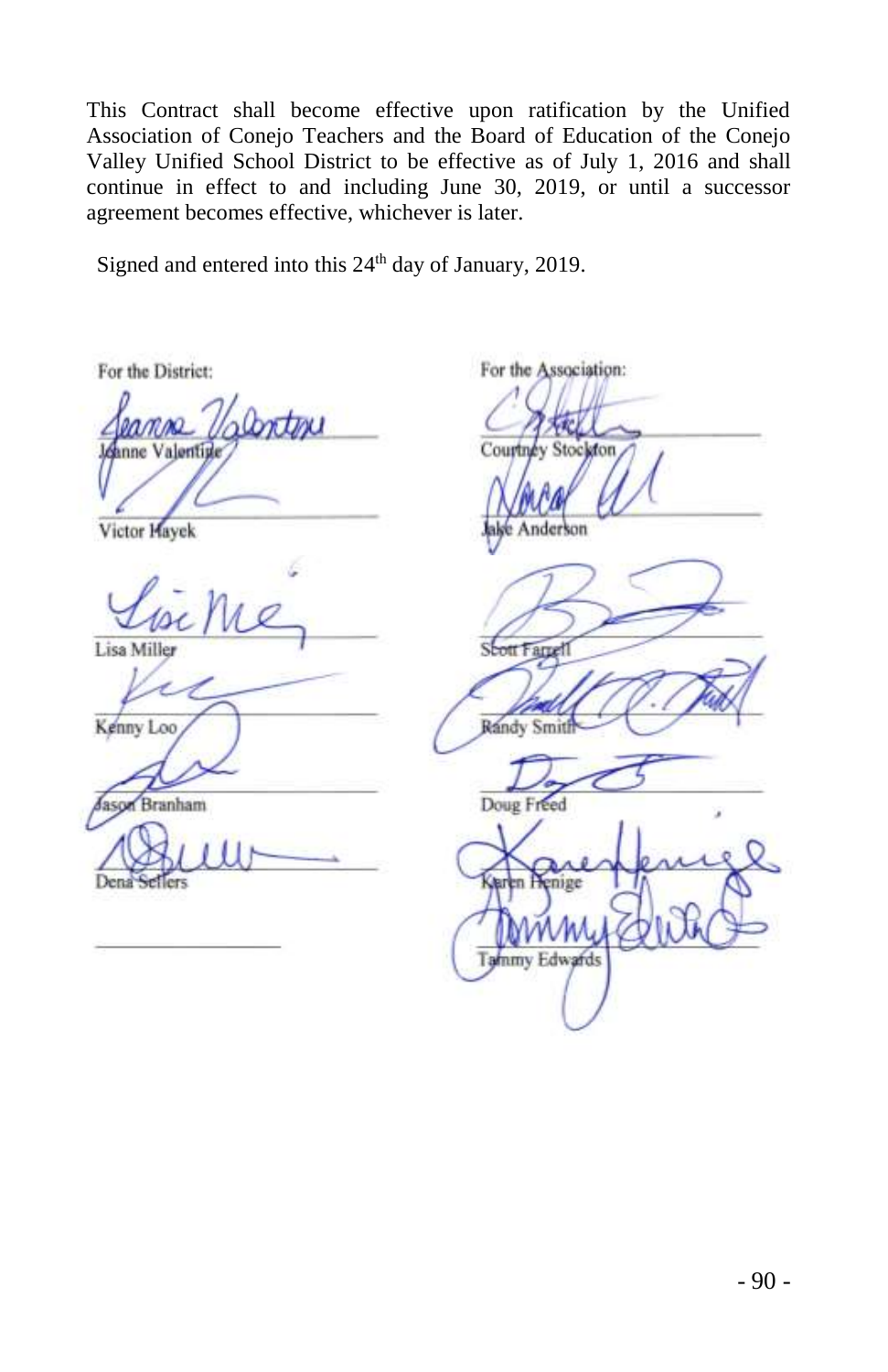## APPENDIX A

## EVALUATION SYSTEM PRINCIPLES

The District and the Association believe the following principles are essential to any effective and fair teacher development and evaluation system:

- 1. The goal of any evaluation system is to strengthen the knowledge, skills and practices of teachers to improve student learning.
- 2. Any evaluation system must be collectively bargained at the local level to ensure the buy-in and trust of all affected parties and to ensure local conditions are considered. This includes policies, assessment standards, timelines, procedures, peer involvement, implementation, monitoring, and review.
- 3. Any evaluation system must be developed and implemented with teacher participation to ensure a supportive climate for improving practice and growth and to promote collaboration among educators.
- 4. Any evaluation system must be differentiated to support the development of educators through all career stages – from beginning to mid-career to veteran.
- 5. Any evaluation system must address the varying assignments of certificated educators, including those who teach core and non-core subject areas, and are classroom and non-classroom educators (i.e., resource teachers, counselors, nurses, and psychologists).
- 6. Any evaluation system must include evidence of teaching and student learning from multiple sources.
- 7. A comprehensive teacher evaluation system must recognize the different purposes of the evaluation and be comprised of both formative and summative methods.
- 8. Any evaluation system must provide relevant and constructive feedback and support that informs teaching practices. Feedback must be coordinated with high quality professional development that is continuous; is linked to curriculum standards; professional interactions with colleagues and the community; and allows for adequate time and resources for coaching, modeling, observation, and mentoring.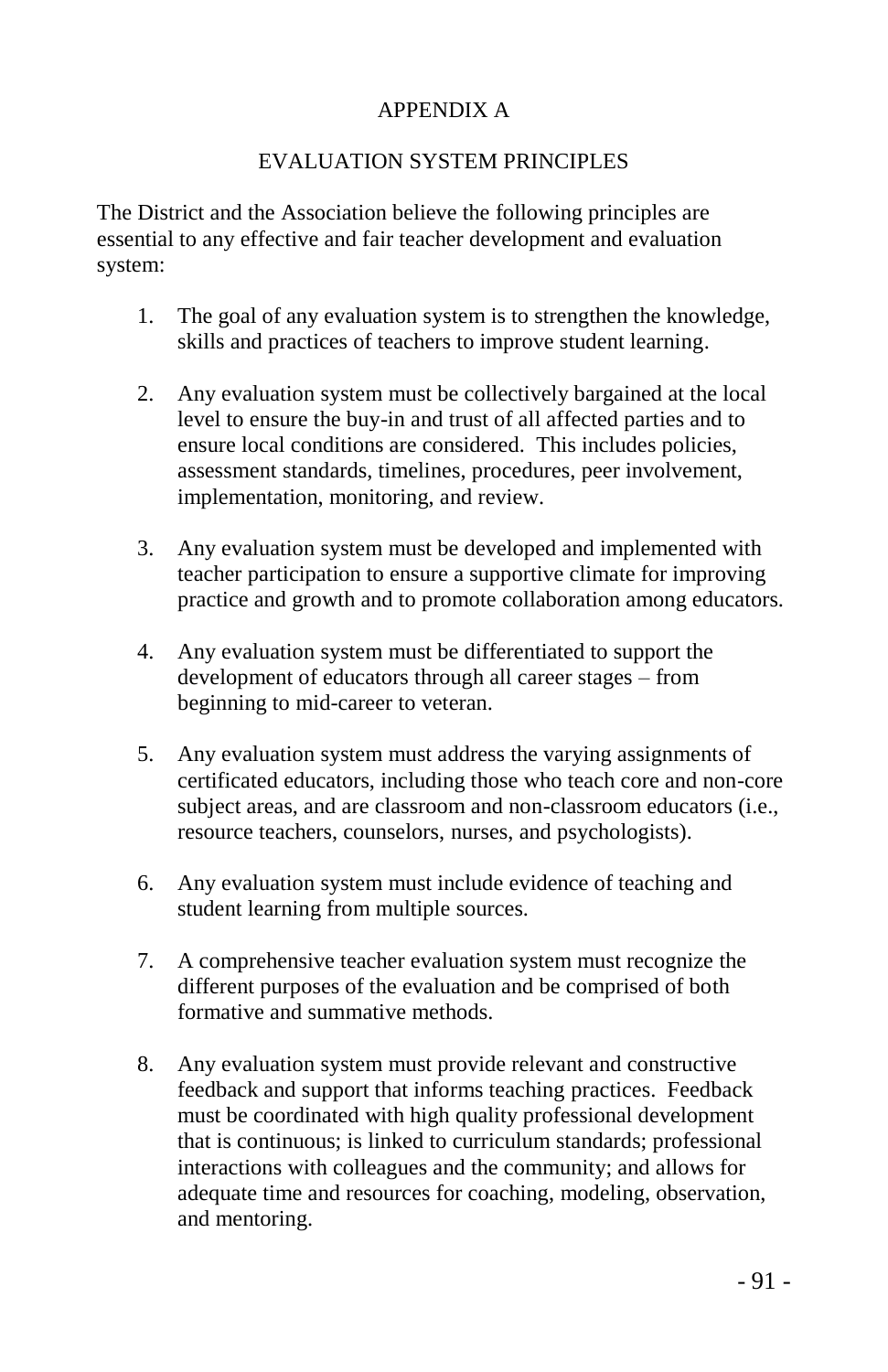- 9. Any evaluation system should include opportunities for peer involvement for advisory and support purposes.
- 10. Any evaluation system must consider the complexities of teaching and student learning that are outside of the teacher's control and beyond the classroom walls.
- 11. Any evaluation system should be based on a set of standards of professional practice that acknowledge the multiple activities and responsibilities of educators that contribute to the improvement of learning and the success of the school.
- 12. All administrators must have extensive training and regular calibration in all evaluation procedures and instruments.
- 13. All evaluation components and procedures must be clearly defined, explained, and transparent to all educators.
- 14. All evaluation tools must be researched-based and regularly monitored for validity and reliability.
- 15. Data used for evaluation and improvement purposes must be kept confidential to protect the integrity and utility of information used to improve professional practices.
- 16. Any evaluation system must be monitored and evaluated to ensure that it is working as intended and it remains consistent with its purpose.
- 17. Any effective evaluation system that supports professional learning requires an ongoing commitment of financial resources, training, and time.

(CTA Framework, 2012)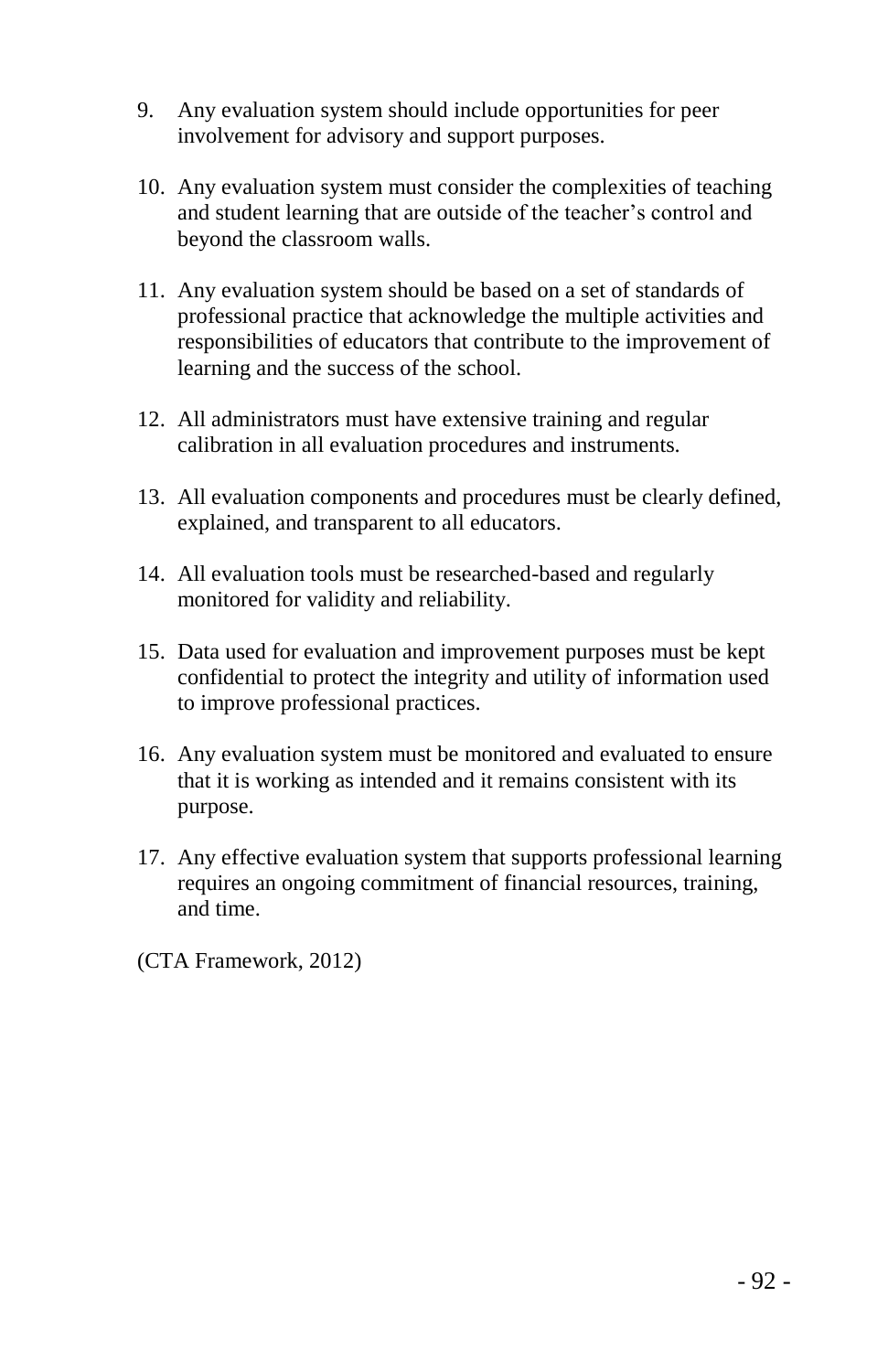# APPENDIX B

# TABLE 1: FORMATIVE AND SUMMATIVE ASSESSMENTS

| <b>Dimensions</b>          | <b>Formative Assessment</b>      | <b>Summative Assessment</b> |
|----------------------------|----------------------------------|-----------------------------|
|                            |                                  |                             |
| <b>Purpose</b>             | Used for growth and              | Decisions about             |
|                            | improved practice                | continued employment        |
| <b>Evidence</b>            | $\overline{V}$ arious written or | Multiple measures           |
|                            | observable                       |                             |
|                            | demonstrations of                |                             |
|                            | teaching and                     |                             |
|                            | contributions to student         |                             |
|                            | learning                         |                             |
| <b>Frequency</b>           | Ongoing and continuous           | Periodic and scheduled      |
| <b>Reporting Structure</b> | Collaborative, using             | Adherence to strict         |
|                            | flexible forms of                | guidelines, forms, and      |
|                            | feedback                         | timelines                   |
| <b>Use of Evidence</b>     | Diagnostic-designed to           | Designed to make a          |
|                            | improve practice                 | judgment                    |
| Relationship               | Collegial-to encourage           | Prescriptive-to prescribe   |
| <b>Between</b>             | reflection and discussion        | a course of action          |
| <b>Administrator &amp;</b> |                                  |                             |
| <b>Teacher</b>             |                                  |                             |
| <b>Process</b>             | Teacher self-reflection,         | Checks and balances         |
|                            | peer feedback, peer              |                             |
|                            | input, peer review,              |                             |
|                            | administrator feedback           |                             |
| <b>Adaptability</b>        | Open, exploratory, and           | Precisely defined,          |
|                            | integrated into practice;        | limited to required         |
|                            | focused on practitioner          | documentation               |
|                            | development and practice         |                             |
| <b>Standards of</b>        | Allows flexibility and           | Outcomes set (yes/no,       |
| <b>Measurement</b>         | revision of documents in         | met/did not meet);          |
|                            | response to individual           | sorting or rating           |
|                            | teaching and learning            |                             |
|                            | environments                     |                             |
|                            | Individualized; multiple         |                             |
|                            | systems of demonstration         |                             |
|                            | and documentation;               |                             |
|                            | pursuit of excellence in         |                             |
|                            | one's own practice               |                             |

(CTA Framework, 2012)